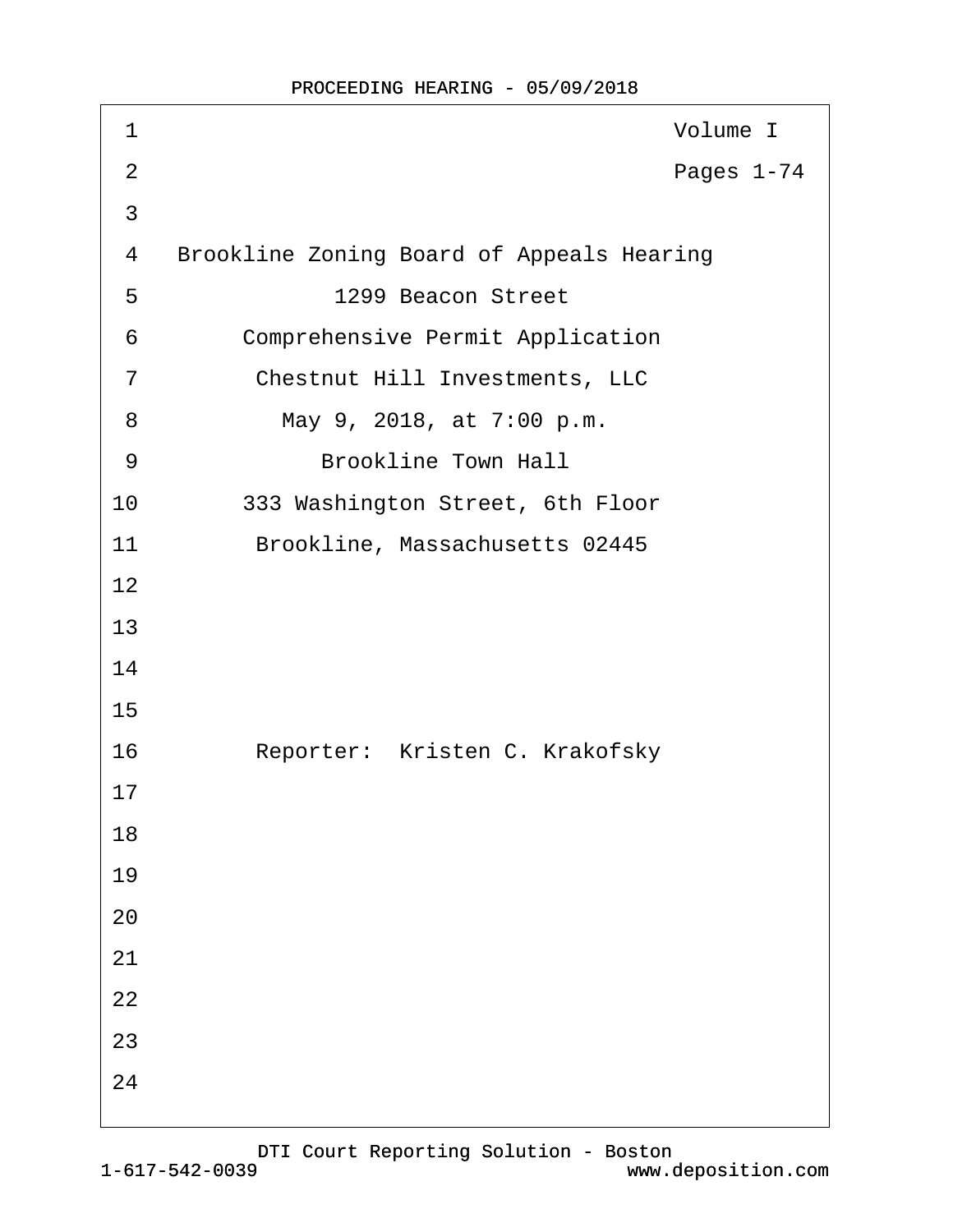| <b>APPEARANCES</b><br>1                               |
|-------------------------------------------------------|
| 2 Board Members:                                      |
| 3 Jesse Geller, Chairman                              |
| 4 Johanna Schneider                                   |
| 5 Kate Poverman                                       |
| Randolph Meiklejohn<br>6                              |
| 7                                                     |
| 8 Town Staff:                                         |
| 9 Alison Steinfeld, Planning Director                 |
| 10 Maria Morelli, Senior Planner                      |
| 11 Ashley Clark, Planner                              |
| 12                                                    |
| 13 40B Consultant:                                    |
| 14 Judi Barrett, Barrett Planning Group, LLC          |
| 15                                                    |
| 16 Applicant:                                         |
| 17 Raj Dhanda, Chestnut Hill Investments, LLC         |
| 18 Rachna Balakrishna, Chestnut Hill Investments, LLC |
| 19 Bob Engler, President, SEB, LLC                    |
| 20 Haril A. Pandya, AIA LEED AP, Principal,           |
| 21 CBT Architects                                     |
| 22 F. Giles Ham, P.E., Managing Principal,            |
| 23 Vanasse & Associates, Inc.                         |
| 24                                                    |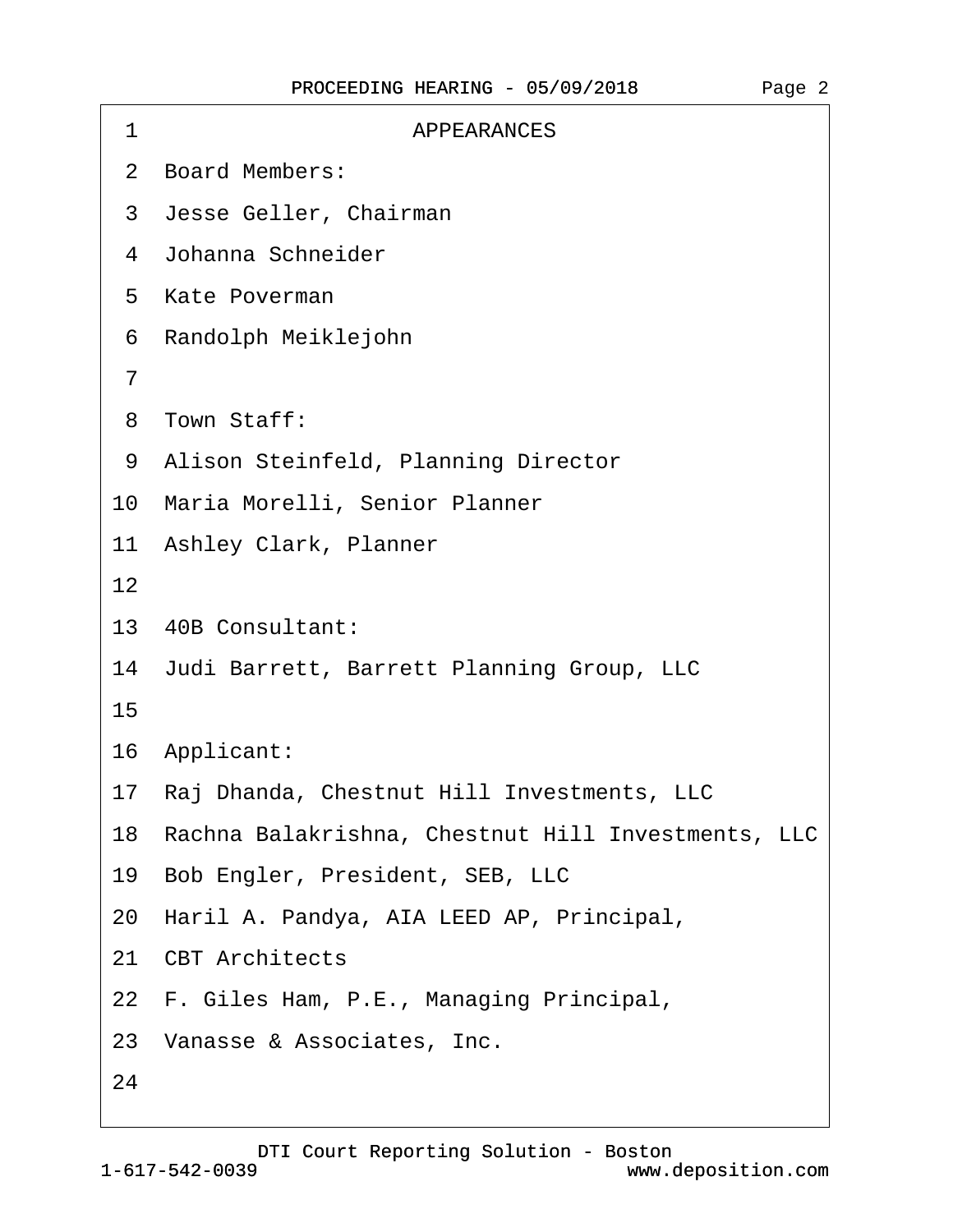1 PROCEEDINGS: 7:08 p.m. 2 MR. GELLER: Good evening, everyone. This 3 is an application for a comprehensive permit under 4 Massachusetts General Laws, Chapter 40B. This ·5· involves property at 1299 Beacon Street. 6 **• • • For the record, my name is Jesse Geller.** 7 To my left is Randolph Meiklejohn, my immediate 8 right is Johanna Schneider, to Ms. Schneider's right 9 is Kate Poverman. 10 Tonight's hearing -- what you will find is 11 we will have a series of hearings that will focus on 12 different topics, so that this evening, to kick off 13 this matter, we will review administrative details, 14 we'll get an overview of the Chapter 40B process, 15· which is unusual, to say the least, and we will hear 16 the applicant's presentation. We will then, barring 17· there being any surprises, continue until -- 18 MS. MORELLI: We haven't confirmed a date. 19 We can leave that for last. 20 MR. GELLER: We will continue this to 21 another date certain, at which time we will pick up 22 the hearing. 23 • And at that point -- do we have a sense of

24· outline at that point, what the next one --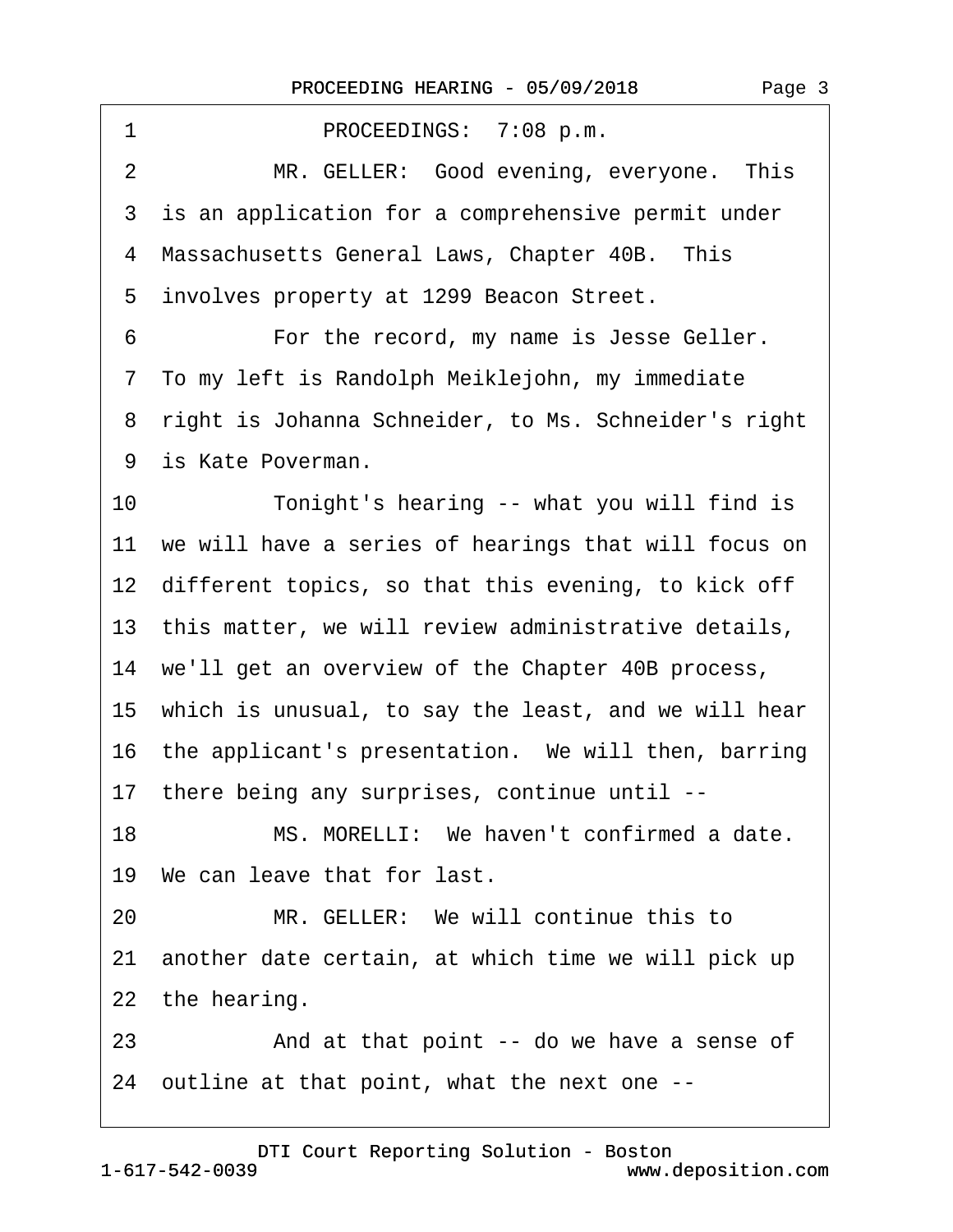| 1  | MS. MORELLI: Yes. I can certainly speak                 |
|----|---------------------------------------------------------|
|    | 2 to that.                                              |
| 3  | MR. GELLER: Okay. So Maria's going to                   |
|    | 4 address that in a moment.                             |
| 5  | But each hearing itself will be dedicated               |
|    | 6 to a different topic or topics which we will focus    |
|    | 7 on until we get to the end of the process, at which   |
|    | 8 time the board will deliberate and give its           |
|    | 9 decision.                                             |
| 10 | Tonight's hearing, as well as the continued             |
|    | 11 hearings, are all recorded for record, and we are    |
|    | 12 doing that -- I don't know if we're also doing a     |
|    | 13 tape-recording, but we have a transcript. We're      |
|    | 14 also, I understand, live on Brookline Cable. But     |
|    | 15 we're not doing a separate tape-recording; correct?  |
| 16 | MS. MORELLI: Not a separate                             |
|    | 17 tape-recording, but that video is memorialized.      |
| 18 | MR. GELLER: Materials that pertain to this              |
|    | 19 hearing, like the transcripts, are available at the  |
|    | 20 town's site, planning department, and there will be  |
|    | 21 a listing under 1299; correct? And you can find all  |
|    | 22 these submittals as well as presentation materials.  |
|    | 23 And approximately two weeks after an individual      |
|    | 24 hearing, the transcript should also be available for |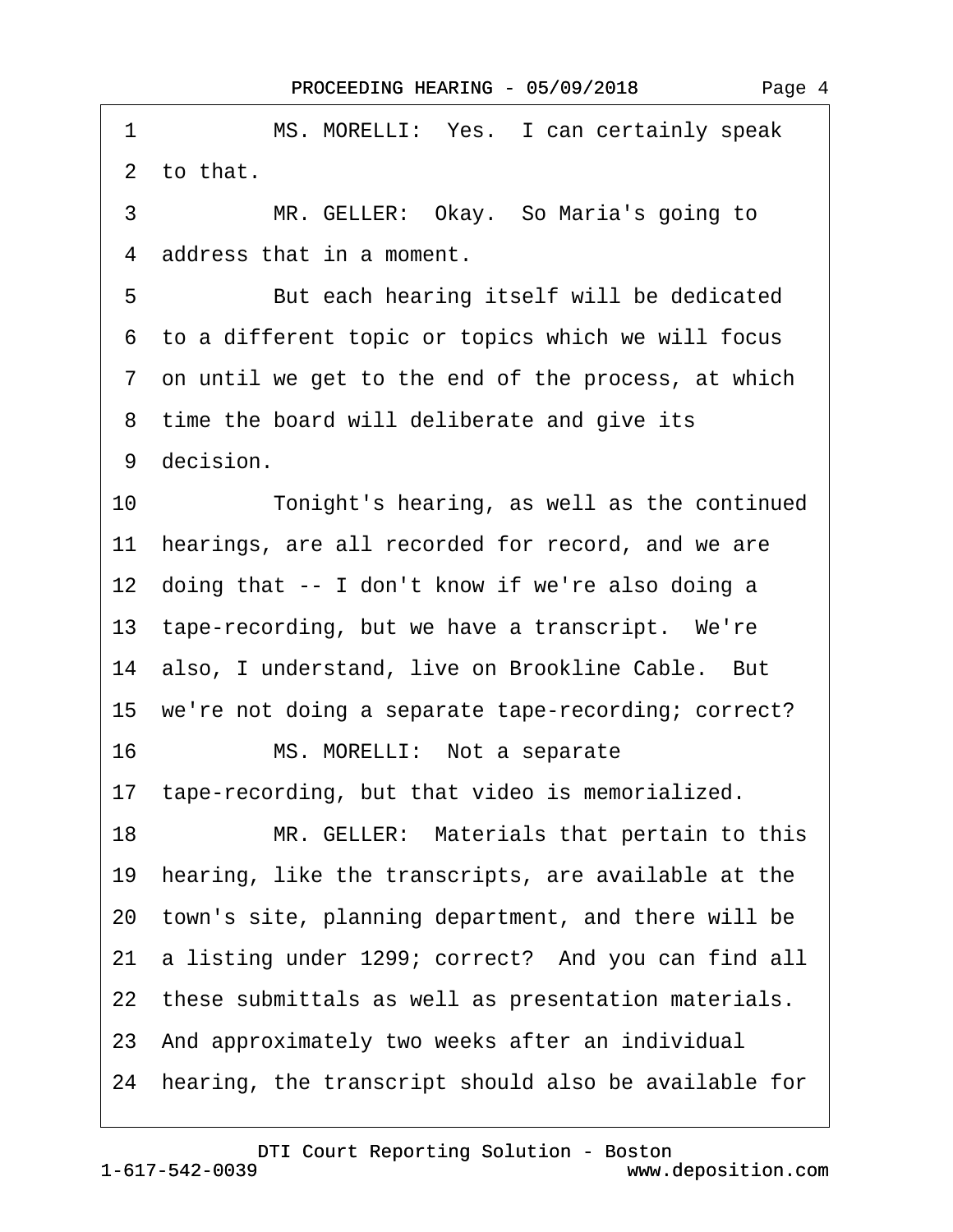·1· anyone who wants to take a look at those. 2 Other administrative details? 3 MS. MORELLI: No. Just if you want to go ·4· over my staff report, which is very administrative.

5 MR. GELLER: While you do that, I'm going 6 to raise one more thing.

7 MS. MORELLI: Sure.

8 MR. GELLER: At varying points, there will ·9· be opportunities for testimony.· What I typically ask 10· of people, everyone who wants to offer testimony, 11 listen carefully to what others have to say. This is 12 a long process. Believe me, it is a long process. 13· And therefore, in an effort to make this somewhat 14 more efficient, rather than repeat things that other 15· people have said, simply point to whomever said it 16· before you.· If you happen to agree with them, say, 17 "I agree with them." We certainly want to hear any 18 new information that people have. That pertains to 19 everyone. Let's try and make this a more streamlined 20 process.

21 • Also, if you are offering testimony, we ask 22 that you speak into the microphone at this dais. 23· Start by giving us your name and your address. I

24 think those are the basic rules.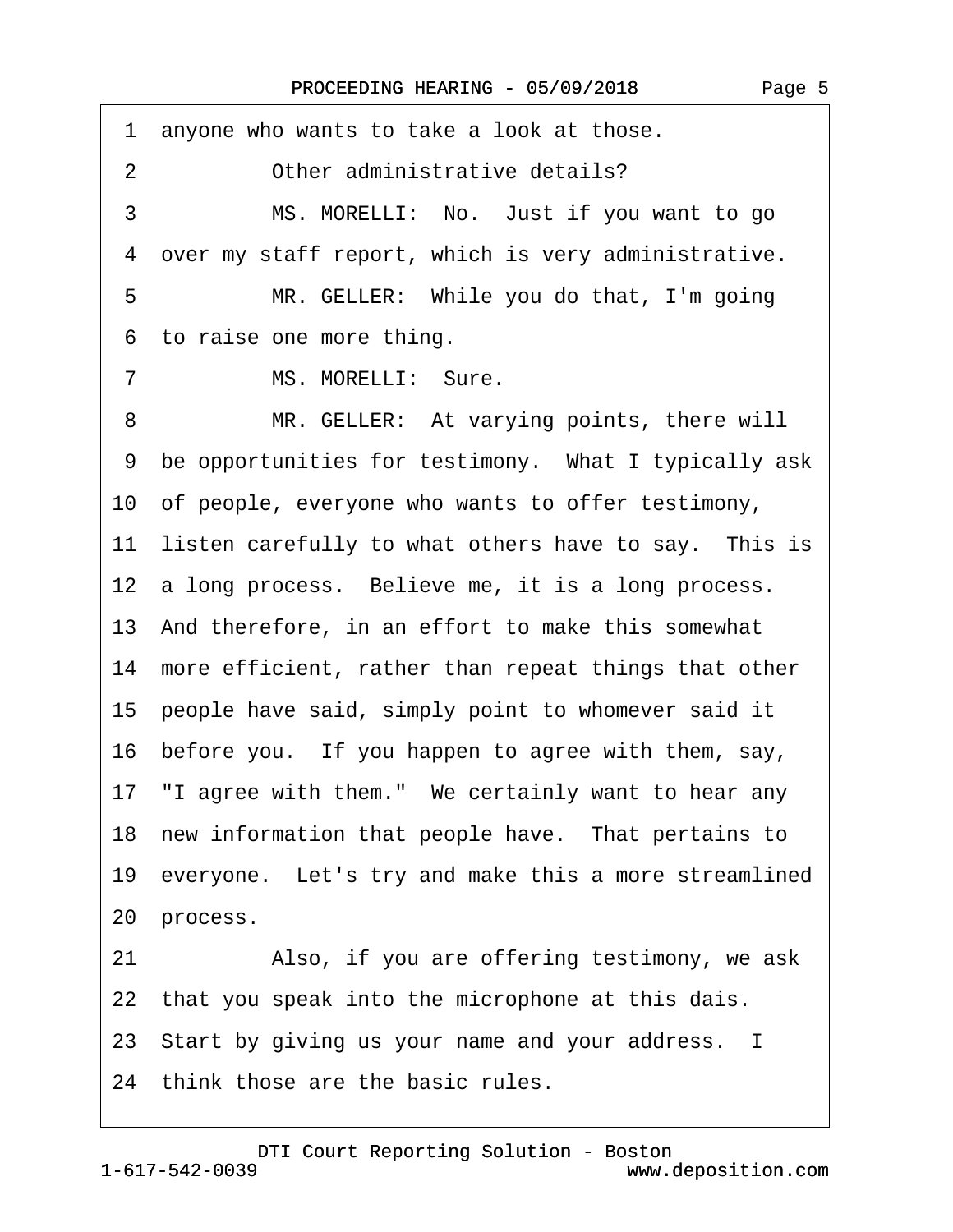| 1<br>Maria, do you have a report?                        |
|----------------------------------------------------------|
| MS. MORELLI: Yes. I'm Maria Morelli. I'm<br>2            |
| 3 a planner at the planning department, and I'm working  |
| 4 with my colleague Ashley Clark in the front row who's  |
| a planner as well on this project.<br>5                  |
| The state regulations at 760 CMR 56.05(2)<br>6           |
| 7 paragraphs A through H have a list of requirements     |
| 8 for a complete application, as do our local rules and  |
| 9 regulations for the zoning board of appeals under      |
| 10 Section H.                                            |
| 11<br>So I've gone through the application               |
| 12 according to the standards in the regulations and our |
| 13 local regulations and just noted some very minor      |
| 14 things that I put in a letter to the applicant. Some  |
| 15 of the things that we like to see in the application  |
| 16 are just more clarity on the site regarding           |
| 17 dimensions, height methodology.                       |
| 18<br>And then a few other things that are not           |
| 19 really required -- they're not requirements for a     |
| 20 complete application but really help us get off on    |
| 21 the right foot. Namely, a digital 3D model that has   |
| 22 the details for the project and the abutting          |
| 23 structures. That could simply be massed as gray       |
| 24 cubes. That really helps us to -- especially the      |
|                                                          |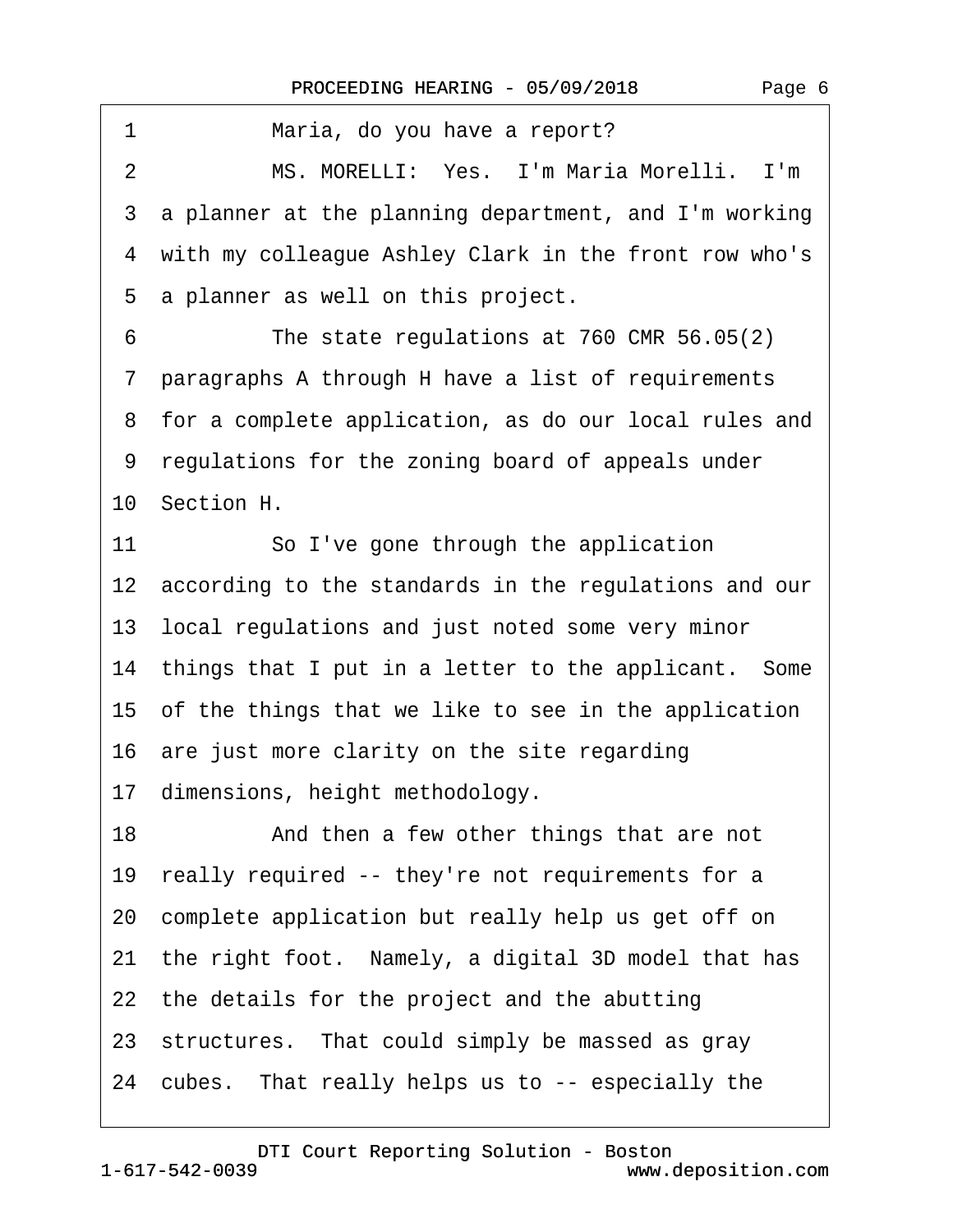| peer reviewers -- to understand the relation to the<br>1 |
|----------------------------------------------------------|
| 2 surrounding context.                                   |
| 3<br>The other thing is shadow studies, fall and         |
| 4 summer.                                                |
| 5<br>MR. GELLER: Have you requested these?               |
| MS. MORELLI: I have requested them. It is<br>6           |
| 7 in writing, and the applicant did receive them.        |
| MR. GELLER: Okay.<br>8                                   |
| MS. MORELLI: Other administrative details:<br>9          |
| 10 Throughout this process, there is going to be plenty  |
| 11 of testimony from staff, departments, boards and      |
| 12 commissions. And the ZBA, as Judi will note, also     |
| 13 has the opportunity to work with peer reviewers --    |
| 14 consult with peer reviewers on a variety of technical |
| 15 areas, namely parking, traffic, site and building     |
| 16 design. And so we just -- for the record, if you      |
| 17 could ask the applicant if the applicant would be     |
| 18 willing to pay for the independent technical peer     |
| 19 reviewers for design, traffic, and parking.           |
| MR. GELLER: Yes. And I'm also going to<br>20             |
| 21 throw in there the stenographer.                      |
| MS. MORELLI: Yes.<br>22                                  |
| MR. GELLER: Will the applicant pay for<br>23             |
| 24 those?                                                |

Page 7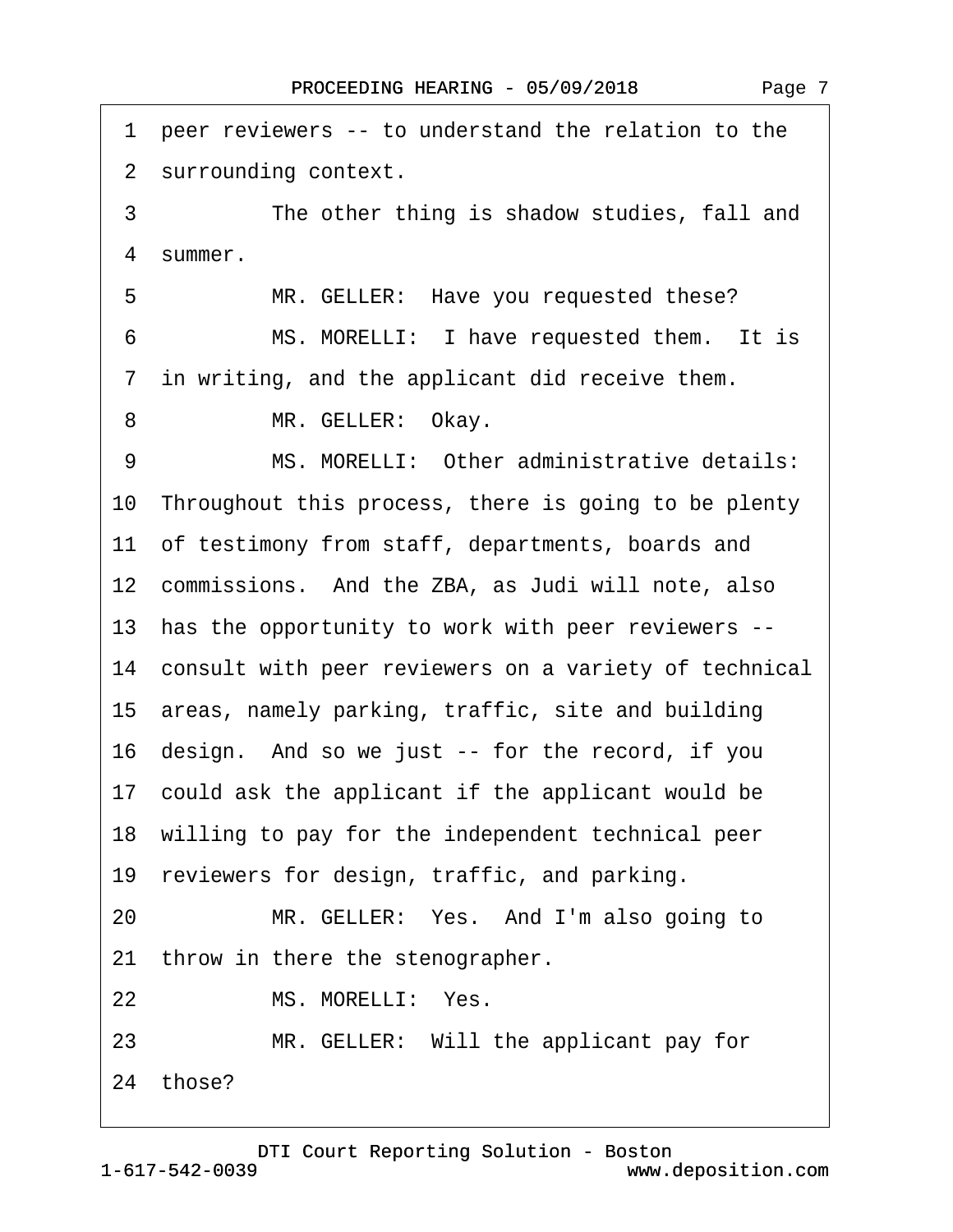| MS. BALAKRISHNA: Yes.<br>1                               |
|----------------------------------------------------------|
| MS. MORELLI: The other thing that I wanted<br>2          |
| 3 to say in terms of the trajectory -- for this          |
| 4 hearing, it tends to be very administrative. There     |
| 5 will be an overview of the proposal, certainly Judi    |
| 6 Barrett's overview of the process. And what we will    |
| 7 do is -- usually like a month before a hearing, the    |
| 8 topics are really finalized, and we can put them on.   |
| 9 We don't necessarily put the whole schedule in at      |
| 10 once because it is fluid, but there are standard      |
| 11 milestones throughout this process, and I just wanted |
| 12 to assure, especially members of the public, for the  |
| 13 next couple of hearings -- the June hearing, we'll be |
| 14 hearing testimony from staff, boards, and             |
| 15 commissions. And then for the July hearing, we will   |
| 16 have testimony -- probably two hearings, one devoted  |
| 17 to parking and traffic. I think starting with that,   |
| 18 and then going to the site and building design.       |
| And at that point, it's, as much as<br>19                |
| 20 possible early on in the process, for the ZBA to form |
| 21 a list of local concerns and begin giving an initial  |
| 22 charge to the developer early on. The developer will  |
| 23 address your charge and may work with staff, and then |
| 24 staff will give a report at the next hearing. So      |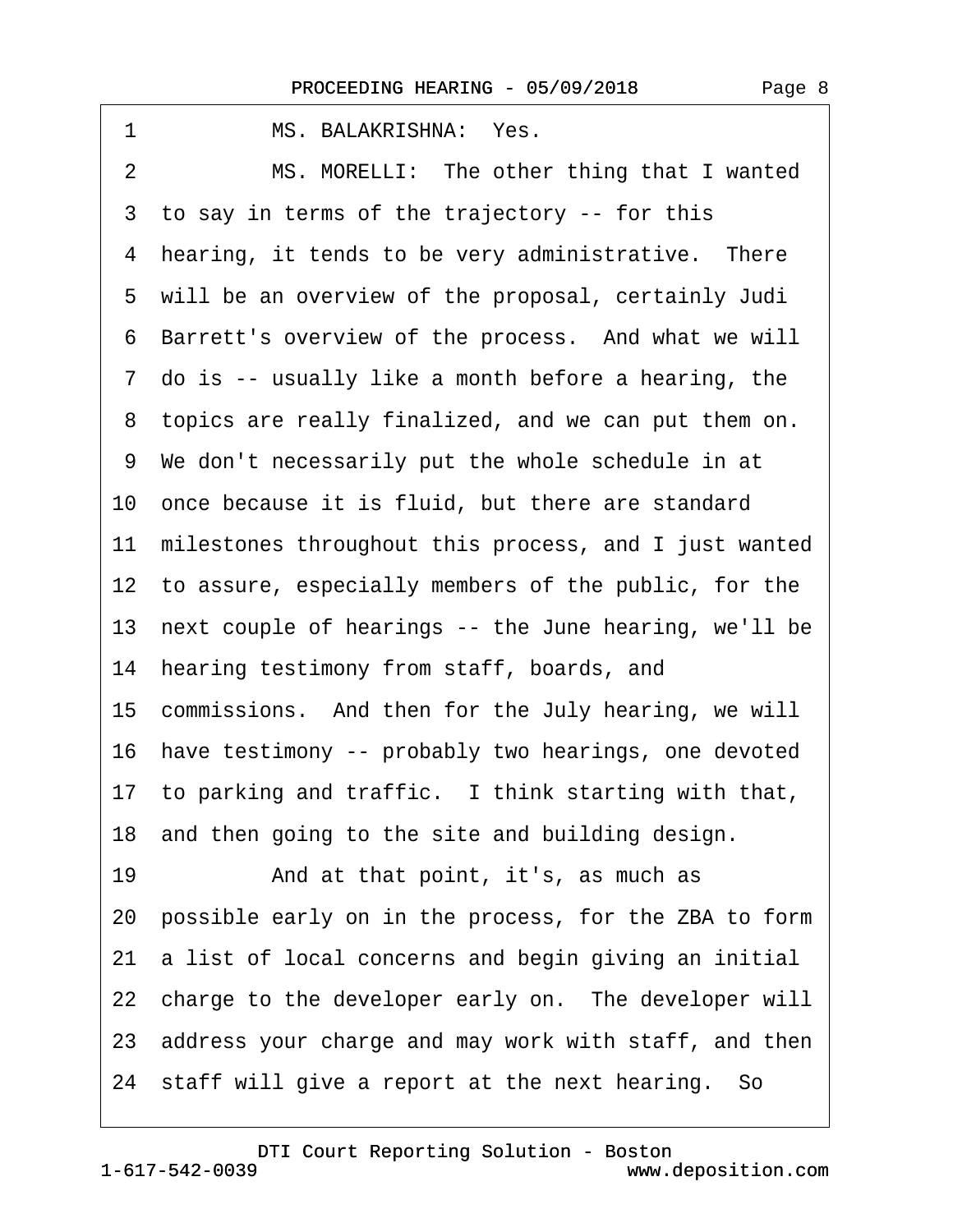·1· that's kind of how it works. 2 So we can just talk a little bit later 3 about when in June you can meet. I think the week of 4 June 18th is not good for folks. We do want all of 5 the ZBA members to attend. If one person misses a ·6· meeting, then that person has to stay off and can't 7 vote. 8 MR. GELLER: Which is why we have four 9 members. 10 MS. MORELLI: Right. So if you just want 11 to -- by the end of this hearing -- just want to look 12 at your calendars to see what date in June. Mondays 13 or Wednesdays would work. Keep in mind that the 14· Wednesday, 6/13/20, this hearing room is not 15· available because of other assignments.· So it's not 16 that we couldn't have a hearing on that date. It 17 just means that we wouldn't have it televised, if 18· that's important to you.· That's just something to 19 keep in mind. 20 **• Other than that, that is what I have for** 21· you, unless you have any questions for me. 22 MR. GELLER: Any questions for Maria at 23 this point? 24 · · No. Okay.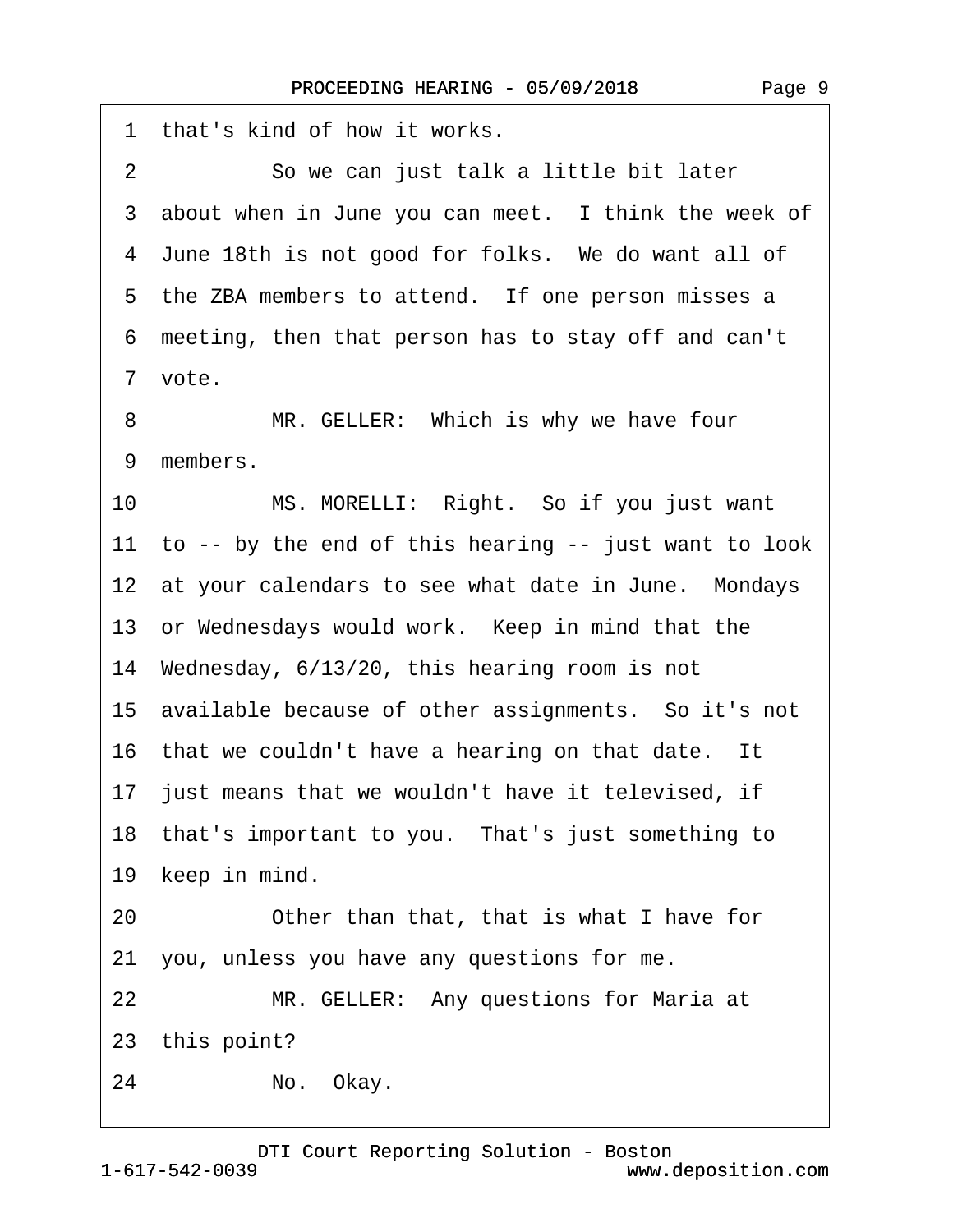1 What we're going to do next is -- we've ·2· worked with Judi Barrett on four, five, six -- many 3 projects in the past. Judi is our 40B consultant. 4 And as we typically do, we ask that Judi give a 5 somewhat brief overview of the 40B process as well as ·6· the dos and don'ts.

7 MS. BARRETT: Good evening. I have a bit ·8· of a talk I like to do about Chapter 40B and how the ·9· process works with the board of appeals.· I tweak 10· this presentation from time, so, board members, 11 you'll see some new content, and any of you who have 12 been at previous hearings, this will be a little bit 13 different. But a lot of it is the same because, of 14 course, the process has been in place for a very long 15· time. 16 One of the things I have discovered over

17· the years is that there's a lot of confusion about

18 what Chapter 40B actually is. And most of what I

19· talk about tonight after this slide will refer to

20· Chapter 40B the way most people do, which is

21 that it's the law that, in short, provides for a

22 permitting process to create low- or moderate-income

23 housing.

24 But I think the most important thing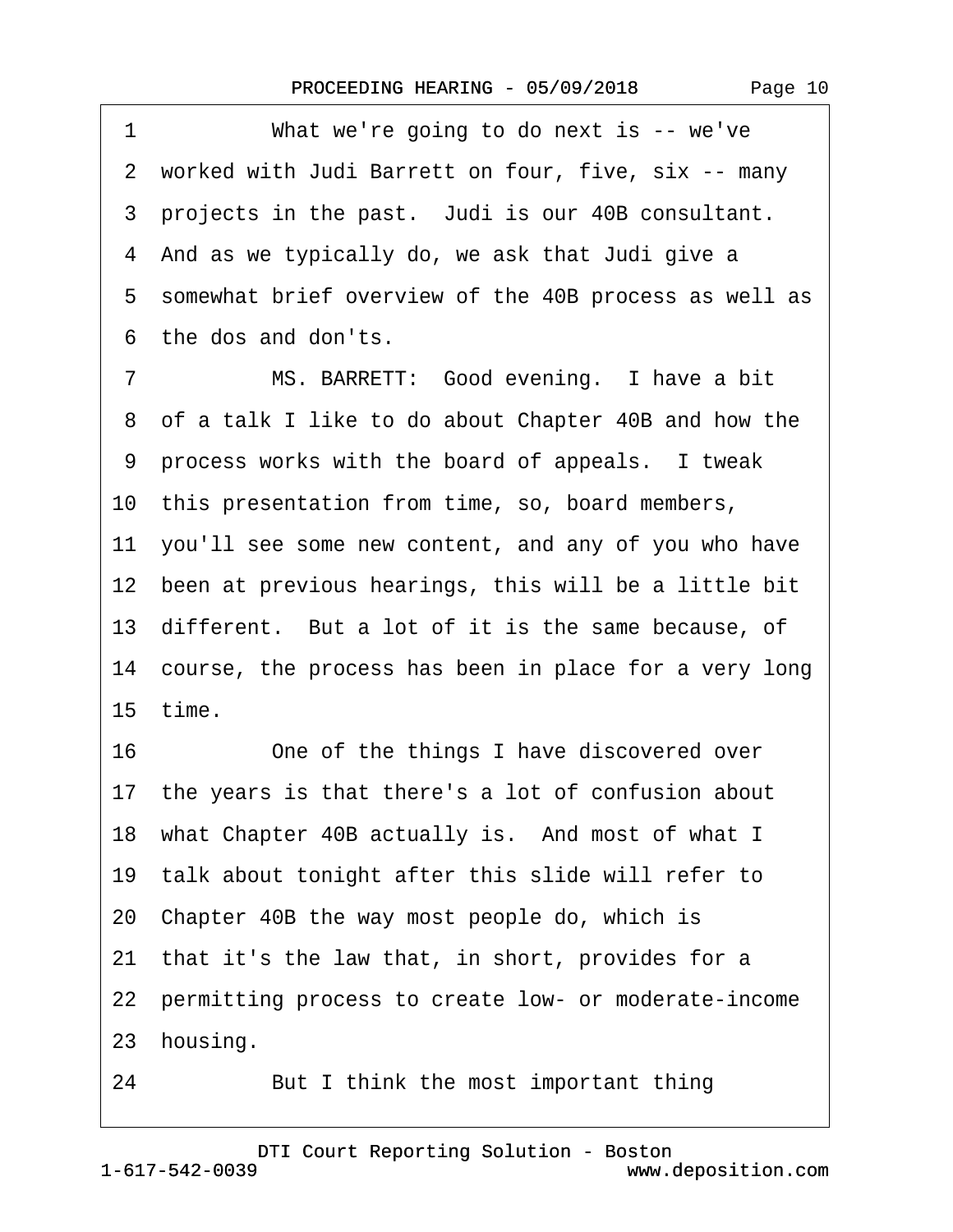·1· everybody needs to understand is that Chapter 40B 2 overall is actually the state's regional planning 3 law. And it's important to understand that because ·4· sometimes people don't quite understand what the 5 statutory scheme is for this provision. 6 **In 1964, the legislature adopted the** ·7· regional planning law which created agencies like the 8 Metropolitan Area Planning Council and all these ·9· other regional planning agencies, or RPAs, as they 10 call them, throughout the state. 11 Five years later, that law was amended to 12 introduce the Low and Moderate Income Housing Act. 13· And the reason it's in the regional planning law is 14 that the whole nexus of this law is about regional 15· housing needs.· So certainly, while you're trying to 16· create more affordable housing in a community and 17 trying to address local needs while you're doing 18 that, the real kind of framework for this law is 19 about meeting regional housing needs. 20 **· · · So it assumes that if your community has a** 21 certain percentage of your housing that is available 22 and restricted for occupancy by low- or moderate-23 income folks, that you have met your, sort of, 24· regional fair share responsibility for providing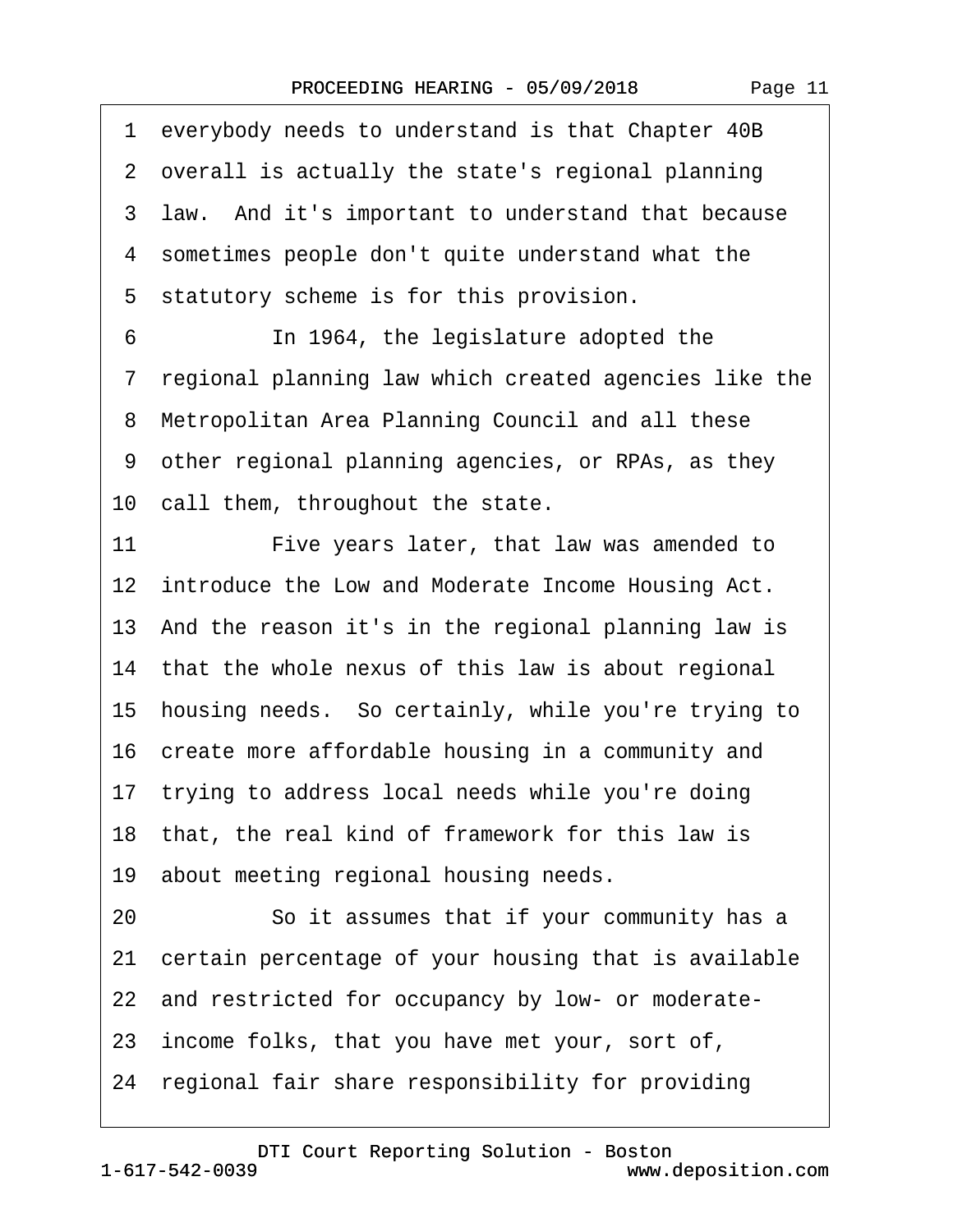·1· affordable housing in your region, which happens to 2 be the Boston Metropolitan area. And so that 3 fair-share standard is this 10 percent rule, which ·4· I'm sure many of you have probably heard of, and ·5· that's mostly what I'm going to talk about from time ·6· to time tonight when I talk about the decisions that ·7· the board needs to make. 8 Affordable housing, therefore, is housing ·9· that counts toward that 10 percent statutory minimum, 10· and it needs to be affordable to households with 11 incomes at or below 80 percent of area median income. 12· · · · · ·And how those limits are determined is 13 mainly by the federal government, which does this 14 nationally. The income limits are pretty much the 15· same, and they're created through the same 16· methodology across the 50 states, but of course 17 they're sensitized to regional differences in wealth. 18· And area median income kind of recognizes that there 19 are differences in wealth between regions, so the 20· income limits that apply in communities around Boston 21 are very different from the income limits that apply, 22 say, out in Berkshire County where I've also done a 23· lot of work.· You happen to be in the Boston Metro 24 area, which is comprised of 114 communities. And so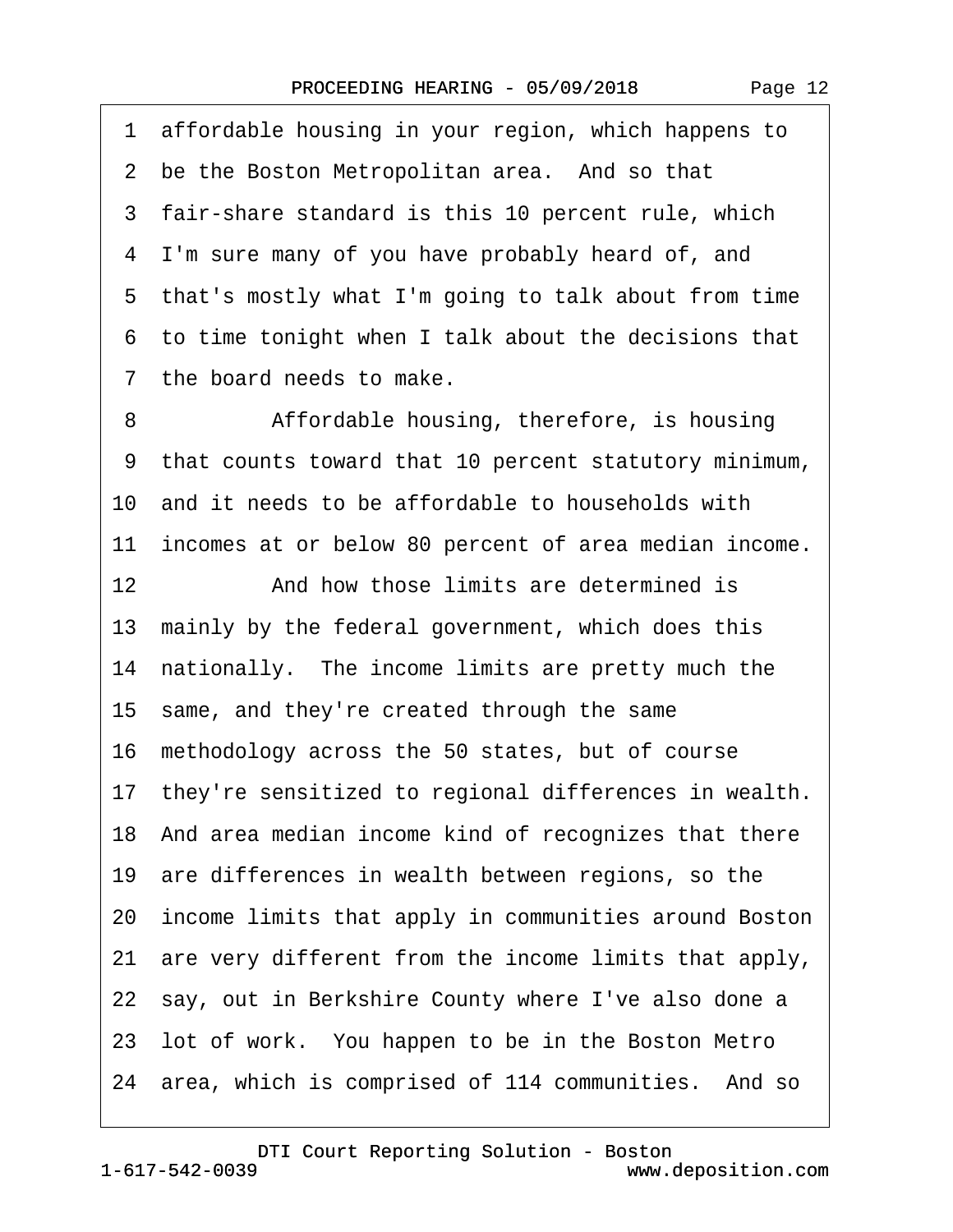1 the income limits that we're talking about here are ·2· derived from a median for those 114 communities and 3 all the households that are within them. 4 These are kind of a snapshot of the most 5 recently published income limits, just to give you a 6 sense of what this all means. 80 percent of the 7 median for a family of four -- which we almost have 8 none of any more, but a family of four is the sort of 9 standard -- is \$81,100. So a household that makes 10 that or below would typically be eligible for an 11 affordable home, down to a household of one where the 12 maximum income limit is \$56,800. So this just gives 13· you a little bit of a picture of what the income 14 limits look like. 15 • **And arguably, some housing developments** 16 actually aim to address people who have more need 17 than that. So you will sometimes see income limits 18 that are lower than those, and that's because 19· programs are aimed to address the needs of people who 20· are below that 80 percent median standard. 21· · · · · ·To count on the subsidized housing 22 inventory, that 10 percent affordable housing has to

- 23 be available to everyone who's income eligible in
- 24· that sort of metropolitan or regional area that's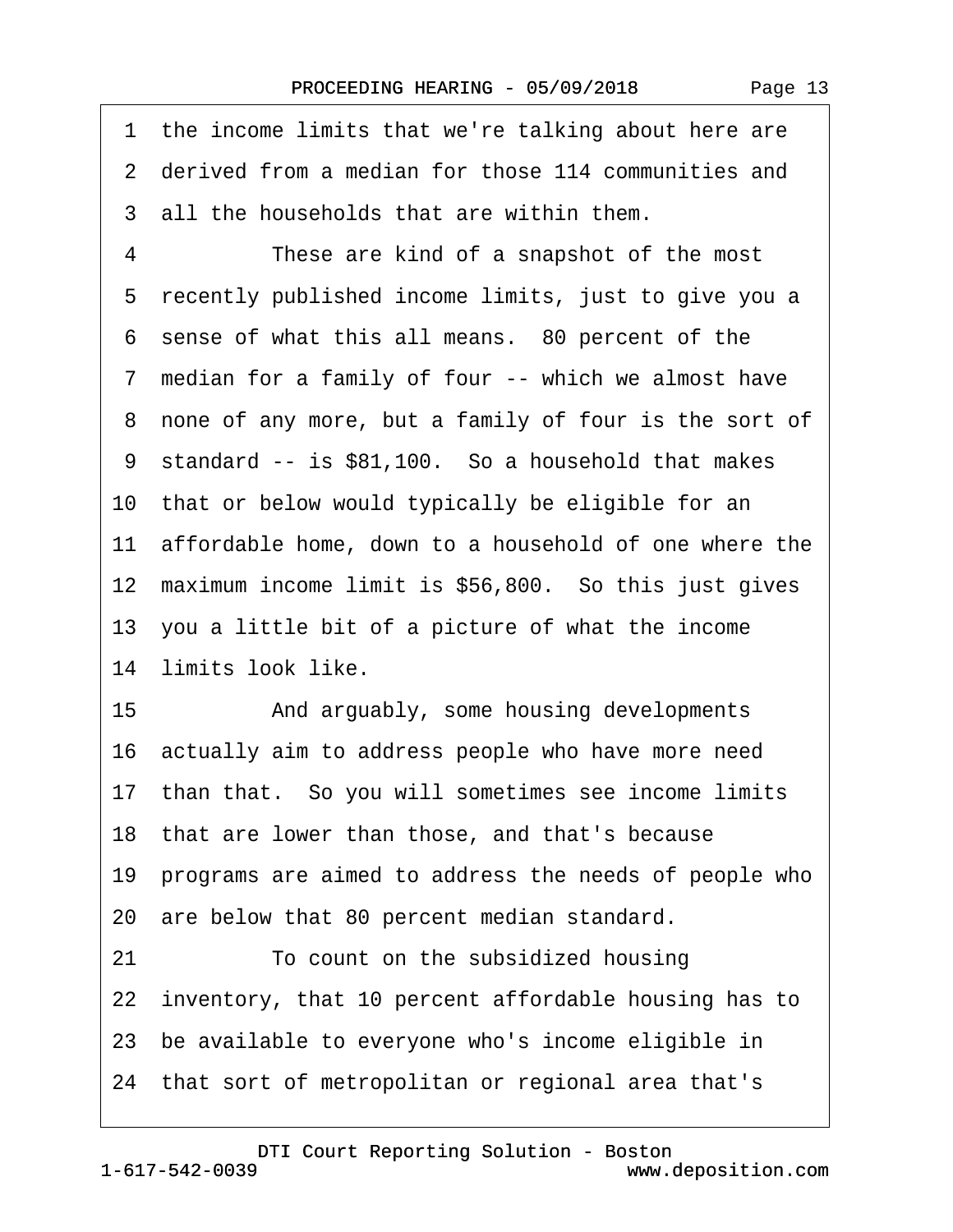1 defined by the federal government. 2 And just to be clear, these regions are 3 basically labor market areas. So if you think about 4 where do people live and where do they go to work, 5 it's sort of a labor market geography, and that's 6 what you're in in this Boston Metro area. So housing 7 has to be available to anybody who's income eligible 8 in that region, and it has to be offered for sale or ·9· for rent through what's called "an affirmative fair 10 housing marketing plan" that is designed to ensure 11 that people know there's a housing opportunity in 12 your community or any other town that happens to be 13 creating low- or moderate-income housing in the 14 Boston area. 15 **• Of course, some so-called local preference** 16 is allowed. The board can't dictate that. The town 17 can request it, and the state subsidizing agency 18 that's involved with the development can certainly 19 approve it. But it is allowed. It's just that you 20· can't do it for all the units in a particular 21 development. 22 So under Chapter 40B, the most common thing 23 we talk about is this 10 percent minimum. There are 24 two other ways in which the town might be deemed to,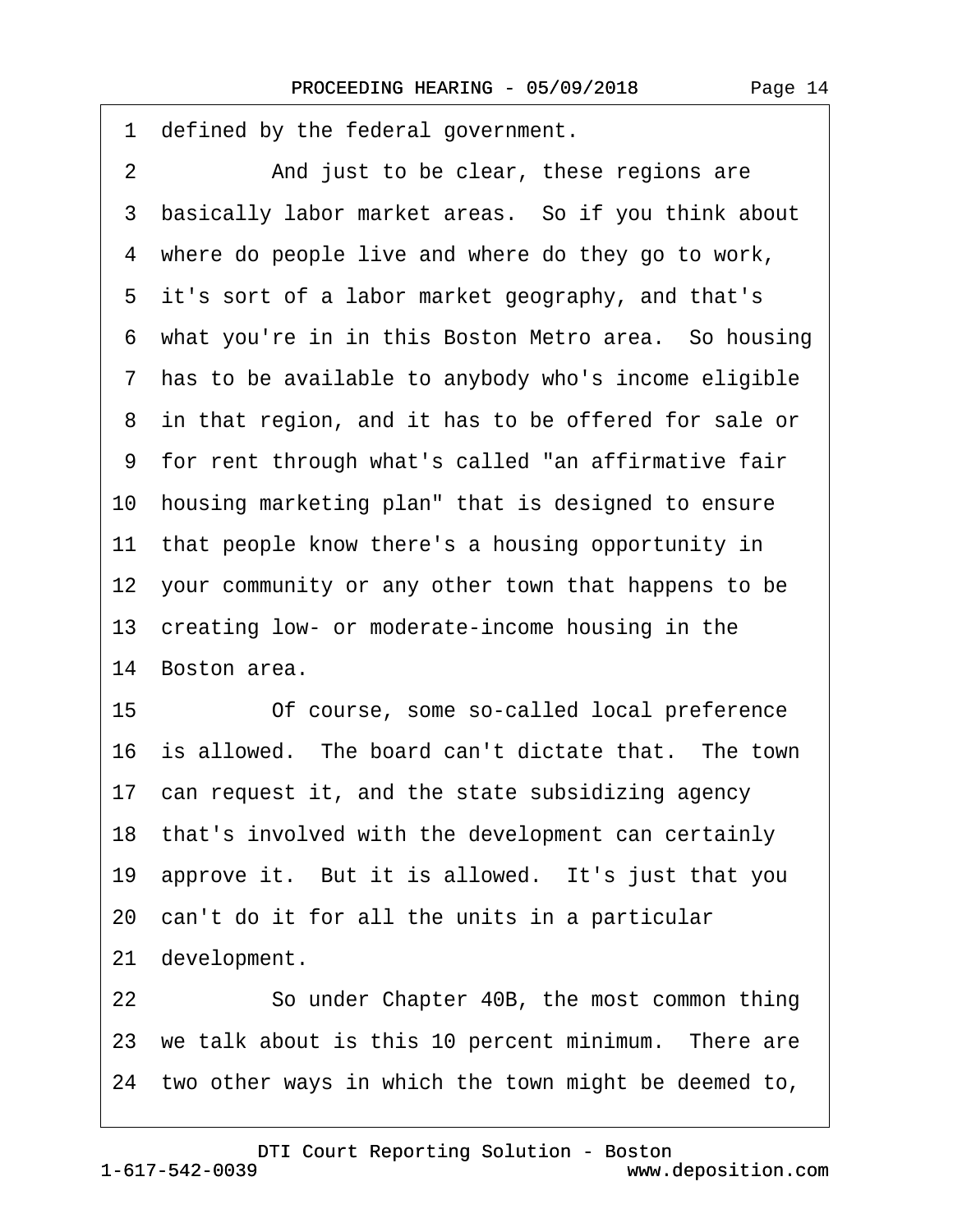|  | Page 15 |
|--|---------|
|--|---------|

|    | 1 quote, comply with the law. "Comply" is kind of a      |
|----|----------------------------------------------------------|
|    | 2 misnomer because you can be over 10 percent and still  |
|    | 3 be approving comprehensive permits. But just to sort   |
|    | 4 of be clear, if you meet any of these so-called        |
|    | 5 thresholds, the board would be able to either deny an  |
|    | 6 application or continue to approve it but perhaps put  |
|    | 7 conditions on it that the applicant would not like     |
|    | 8 very much. And the bottom line is that the applicant   |
|    | 9 could not appeal through the so-called expedited       |
|    | 10 process with the state Housing Appeals Committee.     |
| 11 | So the thresholds are, first of all, are                 |
|    | 12 you at or above 10 percent of your total year-round   |
|    | 13 housing units that are affordable.                    |
| 14 | Another threshold is even if you're not at               |
|    | 15 10 percent on housing units, is enough of the land in |
|    | 16 your community occupied by low- or moderate-income    |
|    | 17 housing that you meet the low land area minimum,      |
|    | 18 which is 1.5 percent. And some of you may have heard  |
|    | 19 about that. There's been a lot of controversy about   |
|    | 20 that recently in the Boston area.                     |
| 21 | And the third threshold is kind of a                     |
|    | 22 temporary one. It's if you have a lot of low- or      |
|    | 23 moderate-income housing under construction in your    |
|    | 24 community at a given point in time so that it's       |
|    |                                                          |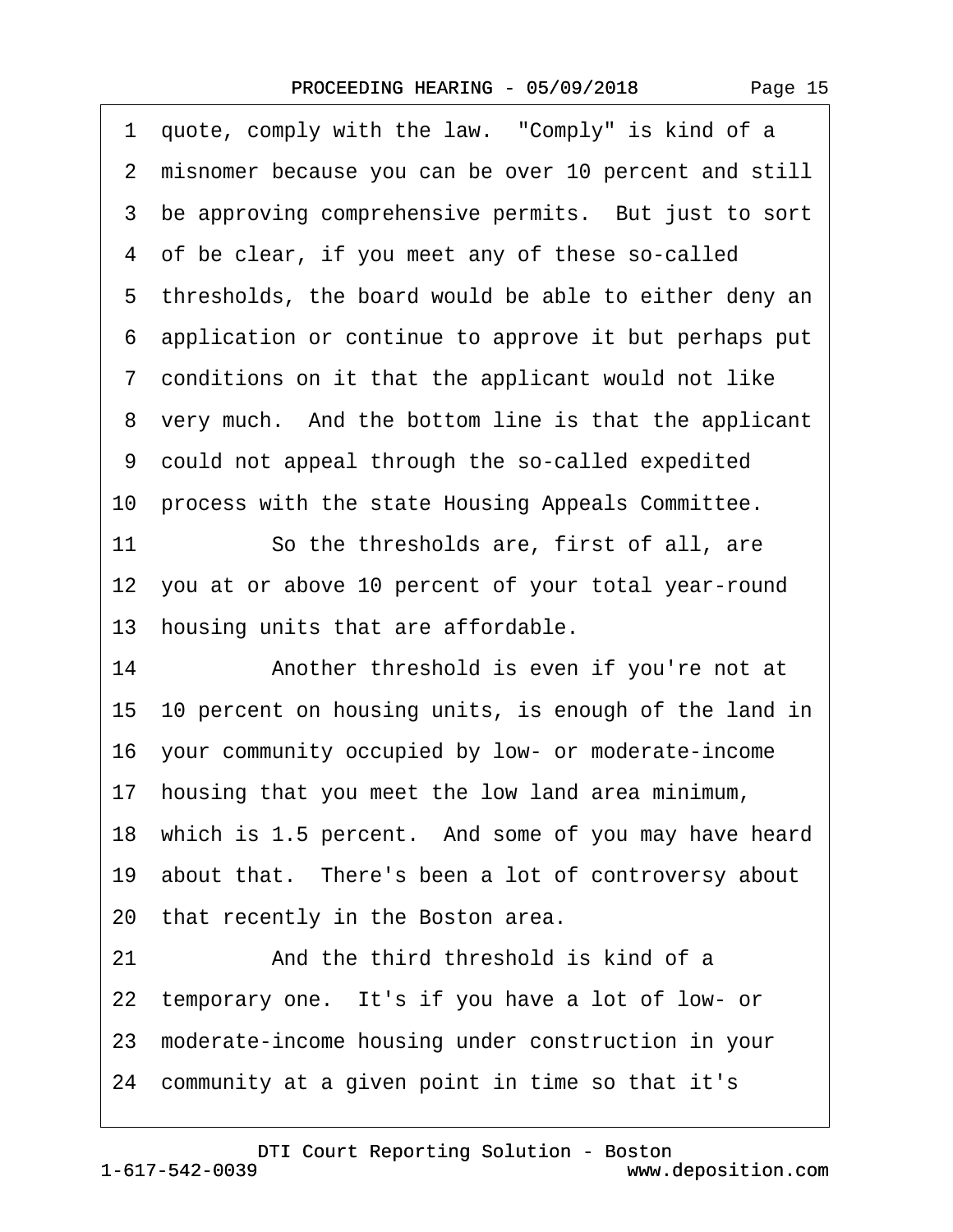·1· covering land equal to or greater than .3 percent of ·2· your total land area, the board would be able to deny 3 an application or impose conditions and not be ·4· overturned by the state Housing Appeals Committee. 5 **• So the reason that applications are in** ·6· front of the board, and have been for the past few ·7· years, is that A, this is a very desirable community; 8 and B, Brookline hasn't quite yet met that 10 percent 9 threshold. 10 There are other ways that the board can 11 exercise more control over these developments. I 12 don't really like to describe it that way, but 13· they're able to impose conditions, perhaps, or even 14 deny. And these are all a creature of regulation. 15 These are not in the statute. These are things that 16· the Commonwealth has tried to create to sort of 17 encourage towns to create more low- or moderate-18· income housing, and one is having a housing 19 production plan that is certified. 20 • **And Brookline was actually in that position** 21 recently. A housing plan was created a couple of 22 years ago, and the board then approved enough 23· comprehensive permits to reach a numerical target 24· that allowed the board to say, we can take a break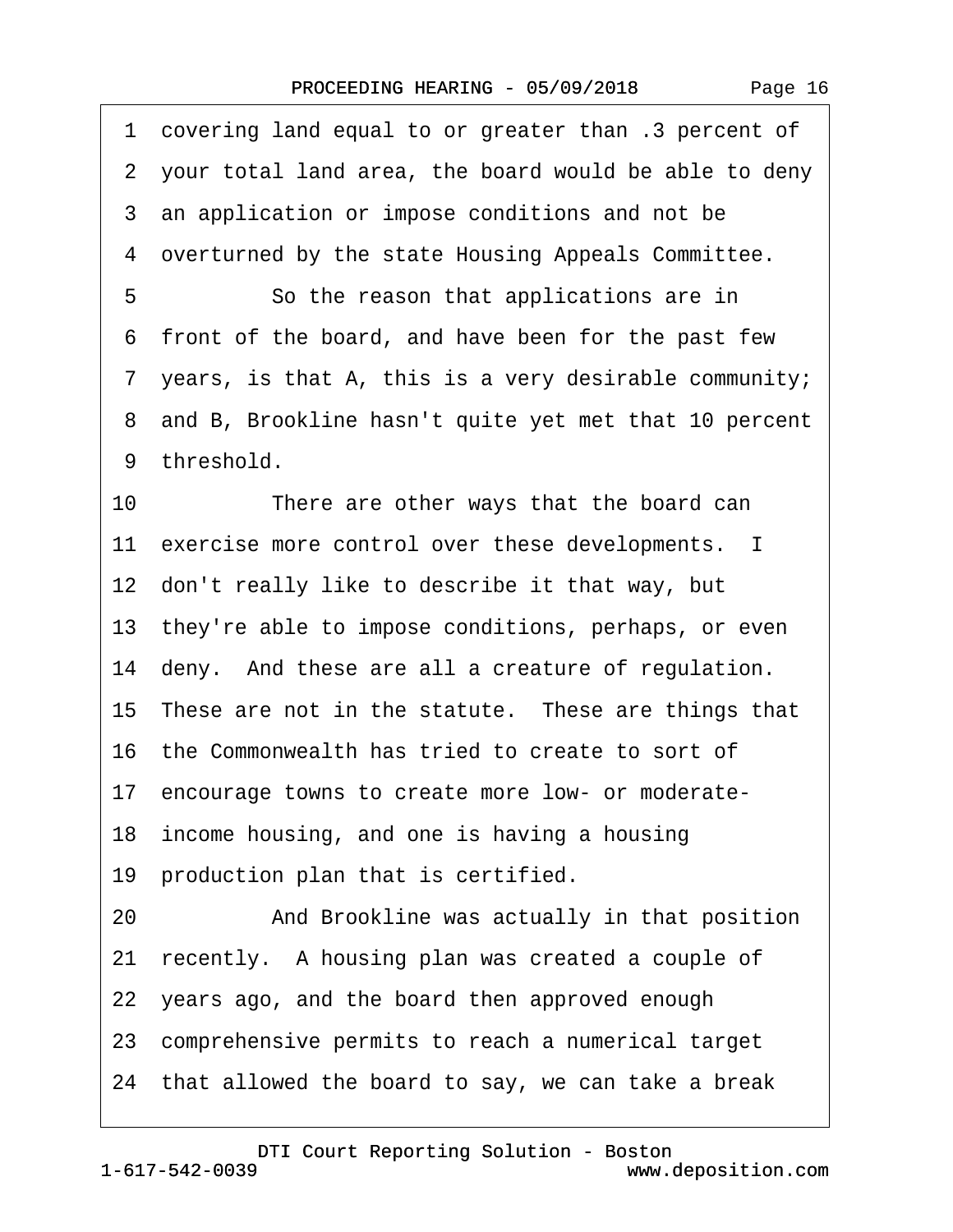|                  | 1 for a year, or not. And no surprise, the stream of    |
|------------------|---------------------------------------------------------|
|                  | 2 Chapter 40B applications kind of slowed down at that  |
|                  | 3 point.                                                |
| 4                | Another way to kind of hit a threshold is               |
|                  | 5 even if you don't have a housing production plan, if  |
|                  | 6 you create enough units in a given year to meet       |
|                  | 7 what's called the "recent progress rule," the board   |
|                  | 8 could also deny an application if it wanted to.       |
|                  | 9 That's a higher standard.                             |
| 10               | Alison, I think we computed that one. It's              |
|                  | 11 590-something.                                       |
| 12 <sub>2</sub>  | MS. STEINFELD: 524.                                     |
| 13               | MS. BARRETT: You know that number in your               |
|                  | 14 sleep, don't you?                                    |
| 15 <sub>15</sub> | A third standard is a review of large                   |
|                  | 16 projects. There is a cap -- sort of cap in the state |
|                  | 17 regulations over which an application really         |
|                  | 18 shouldn't go because it would be deemed to be too    |
|                  | 19 much housing infused in the community's housing      |
|                  | 20 market in a short period of time. That would be      |
|                  | 21 another threshold that might allow the board to turn |
|                  | 22 down a development.                                  |
| 23               | And then finally, this concept of related               |
|                  | 24 applications, which is simply someone applies for    |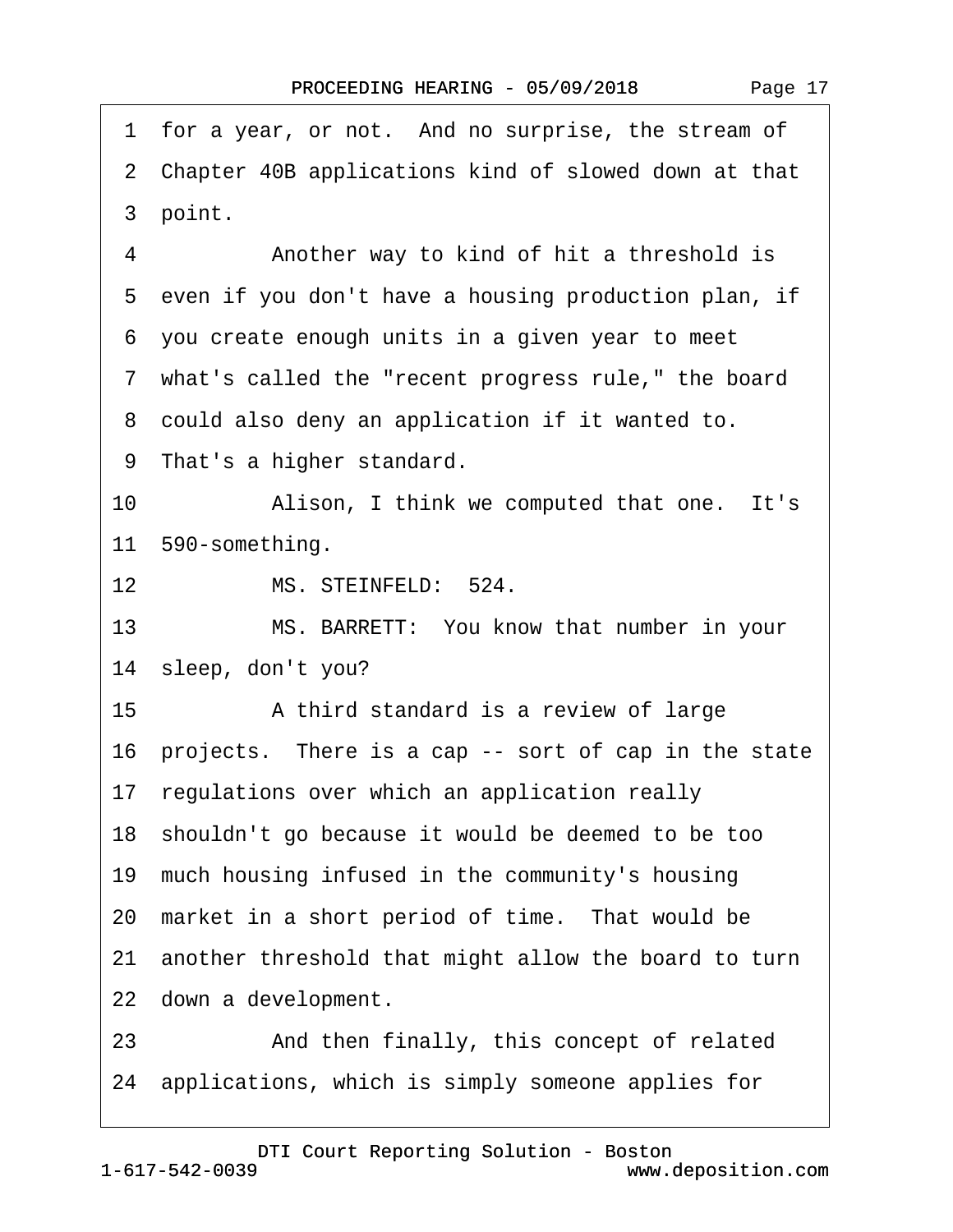Page 18

·1· approval to build a project, they're turned down, and ·2· out of anger they come back to the town and say, I 3 want to do a Chapter 40B application. And the 4 regulations say you can't do that. There has to be a 5 cooling off period between a denial of some other ·6· development for a site and a Chapter 40B application 7 for that same piece of land. 8 The critical application requirements, ·9· Maria, you know, sort the alluded to this, so I'm not 10 going to spend a lot of time on it. But the 11 applicant has to meet three sort of basic statutory 12 requirements in order to even be here. 13 One is that it's either a public agency, a 14 nonprofit organization, or a for-profit developer 15· that agrees to a limited dividend agreement, if you 16· will, to basically limit their profits from the 17· development.· And that's a piece of documentation 18 that comes later in the process, but they have to 19 agree to that or they can't even be here. 20 • **Another is that they have evidence of site** 21· control, meaning they either own the site or they 22 have a purchase and sale agreement or something that 23· says, I do control this property. 24 • **And the third and kind of a critical piece**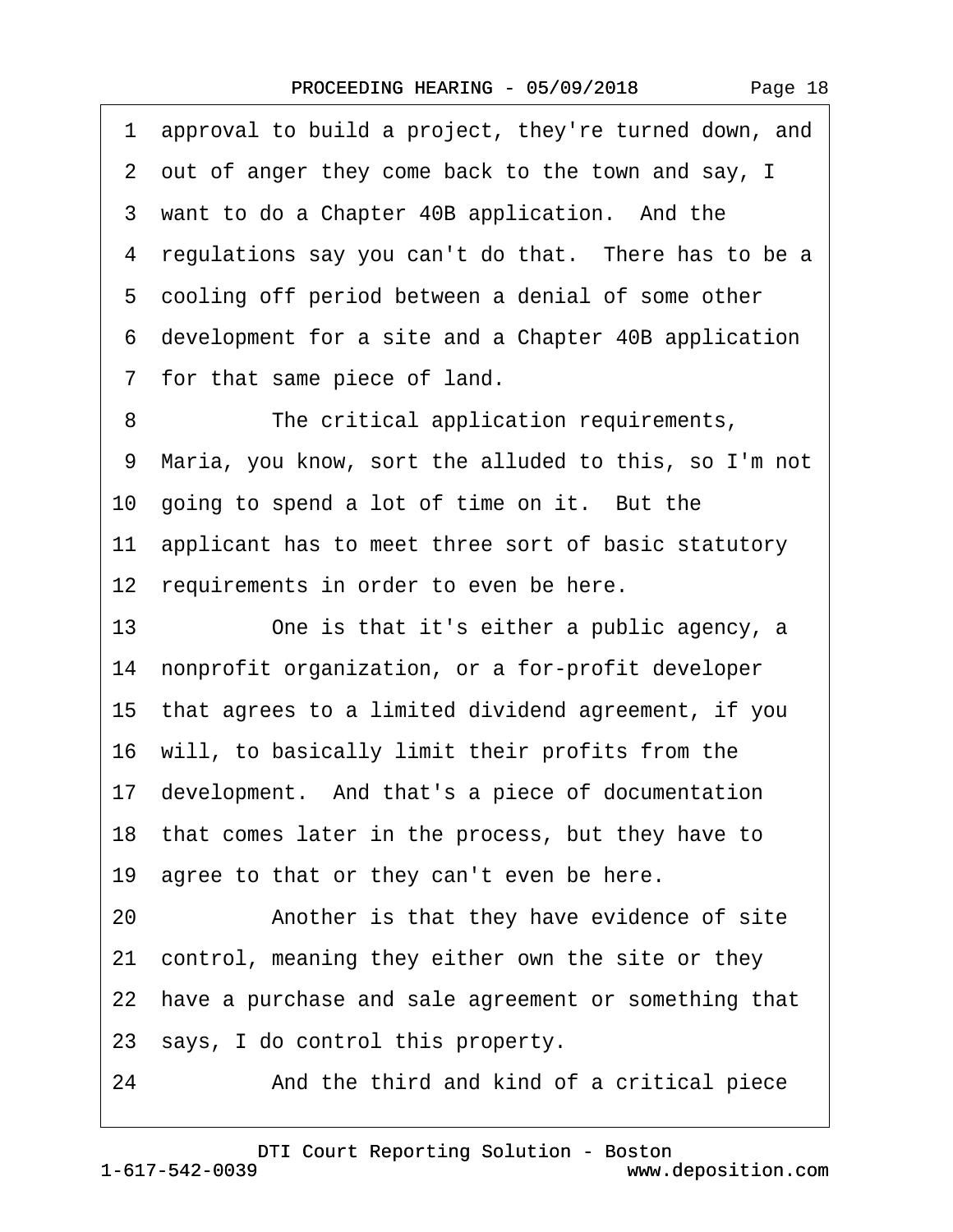| 1  | is a letter called a "project eligibility letter"        |
|----|----------------------------------------------------------|
|    | 2 from a subsidizing agency, which is typically          |
|    | 3 MassHousing. It could be MassHousing Partnership; it   |
|    | 4 might be MassDevelopment; it might be the Department   |
|    | 5 of Housing and Community Development. Those are the    |
|    | 6 four agencies in Massachusetts that tend to issue      |
|    | 7 what we call PELs.                                     |
| 8  | Without those three pieces of                            |
| 9  | documentation, the application doesn't belong here in    |
|    | 10 front of the board. So there's an assumption, if      |
|    | 11 they're here, that they have that information.        |
| 12 | They have to provide at least a preliminary              |
|    | 13 plan showing what their proposal is. These are not    |
|    | 14 final plans. These are not to the level of detail     |
|    | 15 that a planning board might see if it were doing site |
|    | 16 plan review on a development. They're allowed to do   |
|    | 17 sort of a preliminary plan which is, you know, better |
|    | 18 than a sketch, but it has to be -- you know,          |
|    | 19 dimensions have to be apparent on the plan, and you   |
|    | 20 have to have a sense of what the applicant's          |
|    | 21 proposing. They don't necessarily have to do a lot    |
|    | 22 of, you know, site studies and so forth at this       |
|    | 23 point. They do those later.                           |
| 24 | They have to give you an existing                        |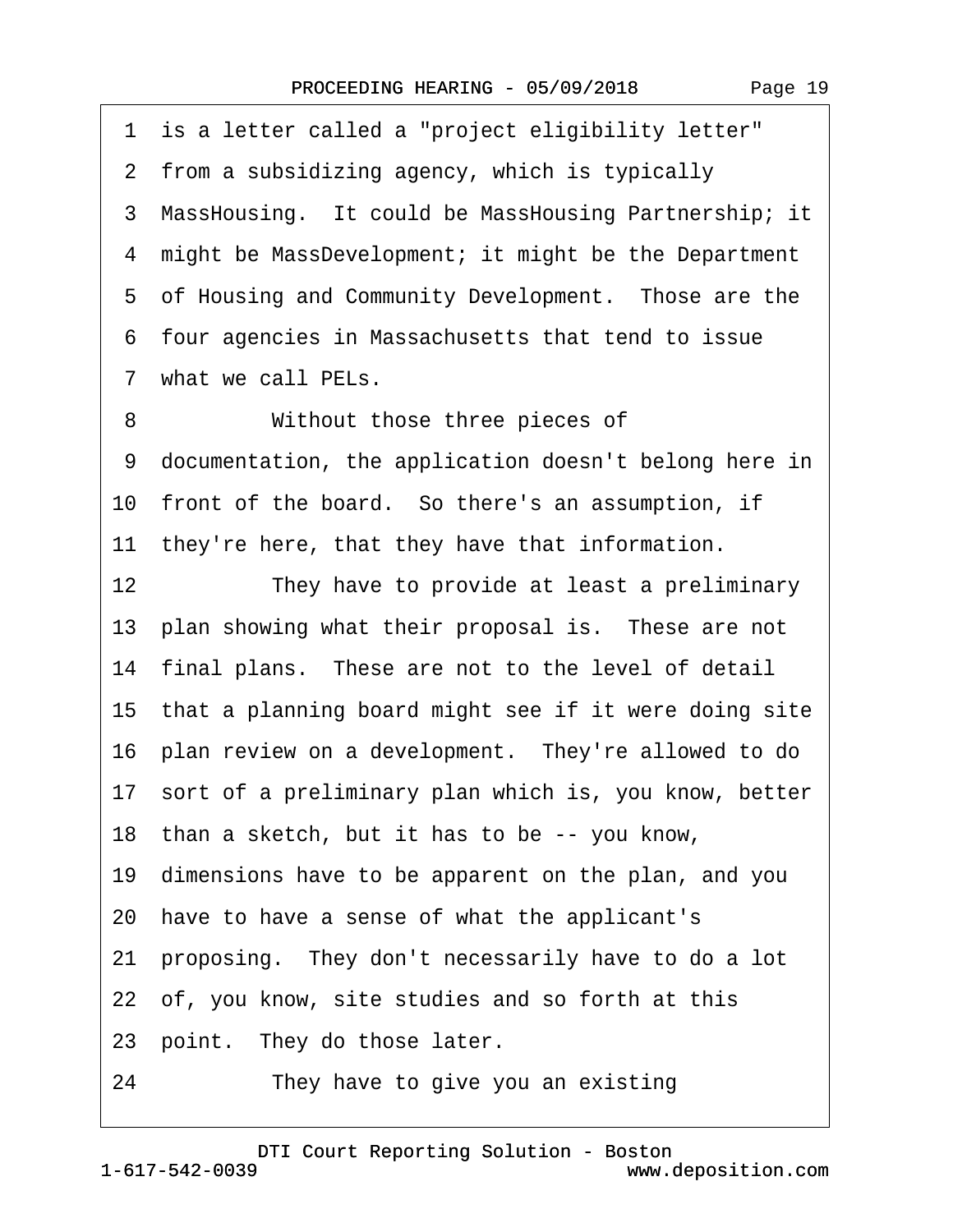| Page 20 |
|---------|
|         |

|    | 1 conditions assessment of the site; preliminary scaled  |
|----|----------------------------------------------------------|
|    | 2 architectural drawings, what is this thing going to    |
|    | 3 look like when it's built; a tabulation of the         |
|    | 4 proposed buildings by type, size, and ground           |
|    | 5 coverage. Often in your community they tend to be      |
|    | 6 one building. Not in every suburb that's the case.     |
|    | 7 So they have to give a tabulation of how many          |
|    | 8 buildings are we talking about, how big are they, and  |
|    | 9 how much of the ground do they cover on the site.      |
| 10 | Sometimes a 40B application might involve a              |
|    | 11 subdivision, and if does, there has to be a           |
|    | 12 preliminary plan showing how the land will be divided |
|    | 13 into lots. There has to be a preliminary utilities    |
|    | 14 plan and a list of waivers.                           |
| 15 | And this is really key because the law                   |
|    | 16 essentially works this way: There's an assumption in  |
|    | 17 the statute that but for the relief an applicant can  |
|    | 18 get from the board under Chapter 40B, they would not  |
|    | 19 be able to build the proposed low- or moderate-income |
|    | 20 housing. So the law sort of vests in this board the   |
|    | 21 authority to grant waivers from local regulations,    |
|    | 22 zoning, a local wetlands bylaw, whatever is sort of a |
|    | 23 local creature. This board assumes responsibility     |
|    | 24 for all those local rules and has the authority to    |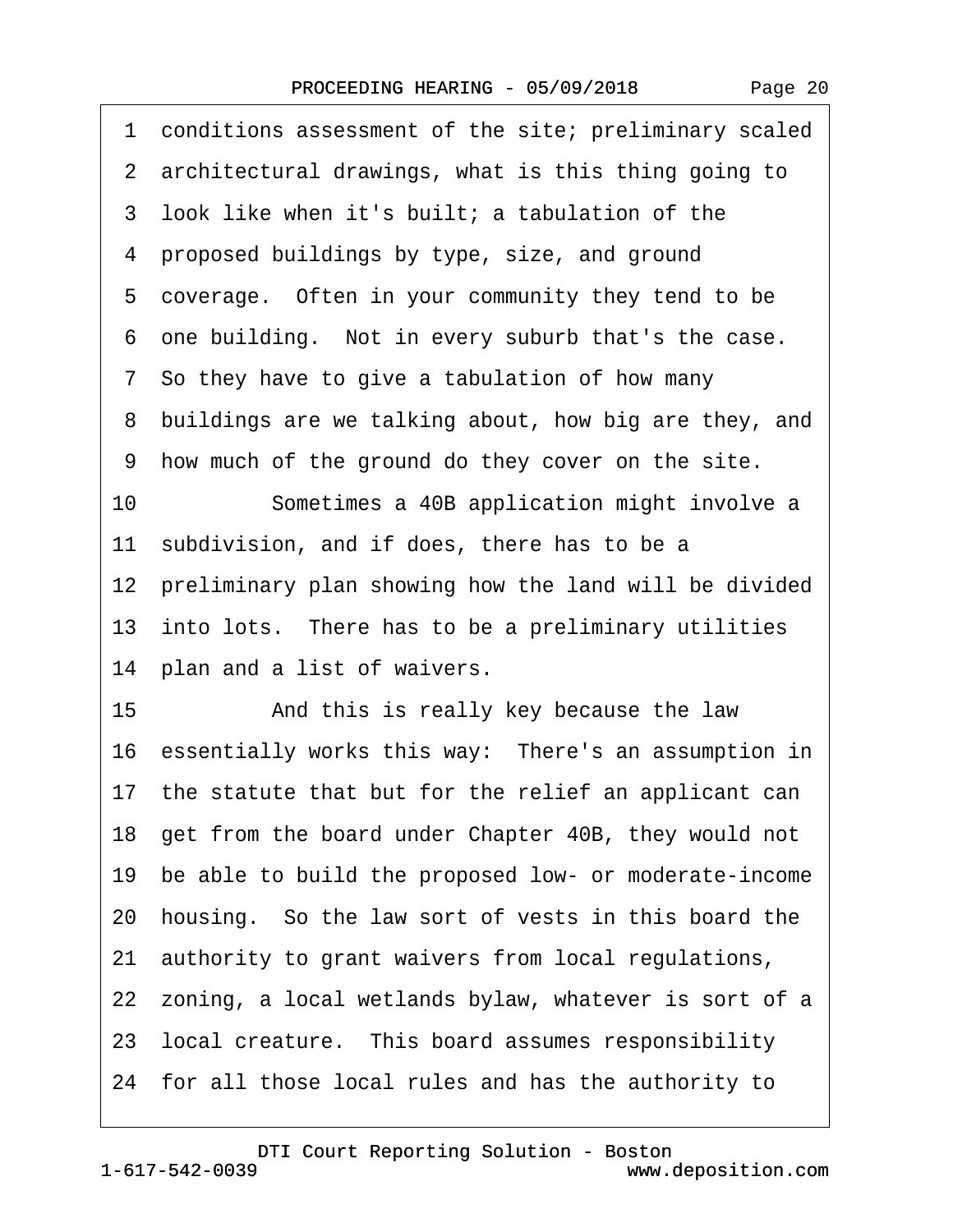·1· grant waives.· It also, of course, has the authority 2 not to. But it is in their hands to decide what 3 local regulations will be waived in order to allow a ·4· proposed development to go forward.· So the applicant 5 has to tell the board, these are the things that we ·6· need you to waive in order for our development to be ·7· built.

8 There are some deadlines that are really ·9· critical for Chapter 40B applications to conform to. 10 I'll just go over this briefly. When an application 11 comes through the door, the department -- the 12 board -- really the planning department does this for 13· them -- has 7 days to get the application out for 14 review. The public hearing has to be advertised for 15 this type of development -- just as it does for any 16· others -- at least 14 days before the opening of the 17 hearing and then again 7 days before. 18 The hearing must open within 30 days of the 19 board's receipt of a comprehensive permit. That's a 20· tighter timeline than many other types of submissions

21 to, say, a planning board. Sometimes that's as long

22· as 65 days, but in this case it's 30.

23 • And, again, the intent of the statute is to 24· promote the construction of affordable housing.· So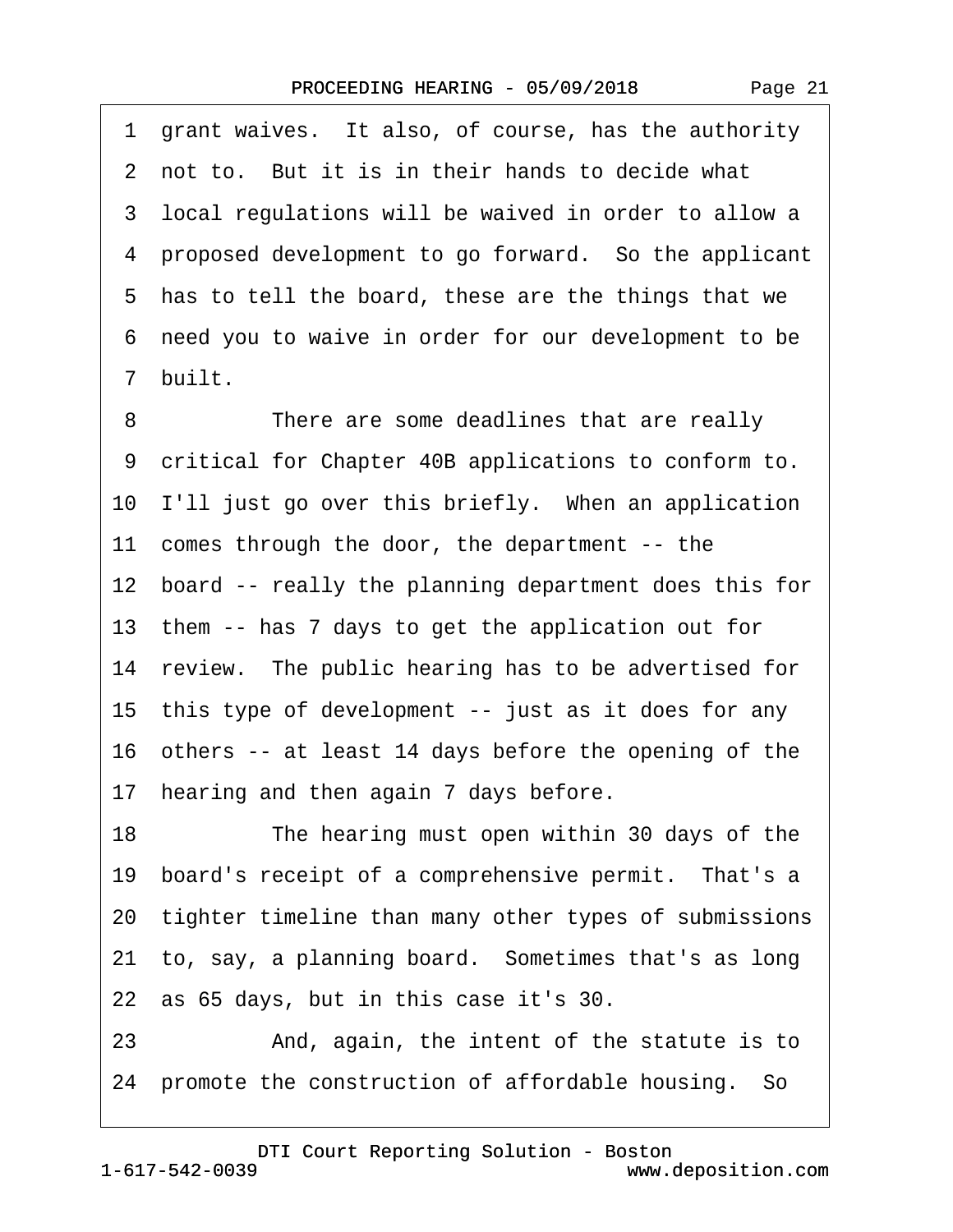| Page 22 |  |
|---------|--|
|---------|--|

|    | 1 these kinds of condensed timelines and reduced        |
|----|---------------------------------------------------------|
|    | 2 submission requirements are all around an assumption  |
|    | 3 that affordability is more likely to be achieved if   |
|    | 4 you take some of the burden away.                     |
| 5  | If the town believes that it meets one of               |
|    | 6 those safe harbor provisions I talked about or if the |
|    | 7 town thinks it's actually at 10 percent or 1.5        |
|    | 8 percent, the board has to notify the applicant within |
|    | 9 15 days of opening this hearing that it believes it   |
|    | 10 could deny the application based on one of those     |
|    | 11 standards. And then the applicant has 15 days to     |
|    | 12 say, I don't agree with you. And then the whole      |
|    | 13 thing ends up at the Department of Housing and       |
|    | 14 Community Development, which has 30 days to decide   |
|    | 15 whether the board is right or the applicant's right, |
|    | 16 and their decision is generally final for now.       |
| 17 | Once that process, if it happens, is                    |
|    | 18 complete, then the process goes on and the board is  |
|    | 19 essentially charged with completing the hearing      |
|    | 20 process within 180 days. Now, of course, applicants  |
|    | 21 do grant extensions of that 180 days if necessary,   |
|    | 22 but, again, the intent is to consolidate the         |
|    | 23 permitting timeline in order to promote the          |
|    | 24 construction of affordable housing.                  |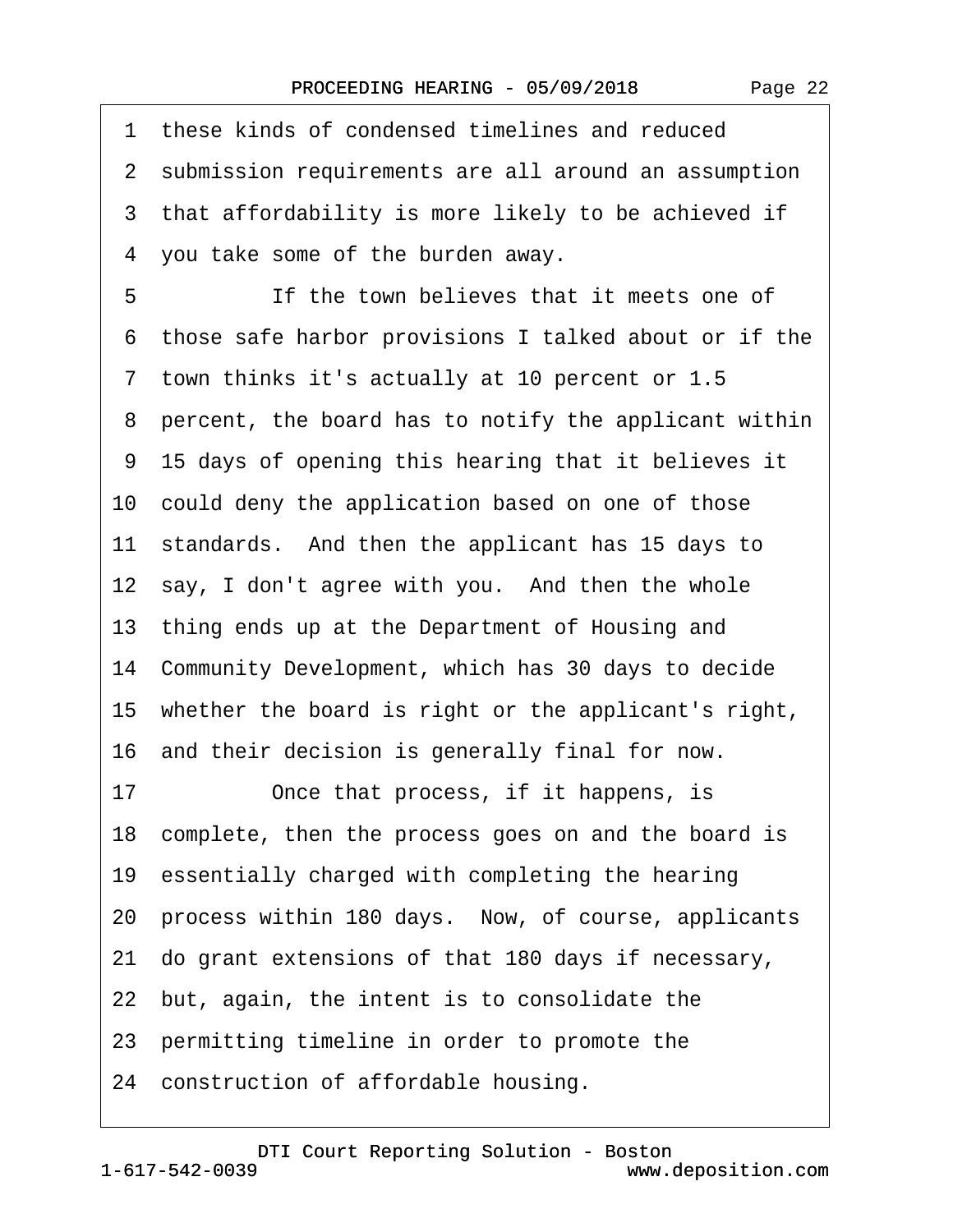| 1<br>Once the hearing closes, the board has              |
|----------------------------------------------------------|
| 2 40 days to file its decision with the town clerk, and  |
| 3 then, of course, the usual 20-day-appeal period that   |
| 4 applies to any other type of permitting process kicks  |
| 5 in. Someone has 20 days to appeal.                     |
| If the developer is unhappy with the<br>6                |
| 7 board's decision, the developer appeals to a state     |
| 8 agency called the Housing Appeals Committee. If        |
| 9 abutters or other interested parties are unhappy with  |
| 10 the decision, they can appeal to a court of competent |
| 11 jurisdiction, which in this case would be the         |
| 12 superior court or land court.                         |
| It's important for boards to kind of<br>13               |
| 14 understand what is in front of them. And, you know,   |
| 15 to really get that, you have to have more than a      |
| 16 plan. So typically, boards will either schedule a     |
| 17 formal site visit or at least agree at the individual |
| 18 level that people will go out and take a look at the  |
| 19 site so you can kind of understand, from a board      |
| 20 member's perspective, what is this neighborhood, what |
| 21 are the existing conditions, how is this proposed     |
| 22 design going to sit on the site, and where are        |
| 23 abutters who will be most affected by the proposed    |
| 24 development?                                          |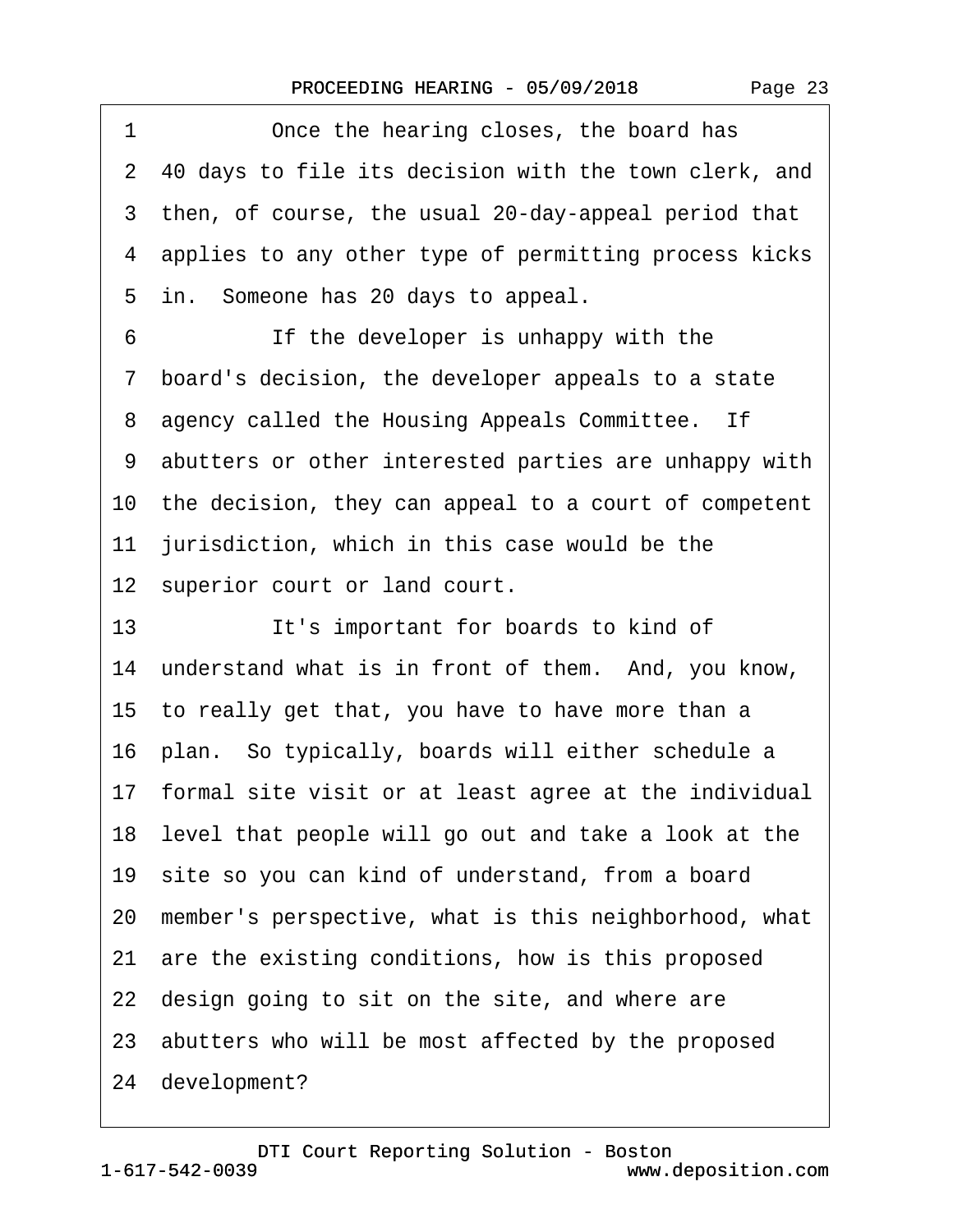| So it's good that the local regulations<br>1             |
|----------------------------------------------------------|
| 2 require kind of at least a representation, Maria, of   |
| 3 where abutting structures are. My experience -- and    |
| 4 I also happen to be on a board of appeals in another   |
| 5 town -- is that seeing it on the ground is extremely   |
| 6 helpful. So we often recommend that if a board can,    |
| 7 that they do a site visit either as a board or as      |
| 8 individual members before the process goes on too      |
| 9 far.                                                   |
| 10<br>The board has the authority to retain peer         |
| 11 review consultants if it needs assistance reviewing   |
| 12 an application. The chairman referred to that         |
| 13 earlier, and Maria referred to that earlier.          |
| 14 Typically, here in Brookline we see traffic and       |
| 15 parking review, we see design review, sometimes we    |
| 16 see the stormwater review that's done outside the     |
| 17 planning department. Your town is lucky that you      |
| 18 have staff -- professional staff who can assist with  |
| 19 this. But bringing in outside consultants can be      |
| 20 very helpful to the board and the staff as well.      |
| So, you know, if it's necessary for the<br>21            |
| 22 board to get into an analysis of the financial        |
| 23 feasibility of the project, they can do that too, and |
| 24 they can request a peer review of what's called the   |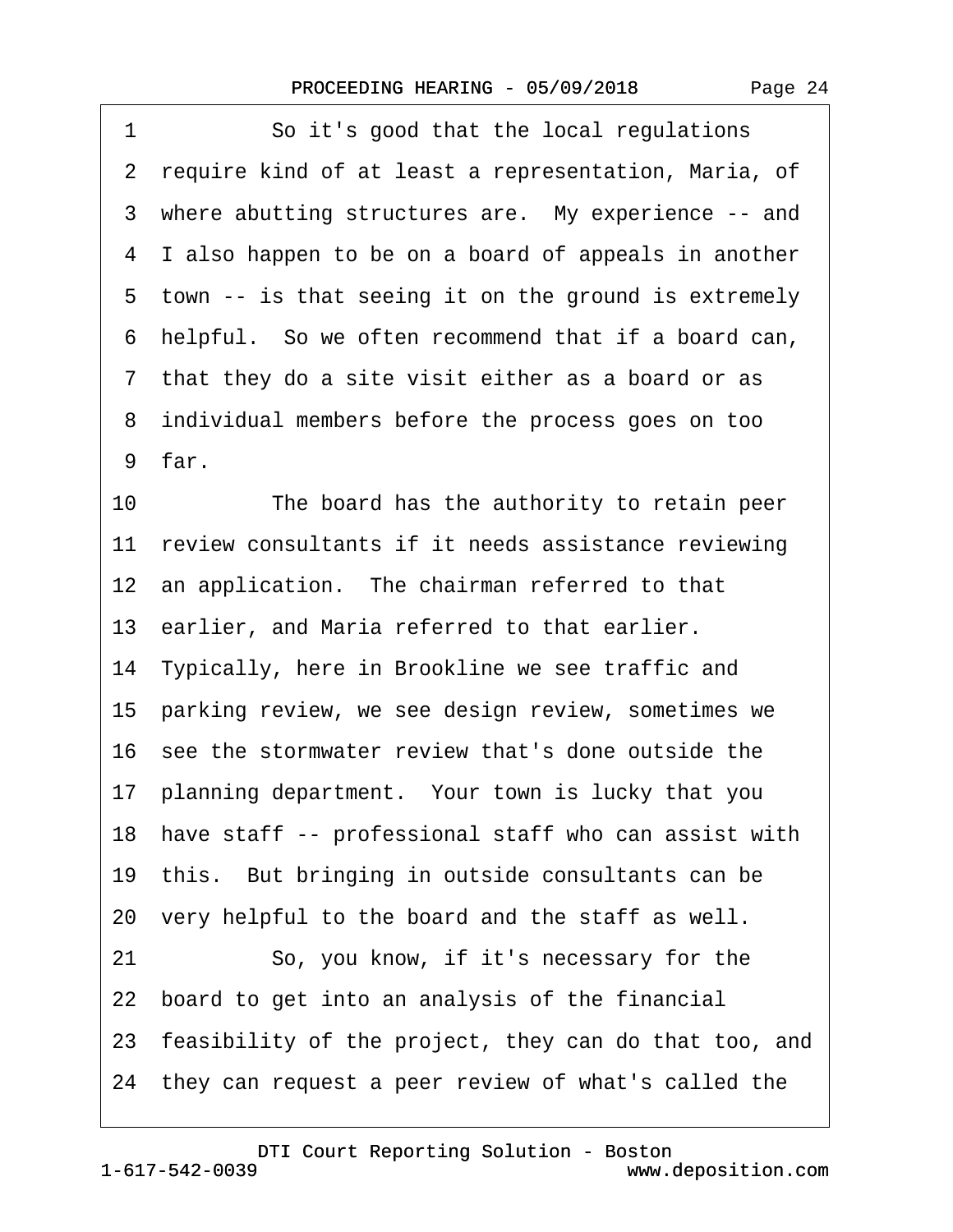Page 25

1 applicant's pro forma. That generally happens much 2 later in the process, if it needs to happen at all. 3 And, of course, everything that the board ·4· receives and considers is all part of the record for 5 the project. Again, fortunately in Brookline you ·6· have the staff to keep a good record online, so ·7· anything that is done here ends up on their website 8 and people can find the information easily, which is 9 great. It isn't like that in every town. 10· · · · · ·Generally, it's a good idea for boards to 11 sort of get -- focus on the real issues with the 12 project as soon as they can. It just makes the 13· project more efficient, and not only for the 14 applicant, but certainly for the board. These people 15 are volunteers, and it's a lot of work. 16 **If they need additional information from** 17 the applicant, they certainly can request it. If 18 they need sort of graphics or something to better 19· understand the massing and height of the project, 20 they should ask for those things. And it really is 21· up to the applicant to make sure that the board 22 understands the project. It just doesn't help 23· anybody to have vagueness or ambiguity in the 24 documents for a given development.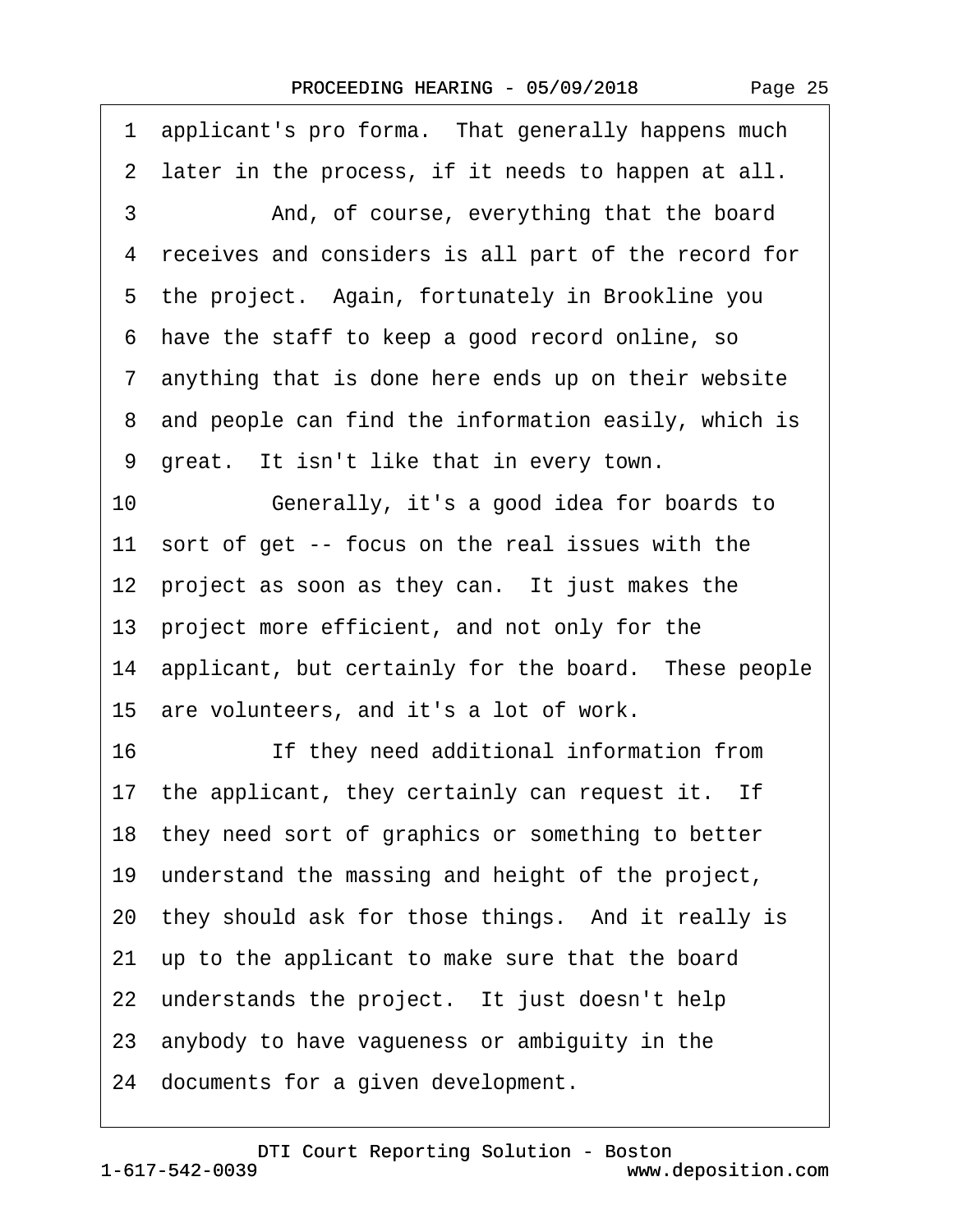| Page 26 |  |
|---------|--|
|---------|--|

| The board, as I said, has jurisdiction over<br>1         |
|----------------------------------------------------------|
| 2 kind of all the local approvals. They all sit here.    |
| 3 A good example of where there's a difference is if a   |
| 4 project is near a wetlands, it's regulated by the      |
| 5 state wetlands act. Your conservation commission       |
| 6 retains jurisdiction over that. But if you have a      |
| 7 local wetlands bylaw, anything that's in that that     |
| 8 exceeds the state law would come to this board either  |
| 9 for approval as though they were the conservation      |
| 10 commission or a waiver of the local bylaw. But the    |
| 11 applicant has to say, these are the waivers we need,  |
| 12 and it's up to the board to kind of evaluate each of  |
| 13 those, which this board always does.                  |
| 14<br>There are things that are not in the ZBA's         |
| 15 purview, and there are things -- I just want to make  |
| 16 sure everybody understands this. Because really what  |
| 17 the board's job is is to evaluate the physical and    |
| 18 operational and design aspects of the project. Like   |
| 19 any other proposed development, those are the things  |
| 20 that you look at: what they're going to look like,    |
| 21 how they're going to operate on the site, is it safe, |
| 22 is access safe? Those are the things that             |
| 23 development review entails.                           |
| What it does not entail, in this process<br>24           |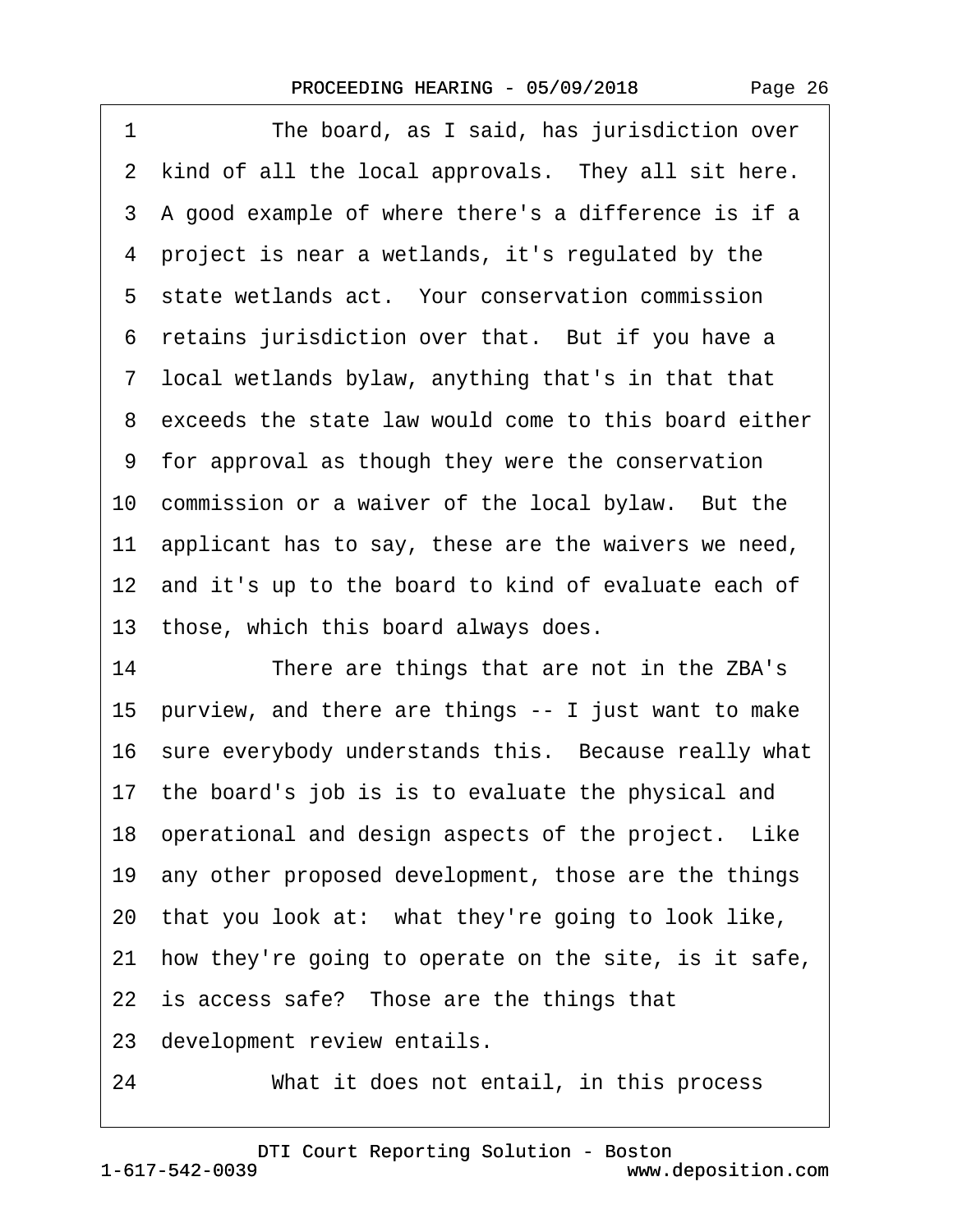1 certainly, or ideally in any other one, is the 2 particular impact on municipal school facilities, 3 which are available to all the other residents in the 4 community; fiscal impact studies: What will this 5 cost our town if anything, or what will the surplus 6 revenue be, if any? The board can't control 7 tenant/homebuyer selection. They certainly can 8 request that the applicant consider working with the ·9· town to seek local preference but can't require it; 10 can't dictate what the affirmative marketing plan 11 will be. That is all a function of state regulations 12 and state guidelines. Monitoring for profit is done 13 by the subsidizing agencies, not by the community. 14· And a market study is also kind of beyond their 15 jurisdiction. Typically the subsidizing agencies 16· will require that when you get to a point later in 17· this process, after this board is done, called final 18 approval. 19 This board has done an outstanding job

20 negotiating with applicants. I have to tell you, I'm

21 impressed. I brag about Brookline all the time

22 because I think you've just done such an exemplary

23 job here.

24 But ultimately, when all the testimony is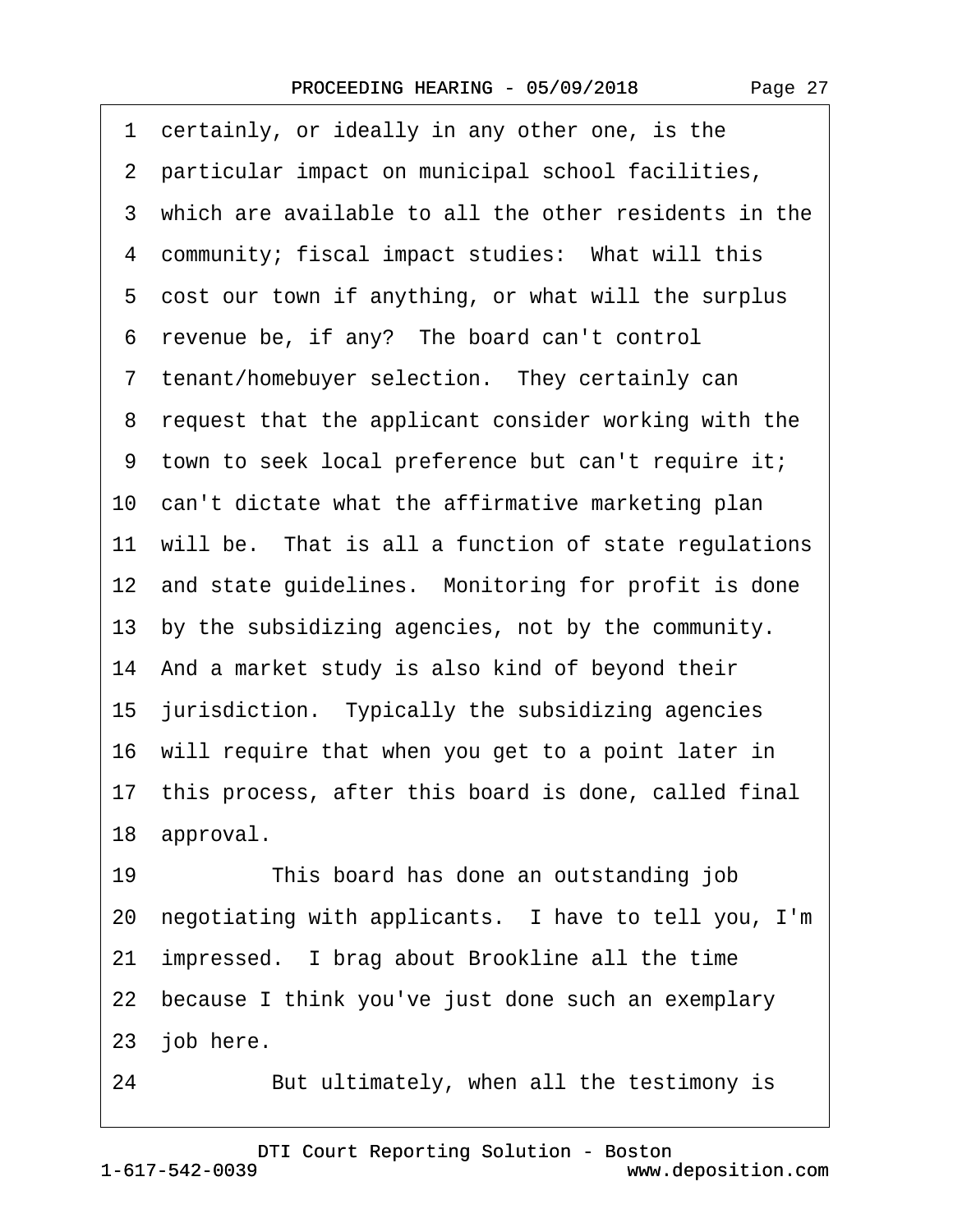Page 28

1 in hand and the waivers have been discussed, the 2 board then has to negotiate with the applicant. And 3 in some communities, that continues to be done at 4 this level, in some communities it's done in what's 5 called a "work session." Those happen in a variety 6 of different ways. I think that the practice here ·7· has been for the staff to kind of work with ·8· applicants in work sessions at a staff level and ·9· report back to the board what particular conclusions 10 or findings were made. Of course, the authority 11 always sits with the board. You can't have a side 12 process going on that's invisible to the rest of the 13 world and having decisions made in that. But 14 sometimes, for the sake of efficiency, staff will sit 15· down with the applicant and try to work through 16 specific details and come back to the board and make 17 recommendations. 18 Ultimately, what the board needs to do in 19· this process is balance a series of local concerns 20 with that regional need for affordable housing. That 21 is what this law is all about. It's balancing 22 regional need for affordable housing with what are 23 considered valid local concerns under the statute. 24· And those consist of public health, public safety,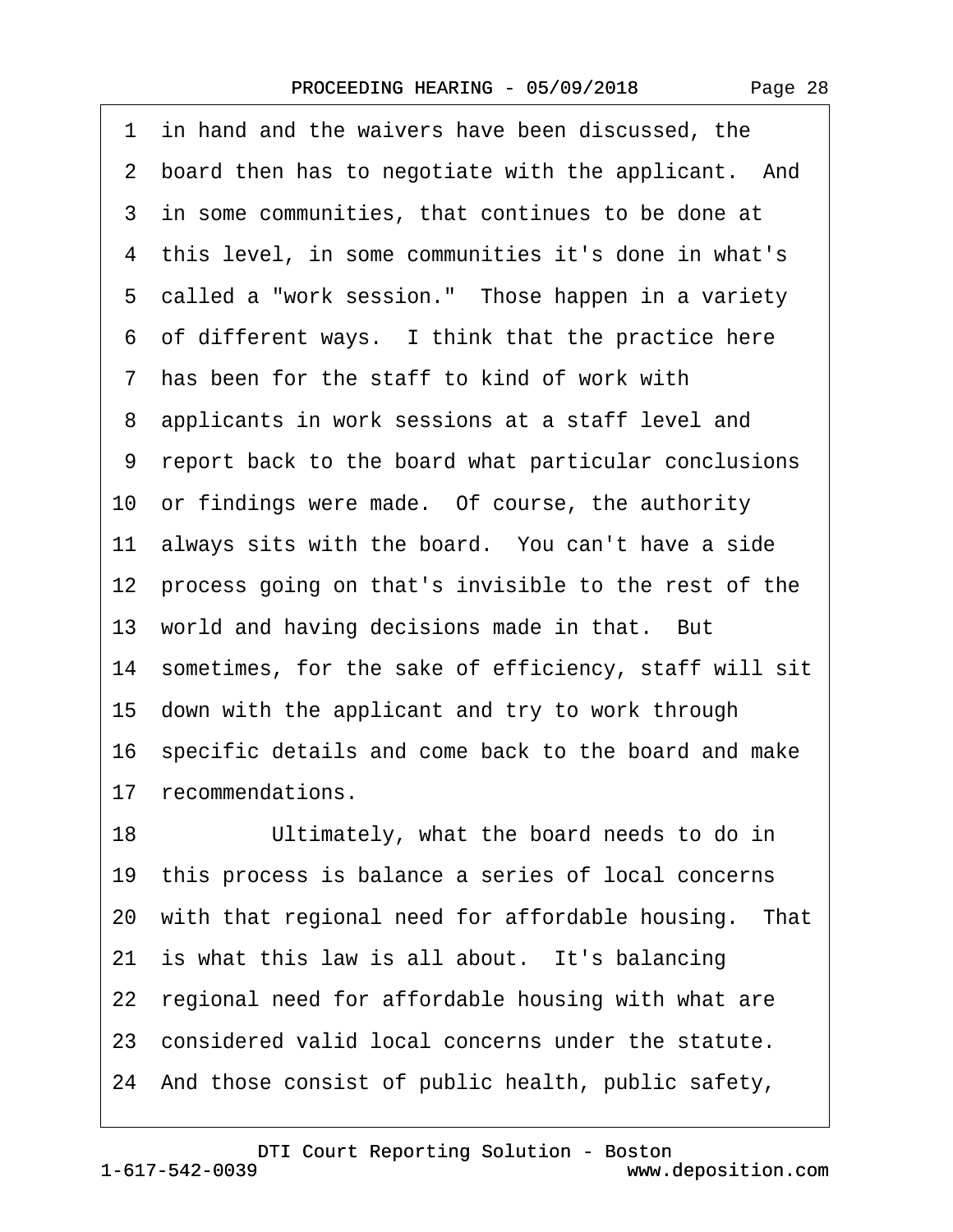| Page 29 |  |
|---------|--|
|---------|--|

|    | 1 environmental impact, design, open space, local        |
|----|----------------------------------------------------------|
|    | 2 planning, and sort of other local concerns, which is   |
|    | 3 kind of a catch-all. But don't get carried away with   |
|    | 4 it, because it's really still all about the physical,  |
|    | 5 operational, and aesthetic characterization of the     |
|    | 6 project. These are the issues the board can            |
|    | 7 consider. These are the things that they end up        |
|    | 8 having to balance against that regional need for       |
|    | 9 affordable housing.                                    |
| 10 | There are typically deliberations involved,              |
|    | 11 and you try to sort of do this in an orderly way.     |
|    | 12 The chairman is correct that you take these topics up |
|    | 13 one at a time and kind of go through them and         |
|    | 14 determine are you okay with things as proposed or as  |
|    | 15 revised or not?                                       |
| 16 | Ideally, the board would discuss kind of at              |
|    | 17 least the conditions of a decision before closing the |
|    | 18 hearing so the applicant has a chance to say, you     |
|    | 19 know, I disagree with that, or this is going to make  |
|    | 20 my project uneconomic -- or the public knows what the |
|    | 21 conditions will be.                                   |
| 22 | The board has three options at the end of                |
|    | 23 this process. It's either to deny the application     |
|    | 24 outright, to approve it as submitted, or approve it   |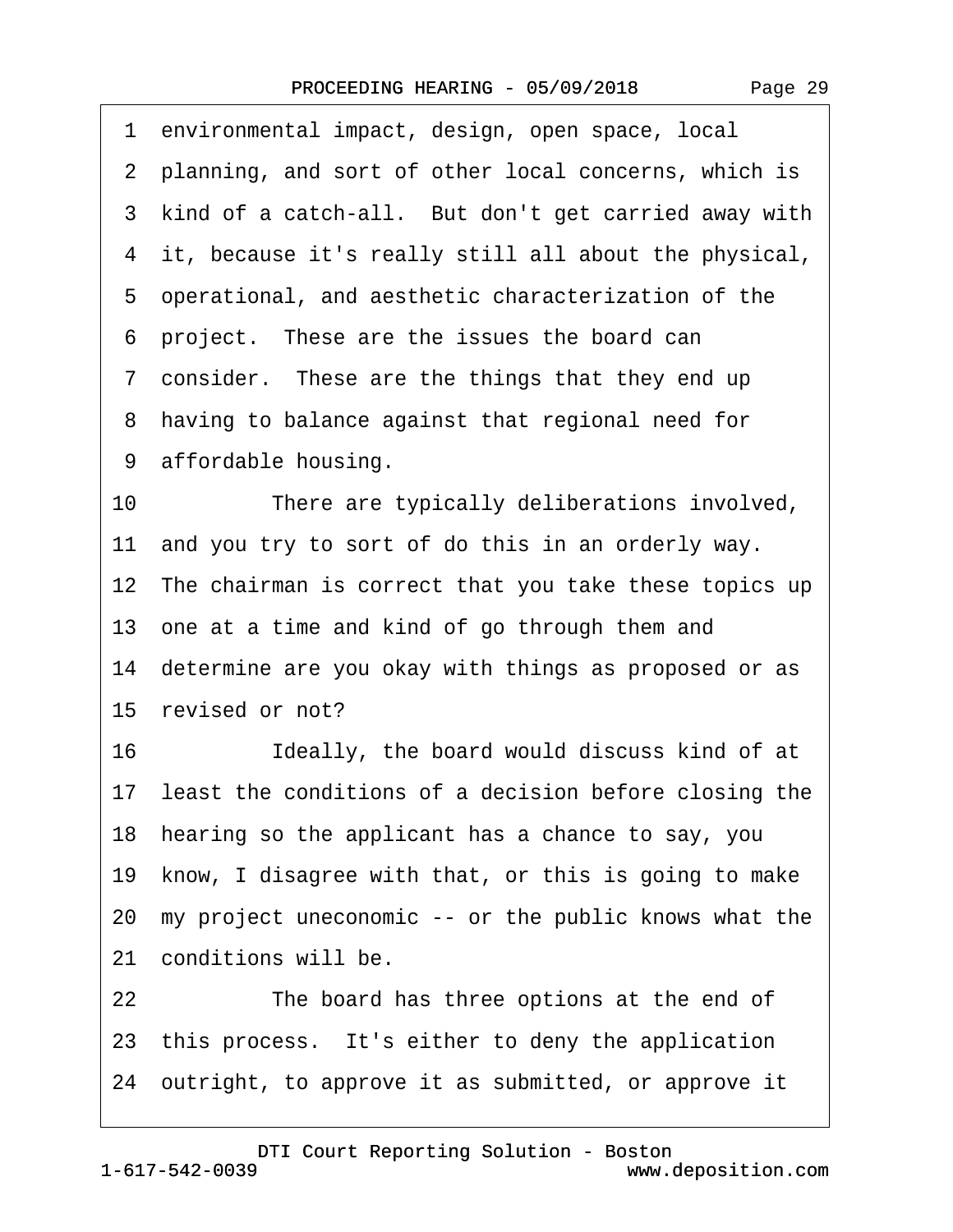1 with conditions.

2 **In most cases, what boards do is approve** 3 with conditions, and that's simply because the 4 standard -- the legal standard for justifying a 5 denial is so high in a town that doesn't meet one of ·6· those statutory thresholds that it's just really hard 7 to sustain a denial. I'm not saying it's not done. 8 I'm not saying it's never upheld. I'm just saying ·9· that typically what you try to do is get to an 10· approval with conditions that make the project the 11 best project you can get for your community that has 12 the least negative impacts on surrounding properties. 13 **Conditions really kind of can't make the** 14 project uneconomic, meaning that the applicant can't 15 build the development. So that's part of this 16· balancing thing, is how far can you go to make it a 17 better project before you've made it uneconomic. 18 The conditions or requirements kind of have 19· to be consistent with those local needs I referred to 20· earlier, so any conditions in the permit have to be 21 in that -- in the box of those local concerns. You 22 can't go outside that.

23 And the board can't reduce the number of 24· units, you know, simply because they don't want the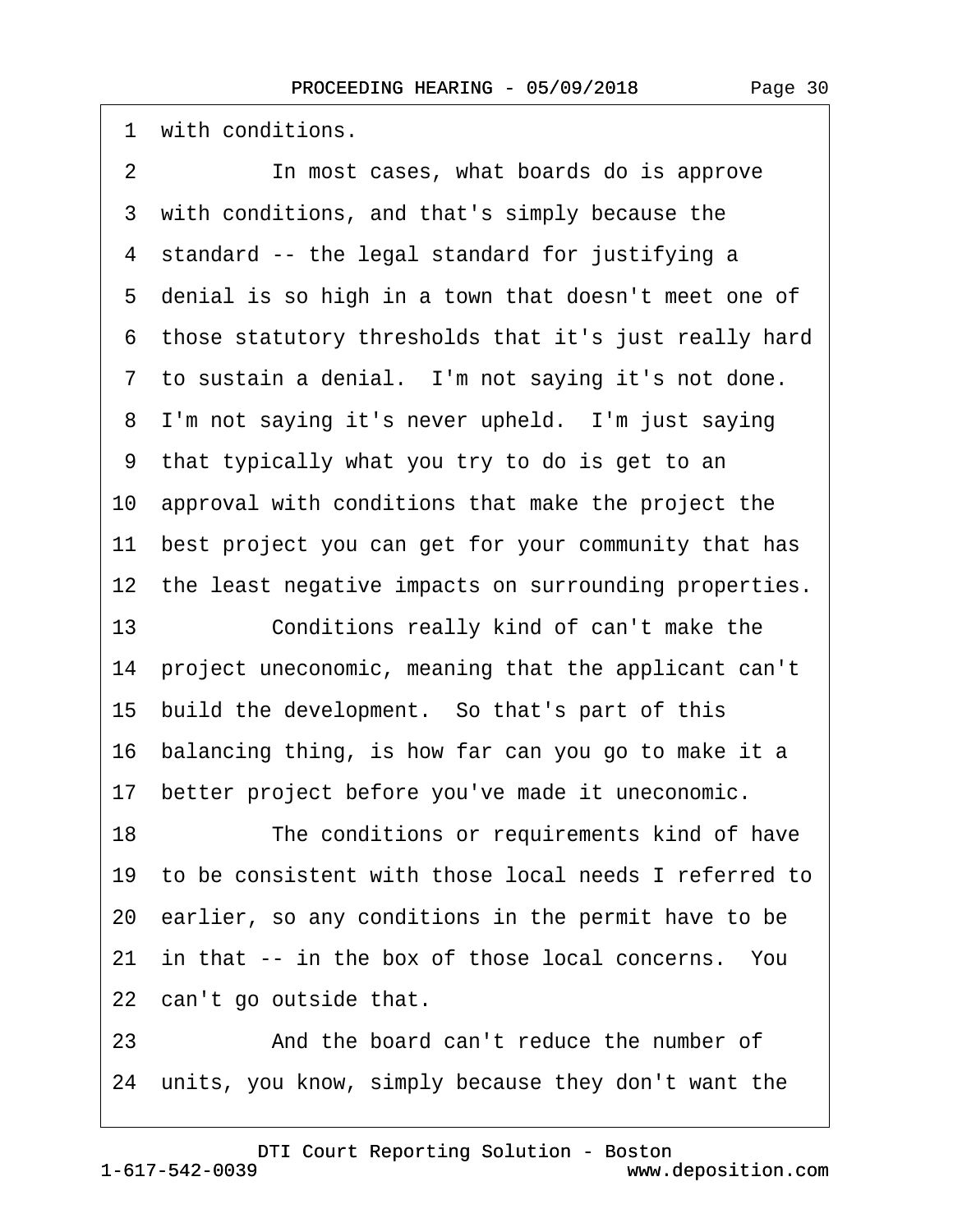1 density. There has to be some technical reason 2 anchored in those local concerns that are within the 3 board's purview. 4 • • Appeals, as I said, by the applicant would ·5· be made to the state Housing Appeals Committee; or to ·6· others, to the superior court or the land court. 7 I won't talk about this too much, except to 8 point out that several years ago there was a state ·9· supreme court decision that kind of framed, really, 10 what the board's authority is. And those local 11 concerns I mentioned earlier are both in the statute 12 but also reinforced in this Amesbury decision, which 13 is basically a decision that says there are things 14 the board doesn't have the jurisdiction to regulate, 15 and thou shalt not go there. And that relates to the 16· things I had on an earlier slide about matters that 17· the board really can't regulate in its decisions. 18 • After this process is over, the applicant 19 still has to go to whatever the subsidizing agency is 20 for what's called "final approval." That is when 21 more detailed plans will be prepared. Typically a 22 market study is done at that point. The final kind 23· of location of the affordable units will be 24 determined at that point.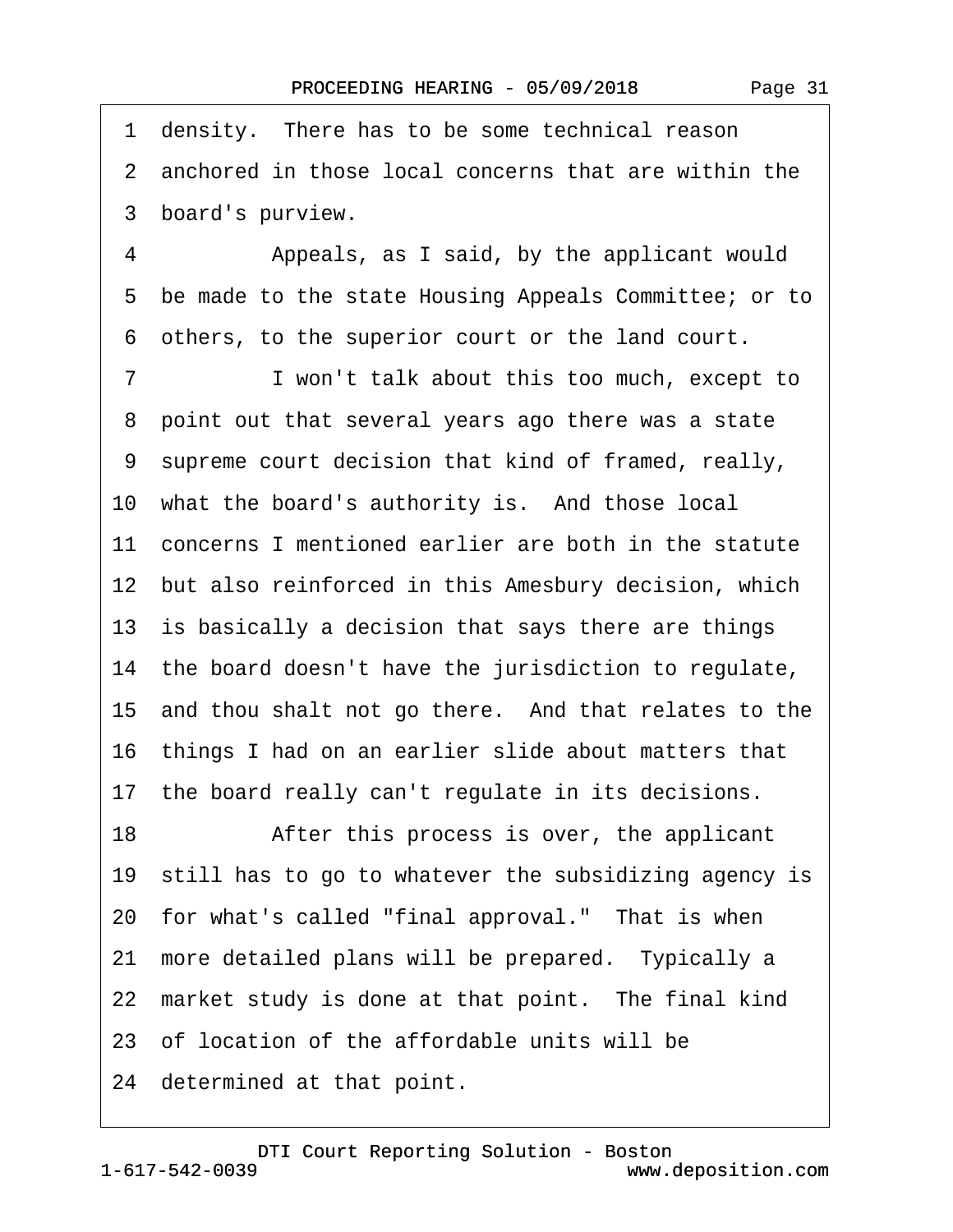| Page 32 |  |
|---------|--|
|---------|--|

| 1  | Changes, sometimes often, do come up after               |
|----|----------------------------------------------------------|
|    | 2 this board has done its job, in part because the       |
|    | 3 applicants only have to do preliminary plans up        |
|    | 4 front, and invariably they're not adequate. So it's    |
|    | 5 not uncommon for an applicant to have to come back     |
|    | 6 and request some kind of a change to the permit, and   |
|    | 7 the board has to decide, is this a big change --       |
|    | 8 meaning we should open the public hearing -- or is     |
|    | 9 this a moderate change that really is consistent with  |
|    | 10 the plans that we approved and basically a di minimus |
|    | 11 impact on the original decision?                      |
| 12 | There are a lot of other things that                     |
|    | 13 happen, too, outside Brookline: the regulatory        |
|    | 14 agreement, which is what regulates the project, the   |
|    | 15 pricing of the units over time, resale values for     |
|    | 16 homeownership units, rents for rental units, and then |
|    | 17 a monitoring agreement. How is the restriction going  |
|    | 18 to be monitored? If any of you are familiar with      |
|    | 19 conservation restrictions, then you know that         |
|    | 20 so-called CRs have to be monitored. Well, affordable  |
|    | 21 housing restrictions are the same way. They have to   |
|    | 22 be monitored to make sure that someone's in           |
|    | 23 compliance with them.                                 |
|    |                                                          |

24 If there is no activity under a permit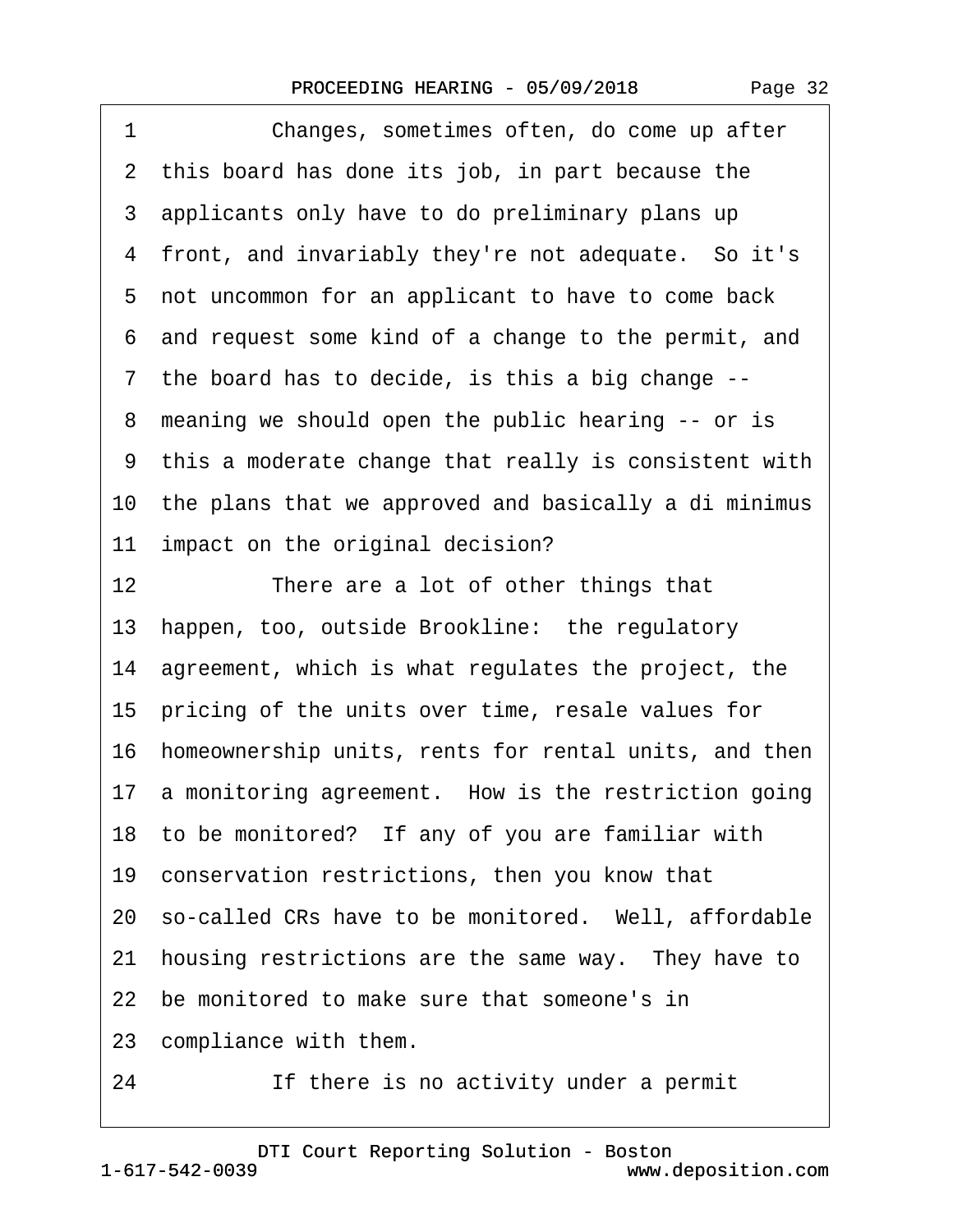|    | 1 after three years, it lapses. Most of the applicants |
|----|--------------------------------------------------------|
|    | 2 will try to make sure that doesn't happen.           |
| 3  | There could be a transfer of the                       |
|    | 4 comprehensive permit. The board would be informed of |
|    | 5 that, but the subsidizing agency is the one with     |
|    | 6 final say over whether the recipient of the permit   |
|    | 7 actually is competent to proceed.                    |
| 8  | And then, of course, inspections during                |
|    | 9 construction to make sure the project is being built |
|    | 10 as proposed.                                        |
| 11 | So that is it, but I'm happy to take any               |
|    | 12 questions, if you wish.                             |
| 13 | MR. GELLER: A couple of nuance issues.                 |
| 14 | MS. BARRETT: Sure.                                     |
| 15 | MR. GELLER: One, just clarify -- we talked             |
|    | 16 about the possibility of meetings and the ZBA       |
|    | 17 members' charge to the developer. But to be clear,  |
|    | 18 we don't design this project.                       |
| 19 | MS. BARRETT: That's correct.                           |
| 20 | MR. GELLER: And that's an important                    |
|    | 21 difference. We can't take a pen out and a piece of  |
|    | 22 paper and say, build this.                          |
| 23 | MS. BARRETT: Right. And you can't hire an              |
|    | 24 architect or have a peer reviewer come in and say,  |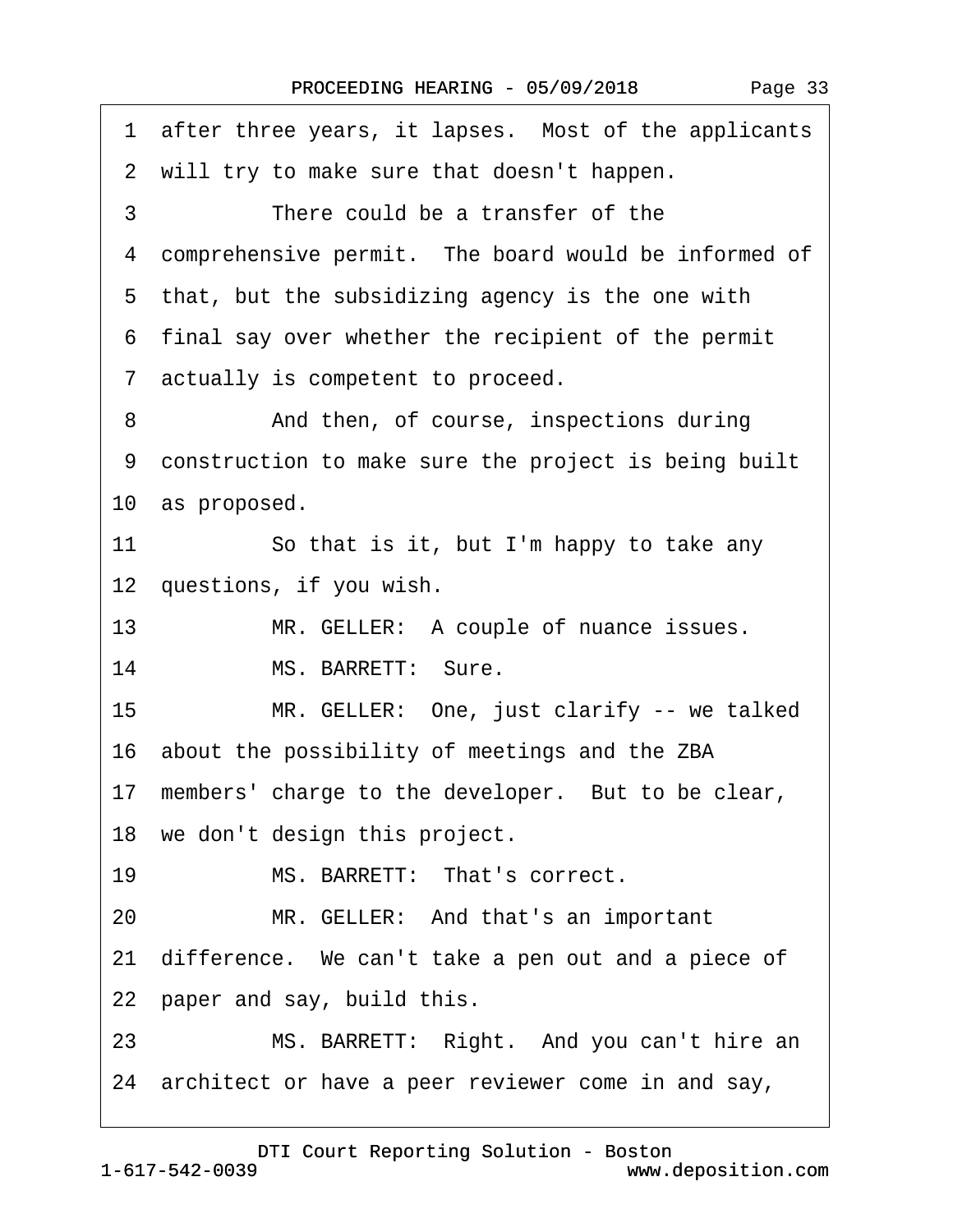| 1 why don't you -- they can make recommendations. You    |
|----------------------------------------------------------|
| 2 can make recommendations. You can make requests.       |
| 3 But what the board has to respond to is the            |
| 4 application in front of it. So thank you for that      |
| 5 clarification. That's an important point.              |
| 6<br>MR. GELLER: And then secondly, the role of          |
| 7 existing conditions. It's rare that a project exists   |
| 8 where it's on raw farmland.                            |
| MS. BARRETT: Right.<br>9                                 |
| 10 <sup>°</sup><br>MR. GELLER: And certainly rare for    |
| 11 Brookline.                                            |
| MS. BARRETT: Yes.<br>12 <sup>2</sup>                     |
| 13<br>MR. GELLER: And the role that existing             |
| 14 conditions play in the consideration.                 |
| MS. BARRETT: Uh-huh. Now, that's a good<br>15            |
| 16 question too.                                         |
| 17<br>If there is an existing safety issue that          |
| 18 the town has not addressed, the board can't impose on |
| 19 the applicant responsibility to cure that entire      |
| 20 problem. The board can certainly say to the           |
| 21 applicant, you're going to make it worse, so you have |
| 22 a financial responsibility for fixing a piece of it.  |
| 23 That would be true in any kind of development. But    |
| 24 if there's a condition right now that kind of creates |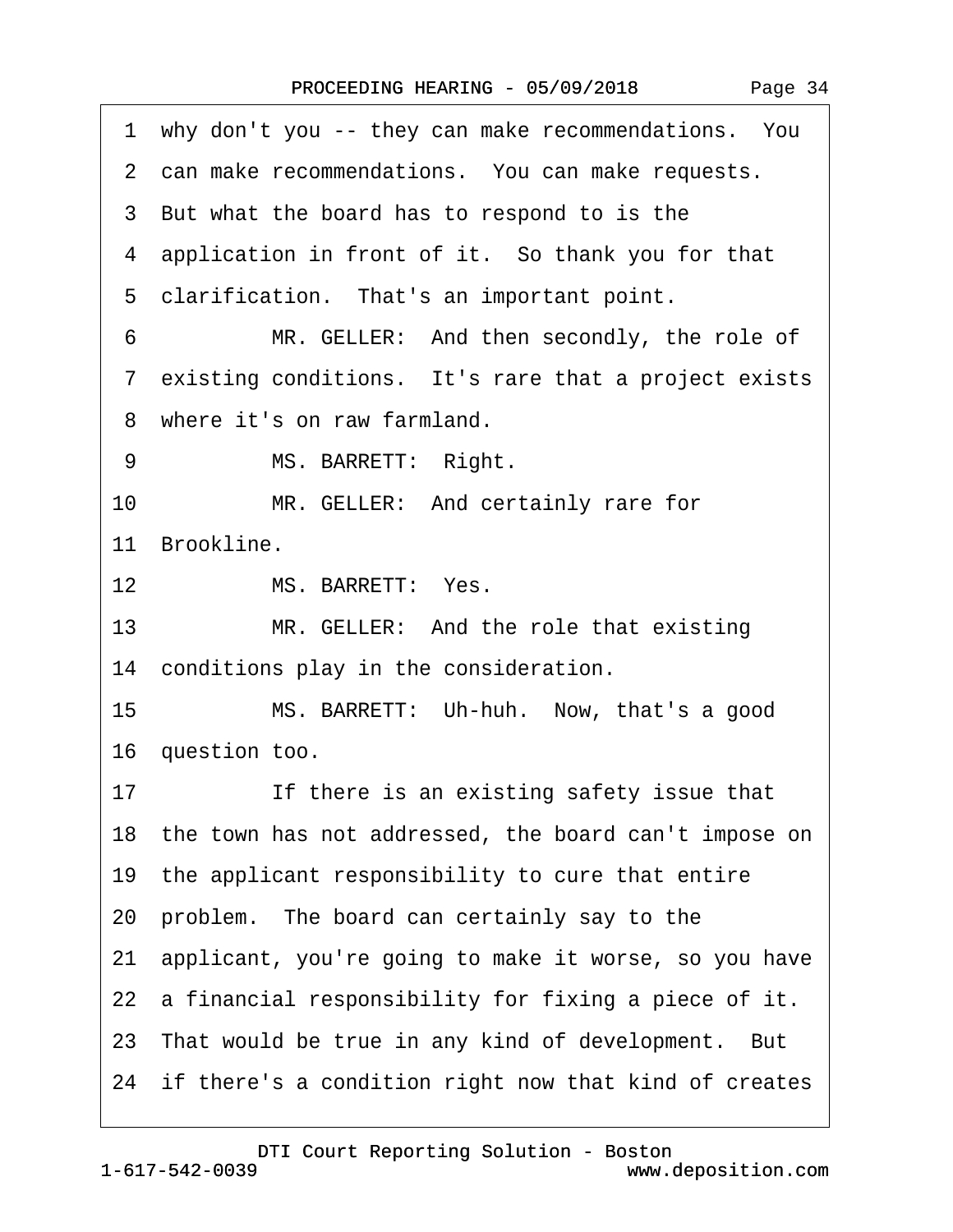·1· a safety problem for cars or for pedestrians, for 2 bicyclists, it's important for the board to know 3 that, but the board can't really make the applicant 4 take responsibility for fixing the entire problem. 5 So does that get at --6 MR. GELLER: That's exactly -- yeah. 7 • **Any other questions for Judi?** 8 (No audible response.) 9 MR. GELLER: No. Thank you. 10 Okay. We're going to call the project --11 the applicant's team to give us their presentation  $12$  now. 13 MR. ENGLER: Good evening, members of the 14 board, members of the public. My name is Bob Engler. 15· I'm a 40B consultant, but really I'm pinch-hitting 16 for my son. He's the one involved with this project. 17· He couldn't be here tonight, so they dragged me out 18 of the grave to bring me back to this situation. 19· · · · · ·I think what Judi said was terrific, and 20· the questions you raised.· Just a couple things I was 21· going to mention just as preparatory to our 22 presentation tonight, which is focused on design and 23 traffic, and the balancing act for those two items. 24· One, traffic, as pointed out, what are the existing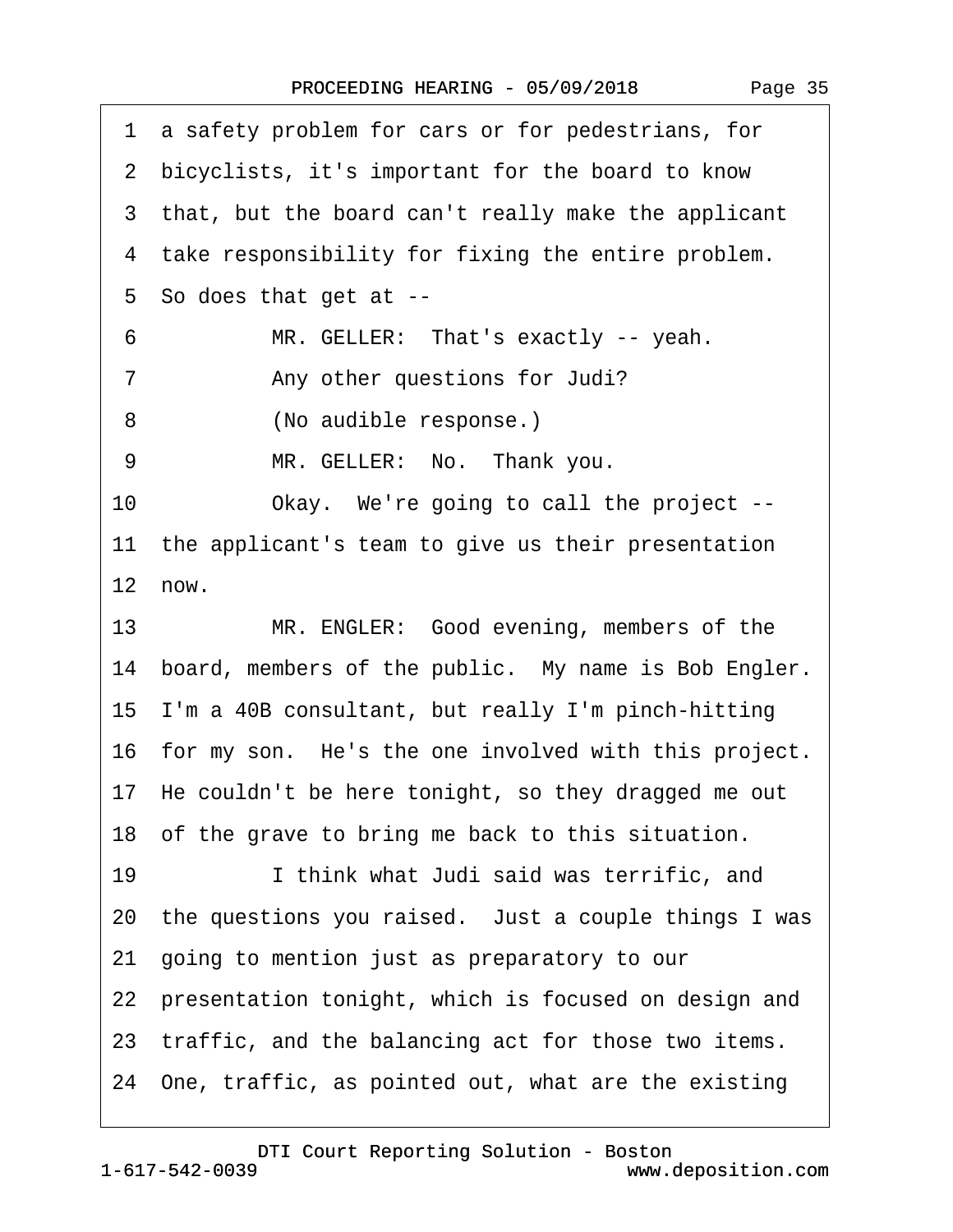1 conditions there now? And there's always problems. 2 And then my experience, everybody raises those ·3· problems as if it's the zoning board's purview to 4 solve them, or even the applicant's. The applicant 5 has to solve problems on their own site or mitigate 6 if they make things worse.

7 • And they have to look at safety. Volume is 8 not as critical in 40B as traffic safety. The ·9· balancing test, is this unsafe for pedestrians, 10 unsafe for the cars, and not, well, now it's gone 11 from a Level of Service B to C. That's really not 12 the issue, but it is information that gets discussed. 13· So that's part of the traffic issue. 14 The more complex thing is really the design

15 question because the balancing test talks about 16· appropriate design and the impacts of design on the

17 neighbors, which some things could be measured, like

18 shadows. Other things can't be measured. Quality of

19 life, things like that become very difficult. And

20· even under 40B and all the case law, it is not at all

21· clear that five people won't have three different

22 opinions about what's contextually appropriate.

23 • And we know that design in 40B is going to 24· produce waivers for height and massing that don't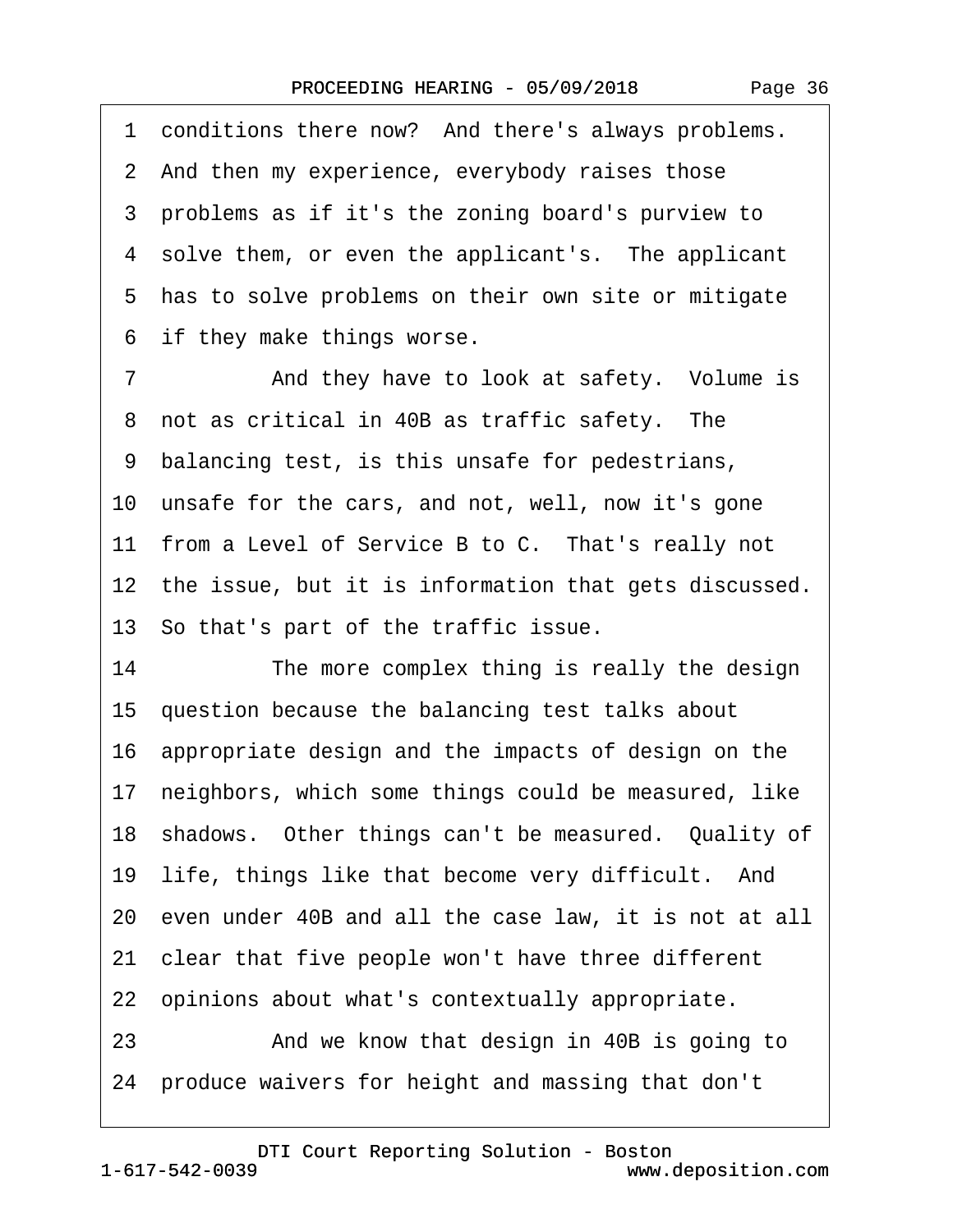| exist because otherwise you wouldn't get the<br>1        |
|----------------------------------------------------------|
| 2 affordable housing built, because it's very expensive  |
| 3 to put the burden on the developer to build the        |
| 4 affordable units, so it's usually not done within      |
| 5 current zoning. Therefore, there's issues about how    |
| 6 much bigger will we allow this project to be than      |
| 7 what's allowed under current zoning in order to meet   |
| 8 the balancing test with the regional need.             |
| 9<br>So that's difficult. And I have to say              |
| 10 that Brookline has done a terrific job, in my         |
| 11 experience, with several of these with their peer     |
| 12 review consultants and with their staff help and with |
| 13 the board to really fine-tune the design issues so at |
| 14 the end of the process we have something either that  |
| 15 nobody likes that's successful or that people         |
| 16 begrudgingly agree this is a better product at the    |
| 17 end than it was at the beginning.                     |
| 18<br>So we have to get there. And it's been             |
| 19 said here earlier it's a lengthy process. We'll get   |
| 20 there, and we'll see where we come out.               |
| 21<br>But to quote Joel Embiid from Philadelphia,        |
| 22 unfortunately, trust the process. This is a 40B       |
| 23 process, and whether you trust it or not, at the end  |
| 24 of 180 days there will be something coming out of it. |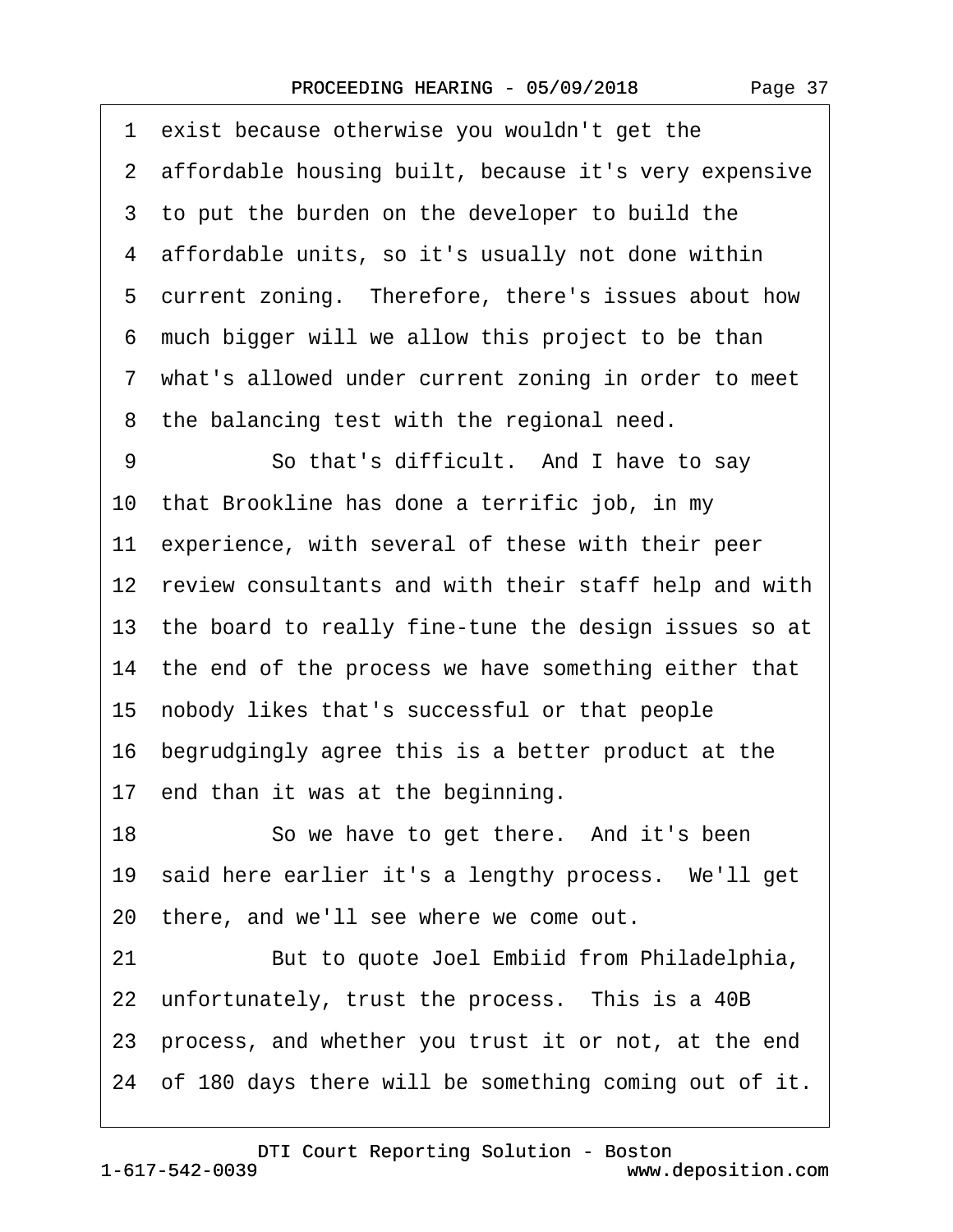| 1<br>So with no further ado, we'll discuss               |
|----------------------------------------------------------|
| 2 architecture and traffic tonight with our same team    |
| 3 that you met and dealt with at 1188 on Route 9 and     |
| 4 Hammond Street, with that project, which was also for  |
| 5 55 and older, as this one is. It's targeted to         |
| 6 seniors that -- 55 isn't even a senior anymore, from   |
| 7 my point of view. But at any rate, that's what the     |
| law says. So it's targeted to people over 55. And<br>8   |
| 9 we'll let Haril go through the design process first,   |
| 10 and then we'll get to the traffic.                    |
| MR. PANDYA: Good evening, everyone. My<br>11             |
| 12 name is Haril Pandya. I'm a principal at CBT          |
| 13 Architects in Downtown Boston. And, you know, we're   |
| 14 a 240-some-odd-person firm in the city and really     |
| 15 focused on urban planning, master planning,           |
| 16 residential, office, workplace, and also some         |
| 17 building repositioning and strategy. And I think a    |
| 18 lot of these things kind of fall into purview when we |
| 19 look at projects like this because I think it         |
| 20 requires a sensitivity that's greater than simply     |
| 21 just being good at residential design.                |
| 22<br>You know, here I think we have to look at          |
| 23 things from many, many angles. And I think, you       |
| 24 know, Judi points out some really germane topics that |
|                                                          |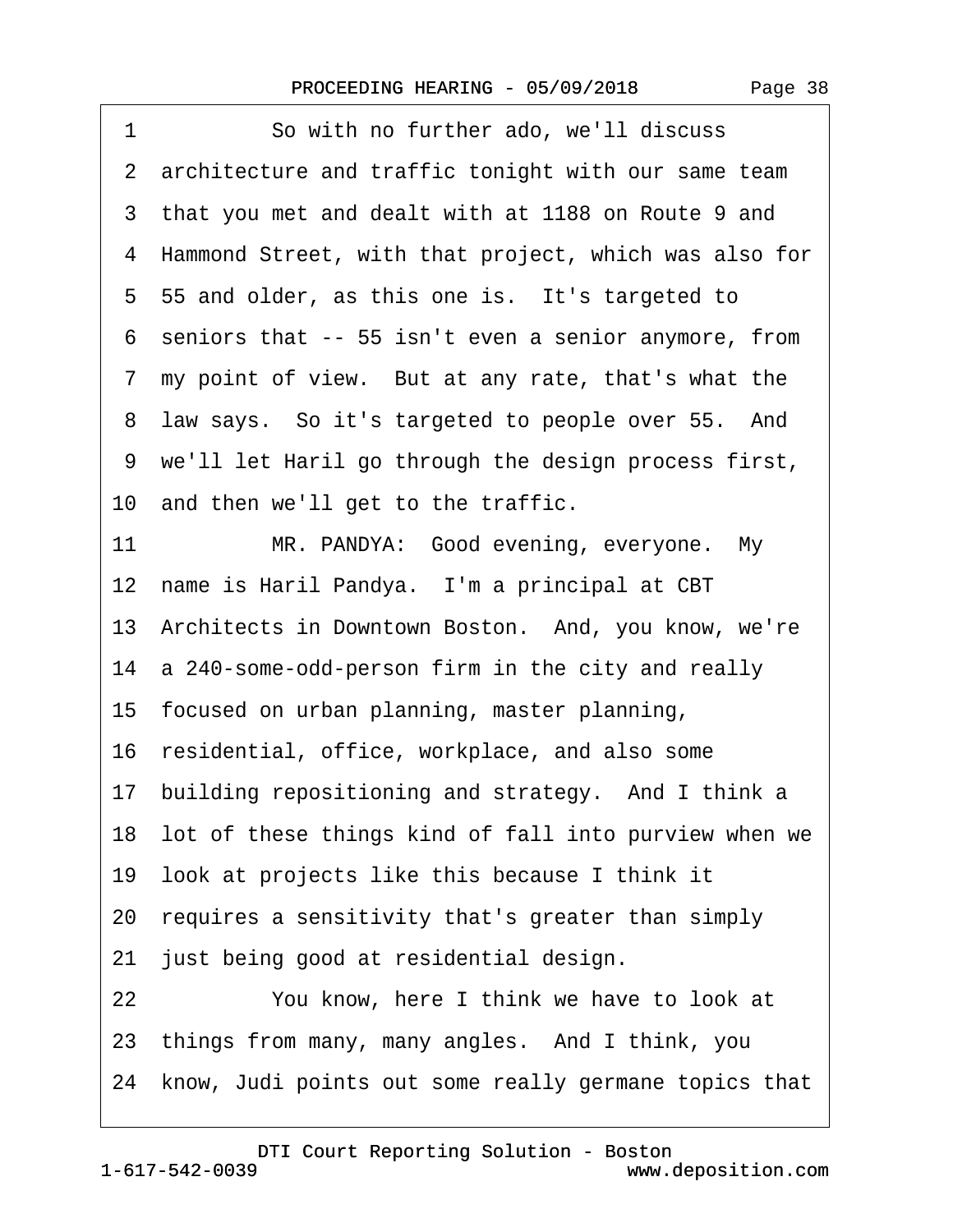1 are valuable, and we will be going through a lot of 2 that in this process. And as, you know, Mr. Engler ·3· mentioned earlier, you know, we have a ways to go, 4 and I think, you know, we're -- we've been very, I 5 think, collaborative in the process on previous ·6· projects, and we look forward to that on this project 7 as well. 8 You know, a lot of things are really ·9· positive to be said, obviously, about the location of 10 this site and where it sits in Brookline. And I 11 think a lot of it really has to do with understanding 12 the context, and I think that's really an easy place

13 to begin. This is not a debate, per se, necessarily,

14· about height and stuff quite yet, but I want to talk

15 about a few other things first.

16 One is the fact that this is an incredibly 17 powerful and vibrant and energetic corridor that is a 18 conduit and an artery into the City of Boston. And I 19 think that's a very important point to make. The 20 reason neighborhoods like this become very sought 21 after are because of those things. The reason school 22 systems survive and do really well are because of 23 those things. The reason people want to live in 24 towns like this are because of those things. And we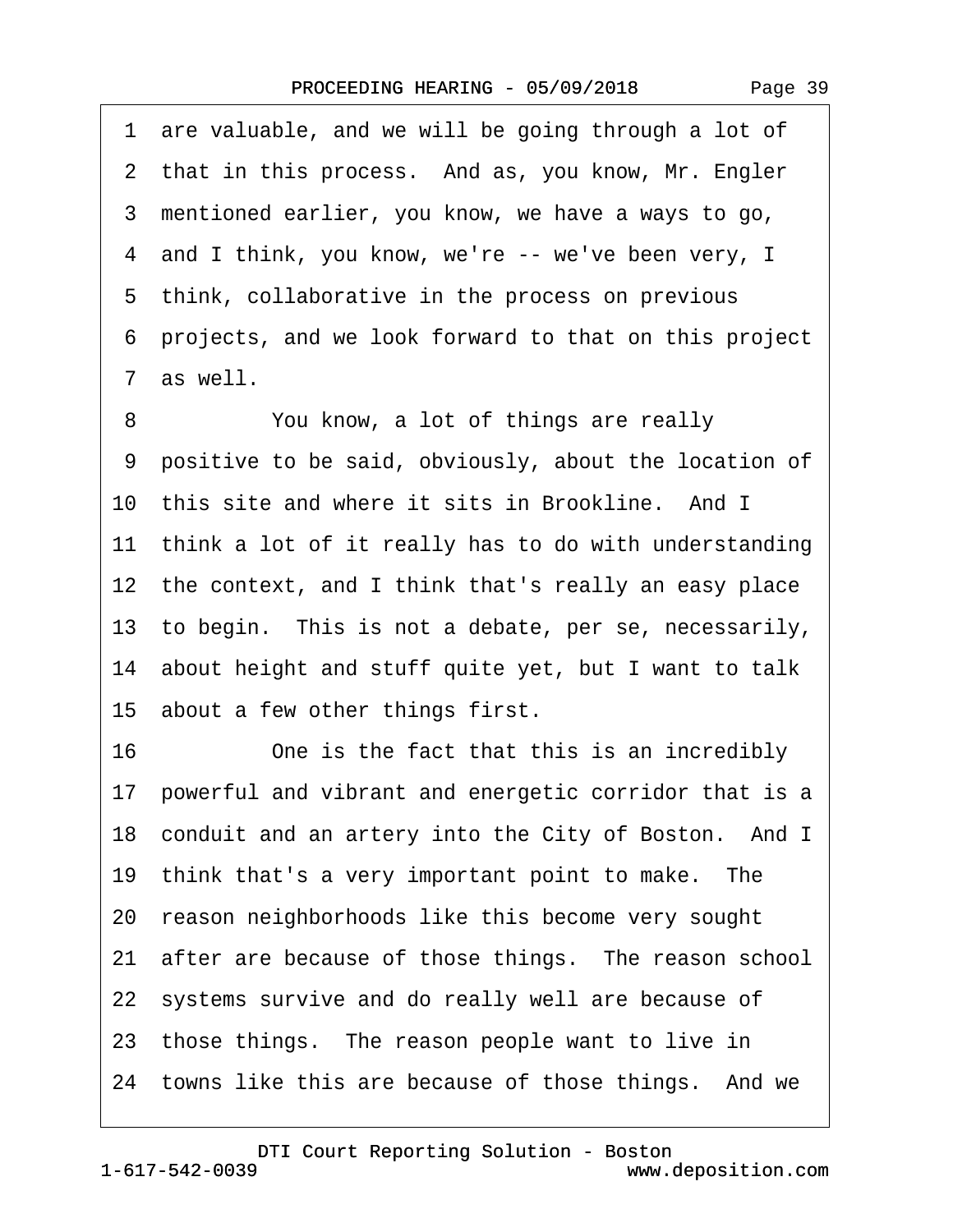| 1 see this in other cities that border Boston and           |  |  |  |
|-------------------------------------------------------------|--|--|--|
| 2 border major hubs, and I think those are really           |  |  |  |
| 3 important urban, you know, considerations.                |  |  |  |
| 4<br>I consider Brookline pretty urban,                     |  |  |  |
| 5 actually, because it has very transit-oriented            |  |  |  |
| 6 residences, it has office, it has hotel, it has           |  |  |  |
| 7 incredibly amazing retail, it has, you know, just a       |  |  |  |
| 8 very rich and vibrant community. And I think from         |  |  |  |
| 9 that perspective you have to think about just, you        |  |  |  |
| 10 know, urban development over time.                       |  |  |  |
| 11<br>And I think when you look at streets,                 |  |  |  |
| 12 especially that are like Beacon Street, that are         |  |  |  |
| 13 massive thoroughfares, visually that can see --          |  |  |  |
| 14 literally right there on Beacon Street, you get a        |  |  |  |
| 15 shot of the City of Boston. And it's such a heavy        |  |  |  |
| 16 east/west connector. I live not too far away, and I      |  |  |  |
| 17 rely on Beacon Street very frequently to get in and      |  |  |  |
| 18 out of town. And I think that's just a really            |  |  |  |
| 19 important point to make. When you look at streets        |  |  |  |
| like that, I think the thing to remember is that they<br>20 |  |  |  |
| 21 become very attractive components to urban               |  |  |  |
| 22 development.                                             |  |  |  |
| 23<br>And when you look at the scale of, you                |  |  |  |

24 know, buildings and components of cities that do that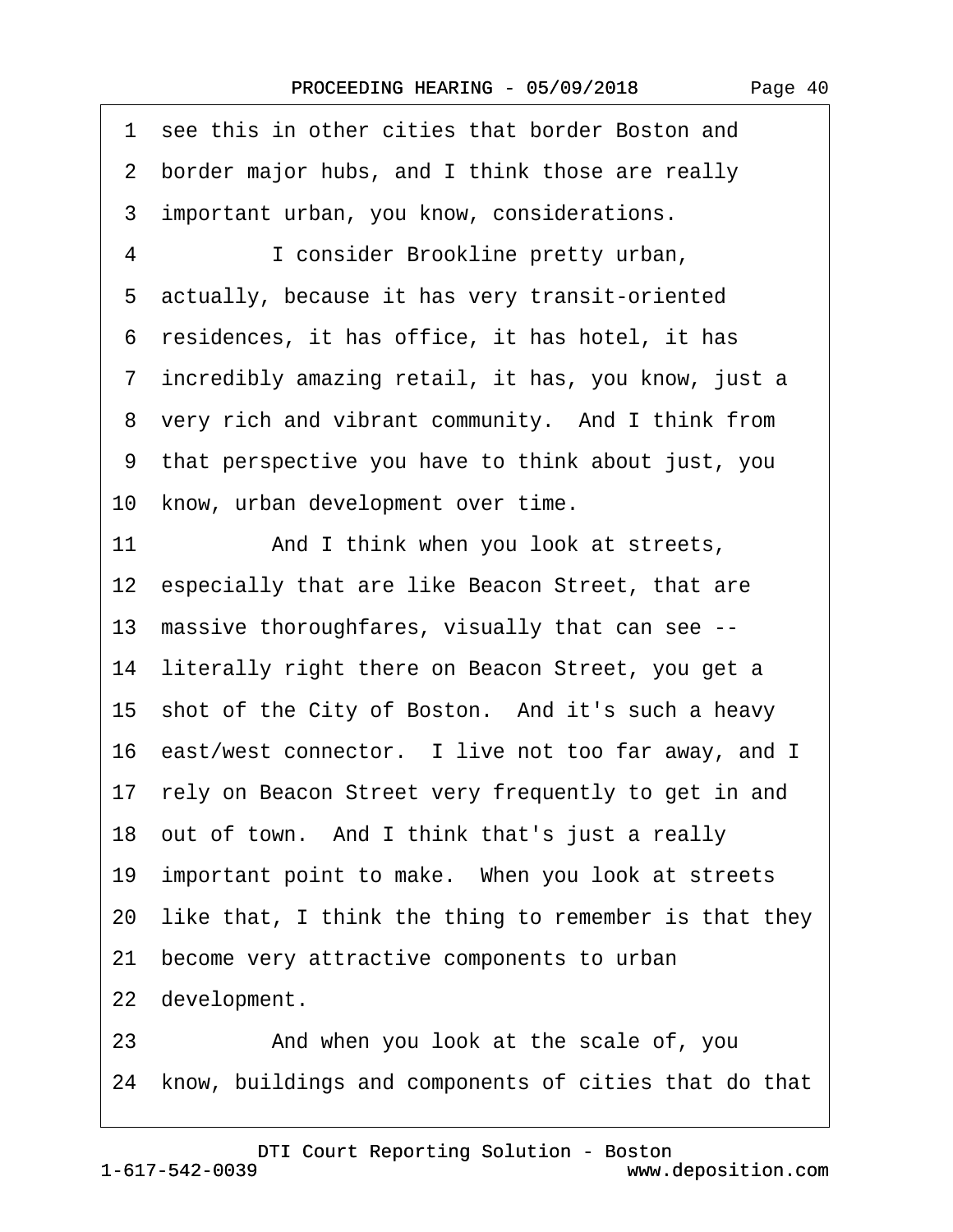·1· in a town like Brookline, I think that it's an ·2· opportunity.· And I know that's going to be a point 3 of conversation, but, you know, doing this for so 4 many years and working with so many, you know, 5 committees like this and trying to collaborate with ·6· neighbors and making sure everyone is happy, is that 7 we have to understand, many times, the broader 8 picture, which is, you know, as urban development 9 happens -- and it will. That's undeniable, whether 10 it's through 40B or others processes -- that, you 11 know, these are really vibrant components of doing 12 successful urban development and design, and this 13 site is no exception. 14 So this site, being on Beacon Street and

15 such a nexus of so many -- of the cross streets and 16· an east/west connector -- I think this is, you know, 17 a really great opportunity. That's how we see it. I 18 know I might be the minority here tonight, but I 19· think at the same time, you know, I have to look at 20· this broadly as a -- sort of a city planner kind of 21 role as well. And I think this is a really positive 22 component.

23 • 23 **And we're going to address many pieces of** 24· this building, and we're going to address many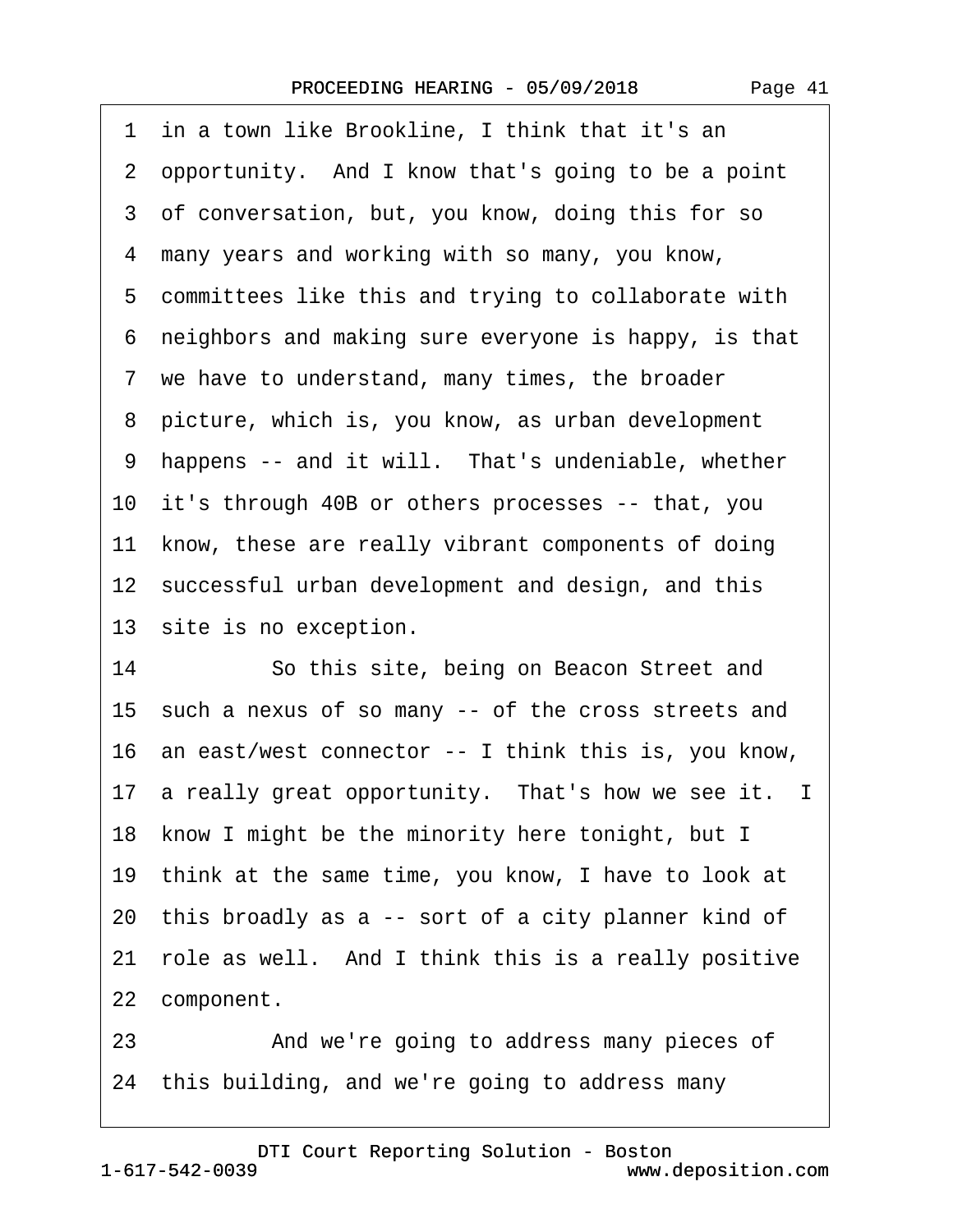1 components of it. And I think that everyone should 2 realize, and as Mr. Engler pointed out, we are in 3 concept. We are in early phase. We have a ways to 4 go to figure out the building's design. The 5 designers are also going to spend more time delving ·6· into details, but this first, you know, concept, ·7· broad-brush, tries to address many things. 8 So the site is depicted here right now and ·9· is kind of symmetric in that yellow shadowed zone at 10–1299. This is the view looking the opposite way. 11· And, you know, undeniably, there's definitely some 12 buildings in the area that are short, tall, multiple 13· scale, multiple materials.· There's a lot of warmth 14 in the bricks and the precast and other materiality 15· that's in the area that creates that rich dynamic 16 that is -- that makes up this neighborhood. You 17 know, the scale varies, as you can see, from multiple 18 sides of the street. 19 · · So, I mean, Brookline is not -- you know, 20· not new to the fact that there are tall buildings or 21· short buildings or multiple-scale components, you 22 know, throughout the city. If you just go, you know, 23· 1/3 or .2 miles away in the other direction, there 24 are 12 and other story buildings in the area. So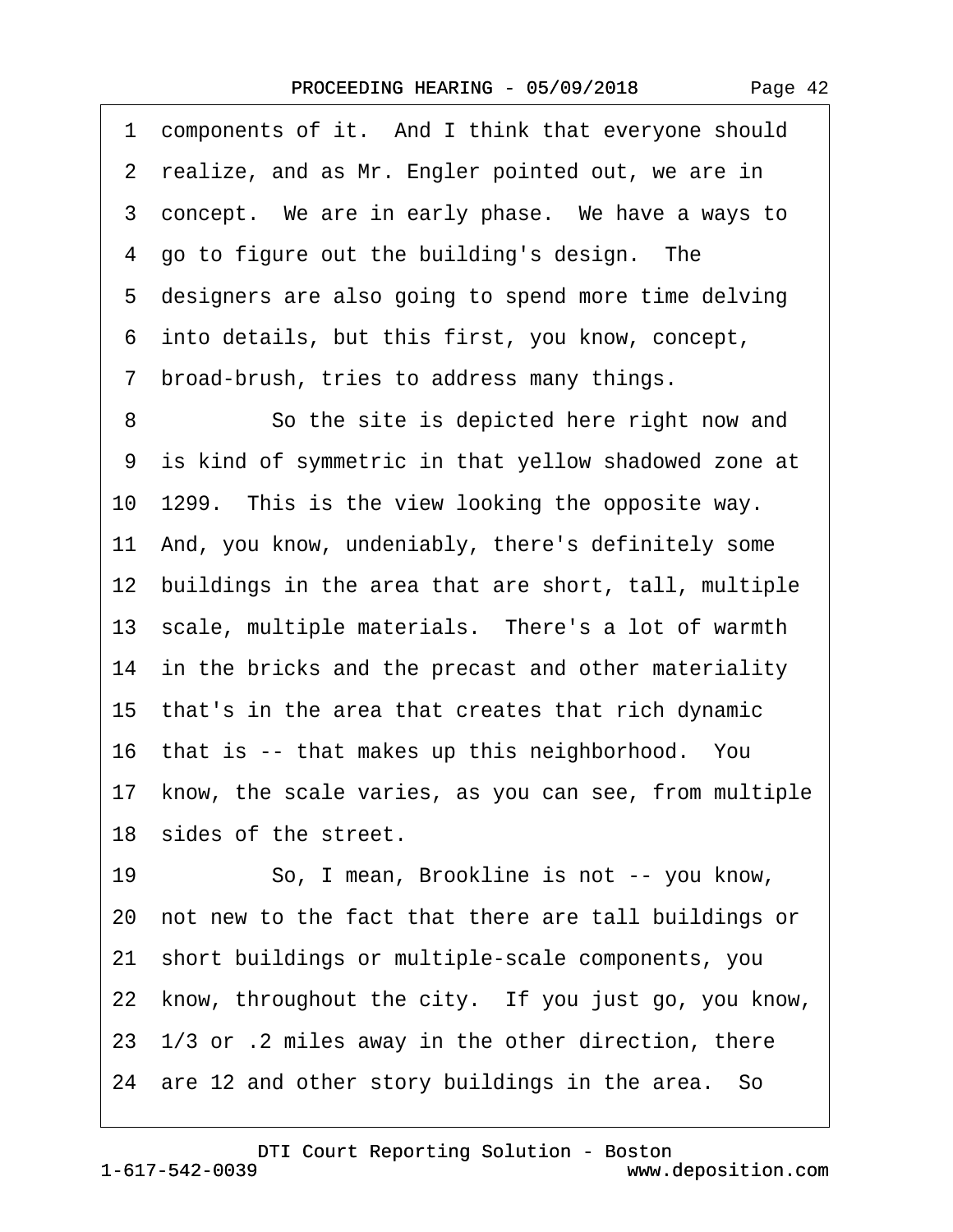1 this is nothing new, in many ways, for Brookline in 2 general.

3 **3** · · · So if you look at, you know, some of the 4 components, you know, there is a residential 5 component to a lot of these buildings as far as when ·6· you look at bays or when you look the geometry or you ·7· look at the rhythm or the symmetry of a lot of the 8 buildings and the verticality. You can kind of see a 9 sneak peak here. There's some bays down here, 10· there's some vertical components here, you know, 11 where things are organized in sort of columnar 12 vertical bays. I think that's pretty common, 13 especially when you get into some of the richer, 14 older buildings in Brookline where they have the most 15· bay windows, and that kind of creates a sort of 1/3, 16· 2/3 kind of geometry.· And I think we look at that 17 in -- as modern architecture sort of moving forward. 18 • And these are more inspiration images. 19 These are not, obviously, buildings in the area. 20· But, you know, some of the things that are going on 21 here are sort of a more modern, contemporary use of 22 things like brick and modern, contemporary uses of 23· precast, and thinking of ways to actually advance 24 architecture. So, you know, obviously, as architects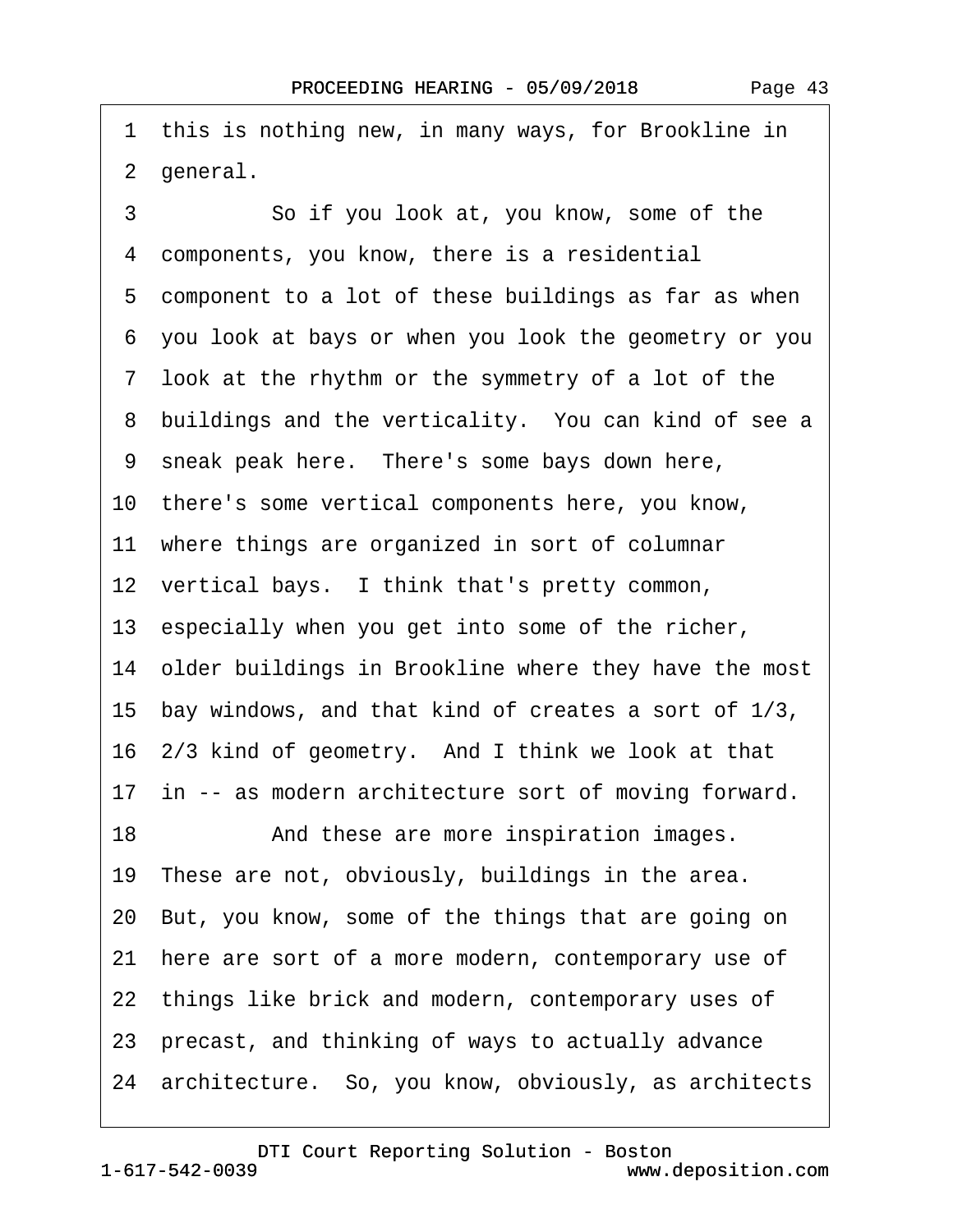·1· and designers, we don't like to do sort of control C, 2 control V. You know, the designs that are in the 3 area, just copy and past things around. I think for 4 us we try to, like, reinvent, look at, and see how 5 forward progressing we are as architects and ·6· designers to try to advance the development of ·7· Brookline in that particular fashion. 8 So these are just -- there's probably many, ·9· many more.· But, you know, the upper left is a little 10 more warehouse, industrial; the lower left might be a 11 little bit more rhythmic that you would see in 12 New York or something like that. 13 But, you know, we try to -- we drive 14 inspiration not only from states and cities and towns 15 in the area, but even internationally. I think it's 16 important. 17 You know, I think just as a matter of 18 exercise, we look at buildings that are not too far 19· away from the site and get an understanding of, you 20 know, how tall certain buildings are in the area and 21 just get, you know, a sense of where things are. You 22 know, who's to say in several years from now that 23 buildings aren't even taller than that. We're seeing 24 it right now in many parts of other towns and cities,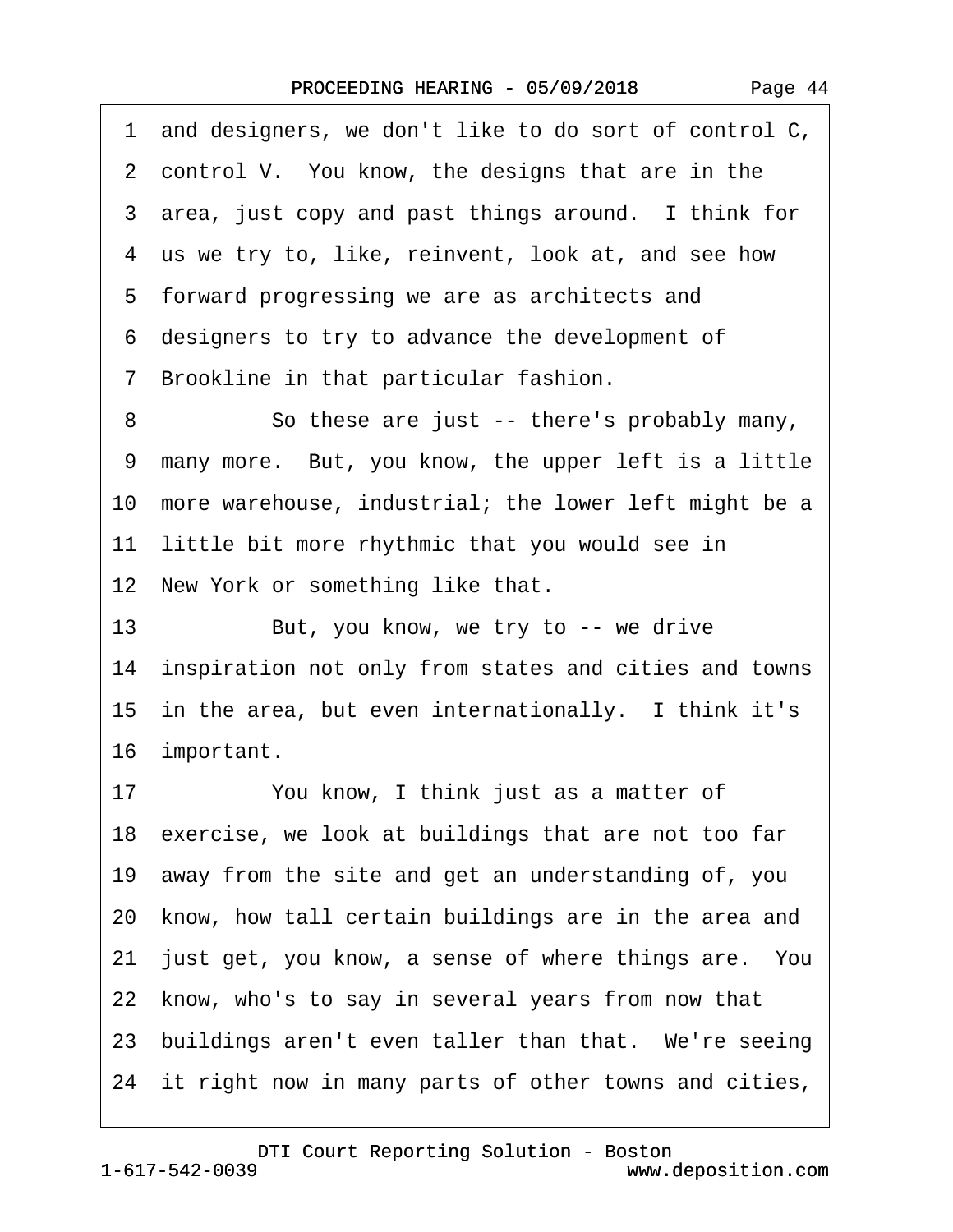·1· and I think that's just inevitable. 2 Again, I think we look at the 3 transit-oriented nature of Beacon Street and how that 4 is progressing. I think ultimately it's inevitable 5 because construction costs are so incredibly high ·6· that to kind of really master and to develop it well, 7 you know, going up is really sort of the only 8 reasonable thing in this day and age to consider. So 9 we have buildings that are 100 feet, 140, 160. The 10· 160 ones are a little bit further away, but you get a 11 sense that, you know, it's in the area. 12 So our building kind of takes that notion 13 of bays and creates -- I'll say a few things. One is 14 there is a retail podium, which is sort of this entry 15· piece here that's lower than sort of this two -- 16 taller two-story piece. But, you know, if you look 17 at the buildings in context and elevation, it's sort 18· of right in line with this building there and this 19 building here and the entrance to the residential 20 component as well as retail. 21 So this lower piece here is really trying 22 to respond to the immediate pedestrian sidewalk level 23 of Beacon Street and say, like, hey, this is really 24· going to be an energetic, lit front, just like so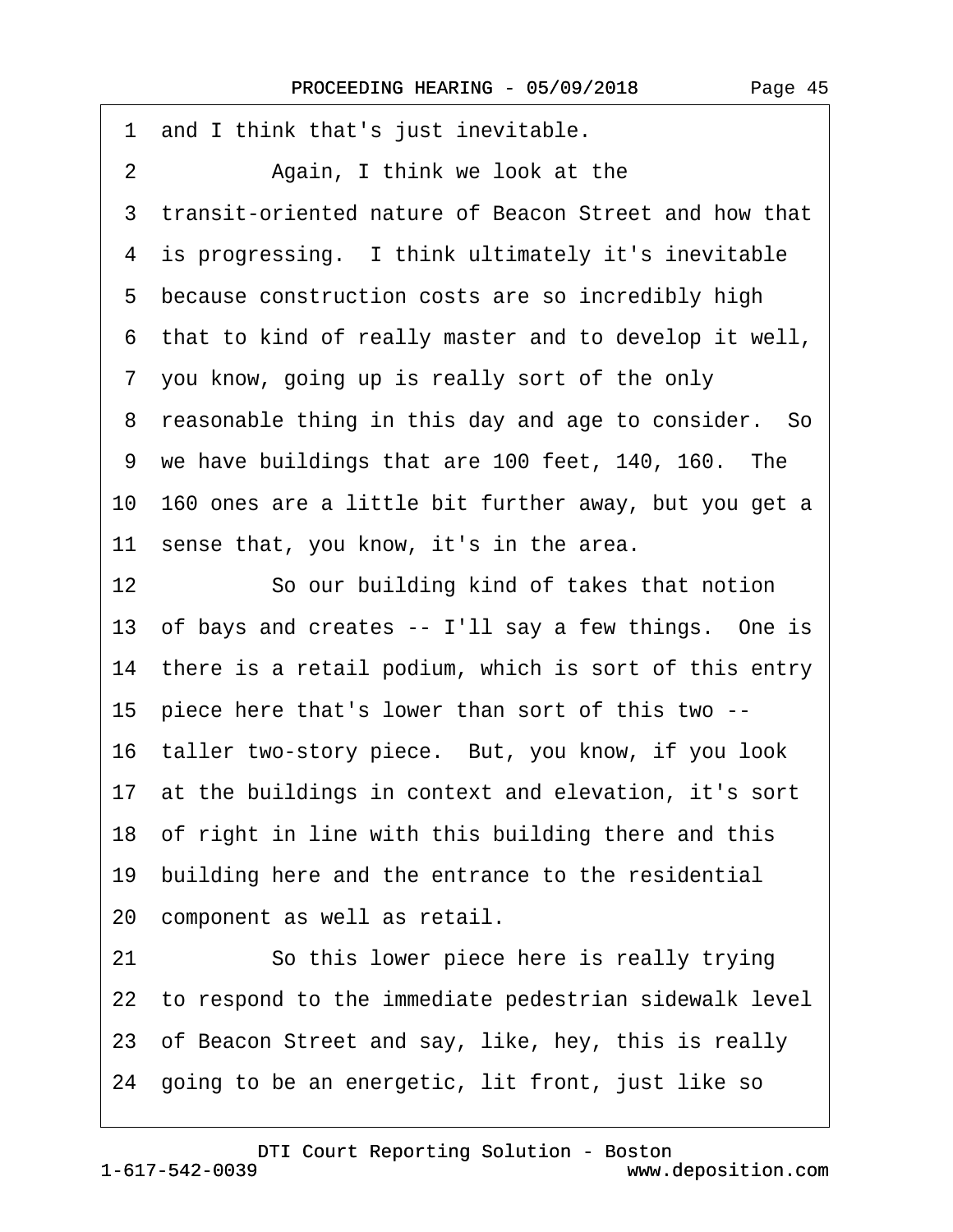1 many other storefronts in the area. It also serves 2 to be a really great arrival component for the 3 building. 4 • As we know, this is a flattened elevation 5 which you -- this next piece here, which you see in 6 this sort of terra cotta or orange tone, is an ·7· eight-story piece that's set back.· So that's set ·8· back from the main street level retail facade, just, 9 again, to kind of create that setback. And then the 10 larger volume is actually set back even more than 11 that. So the sense is that we're stepping down 12 towards Beacon a little bit more to kind of have a 13 little bit of a relationship to the -- again, the 14 main thoroughfare, the main connector to the city, 15· which is Beacon -- I mean to Boston, and go east. 16 So, you know, that's a -- it's an important 17 component because we believe that kind of creates 18· some really nice architectural moves, not just create 19· one solid extruded mass, which I think wouldn't be 20 appropriate here. But I think with that different 21· methodology and scale and different ways of stepping 22 the building, I think it would be pretty helpful. 23· And we'll examine this and study it further as we go. 24 You know, looking in the opposite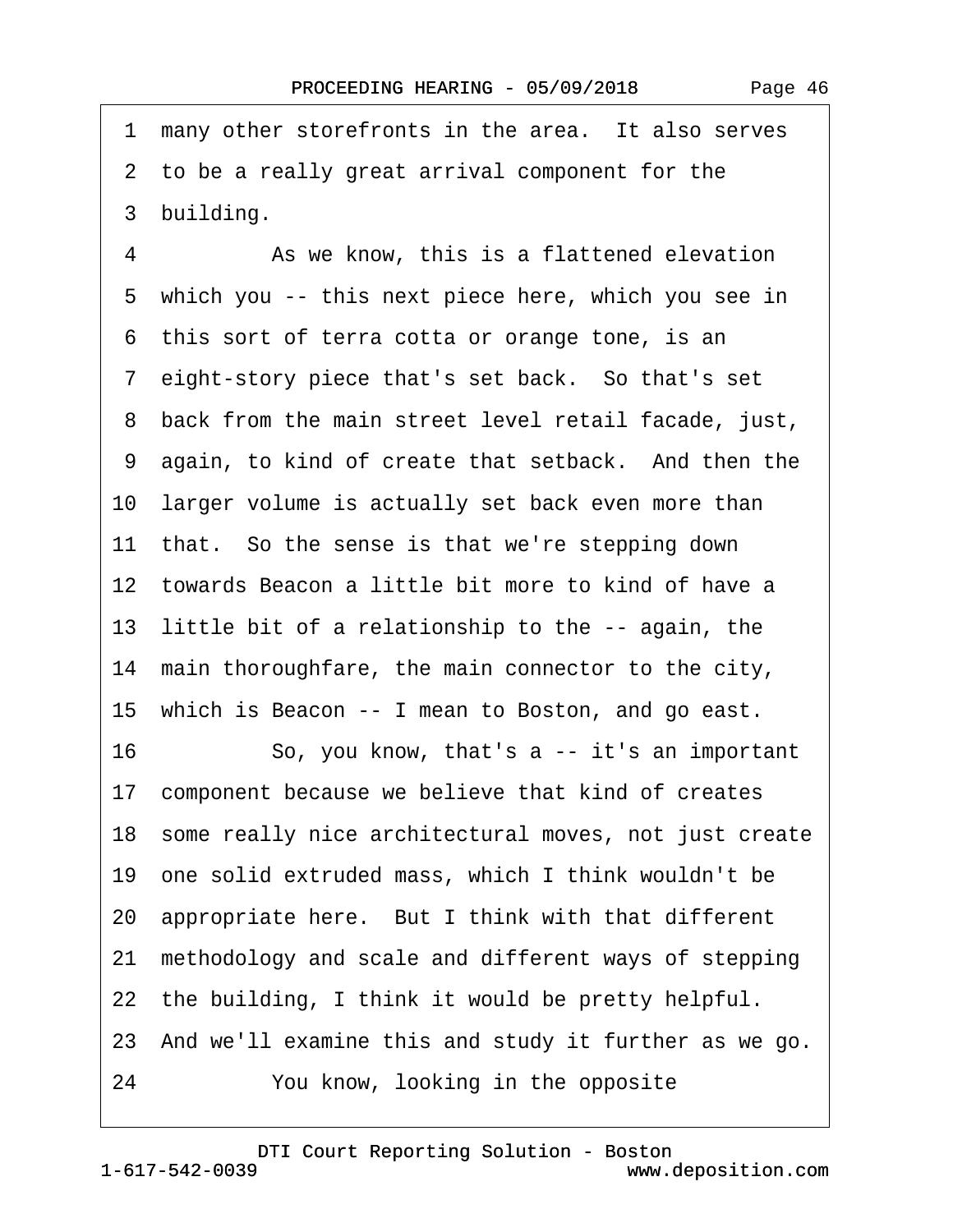·1· direction, I think it's the same relationship of the 2 building, just, again, stepping back and kind of 3 create some bays and some stepping for the windows 4 and the fenestration so that here's a dynamic 5 relationship to the facade. 6 This is the south side. So this is -- the 7 interesting thing about, you know, the building here 8 is that the Sewall side of it is the south side, and ·9· so that's where, you know, obviously the sun's at its 10 highest, so all the shadows are actually going 11 towards Beacon. And since Beacon is obviously 12 east/west, that -- you know, we're already -- you're 13 only casting some shadows onto the roof. And we'll 14 examine this as we go further. You'll see those 15 studies going forward. 16· · · · · ·And this is just, you know, a conceptual 17 rendering of the idea of having a dynamic retail 18 front that would be, you know, energetic and see some 19· activity and energy and, again, responding to the 20 height of its neighbors in the area. 21 And then stepping back will be the first 22 residential piece, eight stories, and then the ten 23 story piece right behind it. So you can even see the 24· building sort of back in here, you know, not too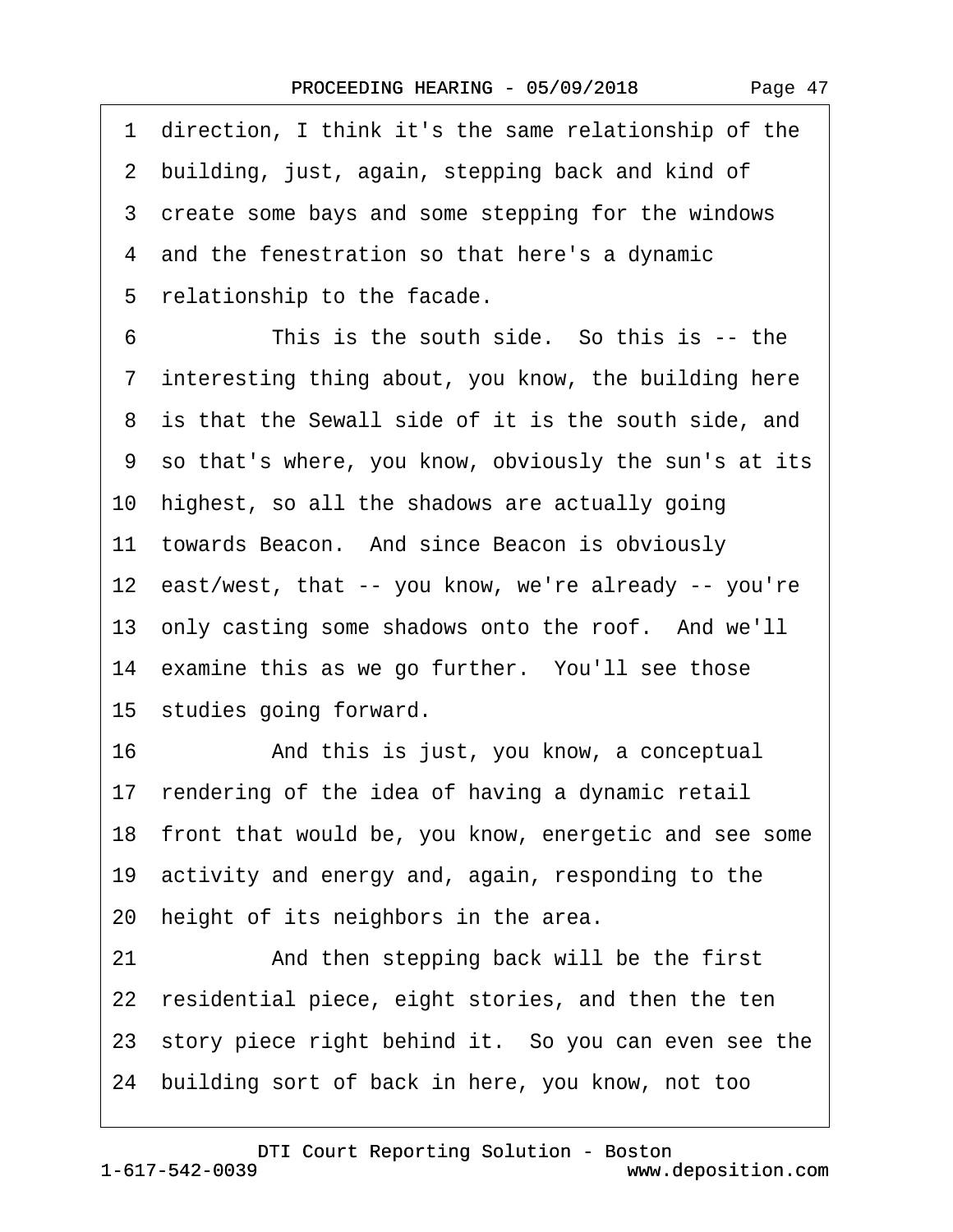1 dissimilar in height, pretty close by, that kind of 2 gives a sense of the scale of the area. 3 You know, this is -- it arguably has ·4· components which residents, you know, that will be at 5 this building obviously would provide a lot more lift 6 to the businesses in the area. You know, it would be ·7· helpful.· In all cases, I think we always want to do ·8· that. 9 So we can start looking at it in plan. 10· This will just kind of go through all the plan 11 relationships. We do have parking on one level 12 below, approximately 99 spots. That would be on 13 stackers at one level as you come in through the lift 14 system, something, again, that you guys have seen in 15· the project and we've been able to demonstrate its 16 success when we were talking about it then. So that 17 would be the parking level. 18 The main level, as you arrive on the Beacon 19 Street side, we have a retail opportunity. That 20 would be right there. You know, the residents would 21 enter on the Beacon Street side through almost like a 22 gallery-like space. And as they walk through, you 23 would enter the residential lobby. You have, 24· obviously, the main mechanicals and support systems.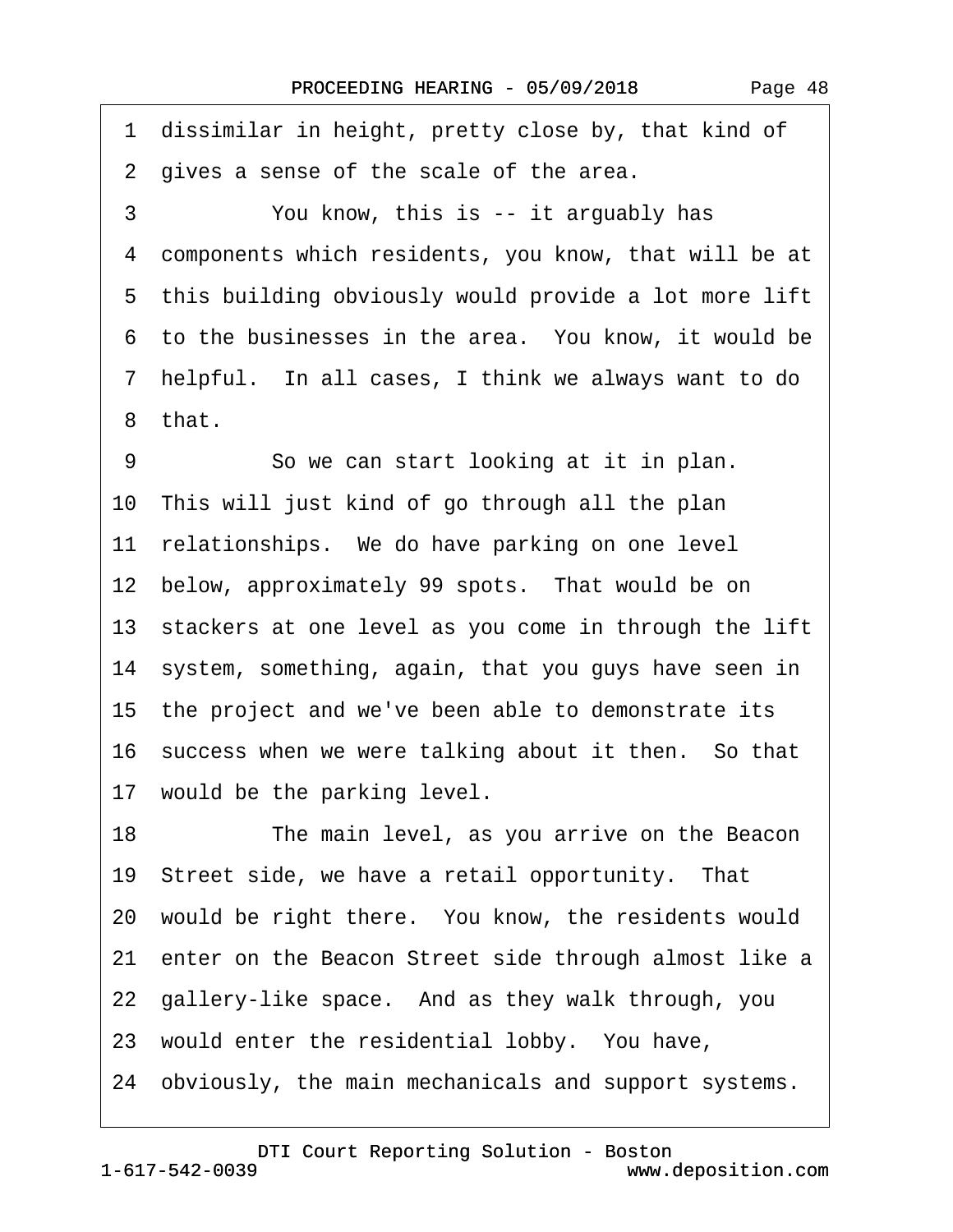1 And then you can see here that the building 2 actually -- the building here is actually set back on 3 the ground level, on the Sewall side, just to provide 4 for some service-level parking, mainly for the retail ·5· sort of stage, etc., for the actual parking and for ·6· the valet, and create a little bit of relief so that ·7· facade at the ground level is really not coming right 8 up to the sidewalk. It's actually pulled back. 9 The loading is actually on our site, which 10 is right back here. We anticipate that would be the 11 easiest way to kind of, you know, manage the building 12 from the loading perspective, and that would be at 13 that ground level, the entrance here on Sewall. 14 So here's the lot line, and we'd be back 15 in. We're set back some, and then you can see here 16· this whole cord would be nicely landscaped to try to 17 create some screening so we're not looking at all 18 this parking surface. We'll try to get some 19 landscape opportunity as well from that perspective. 20 MR. GELLER: What's the setback? 21 MR. PANDYA: I think we're 10-feet-plus, 22 which is, you know, from the lot line. 23 **· · · So then the second story, we have, you** 24 know, the second-story retail opportunity on the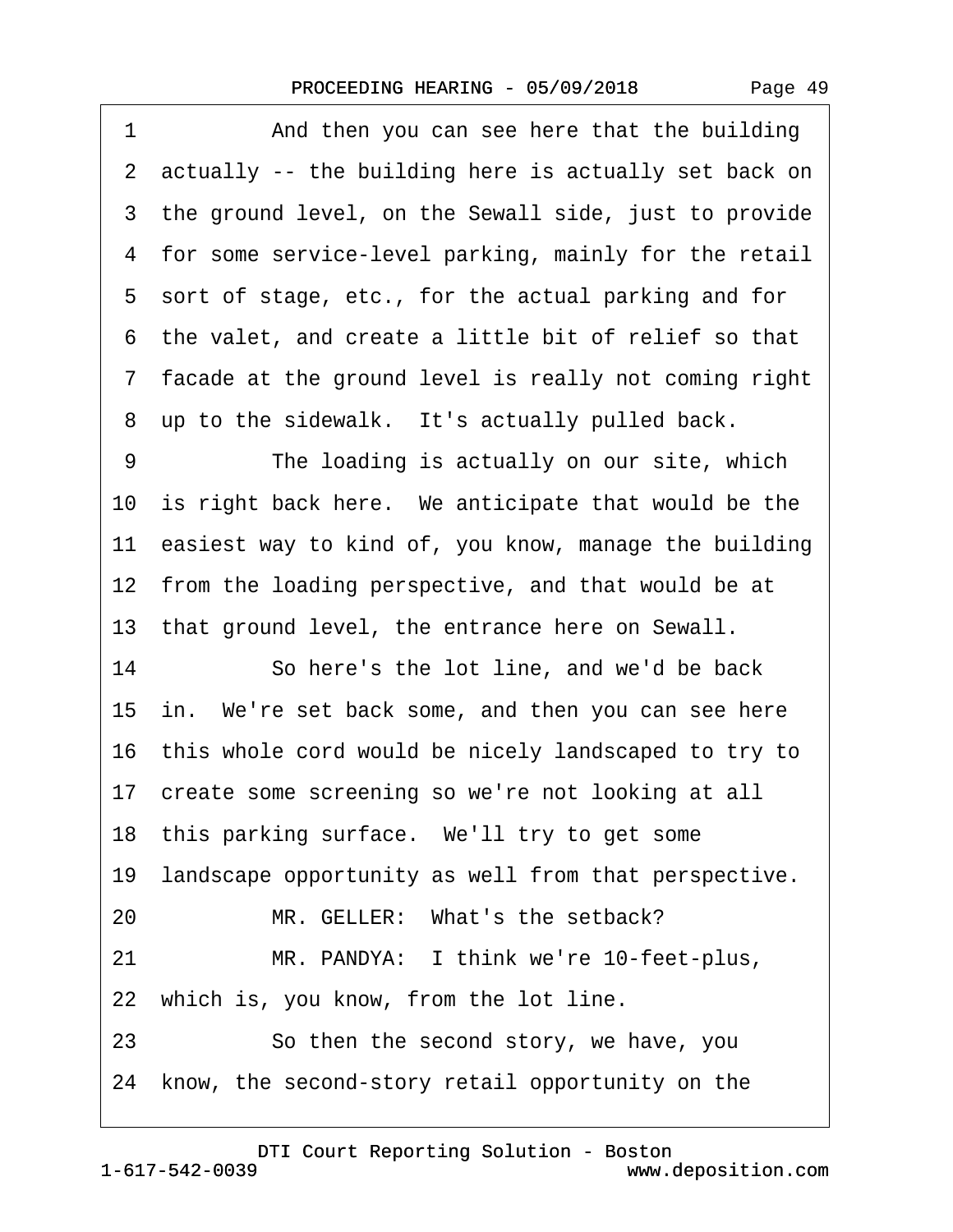| Page 50 |  |
|---------|--|
|---------|--|

|                   | 1 Beacon Street side, and then we have some amenity      |
|-------------------|----------------------------------------------------------|
|                   | 2 components for the residents, whether it's fitness,    |
|                   | 3 a -- you know, we have a lot of -- in this day and     |
|                   | 4 age, we're seeing a lot of -- you know, in our shared  |
|                   | 5 economy, if you will, a lot of shared spaces that      |
|                   | 6 work really well. And I think there's an opportunity   |
|                   | 7 to have some reading rooms, library, kitchen area if   |
|                   | 8 we're going to create events, that kind of thing.      |
|                   | 9 Maybe there's a conference room for folks who want to  |
|                   | 10 cowork while they're there as well. We anticipate     |
|                   | 11 that amenity to be on the second story.               |
| $12 \overline{ }$ | And then for the first piece of the                      |
|                   | 13 eight-story, we do ten units per floor, and that      |
|                   | 14 would be in that lower eight-story piece and then as  |
|                   | 15 you move up the building. So this is just a typical   |
|                   | 16 layout, one-bed and two-bed.                          |
| 17                | And then as you get up to the ten-story                  |
|                   | 18 piece, it's only seven units for the last two stories |
|                   | 19 there. So that's how it kind of lays out.             |
| 20                | This is a section to kind of cut through                 |
|                   | 21 the building, if you will, to kind of understand      |
|                   | 22 where the building is stacked. Again, the first two   |
|                   | 23 stories being the retail and amenity space, parking   |
|                   | 24 below, and then the remainder on top for a total of   |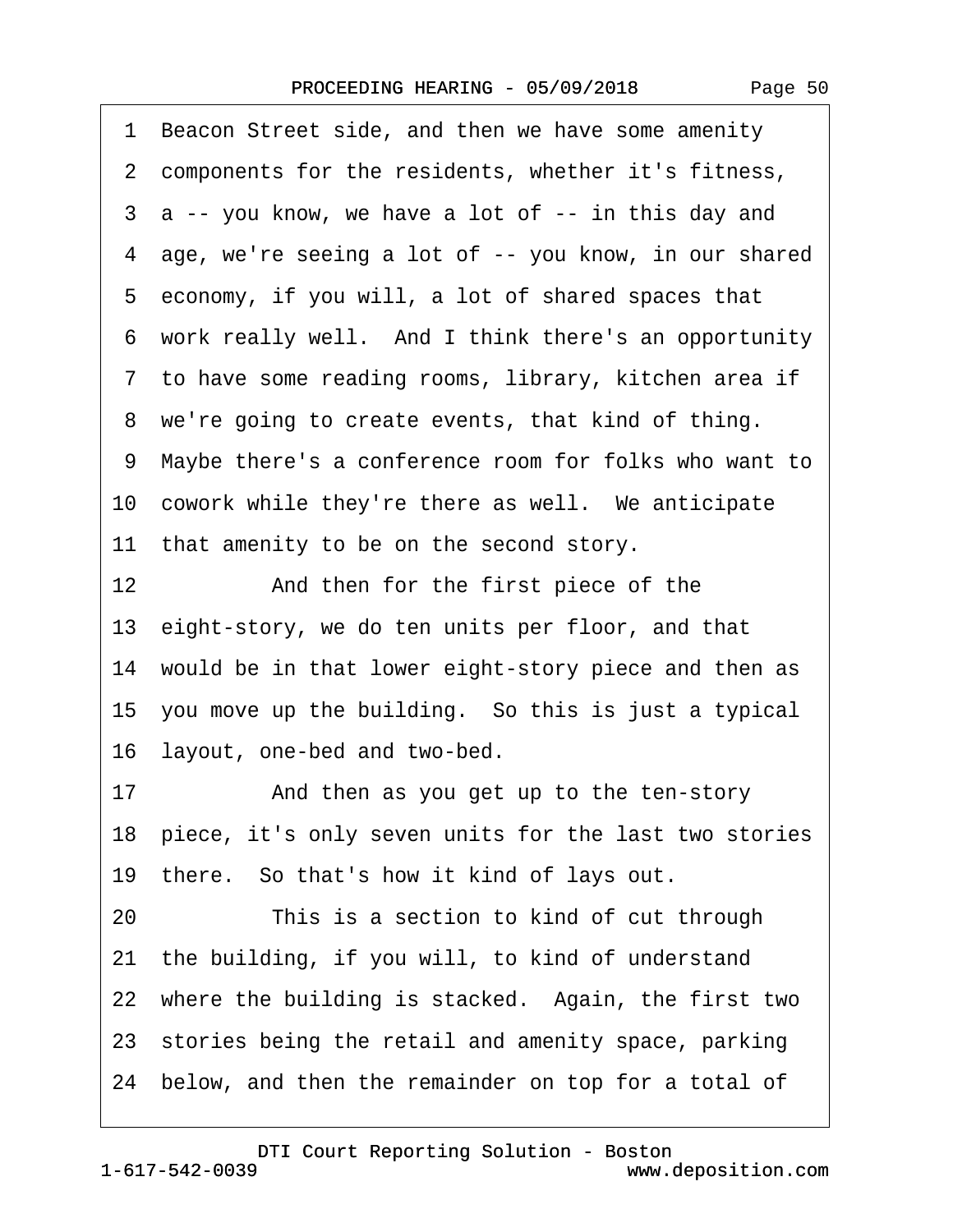| seventy-four units in the building.<br>1                   |  |  |
|------------------------------------------------------------|--|--|
| This is the longitudinal section going<br>2                |  |  |
| across from Beacon to Sewall. We get an<br>3               |  |  |
| 4 understanding of how the building steps back a little    |  |  |
| 5 bit from Beacon on. So right around 120-some-odd         |  |  |
| 6 feet tall, and, again, eight stories and ten stories,    |  |  |
| 7 not unlike other buildings in the area.                  |  |  |
| And, you know, trying to get the 100<br>8                  |  |  |
| spots -- we're very, you know, transit oriented, very<br>9 |  |  |
| 10 close to the Green Line into Boston and whatever.       |  |  |
| 11 Obviously, we're an Uber society as well, so I'm sure   |  |  |
| 12 there will be a fair amount of reliance on ride-share   |  |  |
| 13 and autonomous vehicles not far away. We're talking     |  |  |
| 14 to a lot of developers right now that are really        |  |  |
| 15 focused on the autonomous stuff, which is, you know,    |  |  |
| 16 a reality, and it's going to -- it's headed our way.    |  |  |
| 17<br>So I think this gives us a summary of where          |  |  |
| 18 we are today. Again, very concept and a lot of          |  |  |
| 19 things to iron out and figure out. We look forward      |  |  |
| 20 to working on that process with everyone and trying     |  |  |
| 21 to figure out the project. And with that, I'll hand     |  |  |
| 22 it over to Giles to talk traffic.                       |  |  |
| MS. POVERMAN: What is expected in the<br>23                |  |  |
| 24 retail property? It's hard to tell if six spaces are    |  |  |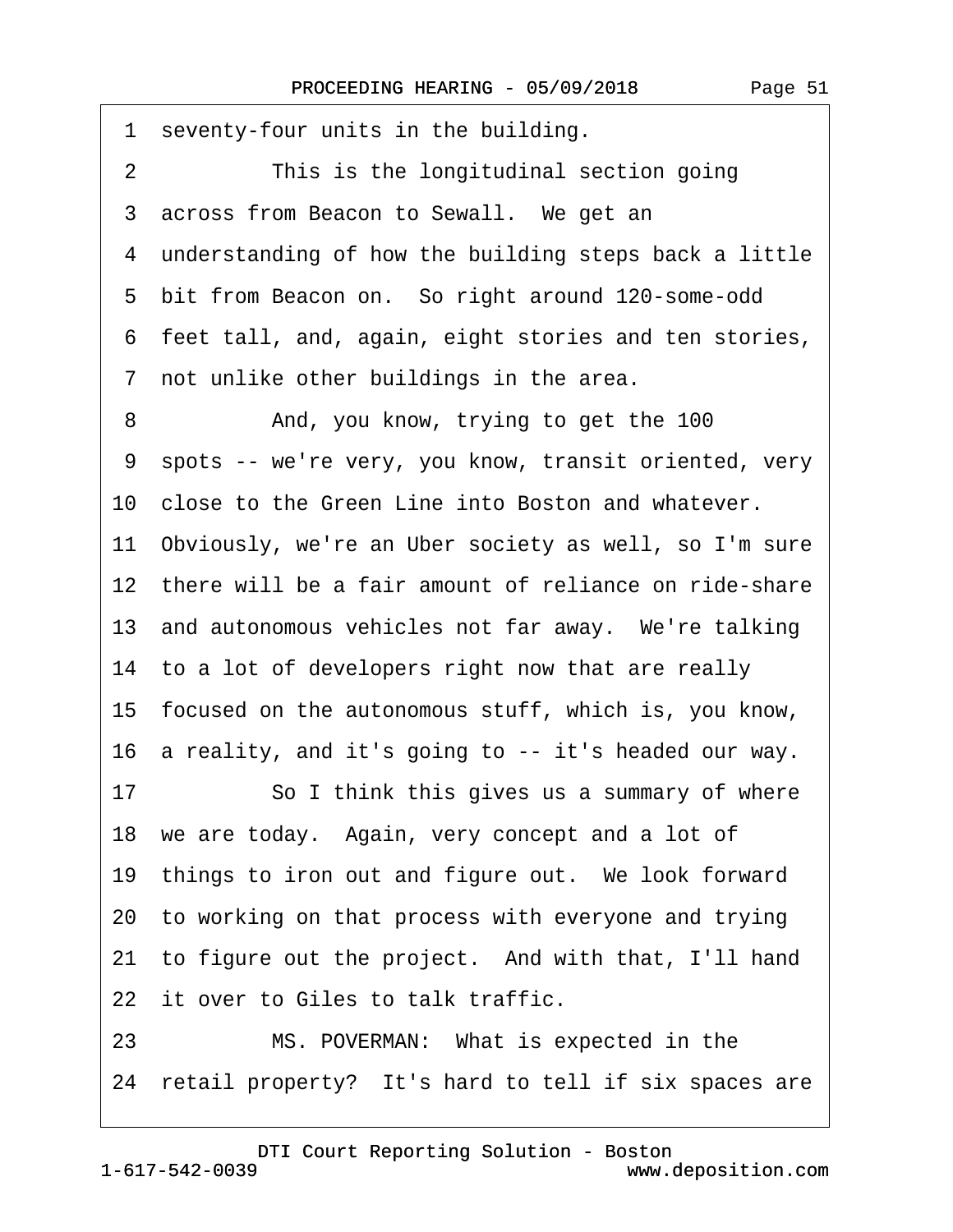1 going to be enough unless we know what that is. 2 MR. PANDYA: I don't think we have an 3 actual retailer on board yet. I think the sense is 4 that -- I mean, I defer to the ownership to talk 5 about the retail. 6 MS. BALAKRISHNA: Neena's Lighting would 7 likely be --8 MR. PANDYA: Right. So the existing ·9· Neena's that's there may remain in the new retail 10 space. 11 MR. GELLER: What is the size of the 12 existing retail space? 13 MR. DHANDA: The street level is about 14· 5,000, but really the trend at this point is smaller 15· than that. 16 MR. GELLER: Is there a second floor to it 17 as well? 18 MR. DHANDA: Not for retail. And there's 19· some storage and other kind of stuff in the lower 20 level. But in the evolving modern concept of 21 retailing, some of those things would be quite 22 different. 23 MR. GELLER: Thank you. 24 MS. SCHNEIDER: I had a question about your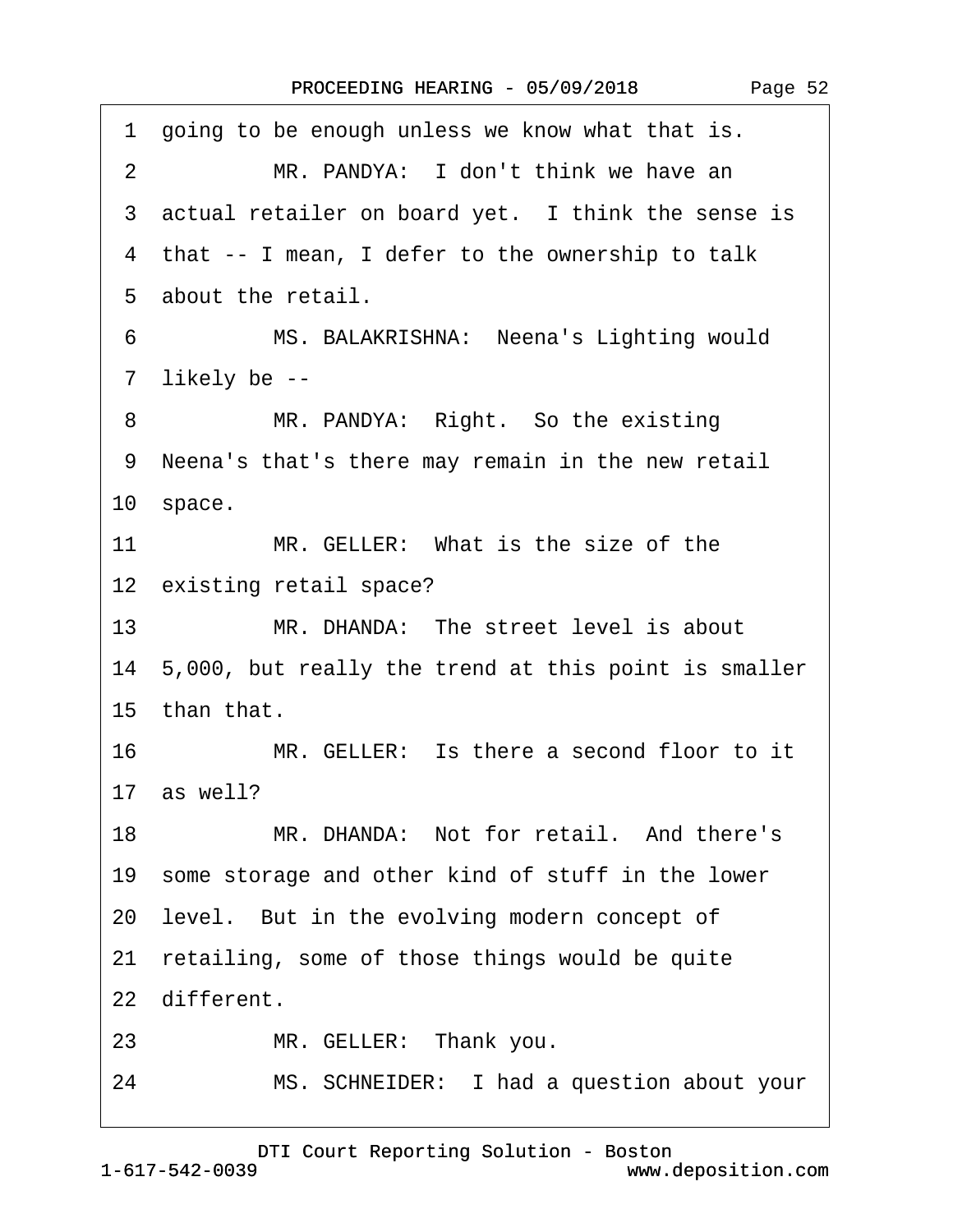1 height comparison slide which showed the heights of 2 some of the taller buildings at some distance on 3 Beacon Street. Could you provide us with the heights ·4· of the buildings that immediately abut the project 5 site please. 6 MR. PANDYA: Sure, we'll get that for you. 7 MS. POVERMAN: I just want to understand 8 the setbacks that you're talking about. The 10-foot ·9· setback, can you show exactly what you're talking 10 about with that from the lot line? 11 MR. PANDYA: So this is the upper floor,  $12$  so  $-$ 13 MR. GELLER: You mean the secondary front 14 yard on Sewall? 15 MS. POVERMAN: Right. So the parking and 16 how much of a setback there is between the parking 17 garage and the lot line on all sides. 18 MR. PANDYA: So the building face on the 19 ground level is this far back. This top floor is 20 what is 10 feet back from the actual lot line. So 21· the net gross mass of the building on the Sewall side 22 is 10 feet back from the lot line. 23 **Deta Contiangled Contingle Continuity** Continuity Continuity Continuity Continuity Continuity Continuity Continuity Continuity Continuity Continuity Continuity Continuity Continuity Continuity Continuity Continuity Con 24· parking and everything that's there, I don't have the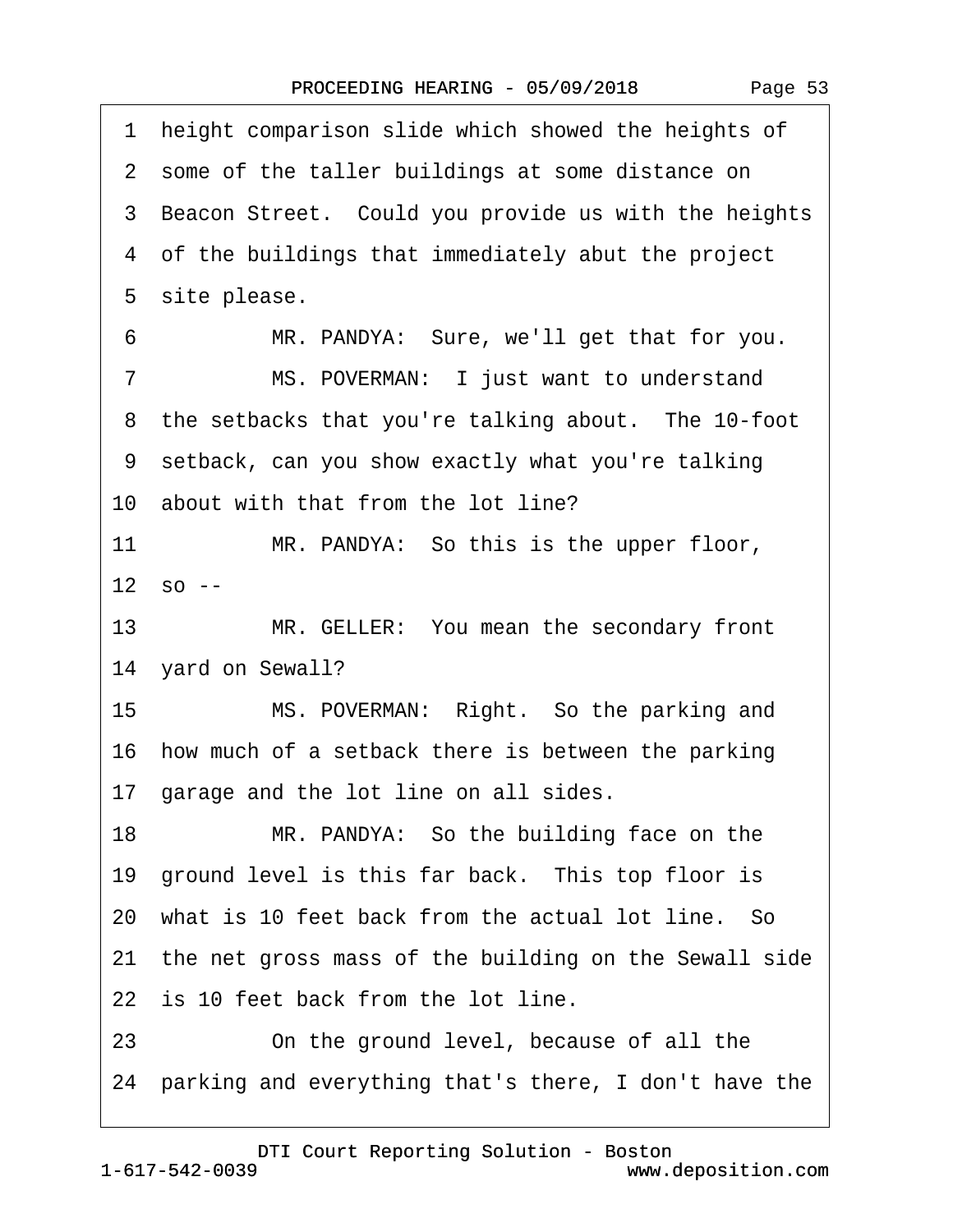| 1 exact dimension in front of me, but I can get that      |
|-----------------------------------------------------------|
| 2 for you. The building itself with the at least --       |
| 3 let's see. It's probably 10 feet. With two parking      |
| 4 spaces, it's probably another 30. It might be almost    |
| 5 40 feet by the time you get back to the facade of the   |
| 6 entrance of the building, so you have that much         |
| 7 parking surface or surface area that's set back from    |
| 8 the lot line on the ground level. And as the            |
| 9 building goes up, the lot line is 10 feet back.         |
| 10<br>MR. GELLER: What is that hatched line that          |
| 11 runs roughly parallel to Sewall?                       |
| 12 <sup>2</sup><br>MR. PANDYA: That's the building above. |
| 13 That's set back --                                     |
| 14<br>MR. GELLER: That is the line of the                 |
| 15 building above the ground floor?                       |
| 16<br>MR. PANDYA: Correct. The building                   |
| 17 cantilevers over this area just to kind of create a    |
| 18 covered parking, if you will.                          |
| MS. POVERMAN: You said there's 40 feet<br>19              |
| 20 from the entrance of the --                            |
| MR. PANDYA: Approximately, from the lot<br>21             |
| 22 line to the door, we'll call it.                       |
| MS. POVERMAN: To the garage, how much<br>23               |
| 24 space is there?                                        |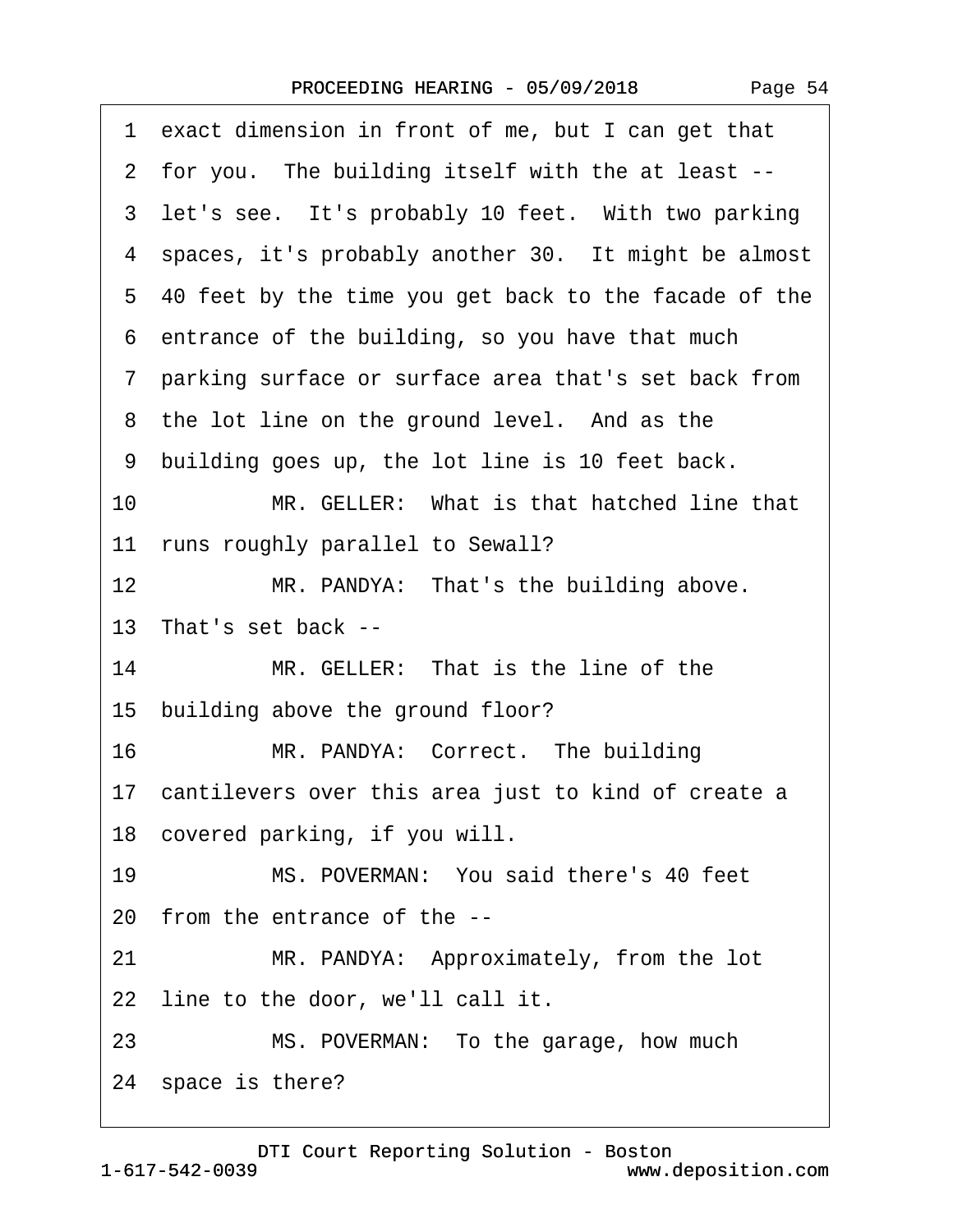| 1<br>MR. PANDYA: There's probably more because         |  |  |
|--------------------------------------------------------|--|--|
| 2 it's triangular. I can get you all the dimensions in |  |  |
| 3 the next submission, or sooner.                      |  |  |
| MS. POVERMAN: Thank you.<br>4                          |  |  |
| 5<br>MR. GELLER: Thank you.                            |  |  |
| MR. HAM: Good evening. For the record,<br>6            |  |  |
| 7 Giles Ham, managing principal at Vanasse &           |  |  |
| 8 Associates. And I apologize. The traffic graphics    |  |  |
| 9 won't be as exciting as the architectural, but I'll  |  |  |
| 10 do my best.                                         |  |  |
| 11<br>We've done a very comprehensive traffic          |  |  |
| 12 study for this really residential, transit-oriented |  |  |
| 13 development. We've done study in consultation with  |  |  |
| 14 town staff, and it's completed with regard to       |  |  |
| 15 industry standards.                                 |  |  |
| 16<br>I'll try to be very brief. So we look at         |  |  |
| 17 eight study area intersections within the area.     |  |  |
| 18<br>MS. POVERMAN: Take your time. Don't be           |  |  |
| 19 brief.                                              |  |  |
| MR. HAM: Okay.<br>20                                   |  |  |
| 21<br>Three intersections along Beacon Street:         |  |  |
| 22 Sewall Avenue here, the site is located right here, |  |  |
| 23 St. Paul Street, and Harvard Street. So it's a very |  |  |
| 24 extensive study area for this project, and we       |  |  |
|                                                        |  |  |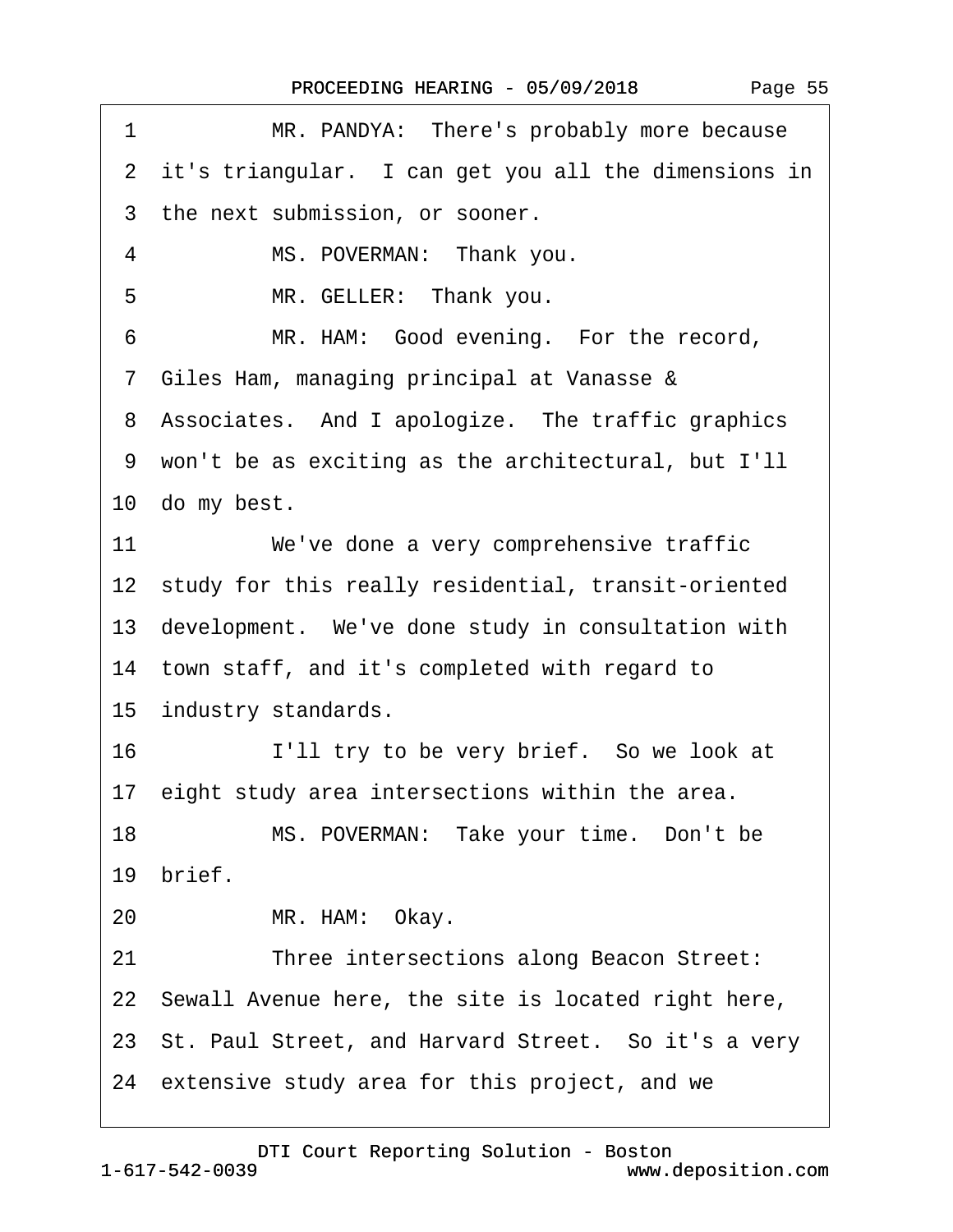1 selected this in consultation with town staff. 2 We look at weekday morning period, weekday 3 evening period, Saturday midday period, so we look at 4 three study conditions in terms of the peak hour of ·5· traffic. ·6· · · · · ·In the area -- so the site is located here. 7 We do have a Trader Joe's here. The site's located 8 here, post office, temple, and there's a childcare 9 center. So there's a lot going on here. It's a very 10 busy area. 11 But our focus here is really to identify 12 how do we minimize our impact here, and how do we 13 provide safe conditions for this project? That's 14 kind of our charge. I think, as you heard earlier, 15· we're not here to cure the post office or Trader 16· Joe's.· That's just not our charge.· But it is part 17 of the existing conditions that we have up there. 18 This is really just a graphic from the 19 traffic report in terms of -- this is Beacon Street, 20· Sewall Avenue here.· So graphically, these dashed 21 lines are all sidewalks, so you have an extensive 22 sidewalk network within this area. These blue cross 23 lines are all sidewalks and crossings at signalized 24· locations, so you have a very strong pedestrian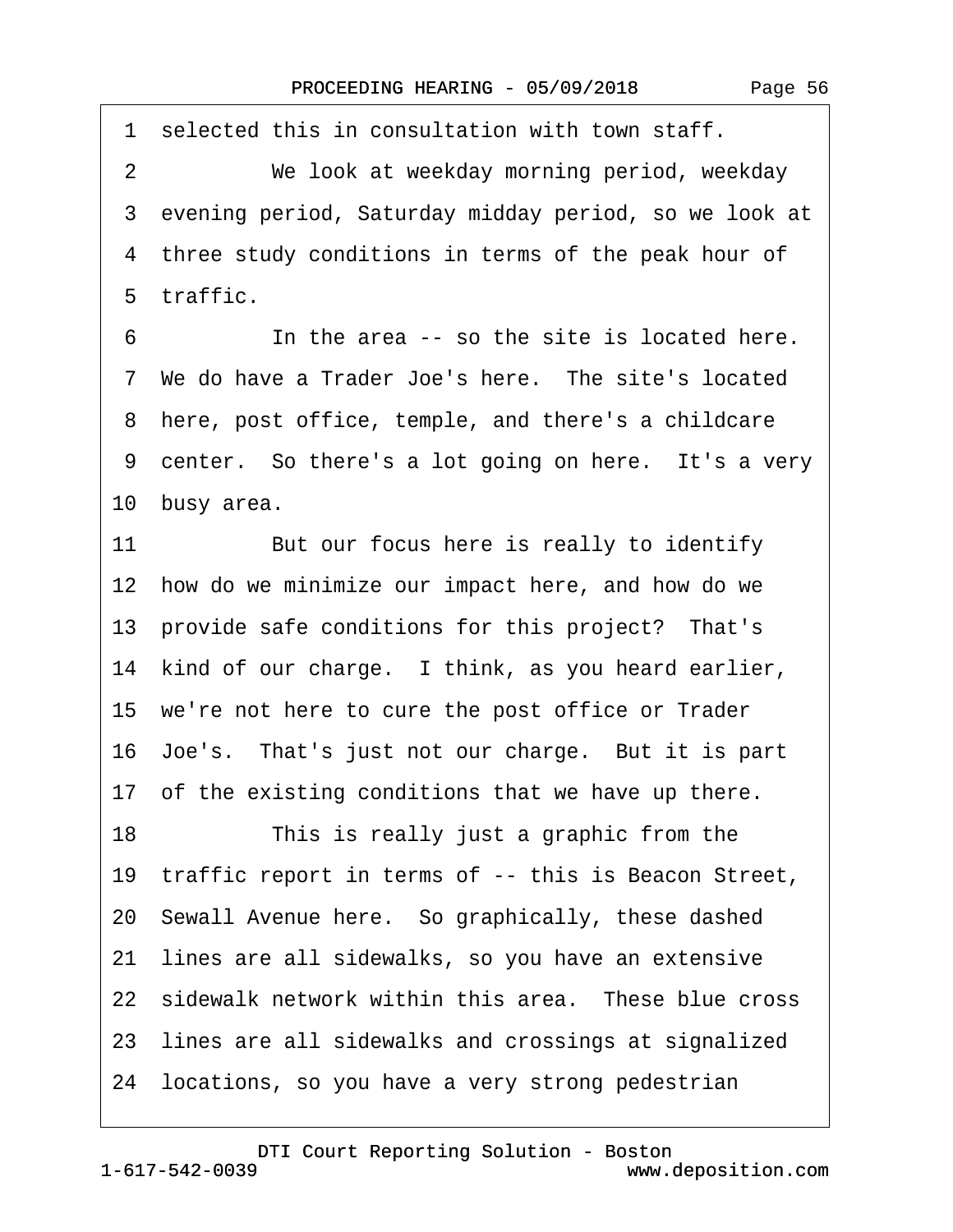| Page 57 |  |
|---------|--|
|---------|--|

|    | 1 network here. These are called bike sharrows or bike   |
|----|----------------------------------------------------------|
|    | 2 lanes, so there's also a bicycle network within the    |
|    | 3 area for bicycle traffic. There's transit stops out    |
|    | 4 here. So it's a very multimobil area, transit-         |
|    | 5 oriented development. And a development area like      |
|    | 6 this, that just helps to minimize the impact because   |
|    | 7 a lot of people are just not going to drive.           |
| 8  | MS. POVERMAN: What do you base that on?                  |
| 9  | MR. HAM: Pardon me?                                      |
| 10 | MS. POVERMAN: What do you base that                      |
|    | 11 statement on?                                         |
| 12 | MR. HAM: So it'll be documented and                      |
|    | 13 studied, but we actually have U.S. Census Journey to  |
|    | 14 Work data that we look at, and that documents,        |
|    | 15 through the Census data, the amount of people that    |
|    | 16 travel to work, whether they'll bike or walk or take  |
|    | 17 transit. That will be provided in the technical       |
|    | 18 appendix of our study and be reviewed by your peer    |
|    | 19 consultant.                                           |
| 20 | MS. POVERMAN: Do you take into account                   |
|    | 21 that this is an age-restricted building and whether   |
|    | 22 or not they have greater or lesser demand for cars as |
|    | 23 a result?                                             |
| 24 | MR. HAM: So the age-restricted                           |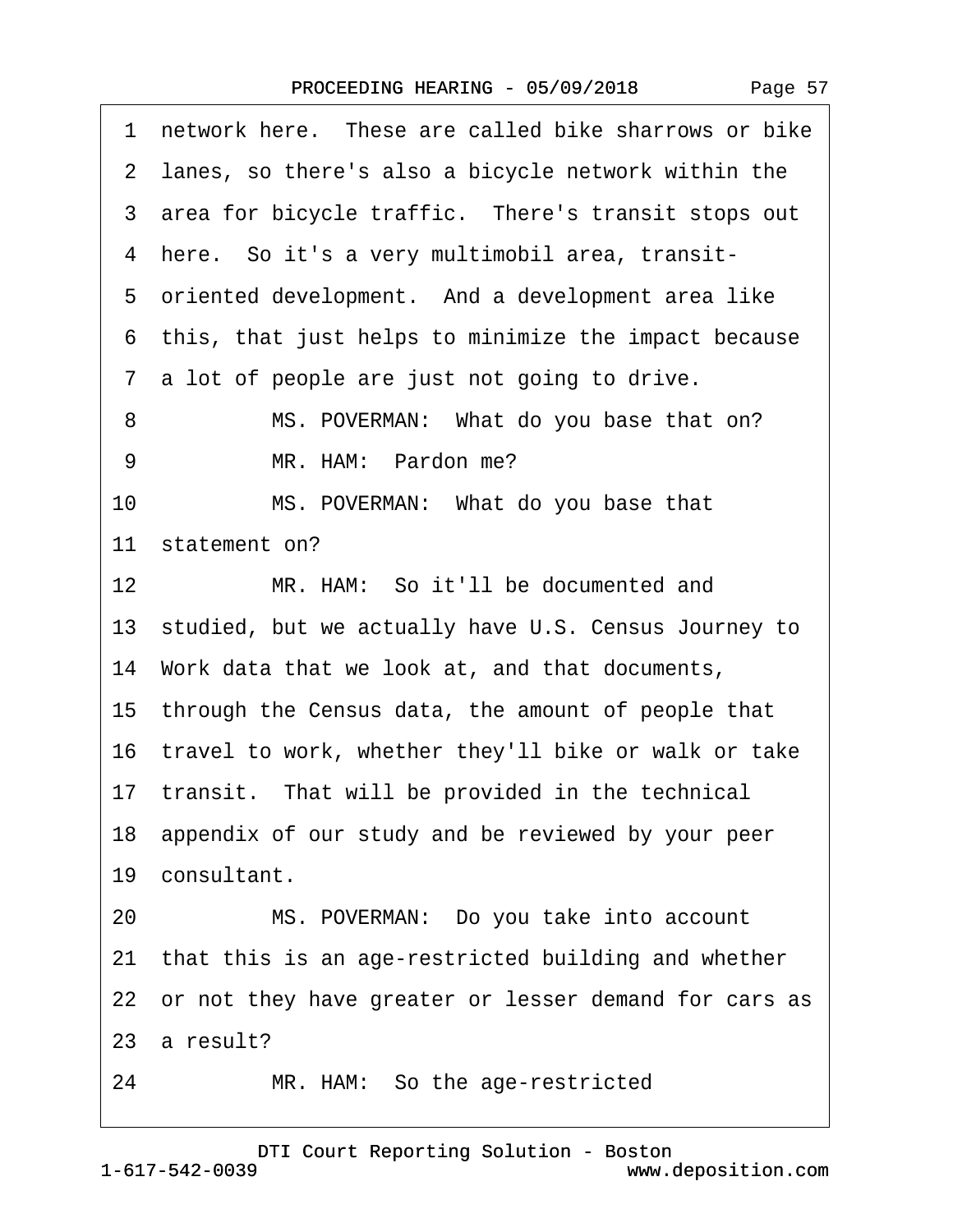1 typically -- yes, we do. We've been considering this ·2· analysis.· But typically with age restricted, you'll ·3· have less traffic -- less peak-hour traffic, less 4 traffic per unit because of the age-restricted type 5 of use. 6 MS. POVERMAN: What about the ratio of ·7· people who are living there and the actual usage of 8 cars? I.E. is 99 enough? Is it too little? 9 MR. HAM: In terms of parking -- so we'll 10 get into a whole parking analysis. And we certainly 11 feel -- and it'll be part of your peer review 12 consulting, but we feel that that's adequate parking 13· for this project, and that's something that we will 14 look at as we go through this process. 15 You're really not going to be able to see 16· these numbers, but these are the actual traffic 17 counts. This is the weekday evening peak hour. I'm 18· not going to test anybody on these numbers, but 19 basically Beacon Street is obviously the heaviest 20 traveled roadway. This is the afternoon, one hour, 21· 5:00 t 6:00.· There's about 1,800 cars an hour that 22 travel Beacon Street, a very busy roadway. 23· · · · · ·In contrast, Sewall Avenue in this area 24 here where it's one-way is about 275 cars an hour in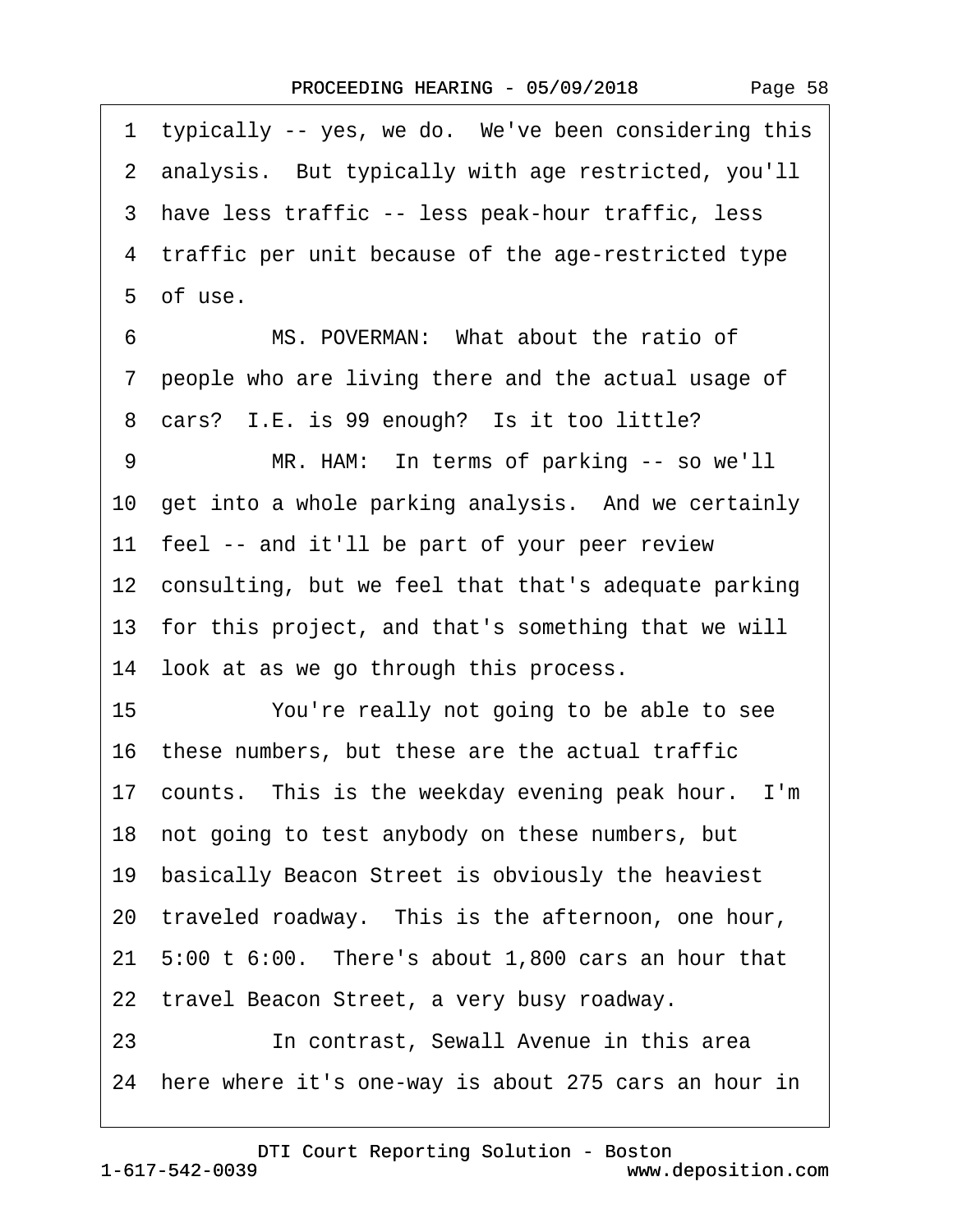1 the one-hour period that was counted. 2 The site itself has about 35 peak-hour 3 trips today. As you may or may not be aware, the ·4· Trader Joe's does use the parking lot, and that's 5 primarily Trader Joe's traffic in and out of the ·6· parking lot today. 7 We really do a very comprehensive look at 8 accident data in the area, and the state has a 9 database for accident data. So we've looked at a 10 five-year period from 2010 to 2014. 11 MS. POVERMAN: Why didn't you include 12 Brookline's accident data? 13 MR. HAM: We can certainly do that. If 14 it's the desire of this board, we can request that. 15 MS. POVERMAN: And why only through 2014? 16 MR. HAM: So the state's a little bit 17· behind in their compilation of the data, so this is 18 the latest five years. If another year shows up, we 19 could certainty add to that. 20 MS. POVERMAN: If you could get Brookline 21· data for the same period but also through 2018, to 22 the extent it exists, that would be great. From the 23 police department, yes. 24 MR. HAM: So I can understand, you want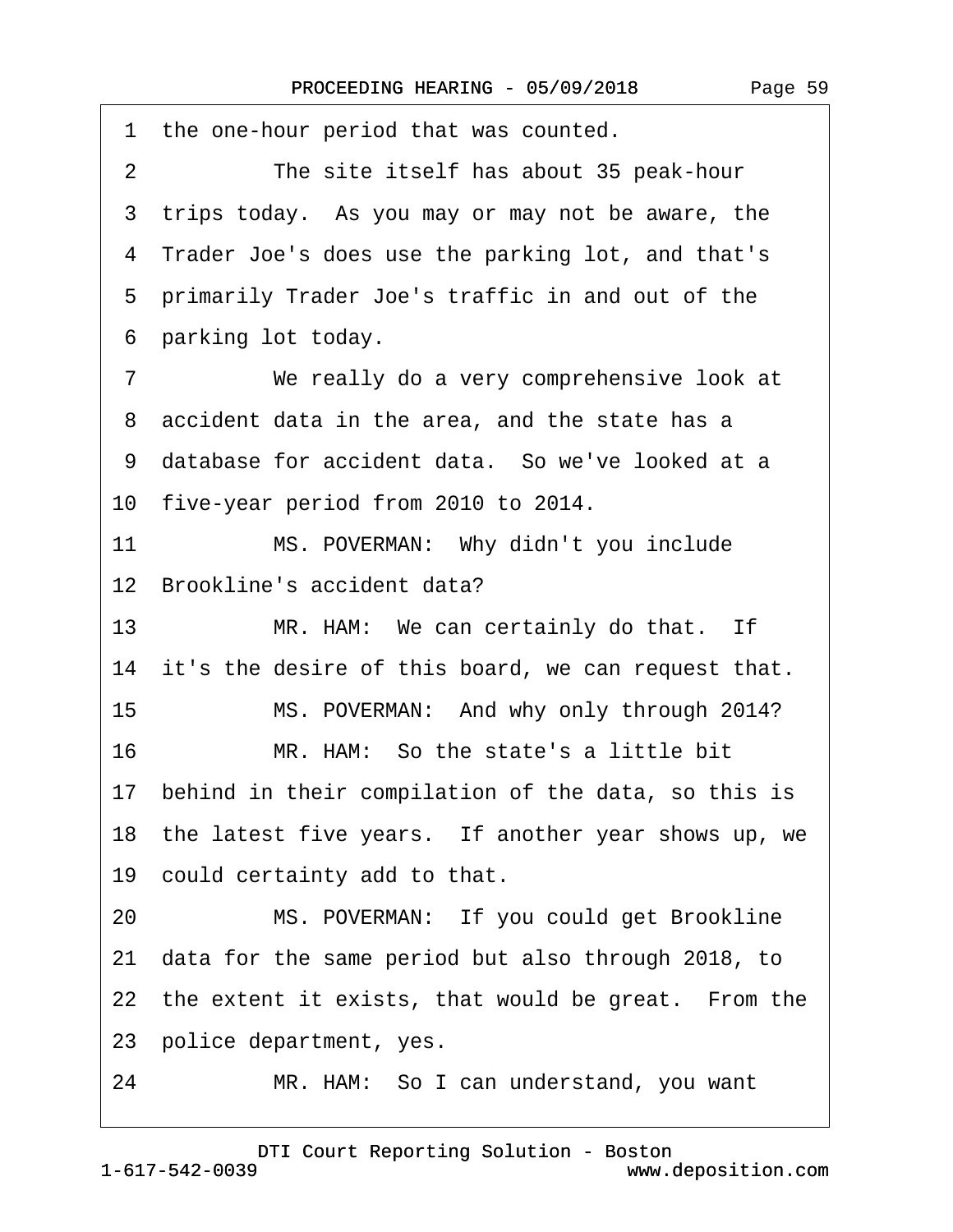·1· 2010 to 2018 data from the Town of Brookline?· That's 2 pretty extensive. What I would suggest is we could 3 do the latest three years. From this point back, 4 three full years. But it's up to the board. We can 5 request -- it's just a lot of information for them to 6 pull together. 7 MR. GELLER: I think -- well, we certainly 8 are going to want the local police data. The ·9· question is what the time window is, and I'll defer 10 to our peer reviewer on that one. 11 MS. POVERMAN: Makes sense. 12 MR. HAM: So with regard to the accidents, 13 the accidents in these locations are below the state 14· averages in terms of their compiled accident rates 15 throughout the state. There is no high-hazard 16· location identified in this area in terms of 17 pedestrian or bicycle or traffic accidents in this 18· area. 19 **In terms of traffic generation, we just use** 20· standard traffic generation information to estimate 21 the amount of traffic, and it's broken up in terms of 22 residential trips and retail trips. We've assumed a 23· 65 to 75 percent reduction from the transit usage. 24· Again, that's based upon Journey to Work data that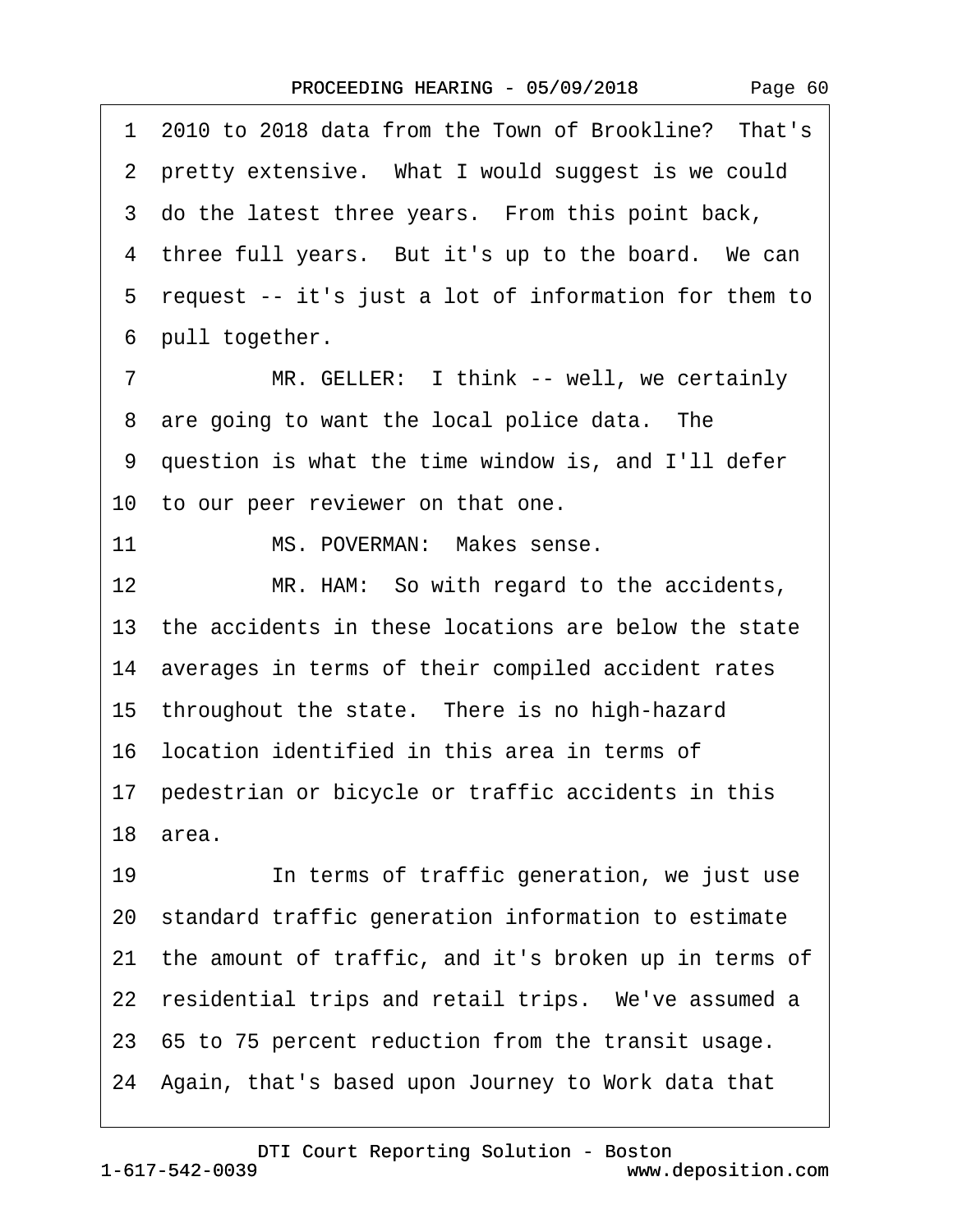·1· we'll be providing for your consultant to review. 2 And so the total amount of traffic is --3 morning peak hour is 16 vehicle trips, 32 vehicle 4 trips during the afternoon peak hour, and 25 trips 5 midday period. Keep in mind this is a transit-6 oriented area. These numbers will be reviewed by 7 your consultant. We're confident in them. 8 It's interesting that the amount of traffic 9 in the afternoon Saturday midday period is less than 10· what's utilized there today with the Trader Joe's 11 parking lot, so there will be less traffic on Sewall 12 Avenue during some peak hours as a result of the 13 changes here. 14 Just quickly, this is how we distribute the 15 traffic along the corridor. Basically, not to get a 16· lot of details, about 65 percent traffic is on Beacon 17· Street and the rest would be north and south of the 18 corridor. I think that makes sense to everybody. 19 MS. POVERMAN: I have some questions about 20· the baseline figures, weekday mornings, etc.· So, for 21 example, it's Figure 3. Weekday mornings you said 22 was between what period exactly? 8:00 to 10:00? 23 MR. HAM: The morning peak hour is 24· generally between 8:00 and 9:00 a.m. in the morning.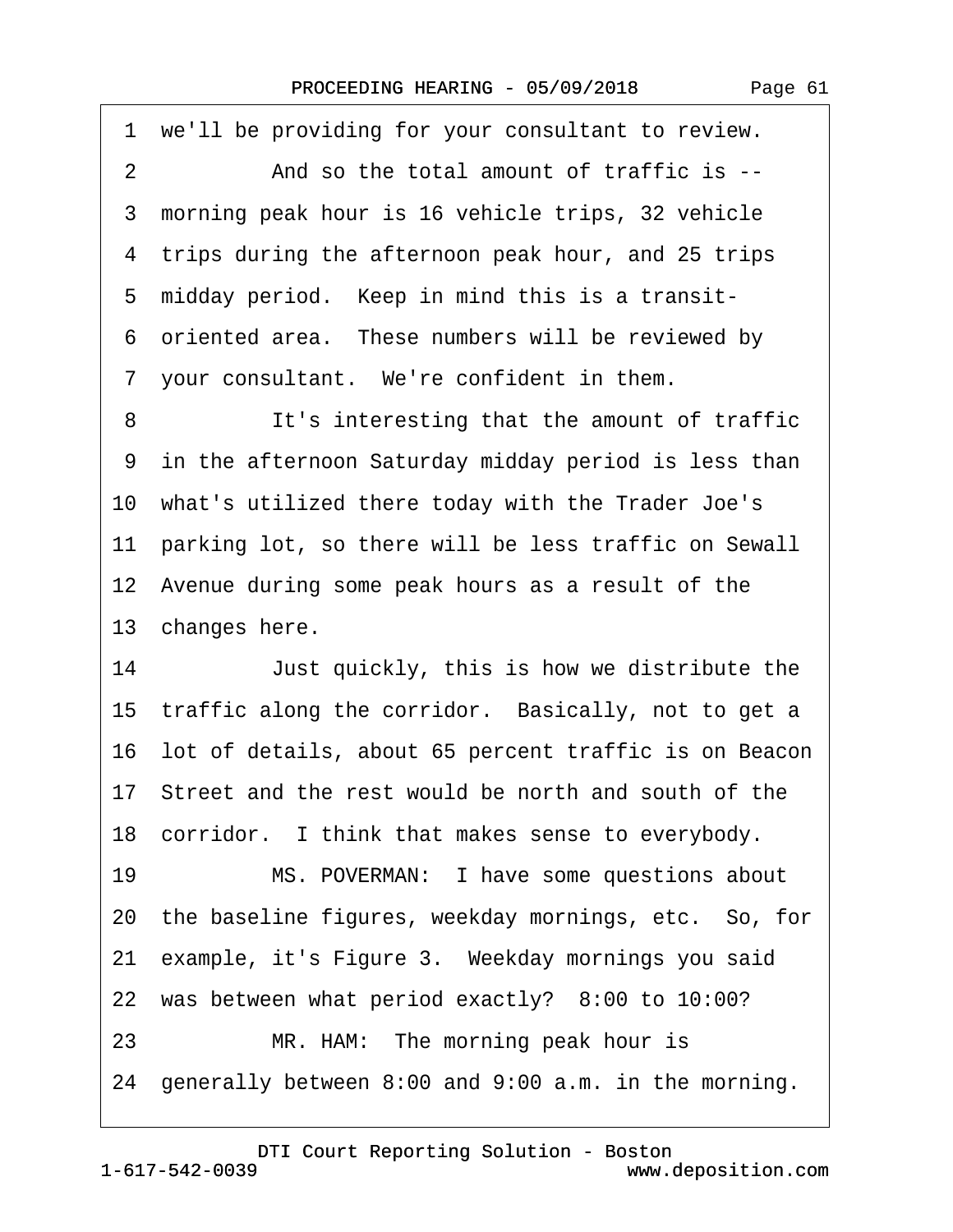|  | Page 62 |  |
|--|---------|--|
|--|---------|--|

1 MS. POVERMAN: So if you look on the left-2 hand side and you go down to the intersection of 3 Harvard Street and Sewall, it says there's one turn 4 during that period, and I'm surprised by that. 5 MS. SCHNEIDER: Kate, should we leave this ·6· discussion for when we have the full presentation and ·7· our peer reviewer to help advise as to these answers? 8 MS. POVERMAN: That's a good point. But my ·9· concern is we want to make sure the underlying data 10 is correct. 11 MS. SCHNEIDER: But don't we need our 12 traffic consultant, our traffic peer reviewer to 13· advise us as to whether the methodology is -- 14 MR. GELLER: We're unqualified. 15 MS. POVERMAN: That's fine. I have no 16 problem with that. So we'll get back to it in a 17 couple of weeks or months. 18 MR. HAM: And within the study -- so 19 there's a network that shows where the actual 20· specific site traffic exits from the site or enters 21 the site. And, again, this is just the morning 22 period, and you can see there the volumes out here 23 are -- you know, coming out Charles is five lefts and 24 four rights. This is not a lot of traffic as a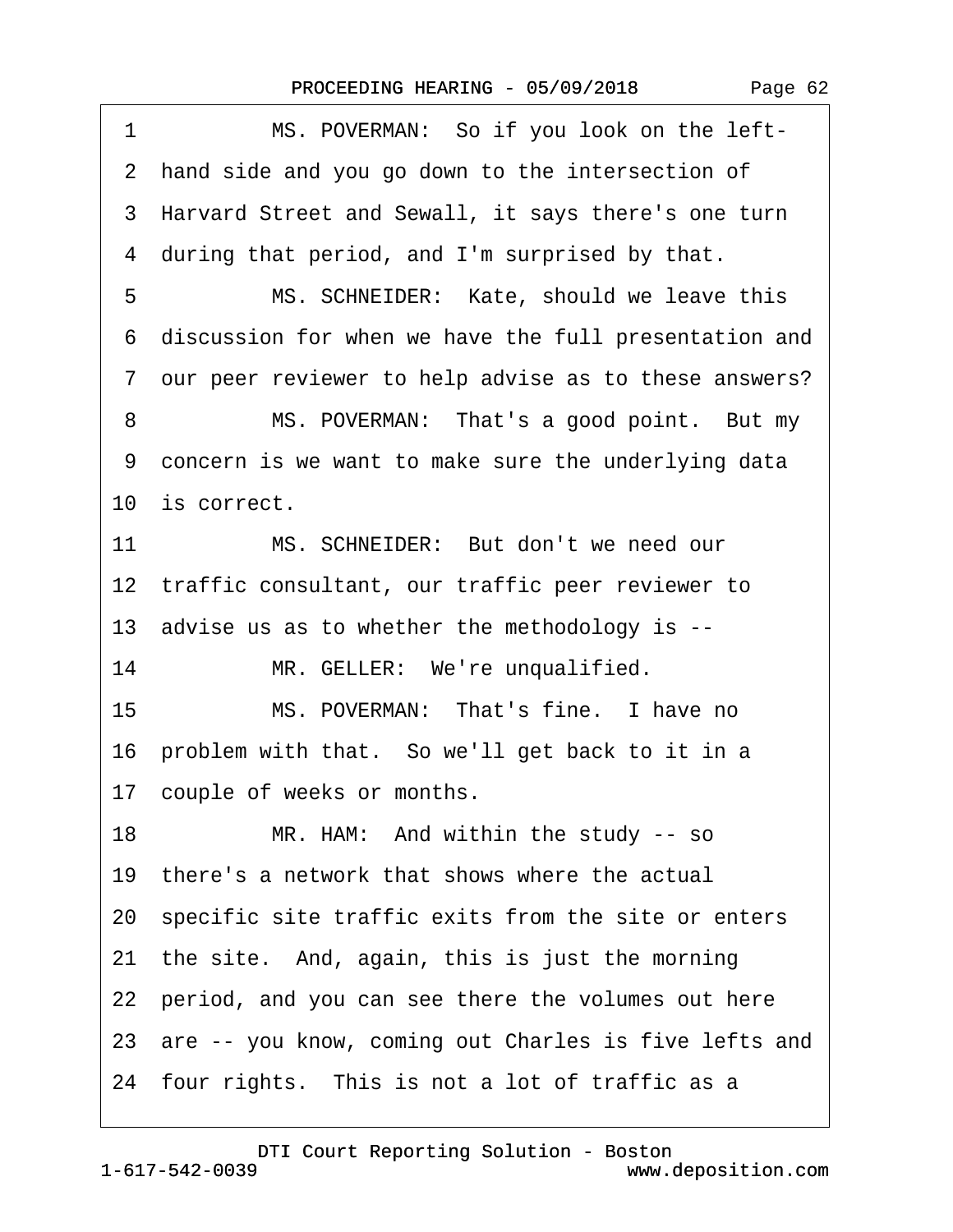·1· result of this project, really due to the transit 2 nature of the project. 3 I think Mr. Engler referred to the levels 4 of service. There is some congestion out here, some 5 of the unsignalized intersections around Sewall and ·6· Harvard. 7 MS. POVERMAN: Could you explain what those 8 levels of service are? 9 MR. HAM: Sure. There's a rating system. 10 It's kind of like a report card of intersections. A 11 is good, F is bad. An F could be maybe a 60-second 12 delay at an unsignalized location. 13 **· · · So this summarizes really what's out there** 14 today and what will be there in the future with or 15 without the project. I think the point here is that 16· this project will not change any levels of service at 17 all. It will remain what they are today. And, 18· again, this is all information that will be reviewed 19 by your peer consultant. 20 **In terms of safety, we need to make sure** 21· that there's adequate sight lines from our driveway 22· looking towards the right, so we've measured those 23 sight distances. There are certain federal and state 24 standards we have to meet. We have about 150 feet of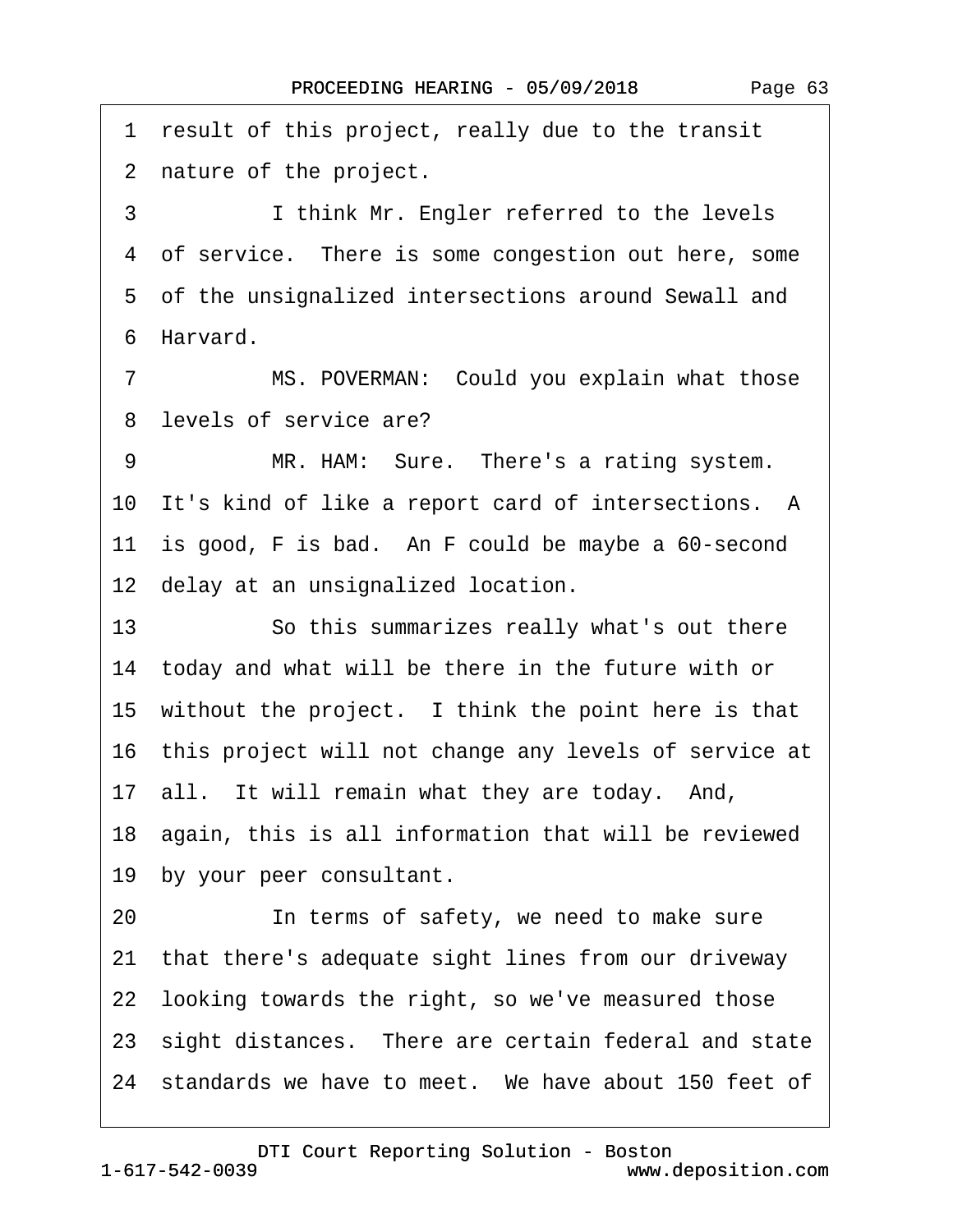·1· sight distances from the driveway, and that's 2 adequate for this project in that location. Again, 3 we have one-way flow here, and we have traffic 4 turning and making turns, so the travel speeds there 5 are very, very low. So from an industry-standard ·6· perspective, it's a safe intersection turning into ·7· and out of this driveway.

8 On Beacon Street, we're proposing --9 there's metered parking out there. There's a 10 two-hour limit out there today, I think. So we're 11 proposing modifying some of the parking out there to 12 allow 15-minute short-term parking for drop-offs in 13 front of the building. It's something that we would 14 work with the transportation staff. We've done this 15· at other locations within the community to modify the 16 parking to service the project.

17 • And then finally, just make a set of 18 recommendations in terms of the project. So the site 19 driveway will be under stop control. We'll make sure 20· that any landscaping is set back and not to restrict 21 sight lines on Sewall Avenue.

22 We have the drop-off area on Beacon Street 23· for taxis or just drop-offs or pickups.

24 Standard in the community, we have a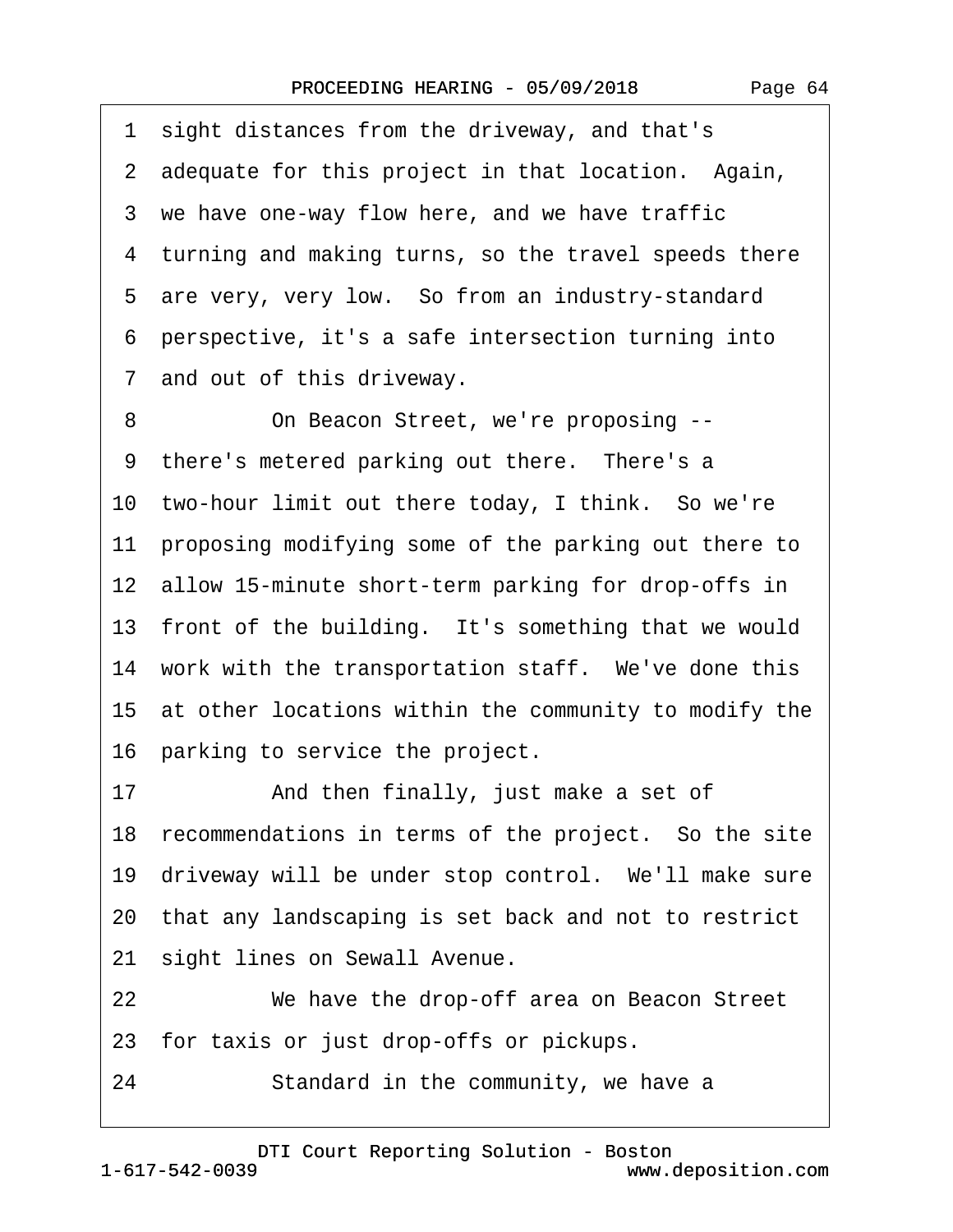·1· transportation demand management program really to 2 emphasize non-auto travel. So we'll post transit 3 schedules, we'll have bicycle racks on-site, electric 4 car charging station probably will be in the garage. 5 For employees -- we encourage tenants to have ·6· discounts for MBTA for their employees to encourage 7 use of the transit service.

8 **8** • **And then finally, as a follow-up to the** ·9· project, we have a monitoring program where we 10 monitor traffic after development opens up and 11 provide that information to the town to compare 12 traffic before and after it's opened up.

13 **· · · · So that's kind of a summary.** But overall, 14· I think it's important the project does have -- it 15 does an impact. It's a relatively small impact on 16· the area.· And when you compare it to what the use is 17· out there today, it's very comparable or even less in 18 some cases in terms of what's out there today. 19 MS. SCHNEIDER: Can I ask one question? I

20· mean, it sounds to me like what you're describing is 21· an elimination of spaces that people now use to park 22 at Trader Joe's. Is your traffic study going to

23· address where those cars that currently park there

24· are going to go within the neighborhood, what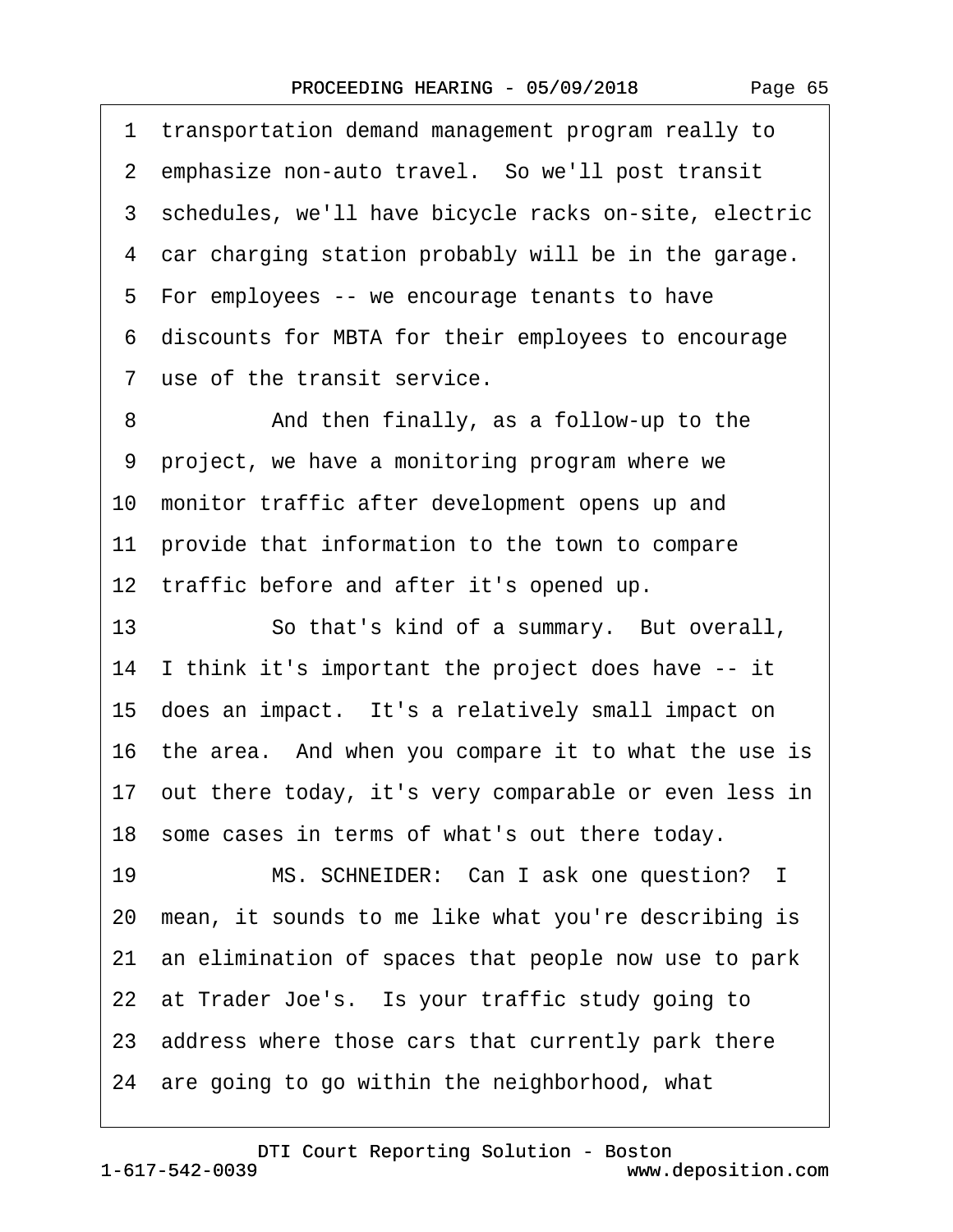·1· available parking resources, what impact that's going 2 to have on the availability of parking in the ·3· immediate vicinity? 4 MR. HAM: So when we had initial meetings 5 with town staff, we talked about that issue. So ·6· traffic that parks in our lot today will no longer ·7· park there.· We didn't take that traffic out of the 8 network. We kind of left it in the network. It's ·9· going to be up to Trader Joe's as to where they're 10· going to locate their future parking. 11 MS. SCHNEIDER: Well, I guess my question 12 is a little bit different from that. If that parking 13 is not relocated in another private lot, I guess my 14· question is whether or not either you have or you 15· will be studying the impact on neighborhood parking 16 when those cars -- assuming they're not placed in 17 another lot, and I can't think of a lot where they 18· would go -- where those displaced cars that currently 19· park behind for Trader Joe's are going to park and 20· what the impact on the supply of parking -- at 21 meters, for example. You already mentioned that 22· you're going to be seeking to eliminate a couple of 23 the meters. It seems to me that there is going to be 24 an impact on the available number of parking spaces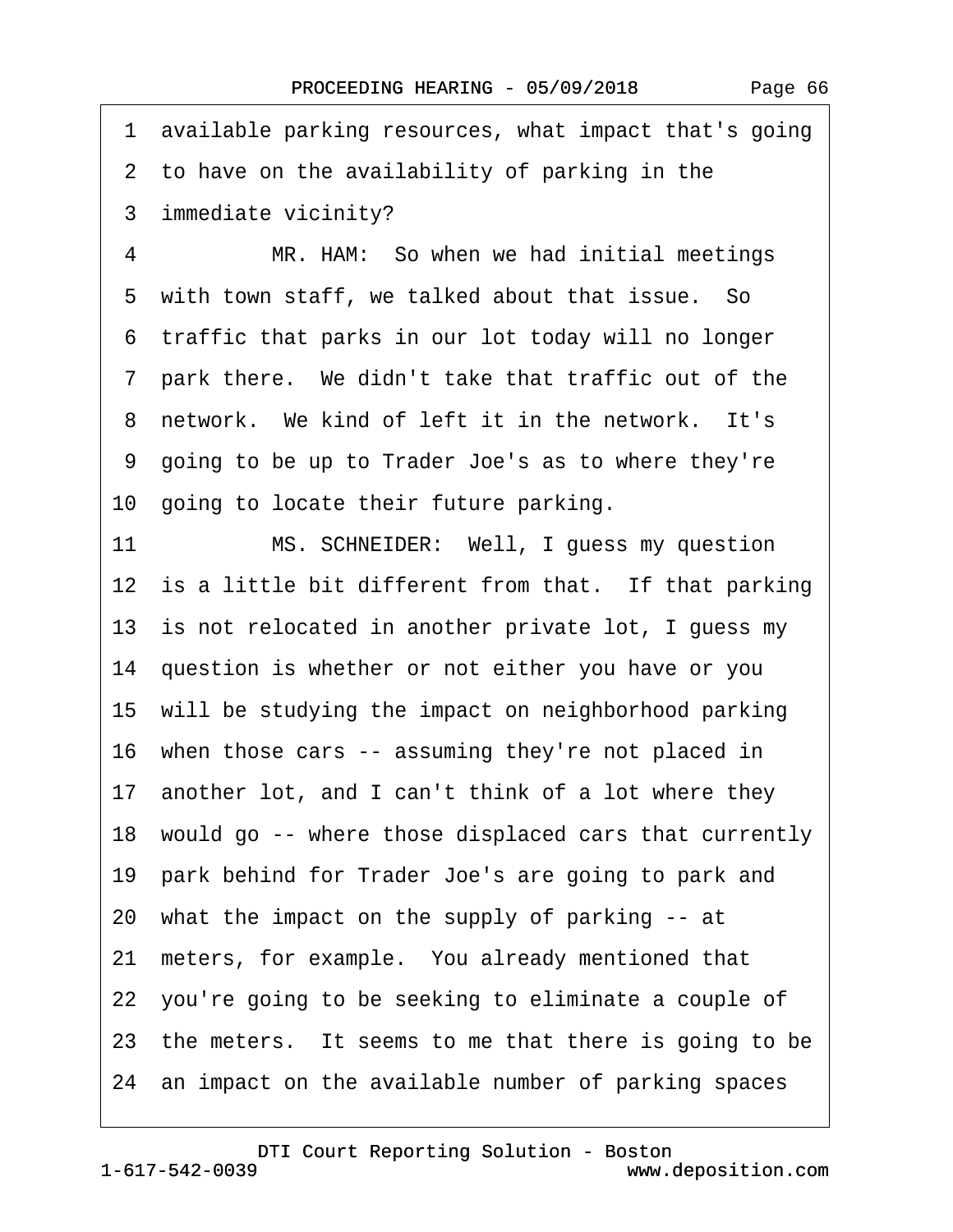|  | Page 67 |  |
|--|---------|--|
|--|---------|--|

| 1 in and around Beacon Street. I'm wondering if that      |
|-----------------------------------------------------------|
| 2 is something that you have or are planning to study.    |
| MR. HAM: That's something that we've not<br>3             |
| 4 studied to date, but we could study on-street demand    |
| 5 and surveys.                                            |
| MR. GELLER: Let's back up for a minute.<br>6              |
| How many spaces are on the existing lot<br>$\overline{7}$ |
| right now?<br>8                                           |
| MR. HAM: 32.<br>9                                         |
| 10<br>MR. GELLER: And 20 of them are leased by            |
| 11 Trader Joe's?                                          |
| MS. BALAKRISHNA: Yes.<br>12 <sup>2</sup>                  |
| 13<br>MR. GELLER: So 12 of them are, I assume,            |
| 14 for use by Neena's?                                    |
| MS. BALAKRISHNA: Yes.<br>15                               |
| 16<br>MR. GELLER: Okay.                                   |
| MS. POVERMAN: I have one more detail.<br>17               |
| 18<br>Is it anticipated that any employees would          |
| 19 use the surface -- ground parking spaces, or would it  |
| 20 just be kept to retail customers?                      |
| 21<br>MR. HAM: The employees would not be using           |
| 22 the parking.                                           |
| 23<br>MS. POVERMAN: Thank you.                            |
| MR. GELLER: Other questions?<br>24                        |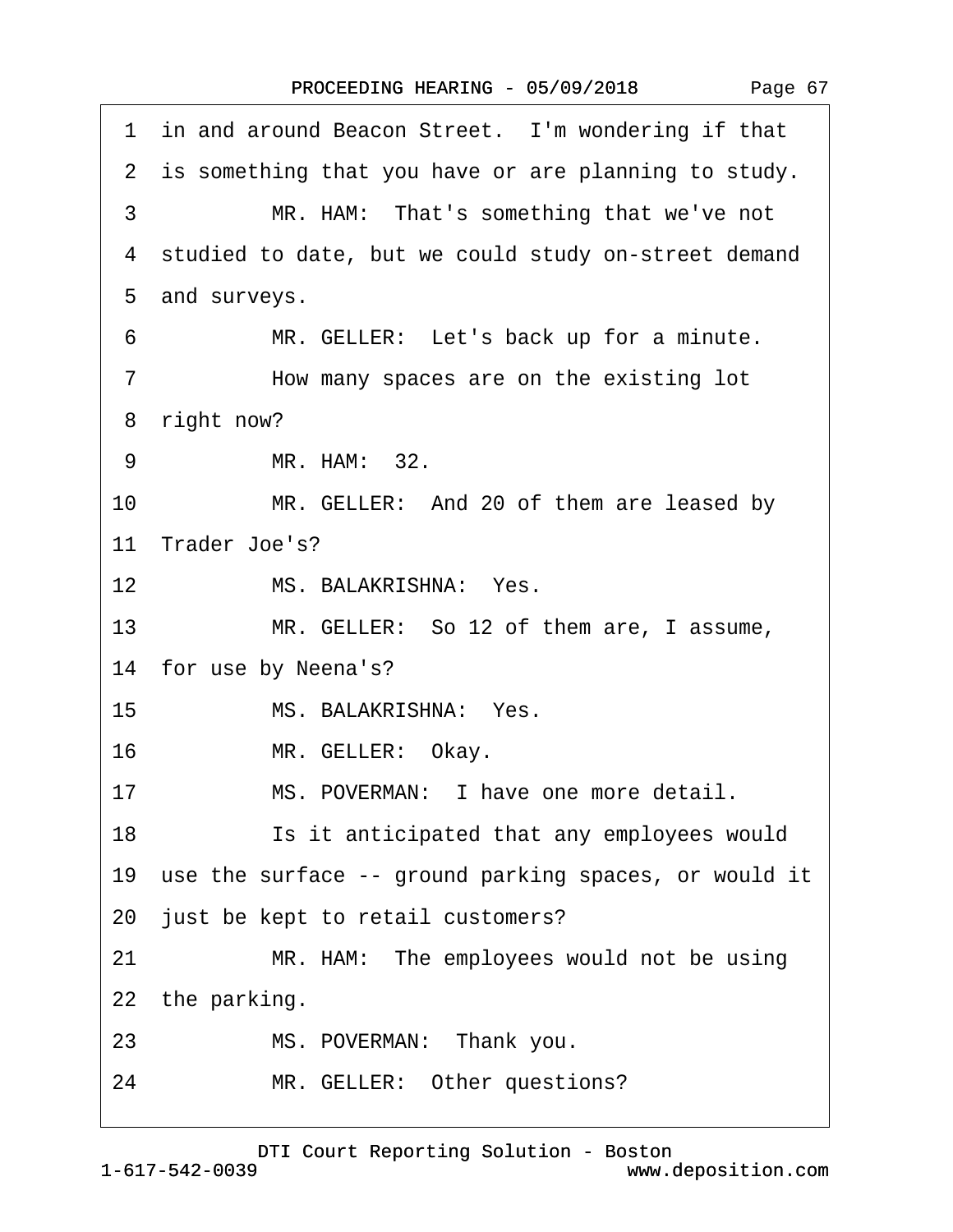1 (No audible response.) 2 MR. GELLER: Not at the moment. 3 Again, I just want to be clear. Our sort 4 of limited scope of discussion on this particular ·5· topic, traffic -- which is extremely important, ·6· obviously, because the things we do look at are 7 health and safety -- it's not lack of interest. It's 8 simply that we are actually going to have an entire ·9· hearing that's going to be dedicated to this topic. 10 • And at that point, we will have a peer 11 reviewer who will take a look at the proponent's 12 traffic report and will be able to speak, hopefully 13 in English, to us, from engineering speak, and tell 14 us things like the foundational information is either 15· accurate or inaccurate or whether there's some other 16· standard that ought to be applied; whether, for 17 instance, the intersections that they've chosen to 18 look at are adequate, inadequate. And the peer 19 reviewer will assist us to sort of formulate an idea 20· of whether we agree with this, we don't agree with 21· this, whether it's adequate, whether it represents, 22 in our mind, a safety issue. So I just wanted to 23 make sure everybody understood that. We're certainly 24 not, as they say, punting on the issue.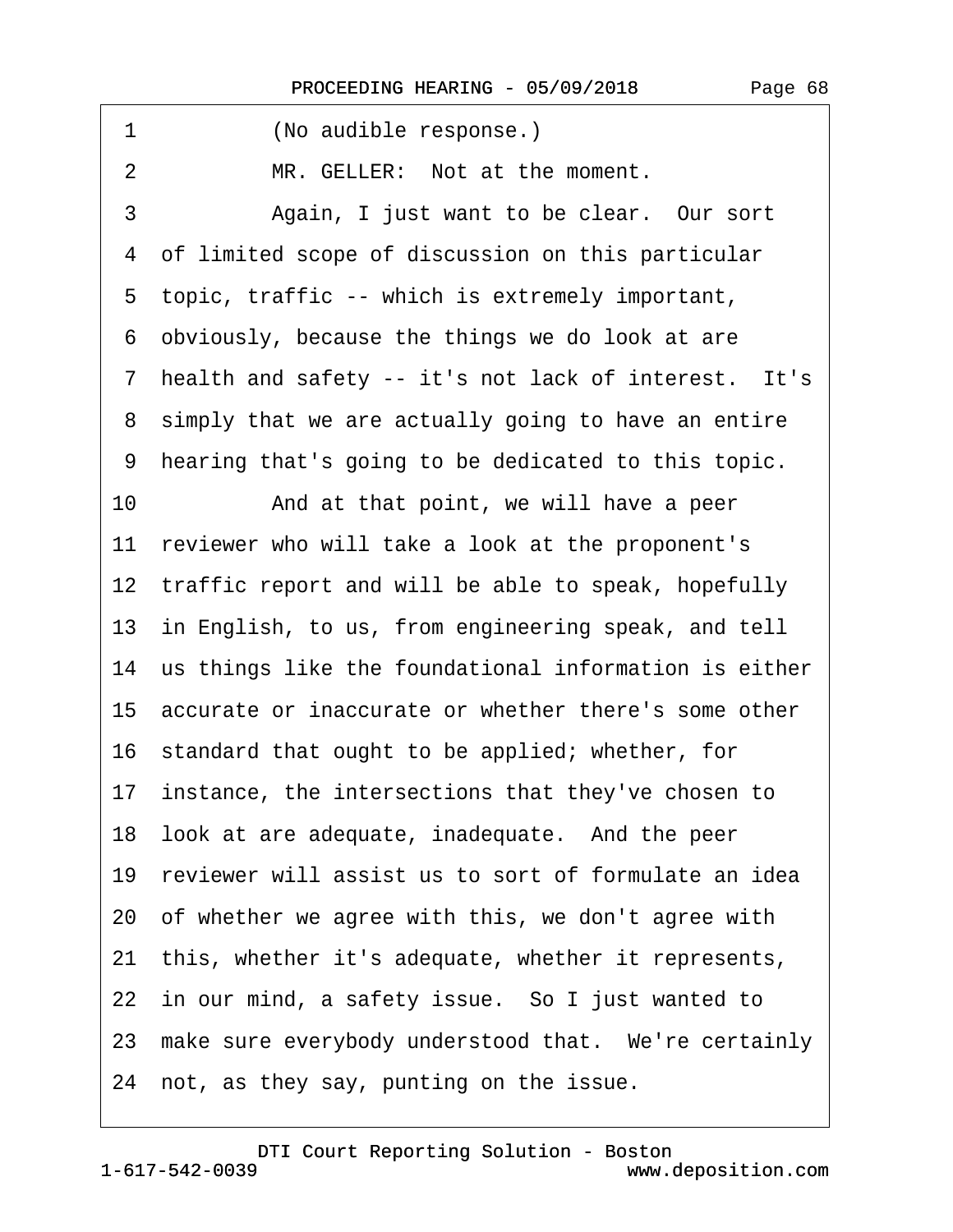| 1<br>Okay. Other presentation materials for                |
|------------------------------------------------------------|
| 2 this evening?                                            |
| 3<br>No. Okay.                                             |
| 4<br>Very quiet tonight, Bob.                              |
| Maria.<br>5                                                |
| MS. MORELLI: Just two administrative<br>6                  |
| matters: I should have mentioned that I will want to<br>7  |
| 8 schedule a site visit, which we will post online.        |
| 9 Just keep in mind that there is no testimony             |
| 10 delivered at the site visit, so this is really for      |
| 11 you.                                                    |
| 12 <sup>2</sup><br>MR. GELLER: It's an opportunity for the |
| 13 board to ask questions of the applicant and the         |
| 14 applicant's experts. It is not an opportunity -- the    |
| 15 public is invited to the site and is welcome there.     |
| 16 It is not an opportunity for the board to take          |
| 17 testimony, engage in conversations. It is purely for    |
| 18 us to take a look at it.                                |
| 19<br>The other thing that we typically ask for,           |
| 20 and I think somebody suggested, it is particularly      |
| helpful if we are not simply out there looking at an<br>21 |
| 22 open site. If the applicant would delineate the area    |
| 23 of the proposed building, that is particularly          |
| 24 helpful.                                                |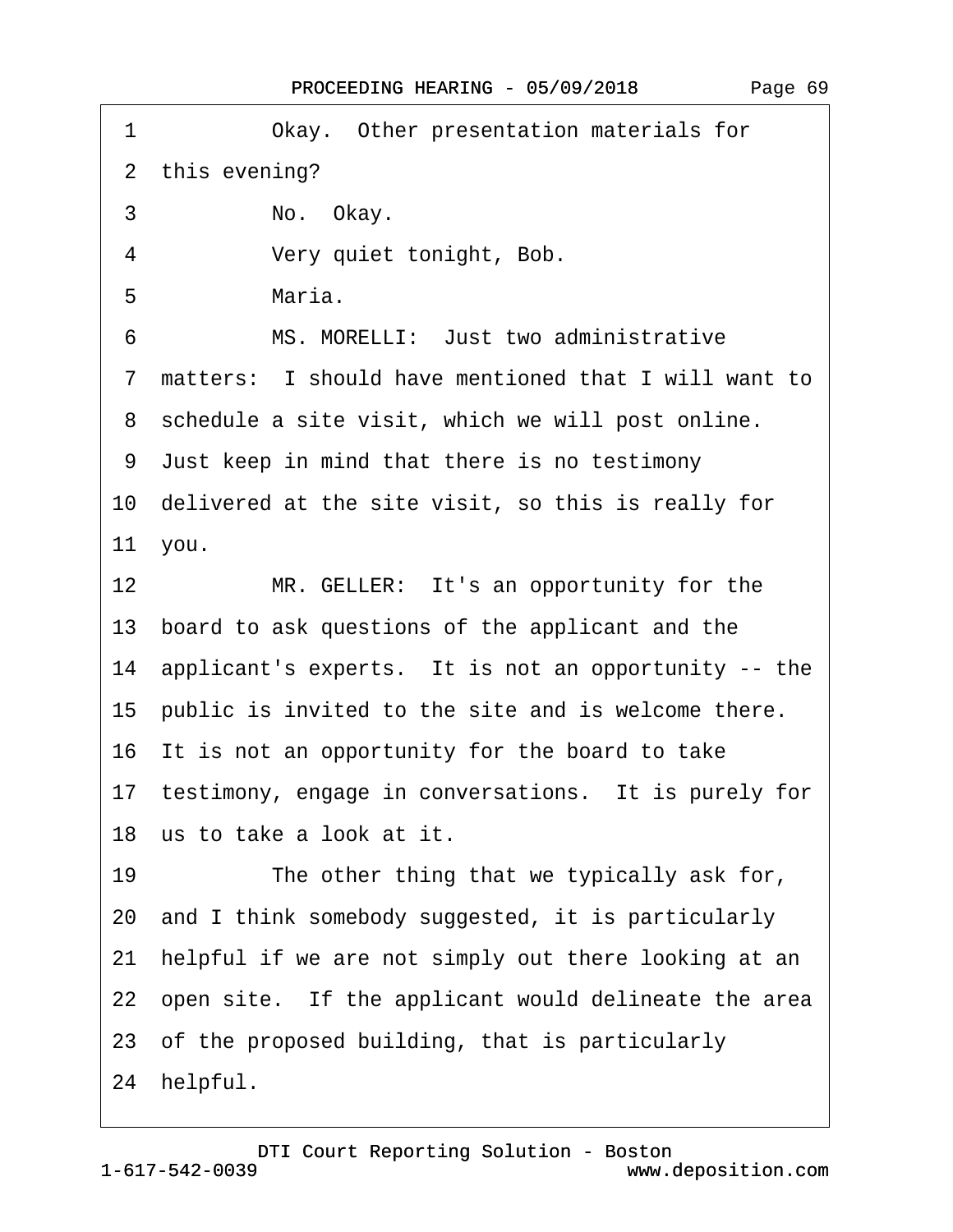| Speaking for myself -- Kate, I know this<br>1            |
|----------------------------------------------------------|
| 2 has been an issue for you. You suggested, in the       |
| 3 past, balloons to sort of identify height,             |
| 4 step-backs. Personally, I don't find that              |
| 5 particularly helpful.                                  |
| 6<br>MS. POVERMAN: I don't think it was me.              |
| MR. GELLER: Okay. Then I apologize. I<br>$\overline{7}$  |
| 8 thought it had been you.                               |
| Let me just raise -- before I jump back to<br>9          |
| 10 you, let me just raise a couple other things.         |
| 11<br>One, if anyone -- and we actually prefer           |
| 12 this. Anyone who wants to submit information in       |
| 13 written format, that is encouraged. It actually       |
| 14 gives the board an opportunity to see things, review  |
| 15 things in advance of the hearing. So anyone who       |
| 16 wants to take pen to paper or computer key to         |
| 17 computer, please, all we ask is if we have a hearing, |
| 18 we only accept submittals if we receive them by --    |
| MS. MORELLI: I deliver them immediately.<br>19           |
| MR. GELLER: You don't look at it anyway.<br>20           |
| MS. MORELLI: I do.<br>21                                 |
| 22<br>MR. GELLER: I have the rule of thumb of if         |
| 23 you deliver it to me after about 4:00 p.m., I will    |
| 24 not see it for that hearing. That's just my basic     |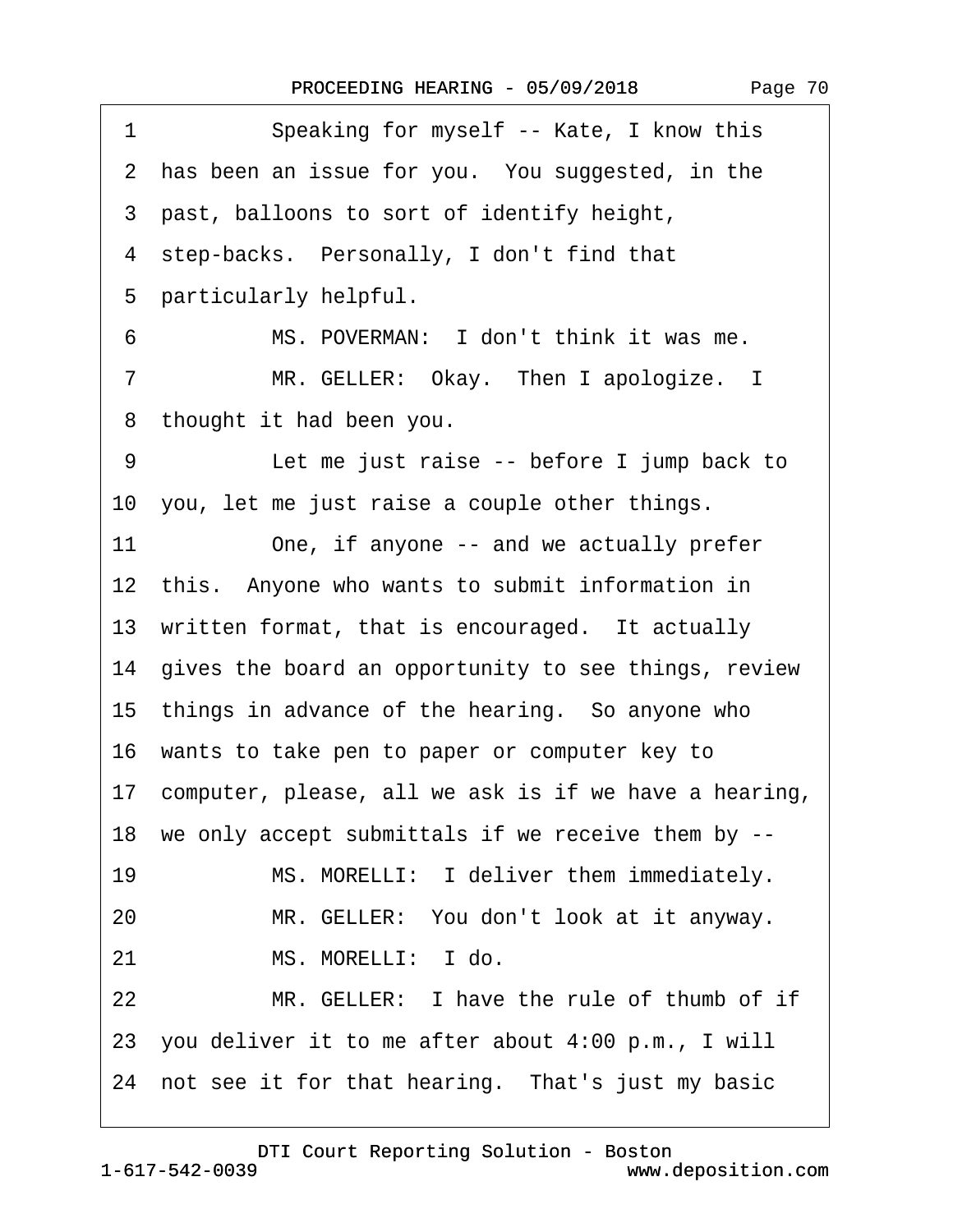| rule of thumb. That's one. And comments -- those<br>1   |
|---------------------------------------------------------|
| 2 written materials should be submitted to the planning |
| 3 department to Maria's attention.                      |
| MS. SCHNEIDER: Can I just add, we did<br>4              |
| 5 receive a number of written comments in advance of    |
| 6 this hearing, and I do want to thank everyone who has |
| 7 already submitted comments. Members of the community  |
| 8 and the neighborhood who have submitted comments in   |
| 9 advance of this hearing, thank you. We do read        |
| 10 everything that comes in, and we will continue to    |
| 11 read everything that is submitted throughout this    |
| 12 process.                                             |
| MR. GELLER: You killed my last comment.<br>13           |
| MS. SCHNEIDER: Sorry.<br>14                             |
| MR. GELLER: Beat me to it.<br>15                        |
| 16<br>We received a number of submittals. We            |
| 17 review everything. Believe it or not, we take notes  |
| 18 on it. And every now and again you'll be surprised   |
| 19 because you will trigger a bell in our collective    |
| 20 head and we'll ask a question and I suspect you'll   |
| 21 sit there and say, hey, that was my question. So we  |
| 22 do read them and we appreciate them.                 |
| 23<br>Other--                                           |
| MS. MORELLI: Just really the site visit<br>24           |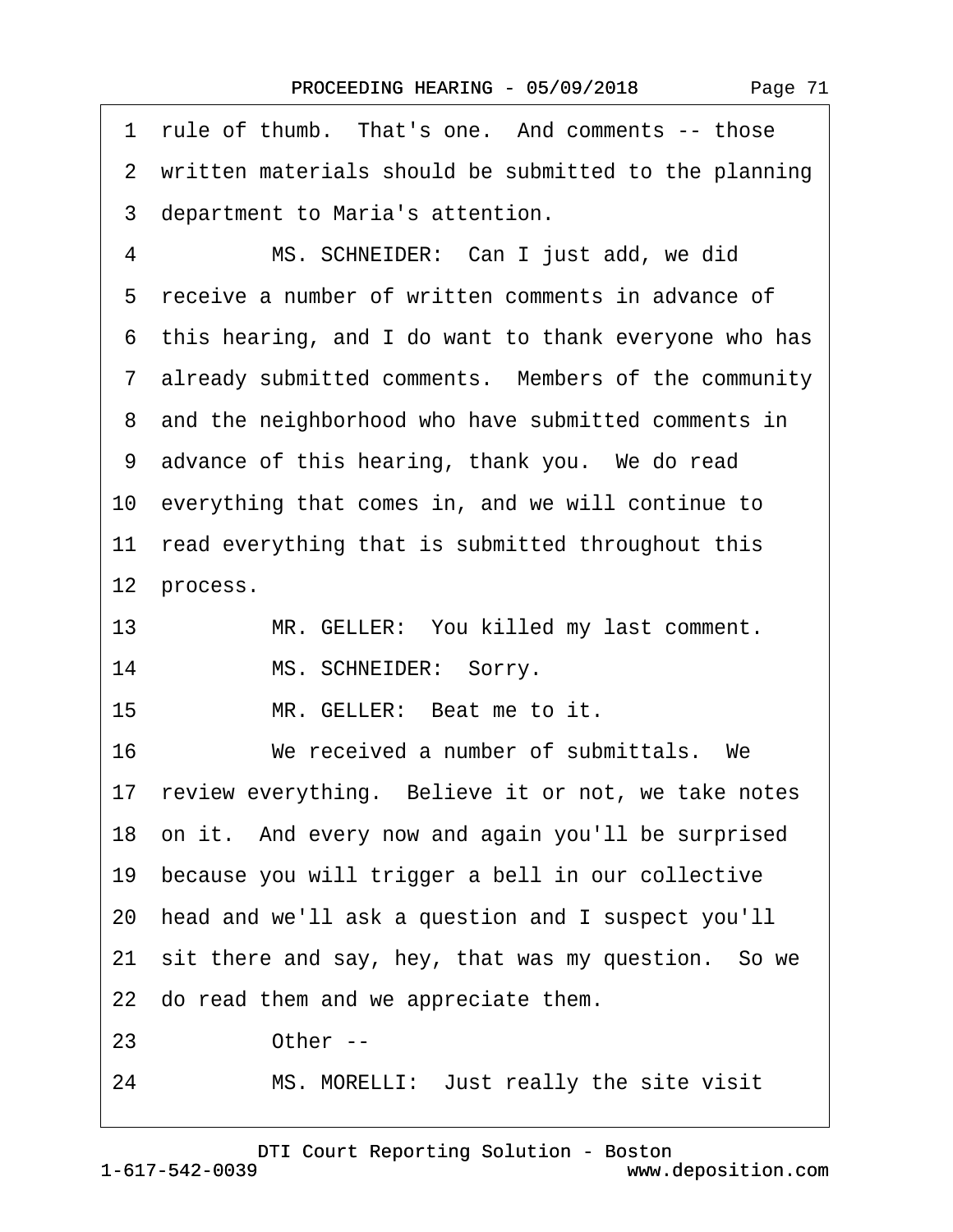| 1 and the next hearing.                                     |
|-------------------------------------------------------------|
| MR. GELLER: Okay. Everybody take out your<br>$\overline{2}$ |
| 3 calendars.                                                |
| 4<br>MS. MORELLI: I'm going to suggest -- how               |
| 5 much time do you need to set up? At least two weeks       |
| 6 to set up the delineated footprint for the site?          |
| MS. BALAKRISHNA: That's fine. That's<br>7                   |
| 8 plenty.                                                   |
| 9<br>MS. MORELLI: So maybe after Memorial Day,              |
| 10 early June.                                              |
| (Discussion amongst the board.)<br>11                       |
| 12<br>MS. MORELLI: So just to confirm, the site             |
| 13 visit is May 30th at 8:30 in the morning. The            |
| 14 footprint of the building will be delineated. And        |
| 15 the next hearing is June 13th at 7:00 p.m.               |
| 16<br>MR. HAM: Can I just ask something about               |
| 17 the -- this is about the site visit, the delineation.    |
| 18 My guess is that there's probably a pretty               |
| 19 well-developed existing condition survey drawing. If     |
| 20 you could have that brought, maybe a couple of           |
| 21 copies, that would be really handy to have on the        |
| 22 site visit and it'll be a good reference document.       |
| MS. MORELLI: Yes. We'll bring both<br>23                    |
| 24 existing and proposed site plans.                        |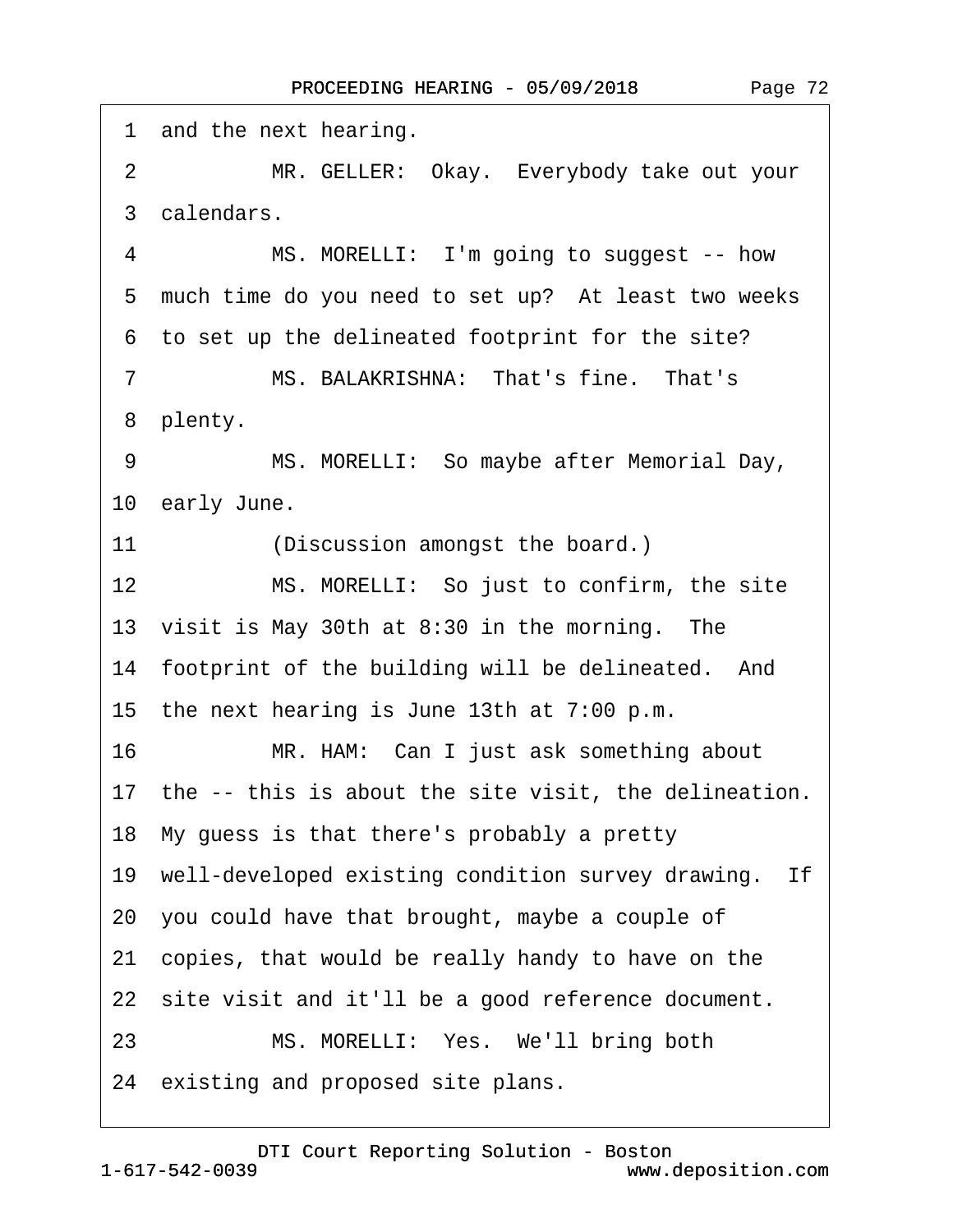<span id="page-72-0"></span>

|                                                          | MS. BARRETT: Any future dates beyond this,<br>1             |  |  |
|----------------------------------------------------------|-------------------------------------------------------------|--|--|
|                                                          | $2$ or $-$                                                  |  |  |
|                                                          | 3<br>MS. MORELLI: So for the hearings in July,              |  |  |
| 4 I just need to confirm with the peer reviewers. But    |                                                             |  |  |
| 5 if you would like to put some -- give me some          |                                                             |  |  |
| 6 parameters --                                          |                                                             |  |  |
|                                                          | MR. GELLER: The last two weeks are bad in<br>$\overline{7}$ |  |  |
| 8 June.                                                  |                                                             |  |  |
|                                                          | (Discussion amongst the board.)<br>9                        |  |  |
|                                                          | 10<br>MS. MORELLI: So the site visit for the ZBA            |  |  |
| 11 is May 30th at 8:30 a.m. The next hearing is          |                                                             |  |  |
| 12 Wednesday, June 13th, at 7:00 p.m., and I will        |                                                             |  |  |
| 13 confirm the room location. And then in July we have   |                                                             |  |  |
|                                                          | 14 two hearings: Wednesday, July 11th, and Wednesday,       |  |  |
|                                                          | 15 July 18th, 7:00 p.m.                                     |  |  |
|                                                          | 16<br>MR. GELLER. So for anybody who was                    |  |  |
|                                                          | 17 listening, we are continuing this until June 13th at     |  |  |
|                                                          | 18 7:00 p.m. I think they said we can actually use this     |  |  |
|                                                          | 19 room. Yes? Yes.                                          |  |  |
|                                                          | And there will be, in the interim, a site<br>20             |  |  |
| 21 visit on May 30th at 8:30 a.m. at 1299 Beacon Street. |                                                             |  |  |
|                                                          | 22 I want to thank everyone for this somewhat short         |  |  |
|                                                          | 23 meeting. Thank you.                                      |  |  |
|                                                          | 24<br>(Hearing adjourned at 8:40 p.m.)                      |  |  |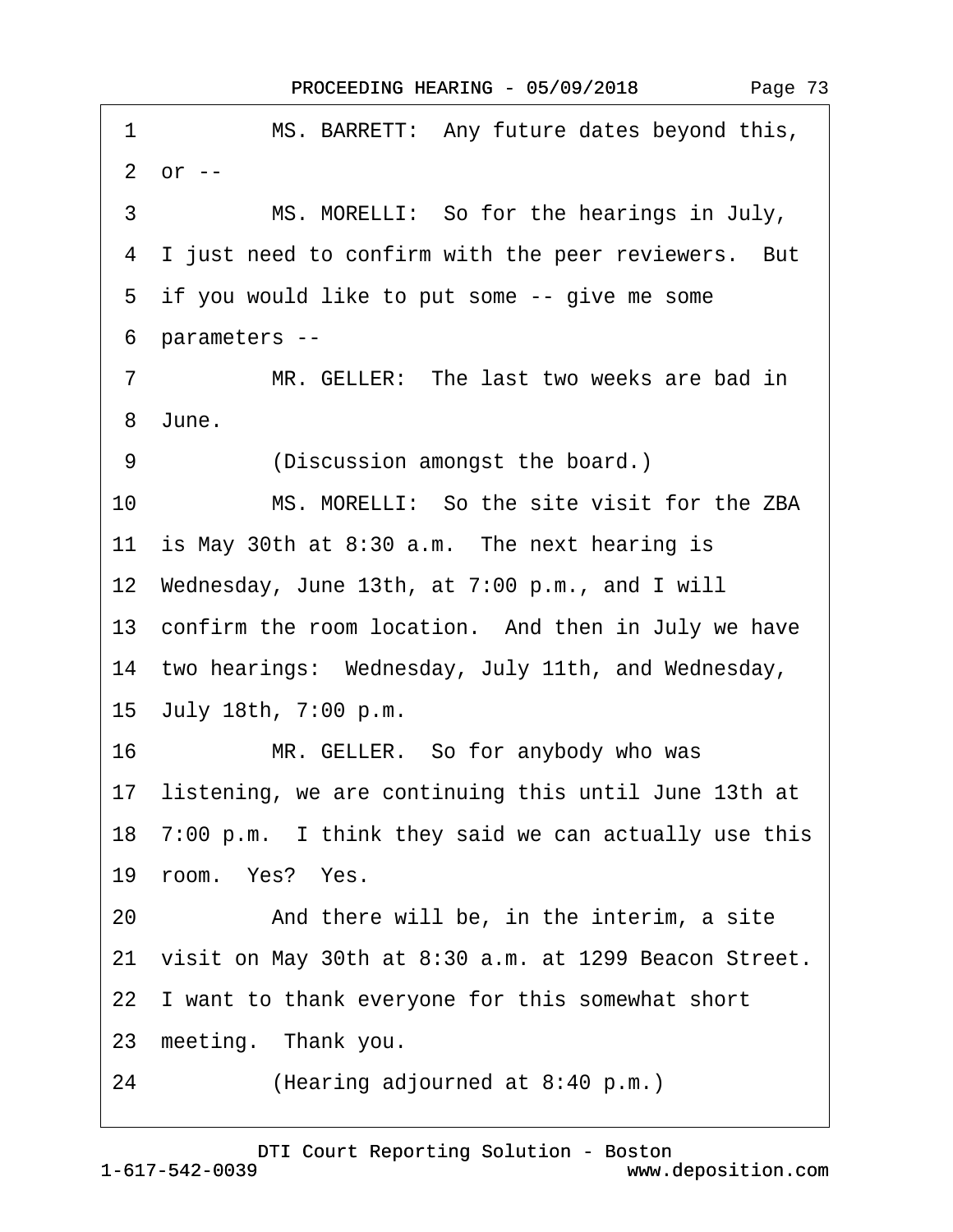|  | Page 74 |  |
|--|---------|--|
|--|---------|--|

| I, Kristen C. Krakofsky, court reporter and<br>1       |
|--------------------------------------------------------|
| 2 notary public in and for the Commonwealth of         |
| 3 Massachusetts, certify:                              |
| That the foregoing proceedings were taken<br>4         |
| 5 before me at the time and place herein set forth and |
| 6 that the foregoing is a true and correct transcript  |
| 7 of my shorthand notes so taken.                      |
| I further certify that I am not a relative<br>8        |
| 9 or employee of any of the parties, nor am I          |
| 10 financially interested in the action.               |
| I declare under penalty of perjury that the<br>11      |
| 12 foregoing is true and correct.                      |
| 13<br>Dated this 21st day of May, 2018.                |
| 14                                                     |
| 15                                                     |
| 16                                                     |
| 17                                                     |
| 18                                                     |
| 19                                                     |
| 20                                                     |
| 21                                                     |
| 22 Kristen Krakofsky, Notary Public                    |
| 23 My commission expires October 25, 2024.             |
| 24                                                     |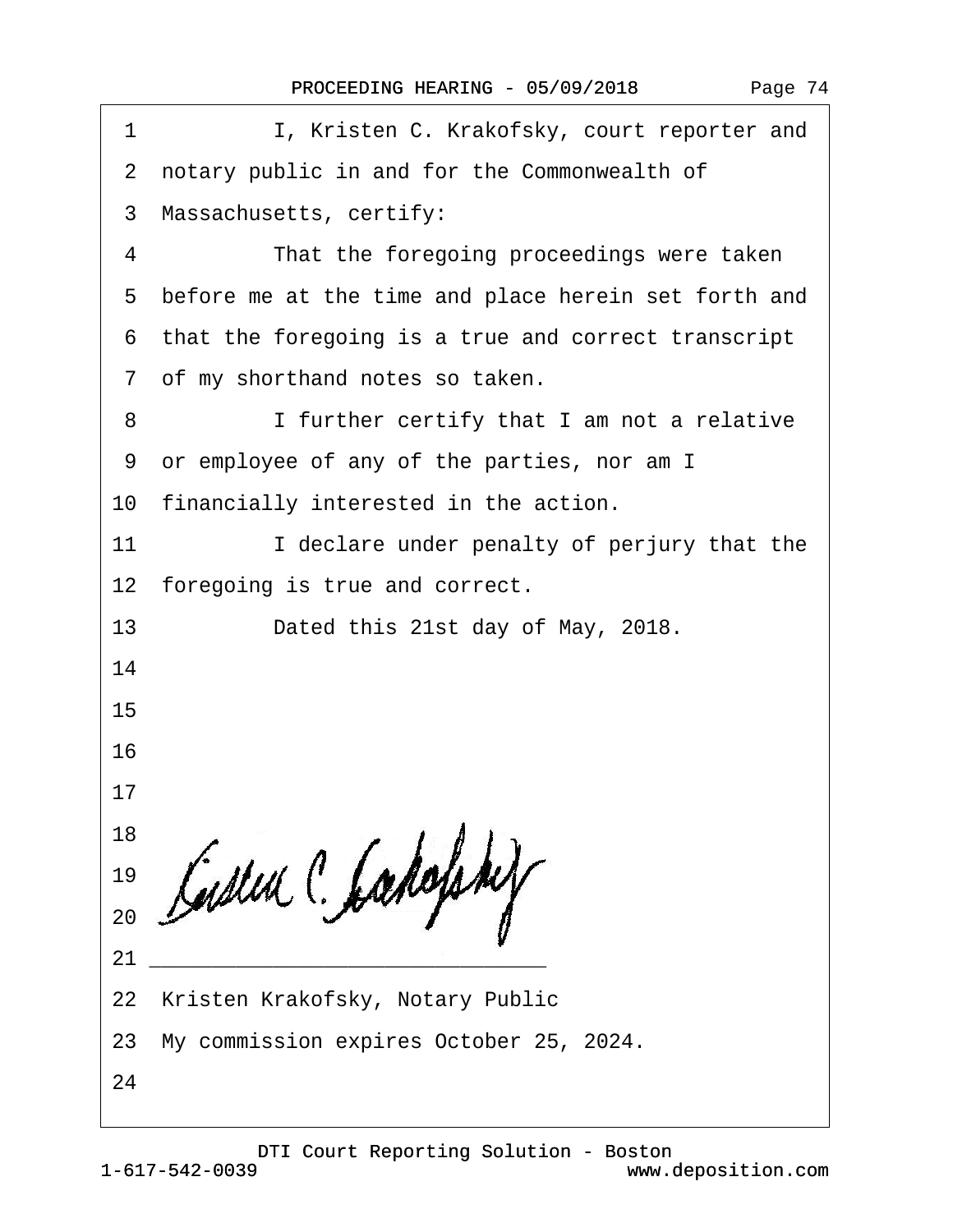|                                            | 45:9              | 16:1 61:21              | 60-second              |
|--------------------------------------------|-------------------|-------------------------|------------------------|
| \$                                         | 15                | 30                      | 63:11                  |
|                                            | 22:9,11           | 21:18,22 22:14 54:4     | 65                     |
| \$56,800                                   | 15-minute         | 30th                    | 21:22 60:23 61:16      |
| 13:12                                      | 64:12             | 72:13 73:11,21          | 6:00                   |
| \$81,100                                   |                   |                         | 58:21                  |
| 13:9                                       | 150               | 32                      |                        |
|                                            | 63:24             | 61:3 67:9               | $\overline{7}$         |
| $\mathbf{1}$                               | 16                | 35                      |                        |
|                                            | 61:3              | 59:2                    | $\overline{7}$         |
| 1,800                                      | 160               | 3D                      | 21:13,17               |
| 58:21                                      | 45:9,10           | 6:21                    |                        |
| 1.5                                        | 180               |                         | 75                     |
| 15:18 22:7                                 | 22:20,21 37:24    | $\overline{\mathbf{4}}$ | 60:23                  |
| 1/3                                        |                   |                         | 760                    |
| 42:23 43:15                                | 18th<br>9:4 73:15 | 40                      | 6:6                    |
|                                            |                   | 23:2 54:5,19            | 7:00                   |
| 10                                         | 1964              | 40B                     | 72:15 73:12,15,18      |
| 12:3,9 13:22 14:23<br>15:2,12,15 16:8 22:7 | 11:6              | 3:4,14 10:3,5,8,18,20   | 7:08                   |
| 53:20,22 54:3,9                            |                   | 11:1 14:22 17:2 18:3,6  | 3:1                    |
|                                            | $\mathbf{2}$      | 20:10,18 21:9 35:15     |                        |
| 10-feet-plus                               |                   | 36:8,20,23 37:22 41:10  | 8                      |
| 49:21                                      | $\mathbf{2}$      | 4:00                    |                        |
| 10-foot                                    | 42:23             | 70:23                   | 80                     |
| 53:8                                       | 2/3               |                         | 12:11 13:6,20          |
| 100                                        | 43:16             | 5                       |                        |
| 45:9 51:8                                  | 20                |                         | 8:00<br>61:22,24       |
| 10:00                                      | 23:5 67:10        | 5,000                   |                        |
| 61:22                                      | 20-day-appeal     | 52:14                   | 8:30                   |
| 114                                        | 23:3              | 50                      | 72:13 73:11,21         |
| 12:24 13:2                                 |                   | 12:16                   | 8:40                   |
|                                            | 2010              |                         | 73:24                  |
| 1188                                       | 59:10 60:1        | 524                     |                        |
| 38:3                                       | 2014              | 17:12                   | 9                      |
| 11th                                       | 59:10,15          | 55                      |                        |
| 73:14                                      | 2018              | 38:5,6,8                | 9                      |
| 12                                         | 59:21 60:1        | 56.05(2)                | 38:3                   |
| 42:24 67:13                                | 240-some-odd-     | 6:6                     | 99                     |
| 120-some-odd                               | person            | 590-something           | 48:12 58:8             |
| 51:5                                       | 38:14             | 17:11                   | 9:00                   |
| 1299                                       | 25                | 5:00                    | 61:24                  |
| 3:5 4:21 42:10 73:21                       | 61:4              | 58:21                   |                        |
|                                            |                   |                         |                        |
| 13th                                       | 275               |                         | A                      |
| 72:15 73:12,17                             | 58:24             | 6                       |                        |
| 14                                         |                   |                         | a.m.<br>61:24 73:11,21 |
| 21:16                                      | $\mathbf{3}$      | 6/13/20                 |                        |
| 140                                        |                   | 9:14                    | able                   |
|                                            | 3                 |                         | 15:5 16:2,13 20:19     |
|                                            |                   |                         |                        |

DTI Court Reporting Solution - Boston

 $1 - 617 - 542 - 0039$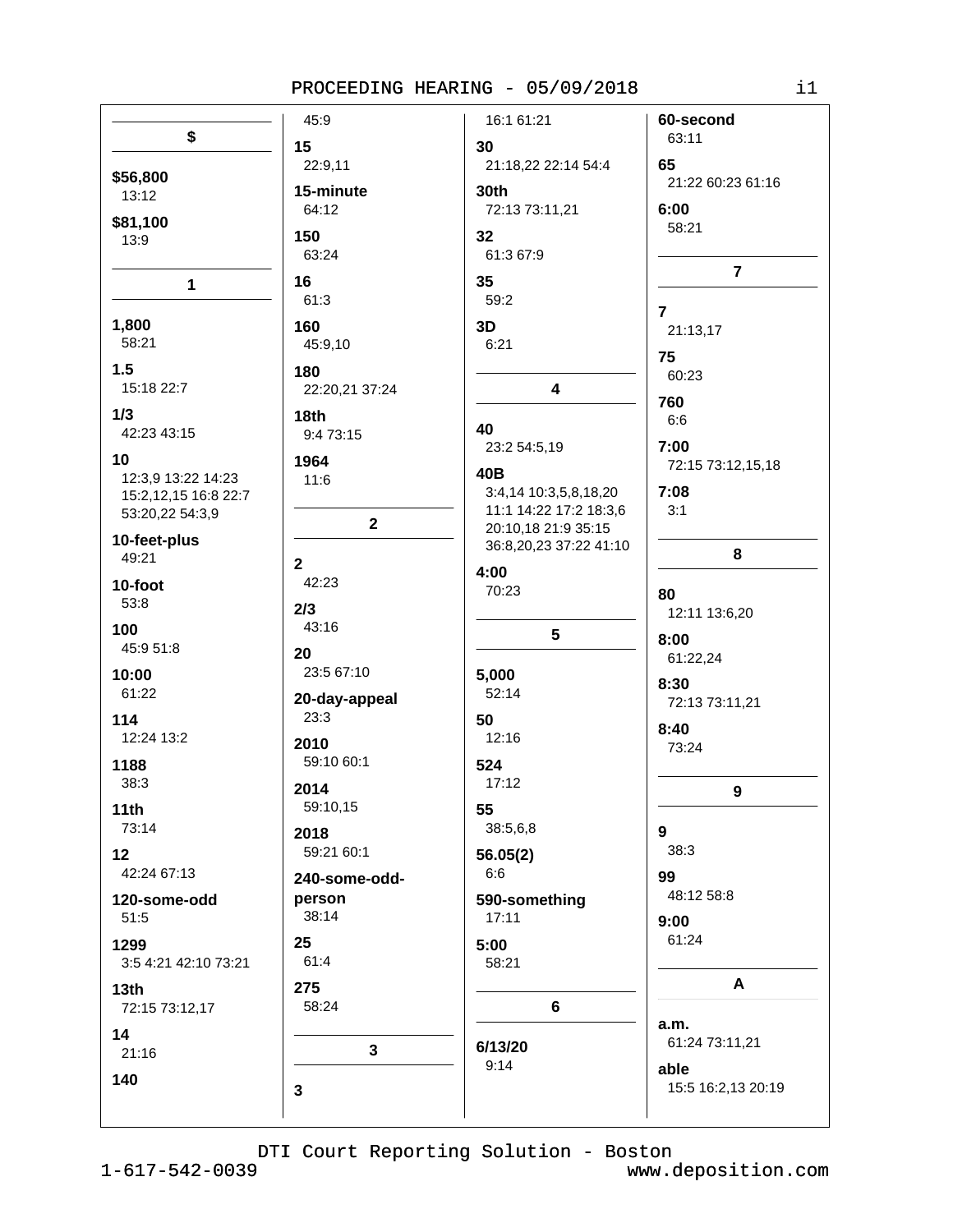**Alison** 

48:15 58:15 68:12

abut 53:4

abutters

23:9.23

abutting 6:22 24:3

accept 70:18

access 26:22

accident 59:8.9.12 60:14

accidents 60:12,13,17

account 57:20

accurate 68:15

achieved  $22:3$ 

 $act$ 11:12 26:5 35:23

activity 32:24 47:19

actual 49:5 52:3 53:20 58:7,16 62:19

add 59:19 71:4

additional  $25:16$ 

address 4:4 5:23 8:23 11:17 13:16.19 41:23.24 42:7 65:23

addressed  $34:18$ 

adequate 32:4 58:12 63:21 64:2 68:18,21

adjourned  $73.24$ 

administrative 3:13 5:2.4 7:9 8:4 69:6

 $38:1$ adopted  $11:6$ advance

43:23 44:6 70:15 71:5,9 advertised

 $21:14$ 

ado

advise 62:7,13 aesthetic

29:5

affirmative 14:9 27:10

affordability

 $22:3$ affordable

11:16 12:1,8,10 13:11, 22 15:13 21:24 22:24 28:20,22 29:9 31:23 32:20 37:2,4

afternoon 58:20 61:4.9

age 45:8 50:4 58:2

age-restricted 57:21,24 58:4

agencies 11:7,9 19:6 27:13,15

agency 14:17 18:13 19:2 23:8 31:19 33:5

ago 16:22 31:8

agree 5:16,17 18:19 22:12 23:17 37:16 68:20

agreement 18:15,22 32:14,17

agrees 18:15

aim  $13:16$ aimed 13:19

17:10 allow 17:21 21:3 37:6 64:12 allowed

14:16,19 16:24 19:16  $37:7$ 

alluded 18:9

amazing 40:7

ambiguity 25:23

amended  $11:11$ 

amenity  $50:1,11,23$ 

**Amesbury**  $31:12$ 

amount 51:12 57:15 60:21 61:2, 8

analysis 24:22 58:2,10

anchored  $31:2$ 

anger  $18:2$ 

angles 38:23

answers  $62:7$ 

anticipate 49:10 50:10

anticipated 67:18

anybody 14:7 25:23 58:18 73:16

anymore 38:6

anyway 70:20

apologize 55:8 70:7

apparent 19:19

appeal 15:9 23:5,10

appeals 6:9 10:9 15:10 16:4 23:7,8 24:4 31:4,5

appendix  $57:18$ 

applicant 6:14 7:7,17,23 15:7,8 18:11 20:17 21:4 22:8. 11 25:14,17,21 26:11 27:8 28:2,15 29:18 30:14 31:4.18 32:5 34:19.21 35:3 36:4 69:13,22

applicant's 3:16 19:20 22:15 25:1 35:11 36:4 69:14

applicants 22:20 27:20 28:8 32:3  $33:1$ 

application 3:3 6:8,11,15,20 15:6 16:3 17:8,17 18:3,6,8 19:9 20:10 21:10,13 22:10 24:12 29:23 34:4

applications 16:5 17:2,24 21:9

applied 68:16

applies 17:24 23:4

apply 12:20,21

appreciate 71:22

appropriate 36:16,22 46:20

approval 18:1 26:9 27:18 30:10  $31:20$ 

approvals  $26:2$ 

approve 14:19 15:6 29:24 30:2

DTI Court Reporting Solution - Boston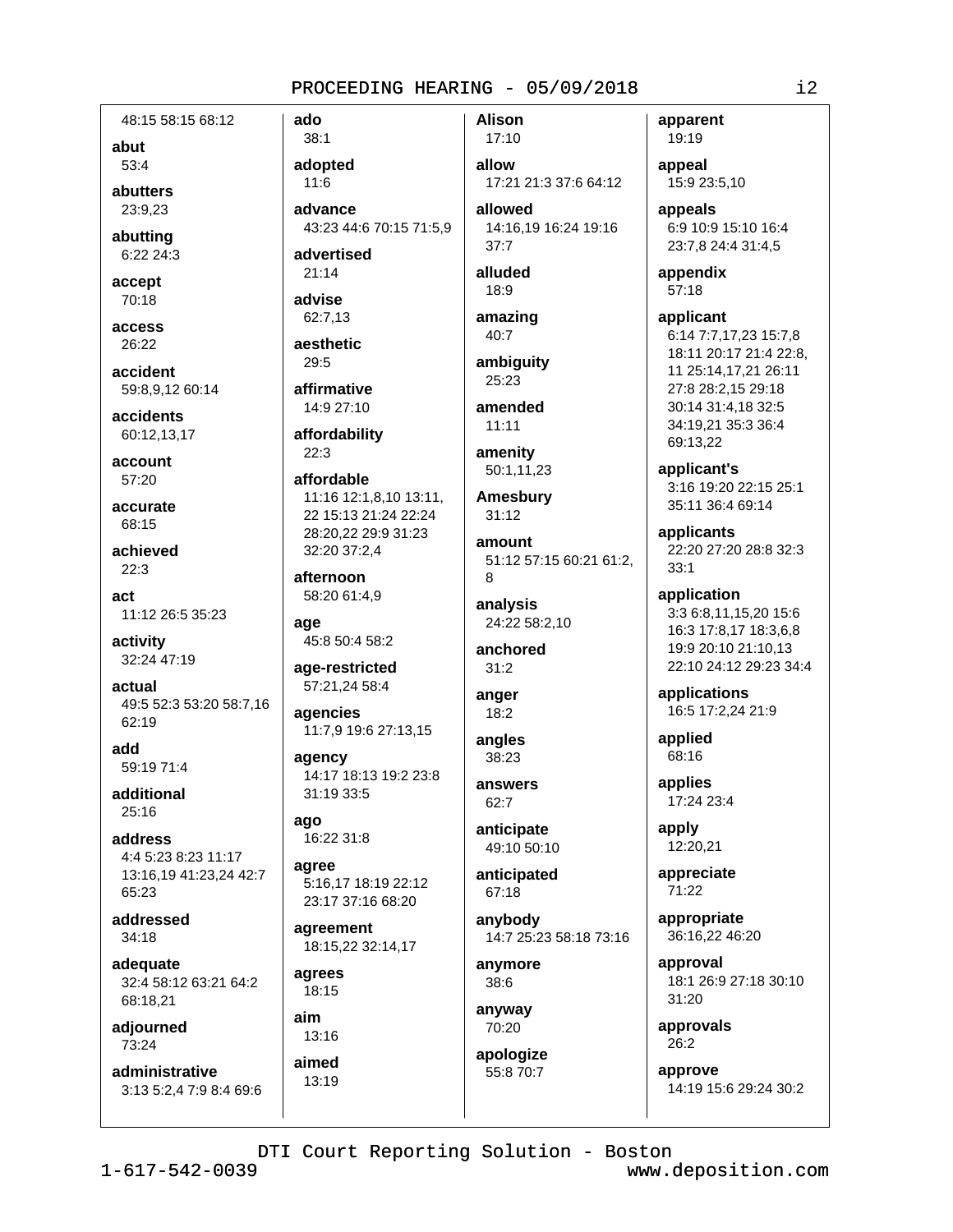approved 16:22 32:10

approving  $15:3$ 

approximately 4:23 48:12 54:21

architect  $33:24$ 

architects 38:13 43:24 44:5

architectural 20:2 46:18 55:9

architecture 38:2 43:17,24

area

11:8 12:2,11,18,24 13:24 14:6,14 15:17,20 16:2 42:12,15,24 43:19 44:3,15,20 45:11 46:1 47:20 48:2,6 50:7 51:7 54:7,17 55:17,24 56:6, 10,22 57:3,4,5 58:23 59:8 60:16,18 61:6 64:22 65:16 69:22

areas  $7:15$  14:3

aren't 44:23

arguably 13:15 48:3

arrival 46:2

arrive 48:18

artery 39:18

**Ashley**  $6:4$ 

aspects 26:18

assessment  $20:1$ 

assignments  $9:15$ 

assist 24:18 68:19 assistance 24:11

**Associates**  $55:8$ 

assume 67:13

assumed

assumes

 $60:22$ 

11:20 20:23 assuming

66:16 assumption

19:10 20:16 22:2 assure

 $8:12$ 

attend  $9:5$ 

attention  $71:3$ 

attractive

40:21 audible

35:8 68:1

authority 20:21,24 21:1 24:10 28:10 31:10

autonomous 51:13.15

availability 66:2

available 4:19,24 9:15 11:21 13:23 14:7 27:3 66:1,24

Avenue 55:22 56:20 58:23 61:12 64:21

averages 60:14

aware 59:3

B

back

18:2 28:9,16 32:5 35:18 46:7,8,10 47:2,21,24 49:2,8,10,14,15 51:4 53:19,20,22 54:5,7,9,13 60:3 62:16 64:20 67:6 70:9

bad 63:11 73:7

**BALAKRISHNA** 8:1 52:6 67:12,15 72:7

halance 28:19 29:8

balancing 28:21 30:16 35:23 36:9, 15 37:8

**balloons** 70:3

**Barrett** 10:2,7 17:13 33:14,19, 23 34:9,12,15 73:1

**Barrett's**  $8:6$ 

barring  $3:16$ 

base 57:8.10

based 22:10 60:24

baseline 61:20

basic 5:24 18:11 70:24

basically 14:3 18:16 31:13 32:10 58:19 61:15

bay 43:15

bavs 43:6.9.12 45:13 47:3

**Beacon** 3:5 40:12.14.17 41:14 45:3,23 46:12,15 47:11 48:18,21 50:1 51:3,5 53:3 55:21 56:19 58:19, 22 61:16 64:8,22 67:1 73:21

 $71:15$ beginning  $37:17$ 

**Beat** 

begrudgingly 37:16

believe 5:12 46:17 71:17

believes 22:5,9

bell 71:19 belona

19:9

**Berkshire** 12:22

best 30:11 55:10

better 19:17 25:18 30:17  $37:16$ 

beyond 27:14 73:1

bicycle 57:2,3 60:17 65:3

bicyclists 35:2

big 20:8 32:7

bigger  $37:6$ 

bike  $57:1,16$ 

hit 9:2 10:7,12 13:13 44:11 45:10 46:12.13 49:6 51:5 59:16 66:12

blue 56:22

board

4:8 6:9 10:9,10 12:7 14:16 15:5 16:2,6,10, 22,24 17:7,21 19:10,15 20:18,20,23 21:5,12,21 22:8,15,18 23:1,19 24:4,6,7,10,20,22 25:3,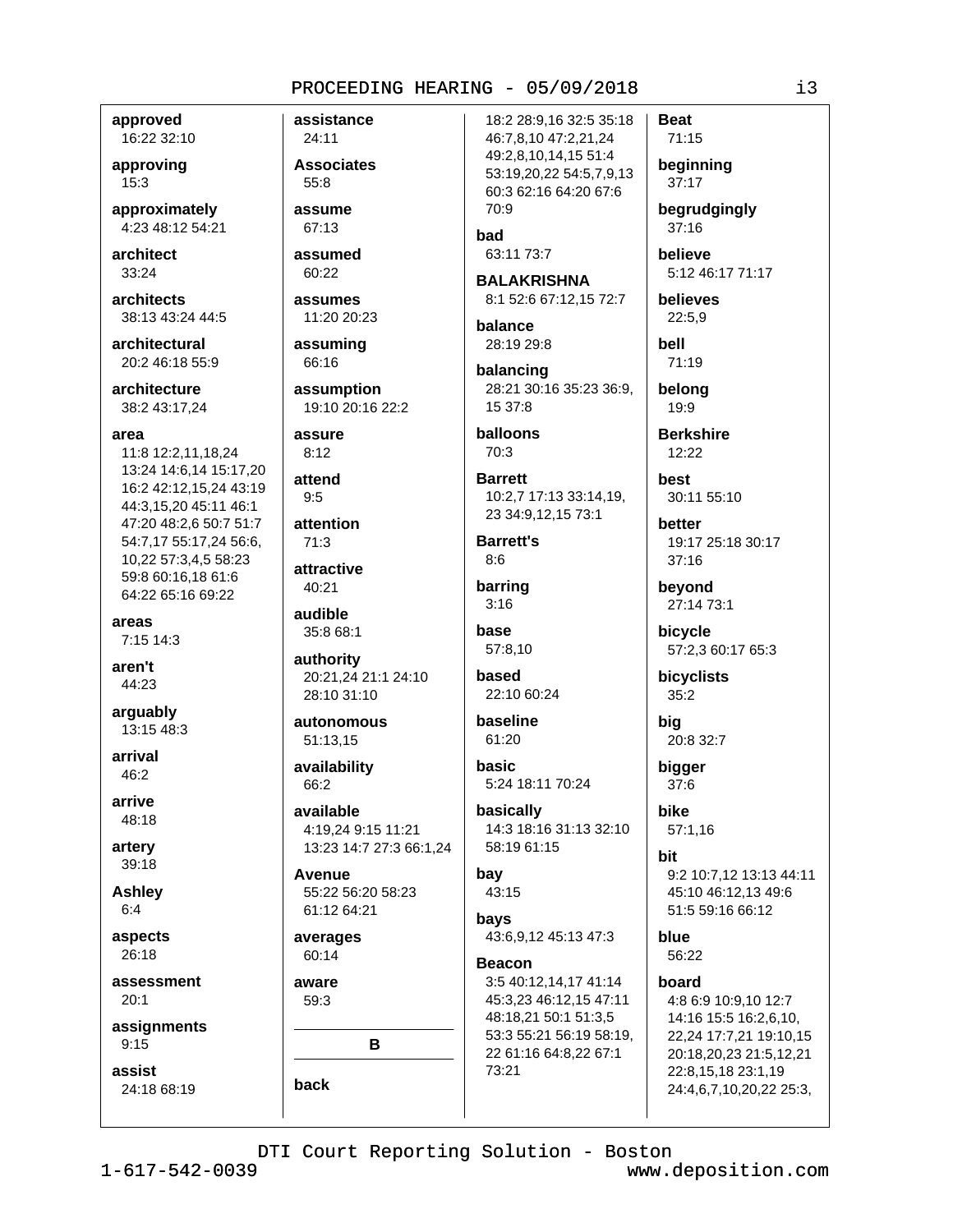broadly 14.21 26:1.8.12.13 27:6,17,19 28:2,9,11, 41:20 16,18 29:6,16,22 30:23 broken 31:14,17 32:2,7 33:4 60:21 34:3,18,20 35:2,3,14 37:13 52:3 59:14 60:4 **Brookline** 69:13.16 70:14 72:11 4:14 16:8,20 24:14 25:5 73:9 27:21 32:13 34:11 37:10 39:10 40:4 41:1 board's 42:19 43:1,14 44:7 21:19 23:7 26:17 31:3, 59:20 60:1 10 36:3 **Brookline's** hoards 59:12 7:11 8:14 23:13,16 25:10 30:2 brought 72:20 **Bob** 35:14 69:4 build 18:1 20:19 30:15 33:22 **border**  $37:3$  $40:1,2$ building **Boston** 7:15 8:18 20:6 38:17 12:2,20,23 14:6,14 41:24 45:12,18,19 46:3, 15:20 38:13 39:18 40:1, 22 47:2,7,24 48:5 49:1, 15 46:15 51:10 2.11 50:15.21.22 51:1.4 bottom 53:18,21 54:2,6,9,12,  $15:8$ 15,16 57:21 64:13 69:23 72:14 box 30:21 building's 42:4 brag  $27:21$ buildings 20:4,8 40:24 42:12,20, break 21.24 43:5.8.14.19 16:24 44:18,20,23 45:9,17 51:7 53:2,4 **brick** 43:22 built **bricks** 20:3 21:7 33:9 37:2  $42:14$ **burden brief** 22:4 37:3 10:5 55:16,19 businesses 48:6 briefly  $21:10$ busy 56:10 58:22 brina 35:18 72:23 bylaw 20:22 26:7,10 bringing 24:19 broad-brush  $\mathbf{C}$ 42:7 Cable broader  $4:14$  $41:7$ 

calendars 9:12 72:3 call 11:10 19:7 35:10 54:22 called 14:9 17:7 19:1 23:8 24:24 27:17 28:5 31:20  $57:1$ can't 9:6 14:16,20 18:4,19 27:6,9,10 28:11 30:13, 14, 22, 23 31: 17 33: 21, 23 34:18 35:3 36:18 66:17 cantilevers  $54.17$ cap  $17:16$ car 65:4 card 63:10 carefully  $5:11$ carried 29:3 cars 35:1 36:10 57:22 58:8, 21,24 65:23 66:16,18 case 20:6 21:22 23:11 36:20 cases 30:2 48:7 65:18 casting  $47:13$ catch-all  $29:3$ **CBT** 38:12 **Census** 57:13,15 center 56:9

60:7 68:23 certainty 59:19 certified  $16.19$ chairman chance 29:18 change changes 32:1 61:13 **Chapter** 21:9 29:5 charge charged 22:19 charging 65:4 **Charles** 62:23 childcare 56:8 chosen 68:17 **cities** 

city 41:20 42:22 46:14

34:5 clarify

33:15 3:21 11:21 44:20 63:23 clarity

certainly 4:1 5:17 8:5 11:15 14:18 25:14,17 27:1,7 34:10,20 58:10 59:13

24:12 29:12

32:6,7,9 63:16

3:4,14 10:8,18,20 11:1 14:22 17:2 18:3,6 20:18

characterization

8:22,23 33:17 56:14,16

40:1,24 44:14,24

38:14 39:18 40:15

clarification

DTI Court Reporting Solution - Boston

certain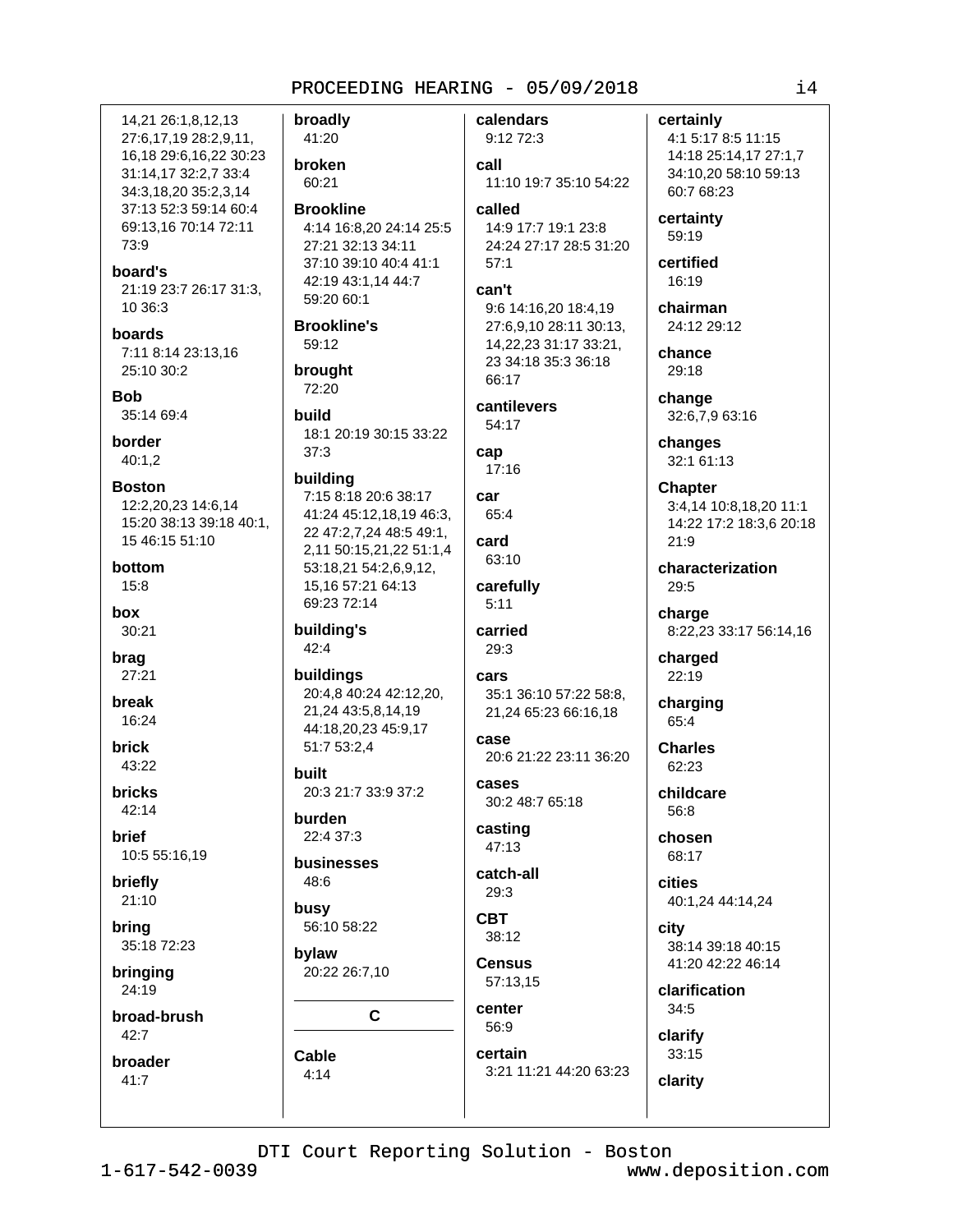$6:16$ 

**Clark**  $6:4$ 

clear 14:2 15:4 33:17 36:21 68:3

clerk  $23:2$ 

close 48:1 51:10

closes  $23:1$ 

closing 29:17

**CMR** 

 $6:6$ 

collaborate  $41:5$ 

collaborative  $39:5$ 

colleague  $6:4$ 

collective 71:19

columnar 43:11

come 18:2 26:8 28:16 32:1.5 33:24 37:20 48:13

comes 18:18 21:11 71:10

coming 37:24 49:7 62:23

comment  $71:13$ 

comments 71:1,5,7,8

commission 26:5.10

commissions 7:12 8:15

**Committee** 15:10 16:4 23:8 31:5

committees

 $41:5$ common 14:22 43:12

**Commonwealth**  $16.16$ 

communities 12:20,24 13:2 28:3,4

community 11:16,20 14:12 15:16, 24 16:7 19:5 20:5 22:14 27:4,13 30:11 40:8 64:15,24 71:7

community's 17:19

comparable 65:17

compare 65:11,16

comparison  $53:1$ 

competent 23:10 33:7 compilation

59:17 compiled

60:14 complete

6:8,20 22:18

completed  $55:14$ 

completing  $22:19$ 

complex 36:14

compliance  $32:23$ 

comply  $15:1$ 

component 41:22 43:5 45:20 46:2,  $17$ 

components 40:21,24 41:11 42:1,21 43:4,10 48:4 50:2

comprehensive 3:3 15:3 16:23 21:19 33:4 55:11 59:7

comprised  $12:24$ 

computed 17:10

computer 70:16,17

concept 17:23 42:3,6 51:18 52:20

conceptual 47:16

concern 62:9

concerns 8:21 28:19,23 29:2 30:21 31:2,11

conclusions 28:9

condensed  $22:1$ 

condition 34:24 72:19

conditions 15:7 16:3,13 20:1 23:21 29:17.21 30:1.3.10.13. 18,20 34:7,14 36:1 56:4.13.17

conduit  $39:18$ 

conference  $50.9$ 

confident  $61:7$ 

confirm 72:12 73:4,13

confirmed  $3:18$ 

conform  $21:9$ 

confusion 10:17 congestion

63:4 connector

40:16 41:16 46:14

conservation 26:5.9 32:19

consider 27:8 29:7 40:4 45:8

consideration  $34:14$ 

considerations  $40:3$ 

considered 28:23

considering  $58:1$ 

considers  $25:4$ 

consist 28:24

consistent 30:19 32:9

consolidate  $22.22$ 

construction 15:23 21:24 22:24 33:9 45:5

consult  $7:14$ 

consultant 10:3 35:15 57:19 61:1,7 62:12 63:19

consultants 24:11,19 37:12

consultation 55:13 56:1

consulting 58:12

contemporary 43:21,22

content  $10:11$ 

context 7:2 39:12 45:17

contextually

DTI Court Reporting Solution - Boston

 $1 - 617 - 542 - 0039$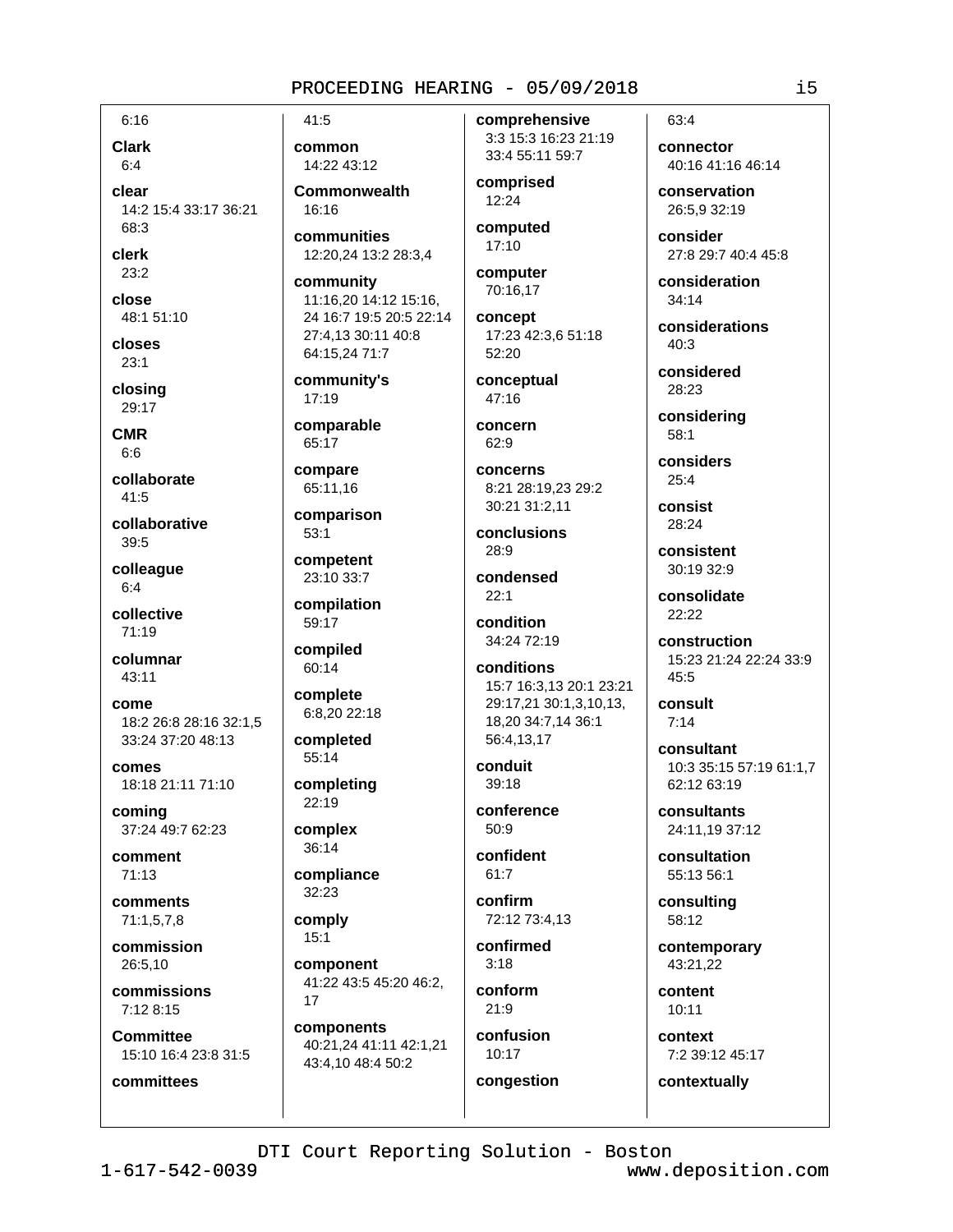36:22

continue 3:17,20 15:6 71:10

continued  $4:10$ 

continues  $28:3$ 

continuing 73:17

contrast 58:23

control 16:11 18:21,23 27:6 44:1,2 64:19

controversy 15:19

conversation  $41:3$ 

conversations 69:17

cooling 18:5

copies 72:21

copy 44:3

cord 49:16

correct 4:15,21 29:12 33:19 54:16 62:10

corridor 39:17 61:15,18

cost  $27:5$ 

costs 45:5

cotta 46:6

couldn't 9:16 35:17

**Council**  $11:8$ 

count

counted 59:1 counts

13:21

12:9 58:17 County 12:22

couple 8:13 16:21 33:13 35:20 62:17 66:22 70:10 72:20

course 10:14 12:16 14:15 21:1 22:20 23:3 25:3 28:10  $33:8$ 

court 23:10,12 31:6,9

cover  $20:9$ 

coverage  $20:5$ 

covered 54:18

covering  $16:1$ 

cowork 50:10

create 10:22 11:16 16:16,17 17:6 46:9.18 47:3 49:6. 17 50:8 54:17

created 11:7 12:15 16:21

creates 34:24 42:15 43:15 45:13 46:17

creating 14:13

creature 16:14 20:23

critical 18:8,24 21:9 36:8

**Cross** 41:15 56:22

crossings

32:20 cubes  $6.24$ 

56:23

**CRS** 

cure 34:19 56:15

current  $37:5.7$ 

currently 65:23 66:18

customers 67:20

**cut** 50:20

D

dais  $5:22$ 

dashed 56:20

data 57:14,15 59:8,9,12,17, 21 60:1.8.24 62:9

database 59:9

date 3:18,21 9:12,16 67:4

dates  $73:1$ 

day 45:8 50:3 72:9

days 21:13,16,17,18,22 22:9, 11, 14, 20, 21 23: 2, 5  $37.24$ 

deadlines  $21:8$ dealt

38:3 debate

 $39:13$ decide 21:2 22:14 32:7 decision 4:9 22:16 23:2,7,10

29:17 31:9,12,13 32:11

decisions 12:6 28:13 31:17

dedicated 4:5 68:9

deemed 14:24 17:18

defer 52:4 60:9

defined  $14:1$ 

definitely 42:11

delav  $63:12$ 

deliberate  $4:8$ 

deliberations 29:10

delineate 69:22

delineated 72:6,14

delineation 72:17

deliver 70:19,23

> delivered 69:10

delving 42:5

demand 57:22 65:1 67:4

demonstrate 48:15

denial 18:5 30:5,7

density  $31:1$ 

deny

15:5 16:2,14 17:8 22:10 29:23

DTI Court Reporting Solution - Boston

 $1 - 617 - 542 - 0039$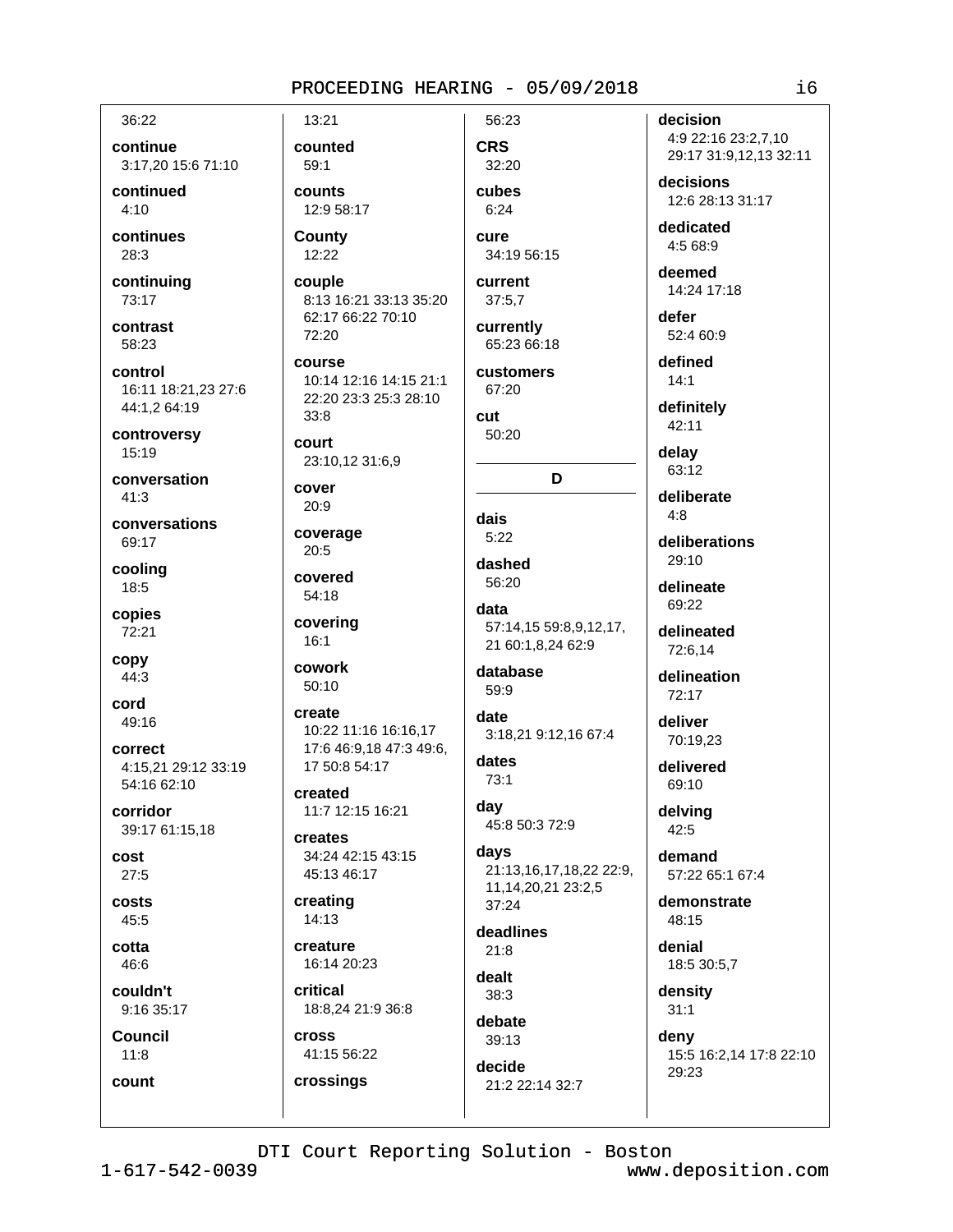department 4:20 6:3 19:4 21:11,12 22:13 24:17 59:23 71:3

departments  $7:11$ 

depicted  $42:8$ 

derived  $13:2$ 

describe 16:12

describing 65:20

design 7:16,19 8:18 23:22 24:15 26:18 29:1 33:18 35:22 36:14.16.23 37:13 38:9,21 41:12 42:4

designed 14:10

designers 42:5 44:1,6

designs 44:2

desirable  $16:7$ 

desire 59:14

detail 19:14 67:17

detailed  $31:21$ 

details 3:13 5:2 6:22 7:9 28:16 42:6 61:16

determine 29:14

determined 12:12 31:24

develop 45:6

developer 8:22 18:14 23:6,7 33:17  $37:3$ 

developers 51:14

development 14:18,21 17:22 18:6,17 19:5,16 21:4,6,15 22:14 23:24 25:24 26:19,23 30:15 34:23 40:10,22 41:8,12 44:6 55:13 57:5 65:10

developments 13:15 16:11

devoted  $8:16$ 

**DHANDA** 52:13.18

di  $32:10$ 

dictate 14:16 27:10

didn't 59:11 66:7

difference 26:3 33:21

differences 12:17,19

different 3:12 4:6 10:13 12:21 28:6 36:21 46:20,21 52:22 66:12

difficult 36:19 37:9

digital  $6:21$ 

dimension  $54:1$ 

dimensions 6:17 19:19 55:2

direction 42:23 47:1

disagree 29:19

discounts 65:6

discovered  $10:16$ 

discuss 29:16 38:1

discussed 28:1 36:12

discussion 62:6 68:4 72:11 73:9

displaced 66:18

dissimilar  $48:1$ distance

 $53:2$ distances 63:23 64:1

distribute  $61:14$ 

divided 20:12

dividend 18:15

document 72:22

documentation 18:17 19:9

documented  $57:12$ 

documents 25:24 57:14 doesn't

19:9 25:22 30:5 31:14  $33:2$ doing

4:12,15 11:17 19:15 41:3.11

### don't 4:12 8:9 11:4 16:12 17:5.14 19:21 22:12 29:3 30:24 33:18 34:1 36:24 44:1 52:2 53:24 55:18 62:11 68:20 70:4,

6,20 don'ts  $10:6$ door

21:11 54:22

dos  $10:6$ 

**Downtown** 38:13

dragged 35:17

drawing 72:19

drawings 20:2

drive 44:13 57:7

driveway 63:21 64:1,7,19

drop-off 64:22

drop-offs 64:12,23

due  $63:1$ 

dynamic 42:15 47:4,17

# E

earlier 24:13 30:20 31:11.16 37:19 39:3 56:14

early 8:20,22 42:3 72:10

easiest 49:11

easily  $25:8$ 

east 46:15

east/west 40:16 41:16 47:12

easy 39:12

economy 50:5

efficiency 28:14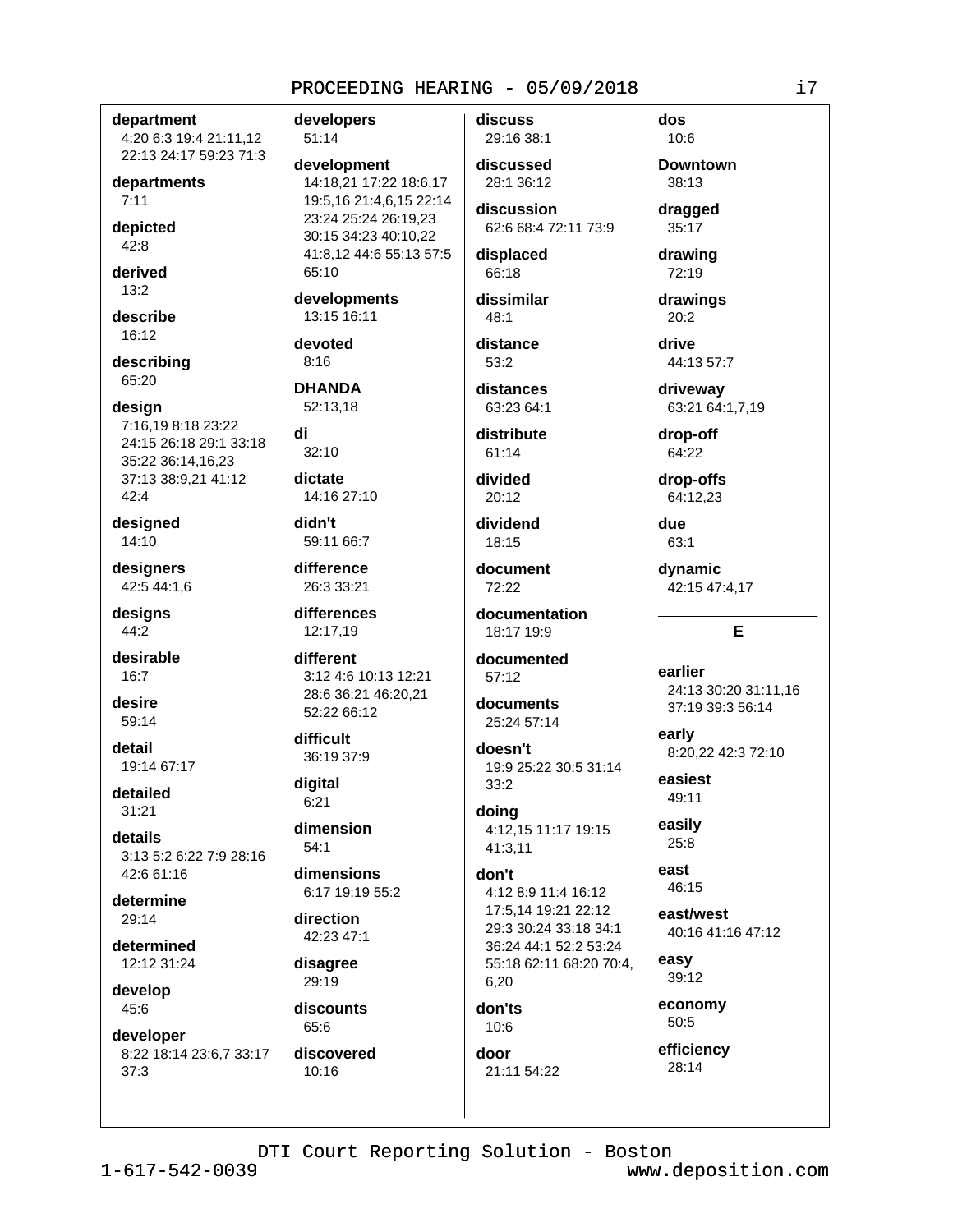efficient 5:14 25:13

effort  $5:13$ 

eiaht 47:22 51:6 55:17

eight-story 46:7 50:13,14

either 15:5 18:13,21 23:16 24:7 26:8 29:23 37:14 66:14 68:14

electric 65:3

elevation 45:17 46:4

eligibility 19:1

eligible 13:10,23 14:7

eliminate 66:22

elimination 65:21

**Embiid**  $37:21$ 

emphasize 65:2

employees 65:5,6 67:18,21

encourage 16:17 65:5,6

encouraged 70:13

ends 22:13 25:7

energetic 39:17 45:24 47:18

energy 47:19

engage 69:17

engineering 68:13

Engler 35:13,14 39:2 42:2 63:3

**English** 68:13

ensure 14:10

entail 26:24

entails 26:23

enter 48:21.23

enters 62:20

entire 34:19 35:4 68:8

entrance 45:19 49:13 54:6,20

entry 45:14

environmental 29:1

equal  $16:1$ 

especially 6:24 8:12 40:12 43:13

essentially 20:16 22:19

estimate 60:20

evaluate 26:12,17

evening 3:2,12 10:7 35:13 38:11 55:6 56:3 58:17 69:2

events  $50:8$ 

everybody 11:1 26:16 36:2 61:18 68:23 72:2

evidence 18:20

evolving 52:20

exactly 35:6 53:9 61:22 examine

exact

 $54:1$ 

46:23 47:14

example 26:3 61:21 66:21

exceeds 26:8

exception 41:13

exciting 55:9

exemplary  $27:22$ 

exercise 16:11 44:18

exist  $37:1$ 

existing 19:24 23:21 34:7,13,17 35:24 52:8.12 56:17 67:7 72:19,24

exists 34:7 59:22

exits 62:20

expected 51:23

expedited  $15:9$ 

expensive  $37:2$ 

experience 24:3 36:2 37:11

experts 69:14 explain

63:7 extensions

22:21 extensive

55:24 56:21 60:2

59:22 extremely 24:5 68:5

extent

extruded 46:19

# F

facade 46:8 47:5 49:7 54:5

face 53:18

facilities  $27:2$ 

fact 39:16 42:20

fair

11:24 14:9 51:12

fair-share  $12:3$ 

fall 7:3 38:18

familiar  $32:18$ 

family 13:7,8

far 24:9 30:16 40:16 43:5 44:18 51:13 53:19

farmland  $34:8$ 

fashion 44:7

feasibility 24:23

federal 12:13 14:1 63:23

feel 58:11,12

feet 45:9 51:6 53:20,22 54:3,5,9,19 63:24

fenestration  $47:4$ 

DTI Court Reporting Solution - Boston

 $1 - 617 - 542 - 0039$ 

www.deposition.com

 $i8$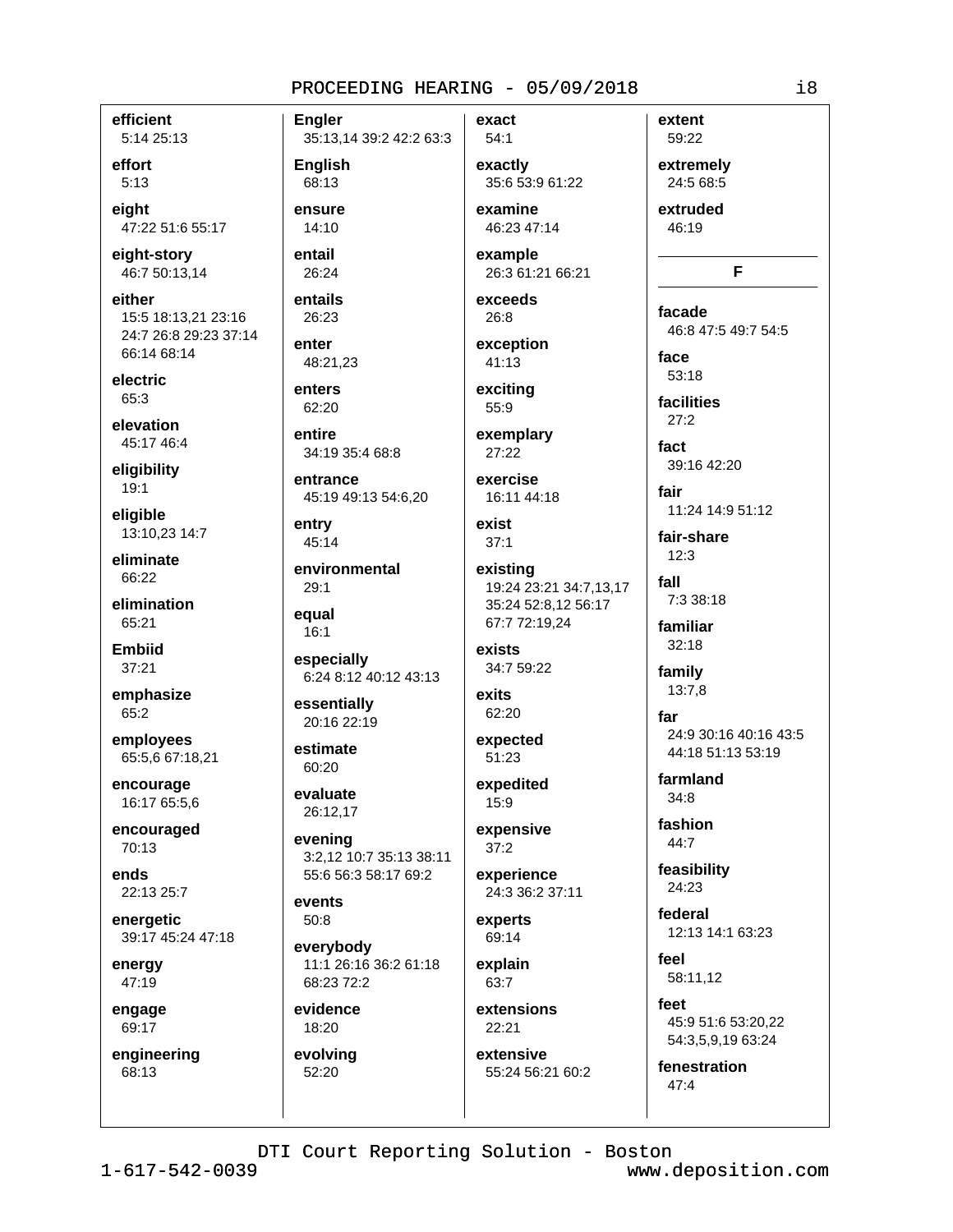frequently

60:4 62:6

6:4 16:6 19:10 23:14

53:13 54:1 64:13

32:4 34:4 45:24 47:18

40:17

front

full

figure 42:4 51:19,21 61:21

figures

61:20

file 23:2

final 19:14 22:16 27:17 31:20,22 33:6

finalized  $8:8$ 

finally 17:23 64:17 65:8

financial 24:22 34:22

find 3:10 4:21 25:8 70:4

findings 28:10

fine 62:15 72:7

fine-tune  $37:13$ 

firm  $38:14$ 

first 15:11 38:9 39:15 42:6 47:21 50:12,22

fiscal  $27:4$ 

fitness  $50.2$ 

five 10:2 11:11 36:21 59:18 62:23

five-year 59:10

fixing 34:22 35:4

flattened 46:4

floor 50:13 52:16 53:11,19

54:15

64:3 fluid  $8:10$ focus 3:11 4:6 25:11 56:11

focused 35:22 38:15 51:15

folks 9:4 11:23 50:9

flow

follow-up 65:8

foot  $6:21$ 

footprint 72:6.14

for-profit 18:14

form  $8:20$ 

forma  $25:1$ 

formal  $23:17$ 

format 70:13

formulate

68:19 forth 19:22

fortunately  $25:5$ 

forward 21:4 39:6 43:17 44:5 47:15 51:19

foundational 68:14

four 9:8 10:2 13:7,8 19:6 62:24

framed

 $31:9$ framework  $11:18$ 

function  $27:11$ further 38:1 45:10 46:23 47:14 future 63:14 66:10 73:1 G qallery-like 48:22 garage 53:17 54:23 65:4 Geller 3:2,6,20 4:3,18 5:5,8

7:5,8,20,23 9:8,22 33:13,15,20 34:6,10,13 35:6,9 49:20 52:11,16, 23 53:13 54:10,14 55:5 60:7 62:14 67:6,10,13, 16,24 68:2 69:12 70:7, 20.22 71:13.15 72:2 73:7,16

general 3:4 43:2

generally 22:16 25:1,10 61:24

**generation** 60:19.20

geography  $14:5$ 

geometry 43:6,16

germane 38:24

**Giles** 51:22 55:7

give 4:8 8:24 10:4 13:5

19:24 20:7 35:11 73:5 qiven

15:24 17:6 25:24

aives 13:12 48:2 51:17 70:14

giving 5:23 8:21

qo

5:3 14:4 17:18 21:4,10 23:18 29:13 30:16,22 31:15,19 38:9 39:3 42:4,22 46:15,23 47:14 48:10 58:14 62:2 65:24 66:18

goes

22:18 24:8 54:9

#### qoinq

4:3 5:5 7:10,20 8:18 10:1 12:5 18:10 20:2 23:22 26:20.21 28:12 29:19 32:17 34:21 35:10,21 36:23 39:1 41:2,23,24 42:5 43:20 45:7,24 47:10,15 50:8 51:2,16 52:1 56:9 57:7 58:15,18 60:8 65:22,24 66:1,9,10,19,22,23 68:8,972:4

#### good

3:2 9:4 10:7 24:1 25:6, 10 26:3 34:15 35:13 38:11,21 55:6 62:8 63:11 72:22

government 12:13 14:1

arant 20:21 21:1 22:21

graphic 56:18

graphically 56:20

graphics 25:18 55:8

grave 35:18

gray  $6:23$ 

DTI Court Reporting Solution - Boston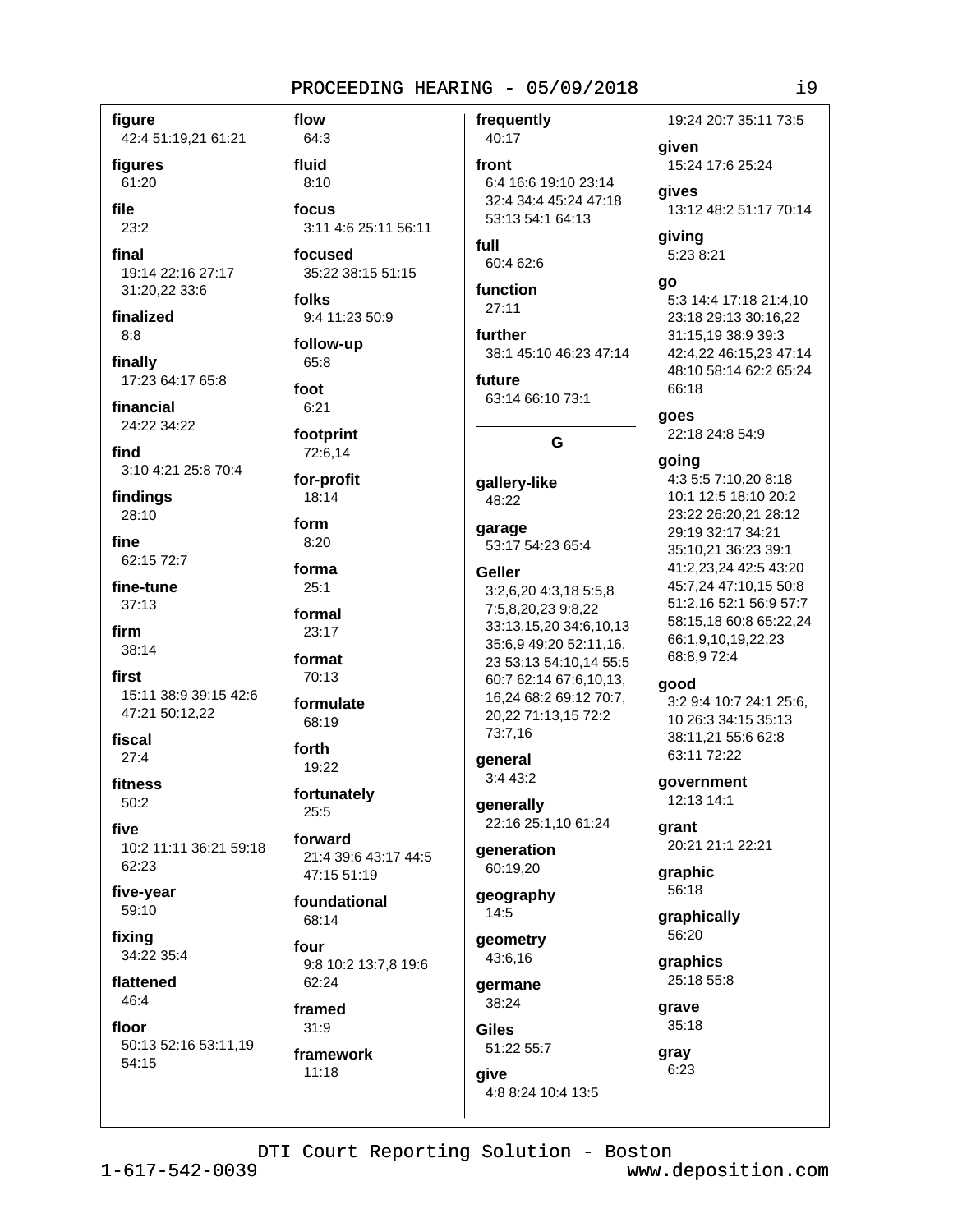areat

25:9 41:17 46:2 59:22

greater 16:1 38:20 57:22

Green  $51:10$ 

gross 53:21

ground 20:4,9 24:5 49:3,7,13 53:19,23 54:8,15 67:19

guess 66:11,13 72:18

guidelines  $27:12$ 

guys  $48:14$ 

Ham

55:6,7,20 57:9,12,24 58:9 59:13,16,24 60:12 61:23 62:18 63:9 66:4 67:3,9,21 72:16

н

**Hammond**  $38:4$ 

hand 28:1.51:21.62:2

hands  $21:2$ 

handy 72:21

happen 5:16 12:23 24:4 25:2 28:5 32:13 33:2

happens 12:1 14:12 22:17 25:1 41:9

happy 33:11 41:6

harbor  $22:6$ 

hard 30:6 51:24 **Haril** 38:9,12 **Harvard** 55:23 62:3 63:6

hasn't 16:8

hatched  $54:10$ 

haven't  $3:18$ He's  $35:16$ 

head 71:20

headed  $51:16$ 

health 28:24 68:7

hear  $3:15.5:17$ 

heard 12:4 15:18 56:14

# hearing

3:10,22 4:5,10,19,24 8:4,7,13,14,15,24 9:11, 14, 16 21: 14, 17, 18 22: 9, 19 23:1 29:18 32:8 68:9 70:15,17,24 71:6,9 72:1,15 73:11,24

hearings 3:11 4:11 8:13,16 10:12 73:3.14

heaviest 58:19

heavy

40:15 height 6:17 25:19 36:24 39:14 47:20 48:1 53:1 70:3

heights  $53:1,3$ 

help 6:20 25:22 37:12 62:7

helpful 24:6.20 46:22 48:7 69:21.24 70:5

6:24 57:6 here's 47:4 49:14 hev

helps

45:23 71:21 hiah

30:5 45:5 high-hazard

60:15

hiaher  $17:9$ highest

47:10

hire 33:23

hit  $17:4$ 

home  $13:11$ 

homeownership  $32:16$ 

hopefully 68:12

hotel 40:6

hour 56:4 58:17,20,21,24 61:3,4,23

hours

household 13:9,11

61:12

households

12:10 13:3 housing 10:23 11:12.15.16.19.

21 12:1,8 13:15,21,22 14:6,10,11,13 15:10,13, 15, 17, 23 16: 4, 18, 21 17:5,19 19:5 20:20 21:24 22:13,24 23:8 28:20,22 29:9 31:5 32:21 37:2

hubs  $40:2$ 

**I'LL** 21:10 45:13 51:21 55:9, 16 60:9 **I'M** 5:5 6:2,3 7:20 12:4,5 18:9 27:20 30:7.8 33:11 35:15 38:12 51:11 58:17 62:4 67:1 72:4 **I'VE** 6:11 12:22 LE. 58:8 idea 25:10 47:17 68:19 ideally 27:1 29:16 identified 60:16 identify 56:11 70:3 images 43:18

 $\mathbf{I}$ 

immediate 3:7 45:22 66:3

immediately 53:4 70:19

impact 27:2,4 29:1 32:11 56:12 57:6 65:15 66:1,15,20, 24

*impacts* 30:12 36:16

*important* 9:18 10:24 11:3 23:13 33:20 34:5 35:2 39:19 40:3,19 44:16 46:16 65:14 68:5

impose 16:3,13 34:18

**impressed**  $27:21$ 

inaccurate 68:15

DTI Court Reporting Solution - Boston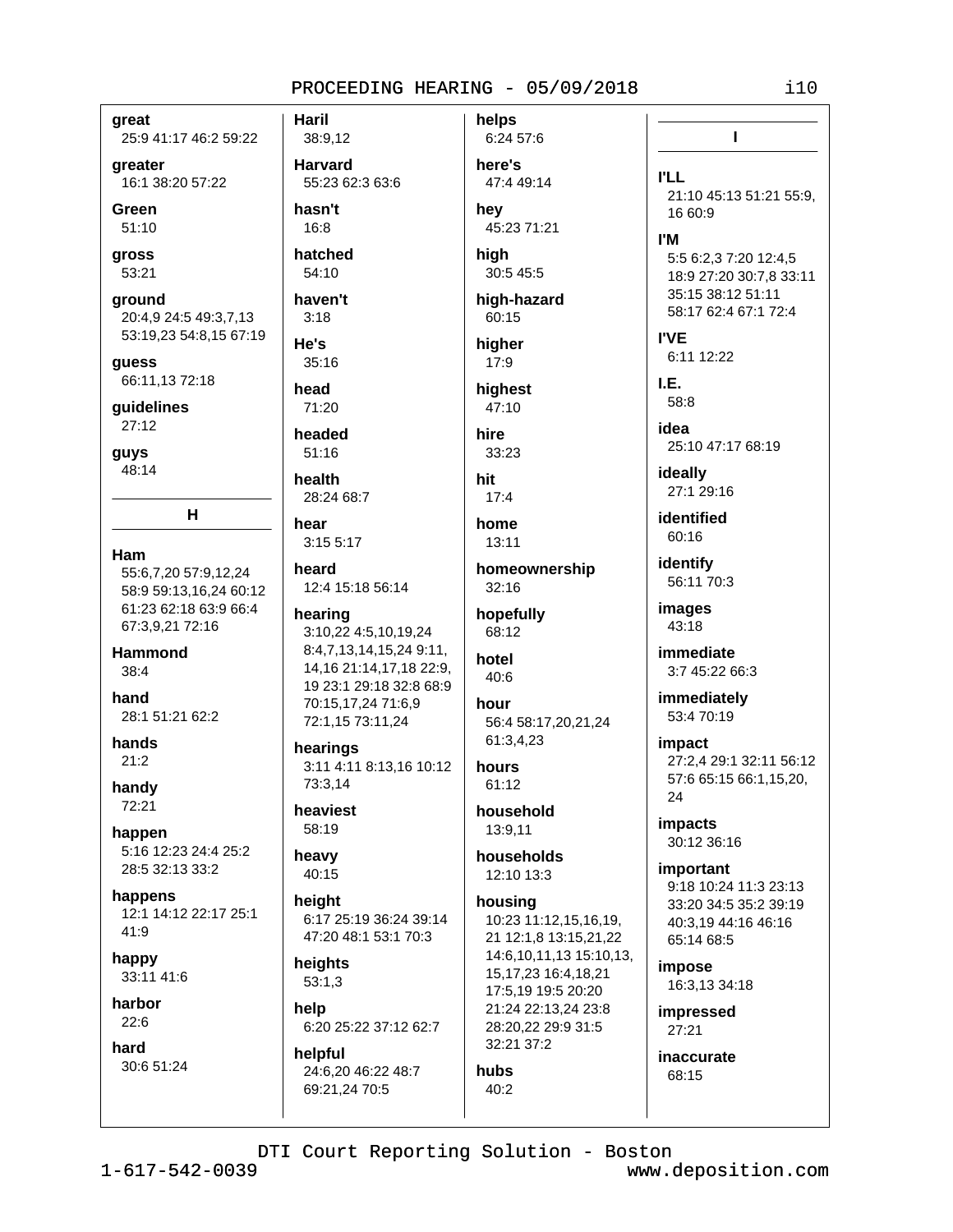inadequate 68:18

include 59:11

income 11:12,23 12:11,14,18, 20,21 13:1,5,12,13,17, 23 14:7 16:18

*incomes*  $12:11$ 

incredibly 39:16 40:7 45:5

independent  $7:18$ 

individual 4:23 23:17 24:8

industrial 44:10

industry 55:15

industry-standard 64:5

inevitable  $45:1,4$ 

information 5:18 19:11 25:8,16 36:12 60:5,20 63:18 65:11 68:14 70:12

informed  $33:4$ 

infused  $17:19$ 

initial 8:21 66:4

inspections  $33:8$ 

inspiration 43:18 44:14

it'll

it's

23:13 24:1,21 25:10,15

instance 68:17

intent 21:23 22:22

interest 68:7

interested 23:9 interesting 47:7 61:8 interim 73:20 internationally 44:15 intersection 69:12 62:2 64:6 **items** intersections 35:23 55:17,21 63:5,10 68:17 introduce its  $11:12$ invariably  $32:4$ inventory 13:22 Jesse invisible  $3:6$ 28:12 job invited 69:15  $37:10$ involve Joe's  $20:10$ involved 14:18 29:10 35:16 اءما. 37:21 *involves*  $3:5$  $3:8$ iron  $51:19$ isn't 25:9 38:6 Judi issue 19:6 34:17 36:12,13 66:5 68:22,24 70:2 July *issues* 25:11 29:6 33:13 37:5, jump  $13$ 70:9 June. 57:12 58:11 72:22 8:19 9:15 10:21 11:3.13 14:5,19 15:22,24 17:10 18:13 20:3 21:22 22:7

26:4,12 28:4,21 29:4,23 30:6,7,8 32:4 34:7,8 35:2 36:3,10 37:2,4,18, 19 38:5,8 40:15 41:1,10 44:15 45:4,11,17 46:16 47:1 49:8 50:2,18 51:16,24 54:3,4 55:2, 14,23 56:9 57:4 58:24 59:14 60:4,5,21 61:8,21 63:10 64:6,13 65:12,14, 15,17 66:8 68:7,21 4:8 23:2 31:17 32:2 47:9.20 48:15 J 26:17 27:19,23 32:2 56:7,16 59:4,5 61:10 65:22 66:9,19 67:11 Johanna Journey 57:13 60:24 7:12 8:5 10:2,3,4 35:7, 19 38:24 8:15 73:3,13,14,15 8:13 9:3,4,12 72:10,15 73:8,12,17 jurisdiction 23:11 26:1.6 27:15  $31:14$ 

justifying  $30:4$ K **Kate** 3:9 62:5 70:1 keep 9:13,19 25:6 61:5 69:9 kept 67:20 kev 20:15 70:16 kick  $3:12$ kicks  $23:4$ killed  $71:13$ kind 9:1 11:18 12:18 13:4 15:1,21 17:2,4 18:24 23:13,19 24:2 26:2,12 27:14 28:7 29:3,13,16 30:13,18 31:9,22 32:6 34:23,24 38:18 41:20 42:9 43:8,15,16 45:6,12 46:9,12,17 47:2 48:1,10 49:11 50:8.19.20.21 52:19 54:17 56:14 63:10 65:13 66:8 kinds  $22.1$ kitchen  $50:7$ know 4:12 14:11 17:13 18:9 19:17,18,22 23:14 24:21 29:19 30:24 32:19 35:2 36:23 38:13, 22,24 39:2,3,4,8 40:3,7, 10,24 41:2,3,4,8,11,16, 18, 19 42: 6, 11, 17, 19, 22 43:3,4,10,20,24 44:2,9, 13, 17, 20, 21, 22 45: 7, 11, 16 46:4, 16, 24 47: 7, 9,

 $i11$ 

DTI Court Reporting Solution - Boston

www.deposition.com

12, 16, 18, 24 48: 3, 4, 6, 20

49:11.22.24 50:3.4

51:8,9,15 52:1 62:23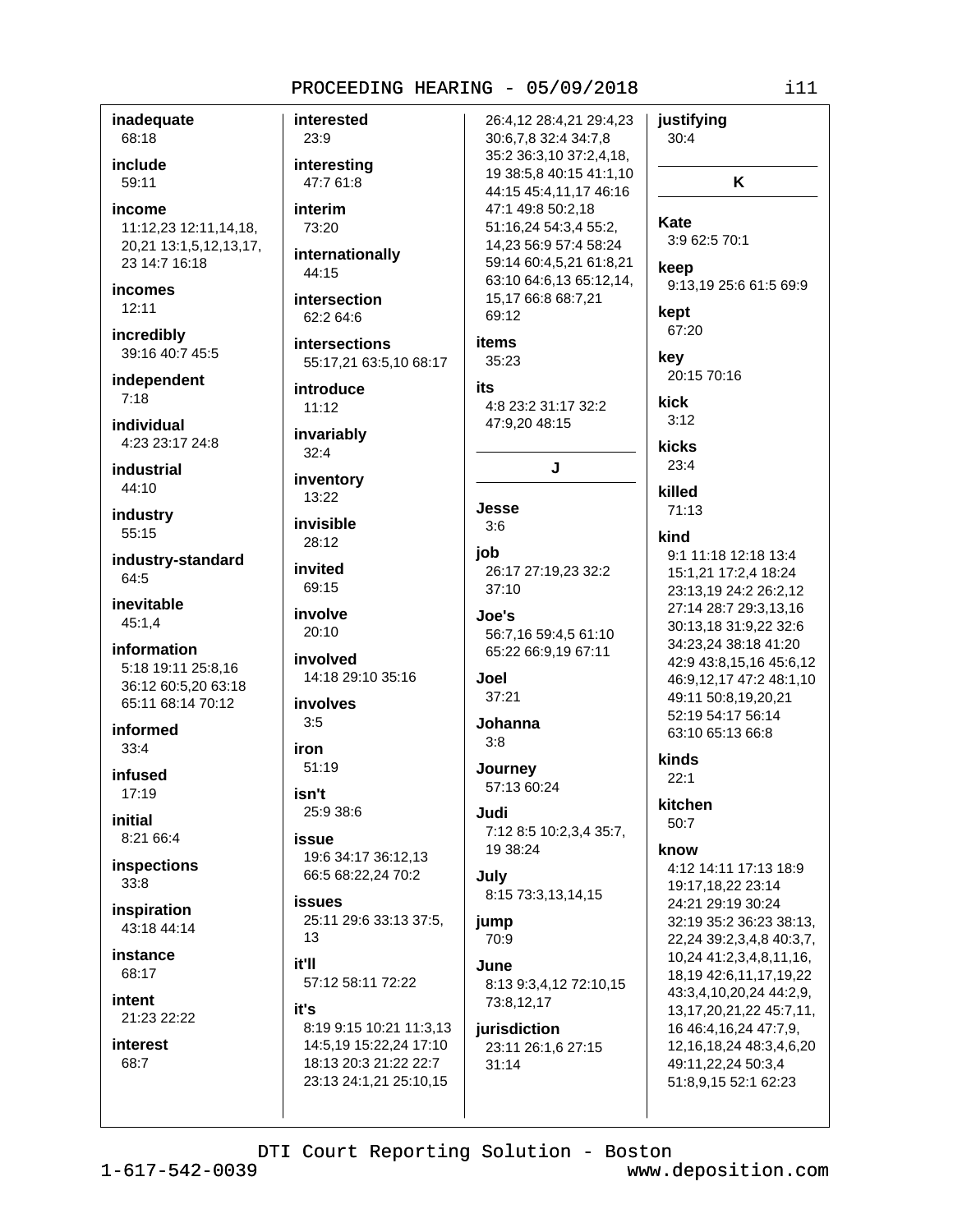$70:1$ left- $62:1$ knows **lefts** 29:20 62:23 L legal  $30:4$ labor 14:3.5  $11:6$ lack lengthy 68:7 37:19 land lesser 15:15.17 16:1.2 18:7 57:22 20:12 23:12 31:6 let's landscape 49:19 letter landscaped 49:16 level landscaping 64:20 lanes  $57:2$ **levels** lapses  $33:1$ library large 50:7  $17:15$ life larger 36:19 46:10 lift latest 48:5,13 59:18 60:3 Lighting law  $52:6$ 10:21 11:3,7,11,13,14, 18 15:1 20:15.20 26:8 likes 28:21 36:20 38:8  $37:15$ Laws limit  $3:4$ lavout limited 50:16 lays **limits** 50:19 14,17 leased 67:10 line leave  $3:1962:5$ left lines 3:7 44:9,10 66:8

56:21.23 63:21 64:21 list 6:7 8:21 20:14 listen  $5:11$ listening legislature 73:17 listing  $4:21$ lit 45:24 literally  $40:14$ 5:19 54:3 67:6 little 9:2 10:12 13:13 44:9,11 6:14 19:1 45:10 46:12.13 49:6 51:4 58:8 59:16 66:12 19:14 23:18 28:4.8 live 4:14 14:4 39:23 40:16 36:11 45:22 46:8 48:11, 13, 17, 18 49: 3, 7, 13 livina 52:13,20 53:19,23 54:8 58:7 loading 63:3.8.16 49:9,12 lobby 48:23 local 6:8.13 8:21 11:17 14:15 20:21,22,23,24 21:3 24:1 26:2,7,10 27:9 28:19.23 29:1.2 30:19. 21 31:2,10 60:8 locate 66:10 located 55:22 56:6,7 13:12 18:16 64:10 **location** 31:23 39:9 60:16 63:12 18:15 68:4 64:2 73:13 **Incations** 12:12,14,20,21 13:1,5, 56:24 60:13 64:15 long 5:12 10:14 21:21 15:8 45:18 49:14,22 51:10 53:10,17,20,22 longer 54:8,9,10,14,22 66:6 longitudinal

 $51:2$ **look** 5:1 9:11 13:14 20:3 23:18 26:20 36:7 38:19, 22 39:6 40:11,19,23 41:19 43:3,6,7,16 44:4, 18 45:2,16 51:19 55:16 56:2,3 57:14 58:14 59:7 62:1 68:6,11,18 69:18 70:20 looked 59:9 looking 42:10 46:24 48:9 49:17 63:22 69:21 lot 10:13,17 12:23 15:19, 22 18:10 19:21 25:15 32:12 38:18 39:1,8,11 42:13 43:5,7 48:5 49:14,22 50:3,4,5 51:14,18 53:10,17,20, 22 54:8,9,21 56:9 57:7 59:4,6 60:5 61:11,16 62:24 66:6,13,17 67:7 lots  $20:13$  $low$ 11:12 15:17 64:5 low-10:22 11:22 14:13 15:16,22 16:17 20:19 lower 13:18 44:10 45:15.21 50:14 52:19 lucky 24:17 M main 46:8,14 48:18,24 major 40:2 making 41:6 64:4

manage 49:11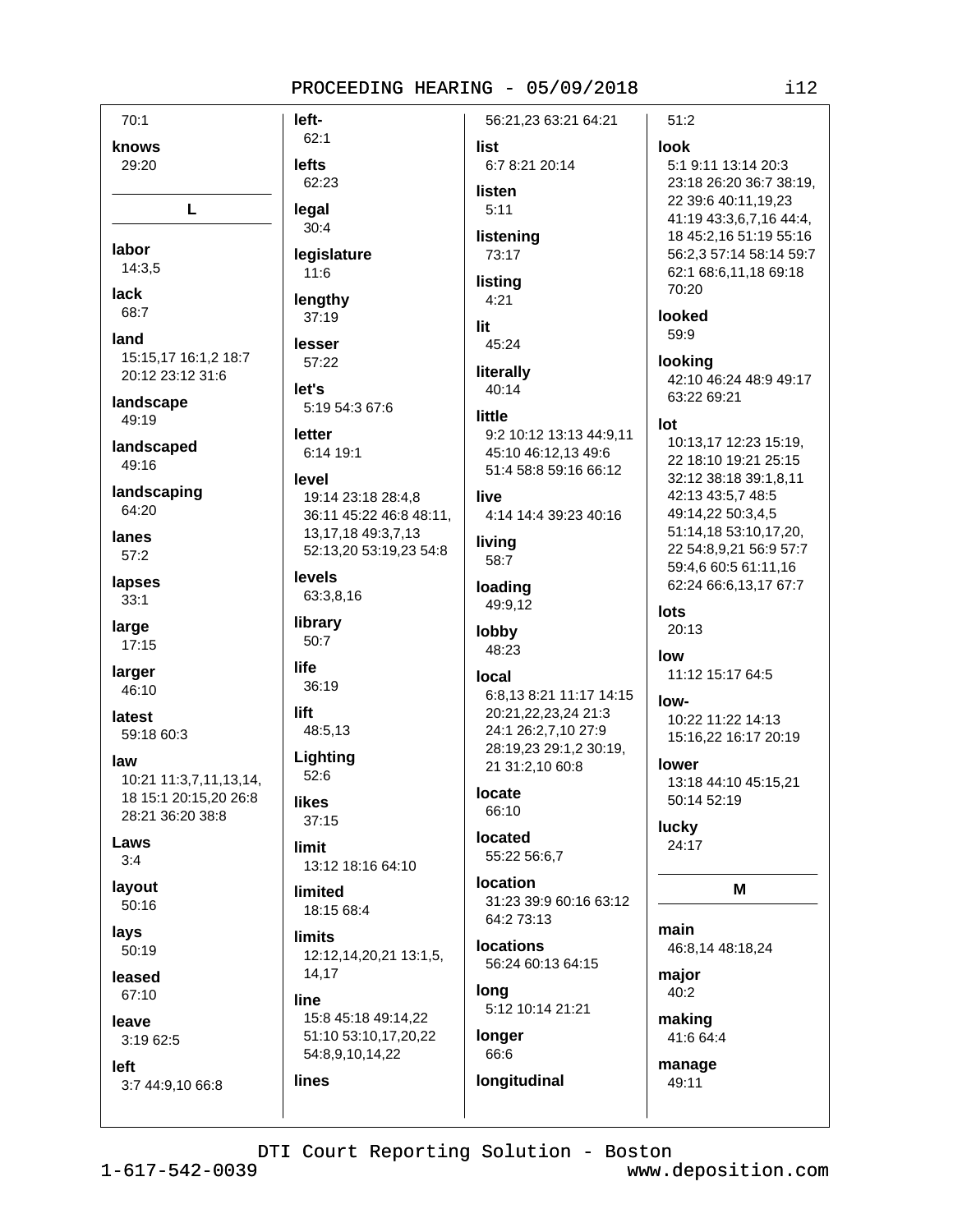management  $65:1$ 

managing 55:7

**Maria** 6:1,2 9:22 18:9 24:2,13 69:5

Maria's  $4:371:3$ 

market 14:3,5 17:20 27:14 31:22

marketing 14:10 27:10

mass 46:19 53:21

**Massachusetts**  $3:4$  19:6

**Massdevelopment**  $19:4$ 

massed 6:23

**Masshousing** 19:3

massing 25:19 36:24

massive  $40.13$ 

master 38:15 45:6

materiality  $42:14$ 

materials 4:18.22 42:13 69:1 71:2

matter 3:13 44:17

matters  $31:1669:7$ 

maximum 13:12

**MBTA** 65:6

mean 42:19 46:15 52:4 53:13  $65:20$ 

meaning 18:21 30:14 32:8

means 9:17 13:6

measured 36:17,18 63:22

mechanicals 48:24

median 12:11,18 13:2,7,20

meet 9:3 15:4.17 17:6 18:11 30:5 37:7 63:24

meeting 9:6 11:19 73:23

meetings 33:16 66:4

meets  $22:5$ 

**Meiklejohn**  $3:7$ 

member's  $23:20$ 

members 8:12 9:5,9 10:10 24:8 35:13,14 71:7

members'  $33.17$ 

**Memorial**  $72:9$ 

memorialized  $4.17$ 

mention  $35:21$ 

mentioned 31:11 39:3 66:21 69:7

met 11:23 16:8 38:3

metered 64:9

meters 66:21.23

methodology 6:17 12:16 46:21 62:13 **Metro** 12:23 14:6

metropolitan 11:8 12:2 13:24 microphone

 $5:22$ 

midday 56:3 61:5,9

miles 42:23

milestones

 $8:11$ mind

9:13,19 61:5 68:22 69:9

minimize 56:12 57:6

minimum 12:9 14:23 15:17

minimus  $32:10$ 

minor  $6:13$ 

minority  $41:18$ 

minute 67:6

misnomer

 $15:2$ misses  $9:5$ 

mitigate  $36:5$ 

model  $6:21$ 

moderate 11:12 32:9

moderate-11:22 16:17

moderate-income 10:22 14:13 15:16,23 20:19

modern 43:17,21,22 52:20

modify

modifying 64:11 moment

64:15

4:4 68:2

**Mondays**  $9:12$ 

monitor 65:10

monitored 32:18.20.22

monitoring 27:12 32:17 65:9

month  $8:7$ 

months 62:17

**Morelli** 3:18 4:1.16 5:3.7 6:2 7:6.9.22 8:2 9:10 69:6 70:19,21 71:24 72:4,9,

morning 56:2 61:3,23,24 62:21 72:13

12,23 73:3,10

mornings 61:20,21

50:15 moves 46:18

move

movina 43:17

multimobil  $57:4$ 

multiple 42:12,13,17

multiple-scale 42:21

municipal  $27:2$ 

N

name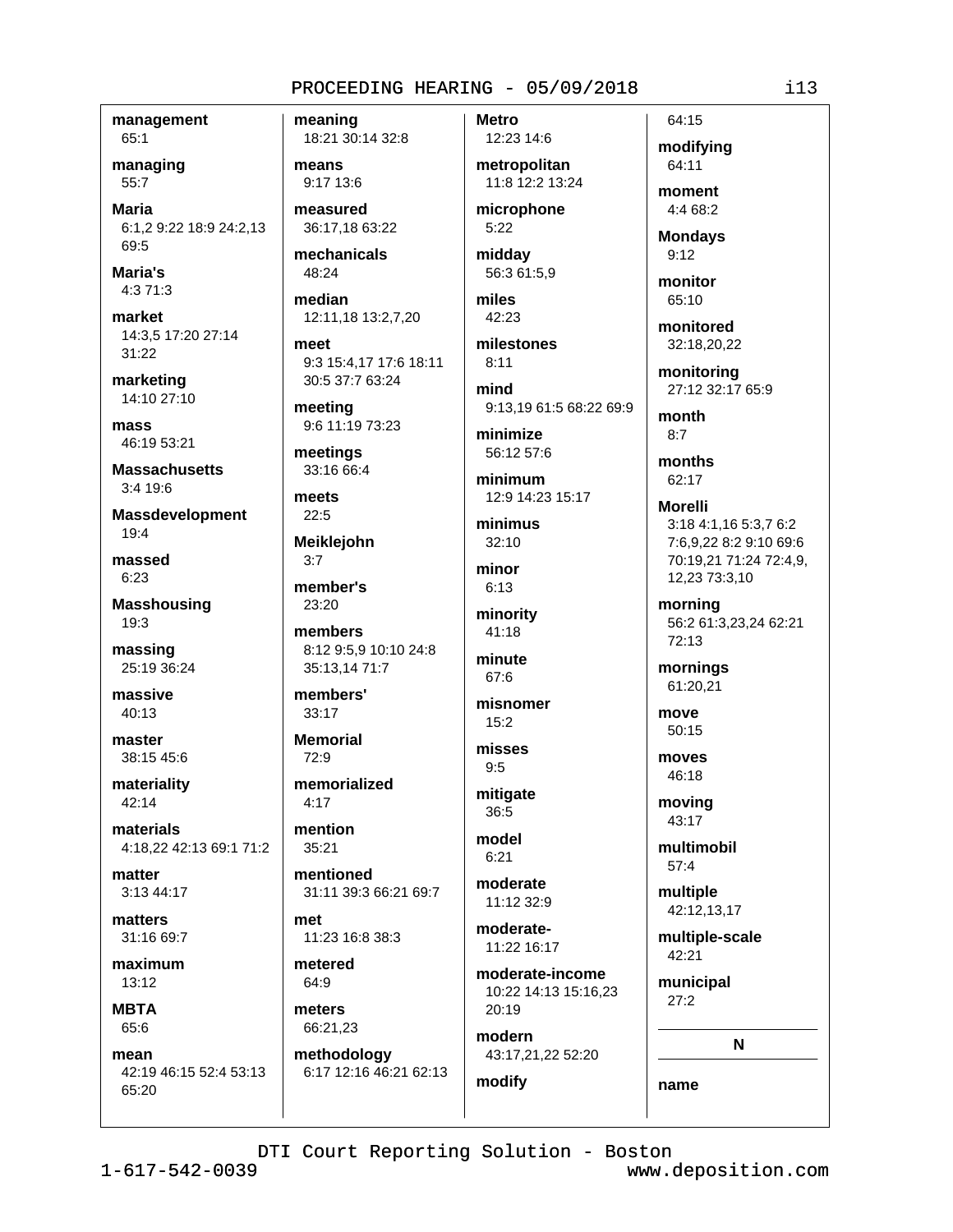3:6 5:23 35:14 38:12 nationally

12:14

nature 45:3 63:2

near 26:4

necessarily 8:9 19:21 39:13

necessary 22:21 24:21

need 13:16 21:6 25:16.18 26:11 28:20,22 29:8 37:8 62:11 63:20 72:5 73:4

needs 11:1,15,17,19 12:7,10 13:19 24:11 25:2 28:18  $30:19$ 

Neena's 52:6,9 67:14

negative  $30:12$ 

negotiate  $28:2$ 

negotiating 27:20

neighborhood 23:20 42:16 65:24 66:15 71:8

neighborhoods 39:20

neighbors 36:17 41:6 47:20

net 53:21

network 56:22 57:1,2 62:19 66:8

never  $30:8$ 

nexus

new 5:18 10:11 42:20 43:1 44:12 52:9

11:14 41:15 nice 46:18 nicely 49:16 non-auto 65:2 nonprofit 18:14 north 61:17 note  $7:12$ noted  $6:13$ notes 71:17 notify  $22:8$ notion 45:12 nuance  $33:13$ number 17:13 30:23 66:24 71:5, 16 numbers 58:16,18 61:6 numerical 16:23  $\Omega$ obviously 39:9 43:19,24 47:9,11 48:5.24 51:11 58:19

68:6 occupancy

11:22 occupied

 $15:16$ 

offer  $5:10$ offered  $14:8$ 

 $5:21$ office 38:16 40:6 56:8,15 okav

4:3 7:8 9:24 29:14 35:10 55:20 67:16 69:1, 3 70:7 72:2

older 38:5 43:14

offering

on-site 65:3

on-street 67:4

once 8:10 22:17 23:1

one-bed  $50:16$ 

one-hour  $59:1$ 

one-way 58:24 64:3

ones 45:10

online 25:6 69:8

open 21:18 29:1 32:8 69:22

opened 65:12

opening 21:16 22:9

opens 65:10

operate  $26:21$ 

operational 26:18 29:5

opinions 36:22

opportunities  $5:9$ 

opportunity 7:13 14:11 41:2,17 48:19 49:19,24 50:6 69:12,14,16 70:14

opposite 42:10 46:24

options 29:22

orange 46:6

order 18:12 21:3,6 22:23 37:7

orderly 29:11

organization  $18:14$ 

organized 43:11

oriented 51:9 57:5 61:6

original  $32:11$ ought

68:16

outline  $3:24$ 

outright 29:24

outside 24:16,19 30:22 32:13

outstanding 27:19

overall 11:2 65:13

overturned 16:4

overview 3:14 8:5,6 10:5

ownership  $52:4$ 

P

 $n.m.$ 3:1 70:23 72:15 73:12, 15,18,24

Pandya 38:11,12 49:21 52:2,8

DTI Court Reporting Solution - Boston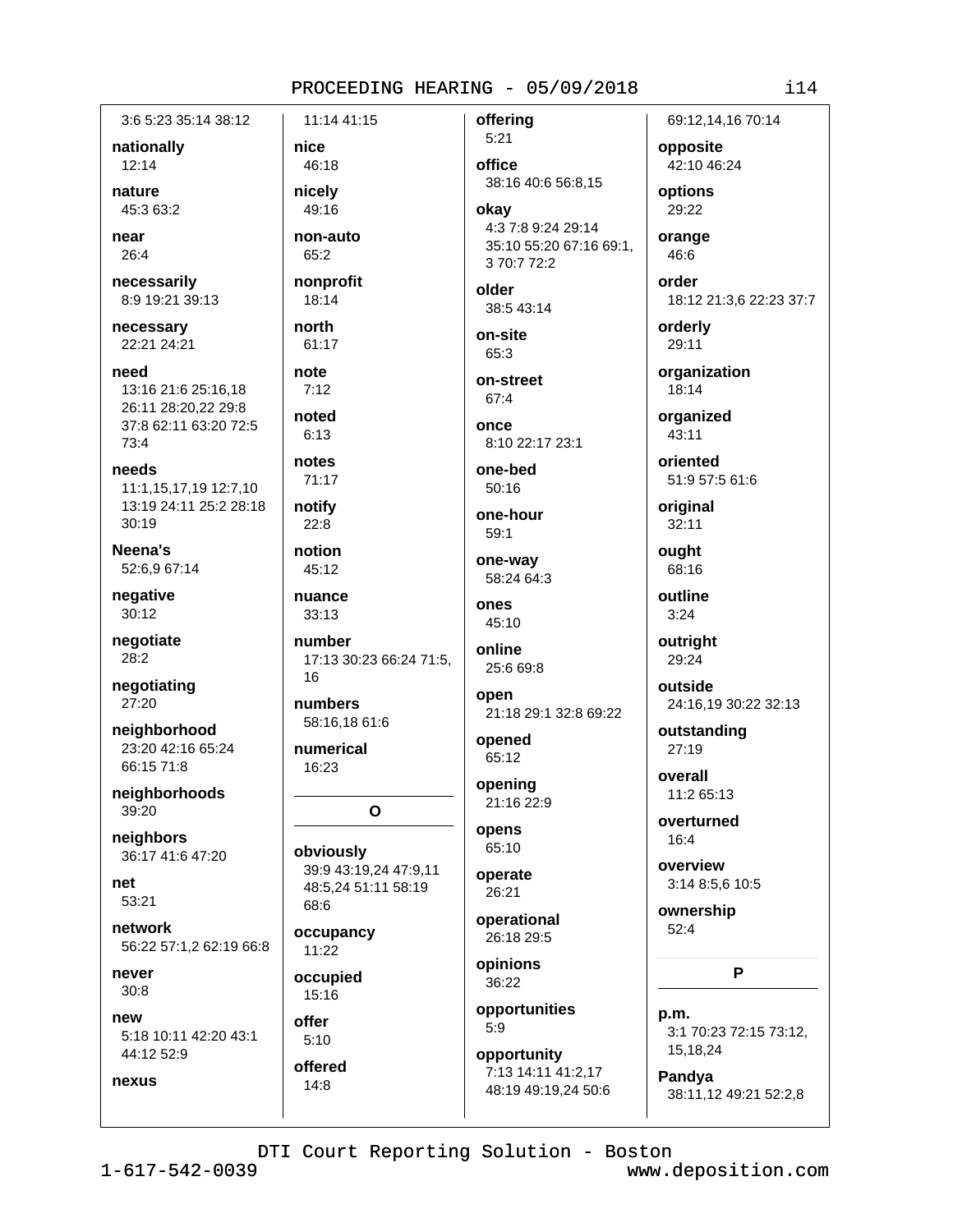53:6,11,18 54:12,16,21  $55:1$ 

paper 33:22 70:16

paragraphs  $6:7$ 

parallel 54:11

parameters 73:6

Pardon 57:9

park 65:21,23 66:7,19

parking 7:15.19 8:17 24:15 48:11,17 49:4,5,18 50:23 53:15,16,24 54:3, 7,18 58:9,10,12 59:4,6 61:11 64:9,11,12,16 66:1,2,10,12,15,20,24 67:19,22

parks 66:6

part 25:4 30:15 32:2 36:13 56:16 58:11

particular 14:20 27:2 28:9 44:7 68:4

particularly 69:20,23 70:5

parties  $23:9$ 

**Partnership** 19:3

parts 44:24

Paul 55:23

pay 7:18,23

peak

43:9 56:4 58:17 61:3,4, 12,23

peak-hour 58:3 59:2

pedestrian 45:22 56:24 60:17

pedestrians 35:1 36:9

peer 7:1,13,14,18 24:10,24 33:24 37:11 57:18 58:11 60:10 62:7,12 63:19 68:10,18 73:4

**PELS**  $19:7$ 

pen 33:21 70:16

# people

5:10,15,18 10:20 11:4 13:16,19 14:4,11 23:18 25:8,14 36:21 37:15 38:8 39:23 57:7,15 58:7 65:21

percent 12:3,9,11 13:6,20,22 14:23 15:2,12,15,18 16:1,8 22:7,8 60:23 61:16

percentage  $11:21$ 

period 17:20 18:5 23:3 56:2,3 59:1,10,21 61:5,9,22 62:4.22

permit 3:3 21:19 30:20 32:6,24 33:4,6

permits 15:3 16:23

permitting 10:22 22:23 23:4

person  $9:5,6$ 

**Personally**  $70:4$ 

perspective 23:20 40:9 49:12.19 64:6

pertains  $5:18$ phase

pertain

 $4:18$ 

42:3 Philadelphia

37:21 physical

26:17 29:4 pick

 $3:21$ 

pickups 64:23

picture 13:13 41:8

niece 18:7.17.24 33:21 34:22

45:15,16,21 46:5,7 47:22,23 50:12,14,18

pieces 19:8 41:23

pinch-hitting  $35:15$ 

place 10:14 39:12

placed 66:16

plan 14:10 16:19,21 17:5 19:13,16,17,19 20:12, 14 23:16 27:10 48:9.10

planner 6:3,5 41:20

planning 4:20 6:3 11:2,7,8,9,13 19:15 21:12.21 24:17 29:2 38:15 67:2 71:2

plans 19:14 31:21 32:3,10 72:24

play  $34:14$ 

please 53:5 70:17 plenty 7:10 72:8

podium 45:14

point 3:23,24 5:15 8:19 9:23 15:24 17:3 19:23 27:16 31:8.22.24 34:5 38:7 39:19 40:19 41:2 52:14 60:3 62:8 63:15 68:10

pointed 35:24 42:2

points 5:8 38:24

police 59:23 60:8

position 16:20

positive 39:9 41:21

possibility 33:16

possible  $8:20$ 

post 56:8,15 65:2 69:8

Poverman 3:9 51:23 53:7,15 54:19,23 55:4,18 57:8, 10.20 58:6 59:11.15.20 60:11 61:19 62:1,8,15 63:7 67:17,23 70:6

powerful 39:17

practice  $28:6$ 

precast 42:14 43:23

prefer 70:11

preference 14:15 27:9

preliminary 19:12,17 20:1,12,13  $32:3$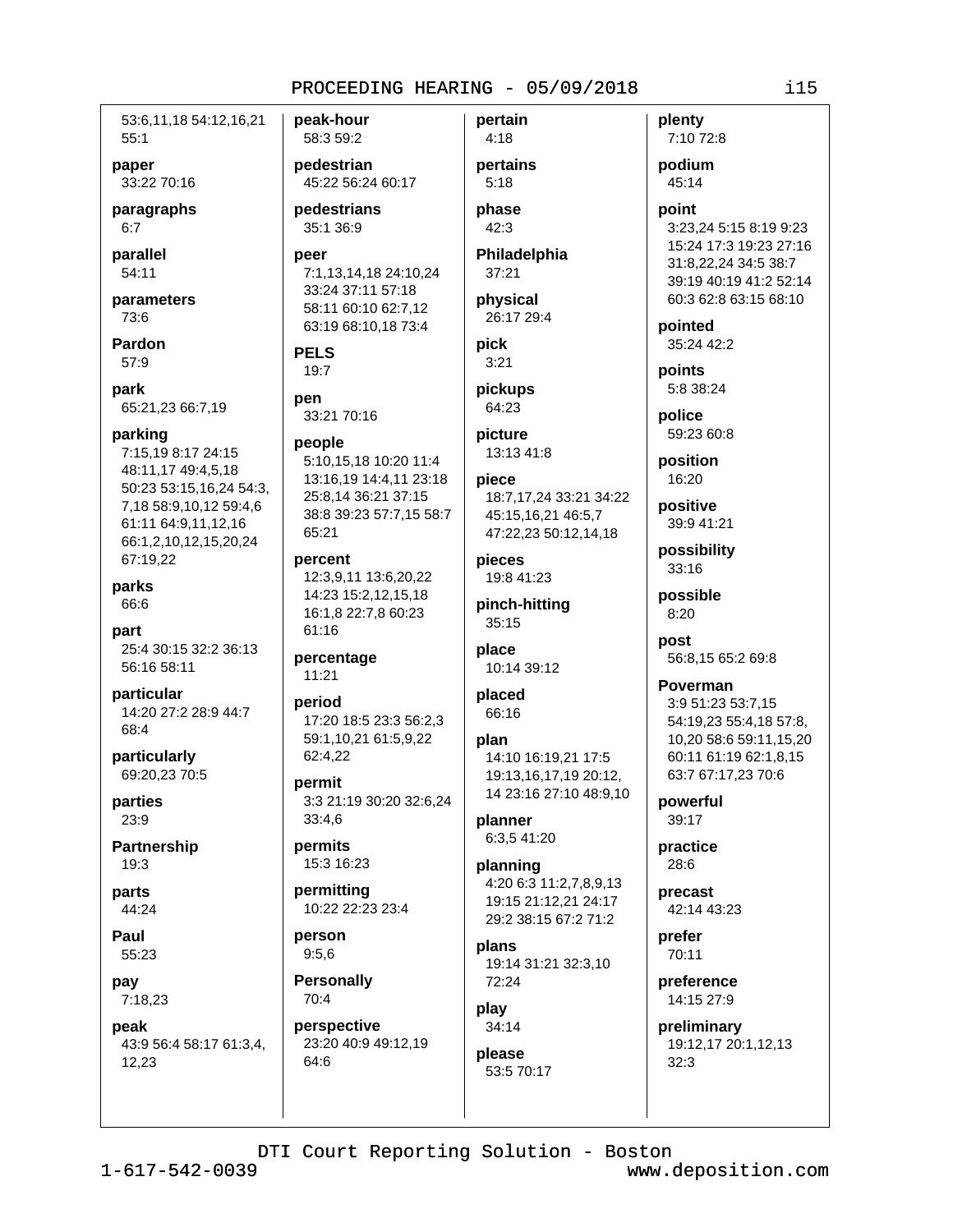preparatory 35:21

prepared  $31:21$ 

presentation 3:16 4:22 10:10 35:11, 22 62:6 69:1

pretty 12:14 40:4 43:12 46:22 48:1 60:2 72:18

previous 10:12 39:5

pricing  $32:15$ 

primarily 59:5

principal 38:12 55:7

private 66:13

pro  $25:1$ 

probably 8:16 12:4 44:8 54:3.4 55:1 65:4 72:18

problem 34:20 35:1,4 62:16

problems  $36:1,3.5$ 

proceed  $33:7$ 

**PROCEEDINGS**  $3:1$ 

process

3:14 4:7 5:12,20 7:10 8:6,11,20 10:5,9,14,22 15:10 18:18 22:17.18. 20 23:4 24:8 25:2 26:24 27:17 28:12.19 29:23 31:18 37:14,19,22,23 38:9 39:2,5 51:20 58:14  $71:12$ 

processes 41:10

produce 36:24

product  $37:16$ 

production 16:19 17:5

professional 24:18

profit  $27:12$ 

profits 18:16

program 65:1,9

# programs 13:19

progress  $17:7$ 

progressing 44:5 45:4

#### project

6:5.22 18:1 19:1 24:23 25:5, 12, 13, 19, 22 26: 4, 18 29:6,20 30:10,11,14, 17 32:14 33:9.18 34:7 35:10,16 37:6 38:4 39:6 48:15 51:21 53:4 55:24 56:13 58:13 63:1,2,15, 16 64:2, 16, 18 65:9, 14

projects 10:3 17:16 38:19 39:6

promote 21:24 22:23

properties  $30:12$ 

property 3:5 18:23 51:24

proponent's 68:11

proposal 8:5 19:13

proposed 20:4.19 21:4 23:21.23 26:19 29:14 33:10 69:23 72:24

proposing 19:21 64:8,11 provide 19:12 48:5 49:3 53:3 56:13 65:11

# provided  $57:17$

provides 10:21

providing 11:24 61:1

provision  $11:5$ 

provisions  $22:6$ 

public 8:12 18:13 21:14 28:24 29:20 32:8 35:14 69:15

#### published  $13:5$

pull 60:6

pulled 49:8 punting

68:24 purchase

purely

purview 26:15 31:3 36:3 38:18

put 6:14 8:8,9 15:6 37:3 73:5

Q

# Quality 36:18

question 34:16 36:15 52:24 60:9 65:19 66:11,14 71:20, 21

**auestions** 9:21,22 33:12 35:7,20 61:19 67:24 69:13

quickly 61:14 quiet 69:4 quite 11:4 16:8 39:14 52:21 quote 15:1 37:21  $\mathbf R$ 

racks 65:3 raise 5:6 70:9,10

raised 35:20 raises

36:2

Randolph  $3:7$ 

 $34:7,10$ 

rare

rate

 $38:7$ 

rates

60:14

rating

63:9

58:6

 $34:8$ 

reach

read

16:23

ratio

raw

18:22

69:17

reading 50:7

> real 11:18 25:11

71:9,11,22

reality

 $51:16$ realize 42:2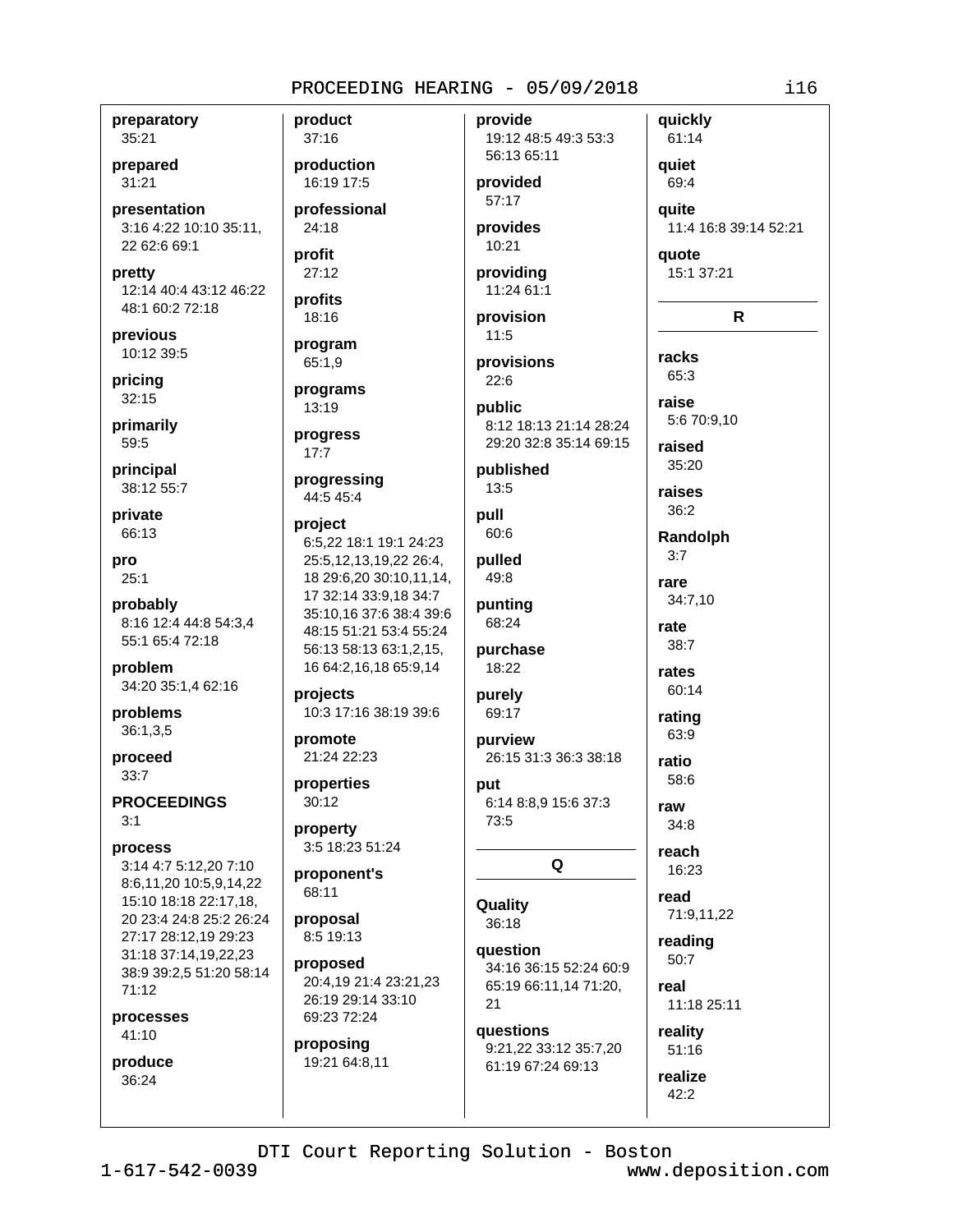really

6:19,20,24 8:8 16:12 17:17 20:15 21:8,12 23:15 25:20 26:16 29:4 30:6,13 31:9,17 32:9 35:3,15 36:11,14 37:13 38:14,24 39:8,11,12,22 40:2,18 41:11,17,21 45:6,7,21,23 46:2,18 49:7 50:6 51:14 52:14 55:12 56:11,18 58:15 59:7 63:1,13 65:1 69:10 71:24 72:21

reason 11:13 16:5 31:1 39:20. 21.23

reasonable  $45:8$ 

receipt  $21:19$ 

receive 7:7 70:18 71:5

received  $71:16$ 

receives  $25:4$ 

recipient  $33:6$ 

recognizes  $12:18$ 

recommend  $24:6$ 

recommendations 28:17 34:1.2 64:18

record 3:6 4:11 7:16 25:4,6 55:6

recorded  $4:11$ 

reduce  $30:23$ 

reduced  $22.1$ 

reduction 60:23

refer  $10:19$  reference 72:22

referred 24:12.13 30:19 63:3

regard 55:14 60:12

regarding  $6:16$ 

region

12:1 14:8 regional 11:2.7.9.13.14.19.24 12:17 13:24 28:20.22 29:8 37:8

regions 12:19 14:2

requlate 31:14,17

regulated  $26:4$ 

regulates  $32:14$ 

regulation 16:14

regulations 6:6,9,12,13 17:17 18:4 20:21 21:3 24:1 27:11

requlatory 32:13

reinforced

 $31:12$ reinvent

44:4

related  $17:23$ 

relates  $31:15$ 

relation  $7:1$ 

relationship 46:13 47:1,5

relationships 48:11

relatively

65:15

51:12 relief 20:17 49:6

reliance

relocated 66:13

relv 40:17

remain 52:9 63:17

remainder 50:24

remember 40:20

rendering 47:17

rent  $14:9$ 

rental  $32:16$ 

rents  $32:16$ 

repeat  $5:14$ 

> report 5:4 6:1 8:24 28:9 56:19 63:10 68:12

repositioning  $38:17$ 

representation  $24:2$ represents

68:21 request

14:17 24:24 25:17 27:8 32:6 59:14 60:5

requested  $7:5,6$ 

requests  $34:2$ require

24:2 27:9,16 required

 $6:19$ 

requirements 6:7,19 18:8,12 22:2  $30:18$ 

requires 38:20

resale  $32:15$ 

residences  $40:6$ 

residential 38:16,21 43:4 45:19 47:22 48:23 55:12 60:22

residents 27:3 48:4.20 50:2

resources 66:1

respond 34:3 45:22

responding 47:19

response 35:8 68:1

responsibility 11:24 20:23 34:19,22  $35:4$ 

rest 28:12 61:17

restrict 64:20

restricted 11:22 58:2

restriction  $32:17$ 

restrictions 32:19,21

result 57:23 61:12 63:1

retail 40:7 45:14,20 46:8 47:17 48:19 49:4,24 50:23 51:24 52:5,9,12, 18 60:22 67:20

retailer  $52:3$ 

 $117$ 

DTI Court Reporting Solution - Boston

 $1 - 617 - 542 - 0039$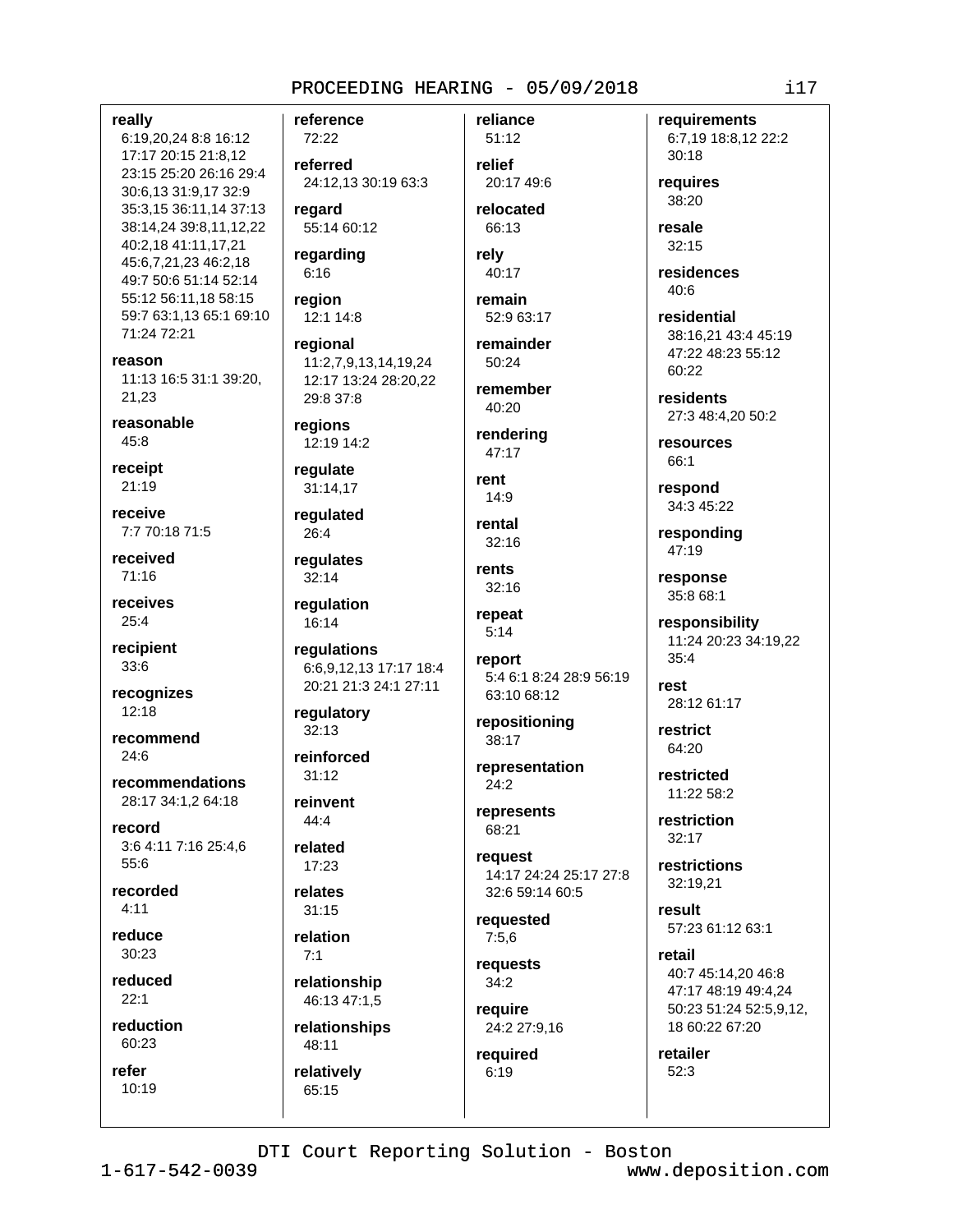$20:1$ 

retailing 52:21

retain 24:10

retains 26:6

revenue  $27:6$ 

review 3:13 17:15 19:16 21:14 24:11,15,16,24 26:23 37:12 58:11 61:1 70:14  $71:17$ 

reviewed 57:18 61:6 63:18

reviewer 33:24 60:10 62:7,12 68:11,19

reviewers 7:1,13,14,19 73:4

reviewing 24:11

revised 29:15

rhythm 43:7

rhythmic 44:11

rich 40:8 42:15

richer  $43:13$ 

ride-share  $51:12$ 

right

3:8 6:21 9:10 22:15 33:23 34:9.24 40:14 42:8 44:24 45:18 47:23 48:20 49:7.10 51:5.14 52:8 53:15 55:22 63:22 67:8

rights 62:24

roadway 58:20,22

34:6,13 41:21 roof 47:13 room 9:14 50:9 73:13,19 rooms

50:7

role

roughly 54:11

Route  $38:3$ 

row  $6.4$ 

**RPAS**  $11:9$ 

rule 12:3 17:7 70:22 71:1

rules 5:24 6:8 20:24

runs 54:11

S

safe 22:6 26:21,22 56:13 64:6

safety 28:24 34:17 35:1 36:7,8 63:20 68:7,22

sake  $28:14$ 

sale 14:8 18:22

**Saturday** 56:3 61:9

saying  $30:7,8$ 

scaled

says 18:23 31:13 38:8 62:3

scale 40:23 42:13,17 46:21 48:2

schedule 8:9 23:16 69:8 schedules

 $65.3$ scheme  $11:5$ 

**Schneider** 3:8 52:24 62:5,11 65:19 66:11 71:4,14

**Schneider's**  $3:8$ 

school 27:2 39:21

scope 68:4

screening 49:17

se  $39:13$ 

second 49:23 50:11 52:16

second-story 49:24

secondary 53:13

secondly  $34:6$ 

section 6:10 50:20 51:2

See

6:15 9:12 10:11 13:17 19:15 24:14,15,16 37:20 40:1,13 41:17 42:17 43:8 44:4,11 46:5 47:14,18,23 49:1,15 54:3 58:15 62:22 70:14, 24

seeing 24:5 44:23 50:4

seek 27:9 seeking

66:22 seen

selected 56:1 selection

48:14

 $27.7$ 

senior 38:6

> seniors  $38:6$

sense 3:23 13:6 19:20 44:21 45:11 46:11 48:2 52:3 60:11 61:18

sensitivity 38:20

sensitized  $12.17$ 

separate 4:15.16

series 3:11 28:19

serves  $46:1$ 

service 36:11 63:4,8,16 64:16 65:7

service-level  $49.4$ 

session 28:5

sessions  $28:8$ 

set 46:7,10 49:2,15 54:7,13 64:17,20 72:5,6

setback 46:9 49:20 53:9,16

setbacks 53:8

seven 50:18

seventy-four  $51:1$ 

**Sewall** 47:8 49:3,13 51:3

DTI Court Reporting Solution - Boston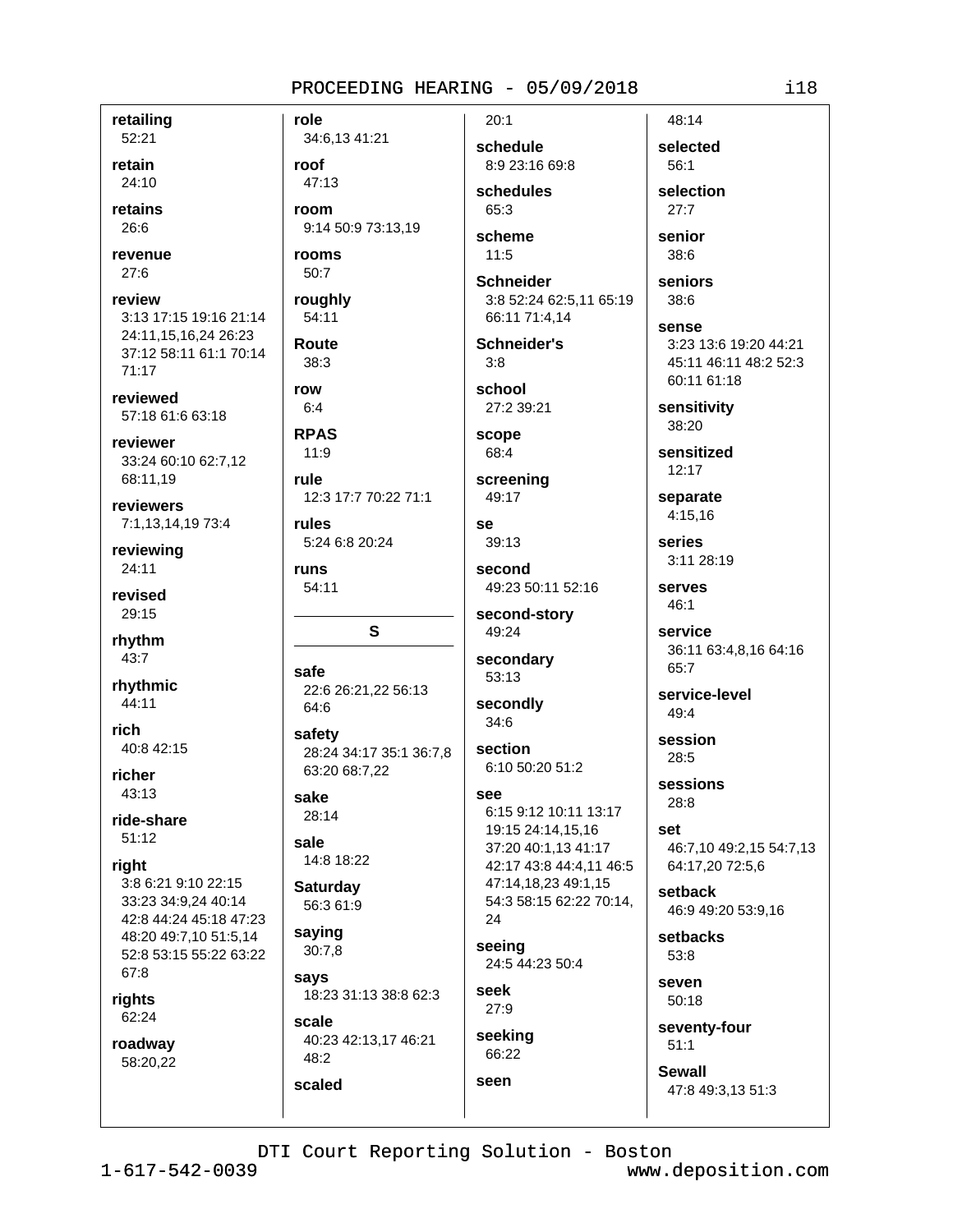53:14.21 54:11 55:22 56:20 58:23 61:11 62:3 63:5 64:21

shadow  $7:3$ 

shadowed 42:9

shadows 36:18 47:10.13

shalt  $31:15$ 

share  $11:24$ 

shared 50:4,5

sharrows  $57:1$ 

short 10:21 17:20 42:12,21 73:22

short-term 64:12

shot  $40:15$ 

shouldn't  $17:18$ 

show 53:9

showed  $53:1$ 

showing 19:13 20:12

shows 59:18 62:19

side 28:11 47:6.8 48:19.21 49:3 50:1 53:21 62:2

sides 42:18 53:17

sidewalk 45:22 49:8 56:22

sidewalks 56:21,23

sight 63:21,23 64:1,21 signalized society 56:23 simply 5:15 6:23 17:24 30:3,24 38:20 68:8 69:21 sit 23:22 26:2 28:14 71:21 site 4:20 6:16 7:15 8:18 18:6,20,21 19:15,22 20:1,9 23:17,19,22 24:7 26:21 36:5 39:10 41:13, 14 42:8 44:19 49:9 53:5 55:22 56:6 59:2 62:20, 21 64:18 69:8,10,15,22 71:24 72:6,12,17,22,24 73:10.20 site's  $56:7$ **sits** 28:11 39:10 situation  $35:18$ six 10:2 51:24 size 20:4 52:11 sketch 19:18 sleep  $17:14$ slide 10:19 31:16 53:1 slowed

 $17:2$ small

65:15 smaller

 $52:14$ snapshot  $13:4$ 

sneak 43:9

so-called 14:15 15:4,9 32:20

51:11 solid 46:19 solve  $36:4,5$ 

somebody 69:20

someone's  $32:22$ 

somewhat 5:13 10:5 73:22

#### son 35:16

soon  $25:12$ 

sooner  $55:3$ 

**Sorry** 

 $71:14$ 

### sort

11:23 13:8,24 14:5 15:3 16:16 17:16 18:9.11 19:17 20:20,22 25:11, 18 29:2,11 41:20 43:11, 15, 17, 21 44: 1 45: 7, 14, 15,17 46:6 47:24 49:5 68:3,19 70:3

sought 39:20

sounds 65:20

south 47:6,8 61:17

space 29:1 48:22 50:23 52:10, 12 54:24

spaces 50:5 51:24 54:4 65:21 66:24 67:7,19

speak 4:1 5:22 68:12,13

#### **Speaking** 70:1

**specific** 28:16 62:20

64:4 spend 18:10 42:5 **spots** 

speeds

48:12 51:9

**St** 55:23

stacked 50:22

**stackers** 48:13

# staff 5:4 7:11 8:14,23,24 24:18,20 25:6 28:7,8,14 37:12 55:14 56:1 64:14 66:5

stage 49:5

standard 8:10 12:3 13:9,20 17:9, 15 30:4 60:20 64:24

68:16 standards 6:12 22:11 55:15 63:24

start 5:23 48:9

starting  $8:17$ 

state 6:6 11:10 14:17 15:10 16:4 17:16 23:7 26:5,8 27:11,12 31:5,8 59:8 60:13,15 63:23

state's 11:2 59:16

statement  $57:11$ 

states 12:16 44:14

station 65:4

statute 16:15 20:17 21:23 28:23 31:11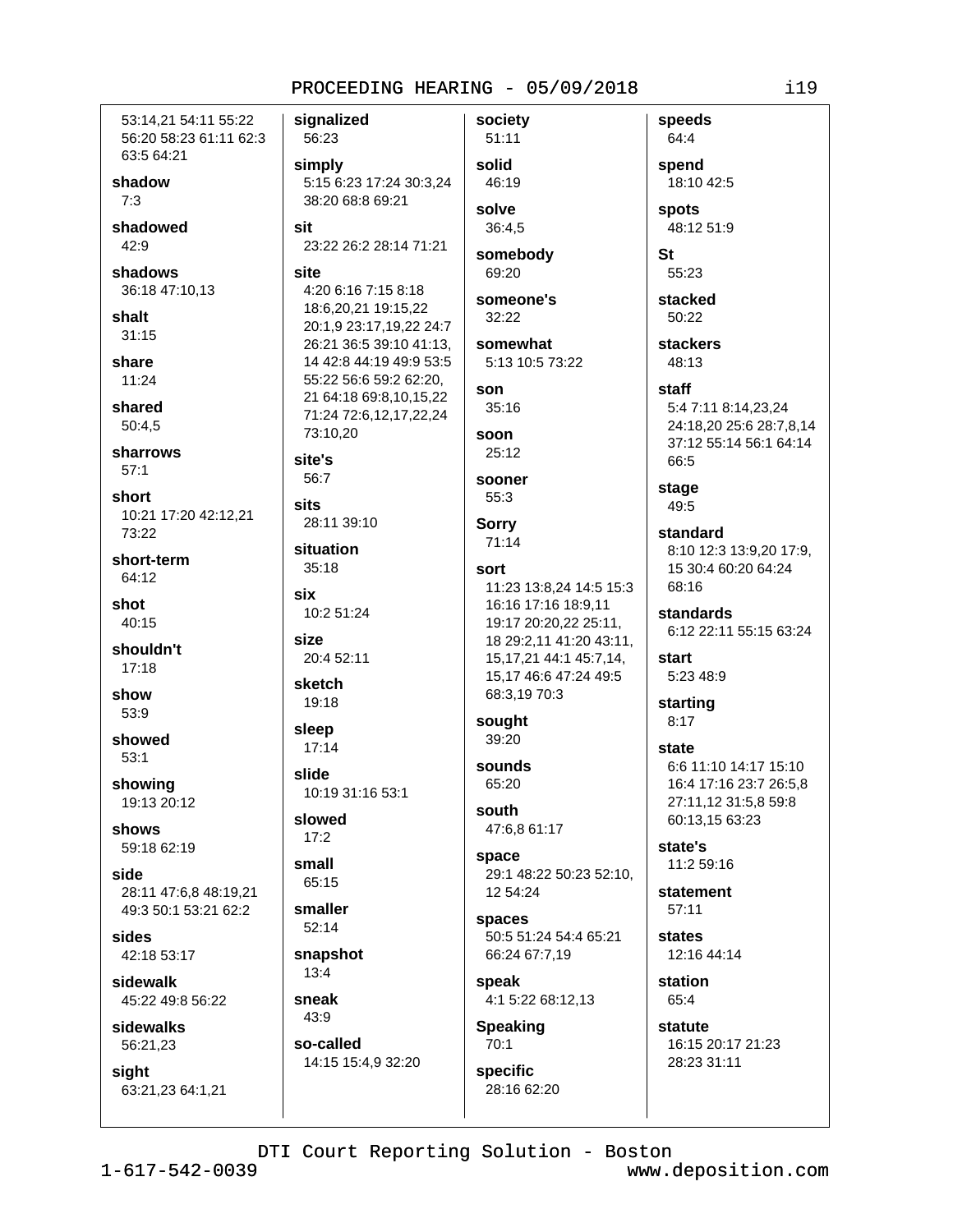statutory 11:5 12:9 18:11 30:6

stay  $9:6$ 

**STEINFELD**  $17:12$ 

stenographer  $7:21$ 

step-backs 70:4

stepping 46:11,21 47:2,3,21

**steps** 

stop

stops

storage  $52:19$ 

storefronts 46:1

stories

24:16

42:24 47:23 49:23  $50:11$ 

strategy 38:17

 $17:1$ 

 $5:19$ 

street

46:8 48:19,21 50:1 52:13 53:3 55:21,23 56:19 58:19,22 61:17 62:3 64:8,22 67:1 73:21

**streets** 

 $51:4$ 

64:19

57:3

47:22 50:18,23 51:6

stormwater

story

stream

streamlined

3:5 38:4 40:12.14.17 41:14 42:18 45:3.23

40:11,19 41:15

strong

56:24 **structures** 6:23 24:3

studied 57:13 67:4

studies 7:3 19:22 27:4 47:15

study 27:14 31:22 46:23 55:12,13,17,24 56:4 57:18 62:18 65:22 67:2,  $\overline{4}$ 

studying 66:15

stuff 39:14 51:15 52:19

subdivision  $20:11$ 

submission 22:2 55:3

submissions 21:20

submit 70:12

submittals 4:22 70:18 71:16

submitted 29:24 71:2,7,8,11

subsidized 13:21

subsidizing 14:17 19:2 27:13.15 31:19 33:5

suburb  $20:6$ 

**success**  $48:16$ 

successful 37:15 41:12

suggest 60:2 72:4

suggested 69:20 70:2

summarizes  $63:13$ 

51:17 65:13 summer  $7:4$ 

summary

sun's 47:9 superior

23:12 31:6 supply

66:20 support

48:24

supreme  $31:9$ 

sure

5:7 12:4 25:21 26:16 32:22 33:2,9,14 41:6 51:11 53:6 62:9 63:9,20 64:19 68:23

surface 49:18 54:7 67:19

surplus  $27:5$ 

surprise  $17:1$ 

```
surprised
62:4 71:18
```
surprises

 $3:17$ 

surrounding 7:2 30:12

survey 72:19

surveys 67:5

survive 39:22

**suspect** 71:20

sustain  $30:7$ symmetric

 $42:9$ symmetry

 $43:7$ 

system 48:14 63:9 systems

39:22 48:24

T

 $i20$ 

tabulation 20:3.7

take 5:1 16:24 22:4 23:18 29:12 33:11,21 35:4 55:18 57:16.20 66:7 68:11 69:16,18 70:16 71:17 72:2

takes 45:12

> talk 9:2 10:8,19 12:5,6 14:23 31:7 39:14 51:22  $52:4$

talked 22:6 33:15 66:5

talking 13:1 20:8 48:16 51:13 53:8.9

talks 36:15

tall 42:12,20 44:20 51:6

taller 44:23 45:16 53:2

tape-recording 4:13,15,17

target 16:23

targeted 38:5.8

taxis 64:23

 $f$  $\rho$ am 35:11 38:2

technical 7:14.18 31:1 57:17

televised  $9:17$ 

DTI Court Reporting Solution - Boston  $1 - 617 - 542 - 0039$ www.deposition.com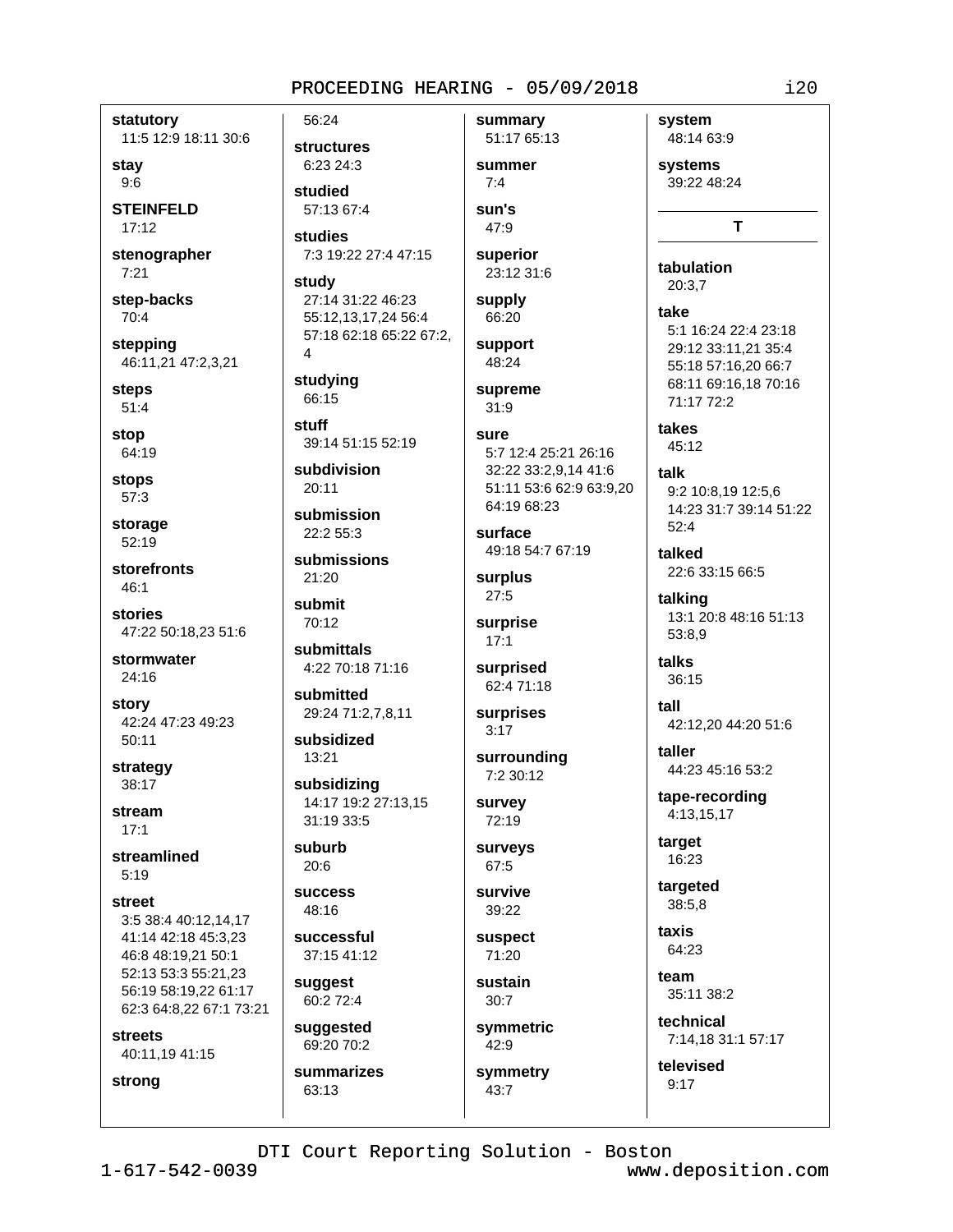tell

21:5 27:20 51:24 68:13

temple 56:8

temporary 15:22

ten 47:22 50:13 51:6

ten-story 50:17

tenant/homebuyer  $27:7$ 

tenants 65:5

tend 19:6 20:5

tends  $8:4$ 

terms 8:3 56:4.19 58:9 60:14. 16, 19, 21 63: 20 64: 18 65:18

terra 46:6

terrific 35:19 37:10

test 36:9,15 37:8 58:18

testimony 5:9,10,21 7:11 8:14,16 27:24 69:9,17

thank 34:4 35:9 52:23 55:4,5 67:23 71:6,9 73:22,23

there's

10:17 14:11 15:19 19:10 20:16 26:3 34:24 36:1 37:5 42:11.13 43:9.10 44:8 50:6.9 52:18 54:19 55:1 56:8,9 57:2,3 58:21 62:3,19 63:9.21 64:9 68:15 72:18

they'll 57:16

they're

6:19 12:15.17 16:13 18:1 19:11,16 26:20,21 32:4 50:10 66:9,16

they've 68:17

## thing

5:6 7:3 8:2 10:24 14:22 20:2 22:13 30:16 36:14 40:20 45:8 47:7 50:8 69:19

#### things

5:14 6:14,15,18 10:16 16:15 21:5 25:20 26:14, 15, 19, 22 29: 7, 14 31: 13, 16 32:12 35:20 36:6,17, 18.19 38:18.23 39:8.15. 21, 23, 24 42: 7 43: 11, 20, 22 44:3,21 45:13 51:19 52:21 68:6.14 70:10.14. 15

# think

5:24 8:17 9:3 10:24 14:3 17:10 27:22 28:6 35:19 38:17,19,22,23 39:4,5,11,12,19 40:2,8, 9,11,18,20 41:1,16,19, 21 42:1 43:12.16 44:3. 15,17 45:1,2,4 46:19, 20,22 47:1 48:7 49:21 50:6 51:17 52:2.3 56:14 60:7 61:18 63:3.15 64:10 65:14 66:17 69:20 70:6 73:18

thinking 43:23

thinks  $22:7$ 

# third

15:21 17:15 18:24

thoroughfare 46:14

thoroughfares 40:13

thou  $31:15$ 

thought

# 70:8 three

18:11 19:8 29:22 33:1

36:21 55:21 56:4 60:3.4 threshold

15:14,21 16:9 17:4,21

thresholds 15:5.11 30:6

throw  $7:21$ 

thumb 70:22 71:1

tighter 21:20

#### time

3:21 4:8 10:10.15 12:5, 6 15:24 17:20 18:10 27:21 29:13 32:15 40:10 41:19 42:5 54:5 55:18 60:9 72:5

timeline 21:20 22:23

timelines  $22:1$ 

times  $41:7$ 

today 51:18 59:3,6 61:10 63:14,17 64:10 65:17,

# 18 66:6 tone 46:6

toniaht 10:19 12:6 35:17,22

38:2 41:18 69:4

Tonight's 3:10 4:10

top 50:24 53:19

topic 4:6 68:5,9

topics 3:12 4:6 8:8 29:12 38:24

total 15:12 16:2 50:24 61:2

town 14:12,16,24 18:2 22:5,7 23:2 24:5,17 25:9 27:5,

9 30:5 34:18 40:18 41:1 55:14 56:1 60:1 65:11 66:5

town's  $4:20$ 

> towns 16:17 39:24 44:14,24

**Trader** 56:7,15 59:4,5 61:10 65:22 66:9,19 67:11

traffic

7:15,19 8:17 24:14 35:23,24 36:8,13 38:2, 10 51:22 55:8,11 56:5, 19 57:3 58:3.4.16 59:5 60:17,19,20,21 61:2,8, 11, 15, 16 62: 12, 20, 24 64:3 65:10,12,22 66:6,7 68:5,12

trajectory  $8:3$ 

transcript 4:13.24

transcripts  $4.19$ 

transfer  $33:3$ 

transit 51:9 57:3,17 60:23 63:1 65:2,7

transit-57:4 61:5

transit-oriented 40:5 45:3 55:12

transportation 64:14 65:1

travel 57:16 58:22 64:4 65:2

traveled 58:20

trend  $52:14$ 

triangular 55:2

tried 16:16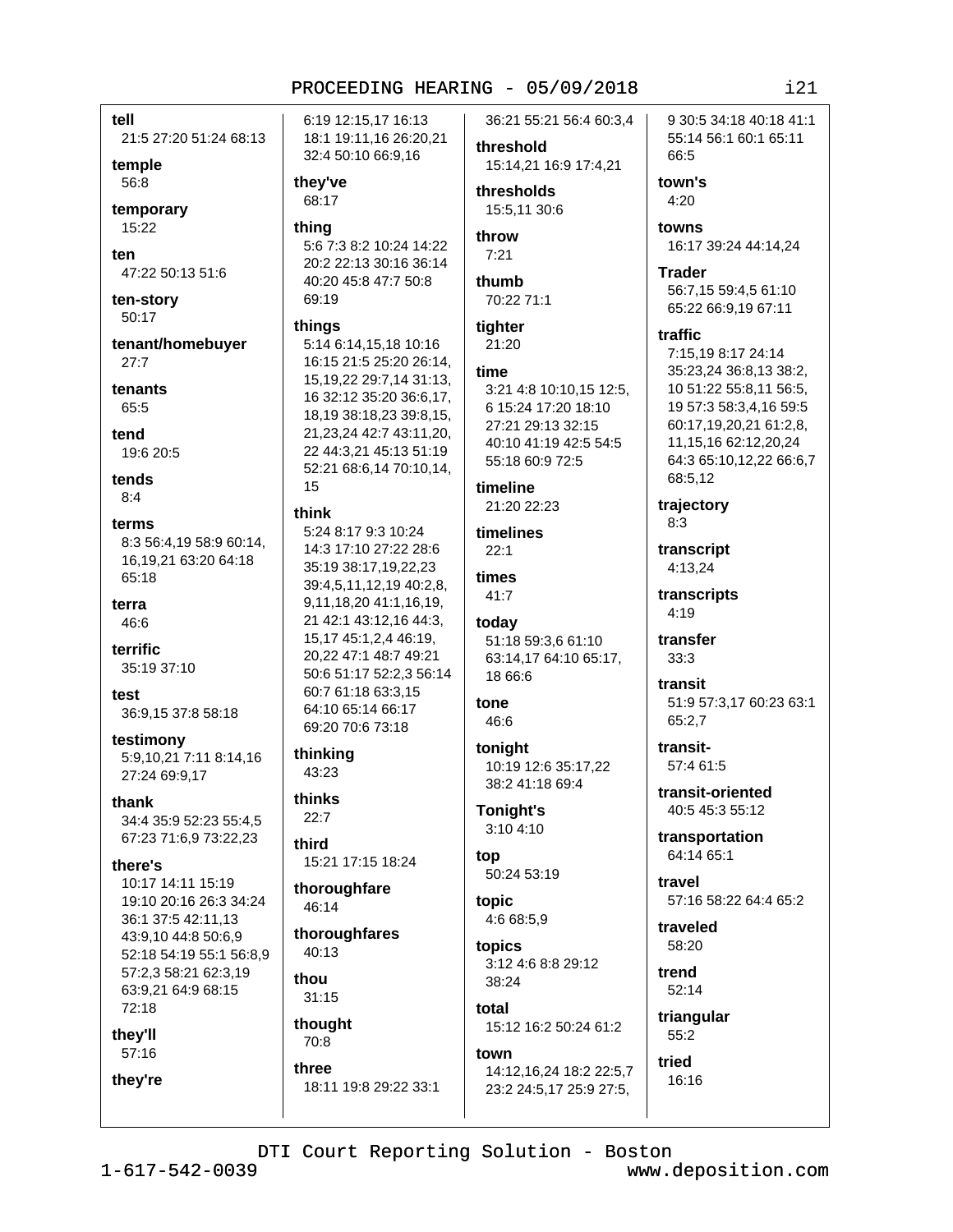tries 42:7 trigger 71:19

trips 59:3 60:22 61:3,4

 $U.S.$ 

**Uber** 

 $32:5$ 

 $41:9$ 

62:9

unit

58:4

units

true 34:23

trust 37:22,23

trv 5:19 28:15 29:11 30:9 33:2 44:4,6,13 49:16,18 55:16

trying 11:15,17 41:5 45:21 51:8.20

turn 17:21 62:3

turned  $18:1$ 

turning 64:4,6

turns 64:4

tweak  $10:9$ 

two 4:23 8:16 14:24 35:23 45:15 50:18.22 54:3

69:6 72:5 73:7,14 two-bed

50:16

two-hour 64:10

two-story 45:16

tvpe 20:4 21:15 23:4 58:4

types 21:20

typical 50:15

typically 5:9 10:4 13:10 19:2

23:16 24:14 27:15 unsafe 29:10 30:9 31:21 58:1,2 36:9,10 69:19 unsignalized 63:5.12  $\mathbf U$ unusual  $3:15$ upheld 57:13  $30:8$ upper  $51:11$ 44:9 53:11 Uh-huh urban  $34:15$ 38:15 40:3,4,10,21 ultimately 41:8,12 27:24 28:18 45:4 usage uncommon 58:7 60:23 1194 undeniable 43:21 58:5 59:4 60:19 65:7,16,21 67:14,19 73:18 undeniably 42:11 uses 43:22 underlying usual  $23:3$ understand 4:14 7:1 11:1,3,4 23:14, usually 19 25:19 41:7 50:21 8:7 37:4 53:7 59:24 utilities understanding  $20:13$ 39:11 44:19 51:4 utilized understands  $61:10$ 25:22 26:16 understood  $\mathbf{V}$ 68:23 uneconomic vaqueness 29:20 30:14,17 25:23 unfortunately valet 37:22 49:6 valid unhappy 23:6,9 28:23 valuable  $39:1$ values 14:20 15:13,15 17:6  $32:15$ 30:24 31:23 32:15.16 Vanasse 37:4 50:13,18 51:1  $55:7$ unqualified varies 62:14

7:14 28:5 varying  $5:8$ vehicle  $61:3$ vehicles  $51:13$ vertical 43:10.12 verticality  $43:8$ vests 20:20 vibrant vicinity 66:3 video  $4:17$ view 38:7 42:10 visit 23:17 24:7 69:8,10 73:10,21 visually  $40:13$ volume 36:7 46:10 volumes 62:22 volunteers  $25:15$ vote  $9:7$ W

42:17

variety

39:17 40:8 41:11

71:24 72:13,17,22

waive  $21:6$ 

waived  $21:3$